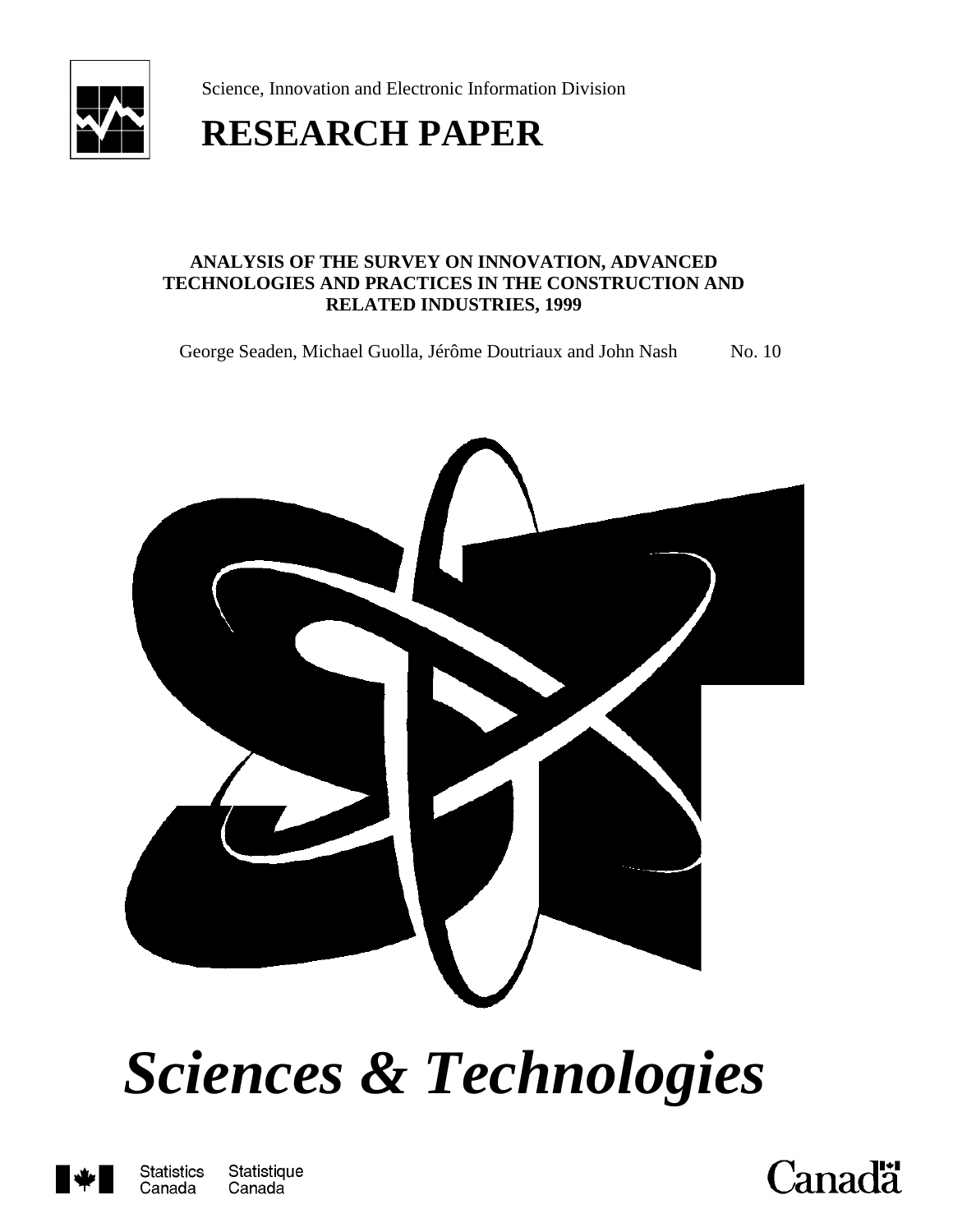# **Analysis of the Survey on Innovation, Advanced Technologies and Practices in the Construction and Related Industries, 1999**

**George Seaden Michael Guolla Jérôme Doutriaux John Nash**

**January 2001** 

88F0017MIE No. 10

This research paper was commissioned by the Institute for **Research in Construction of the National Research Council of** Canada and by the Science, Innovation and Electronic **Information Division of Statistics Canada**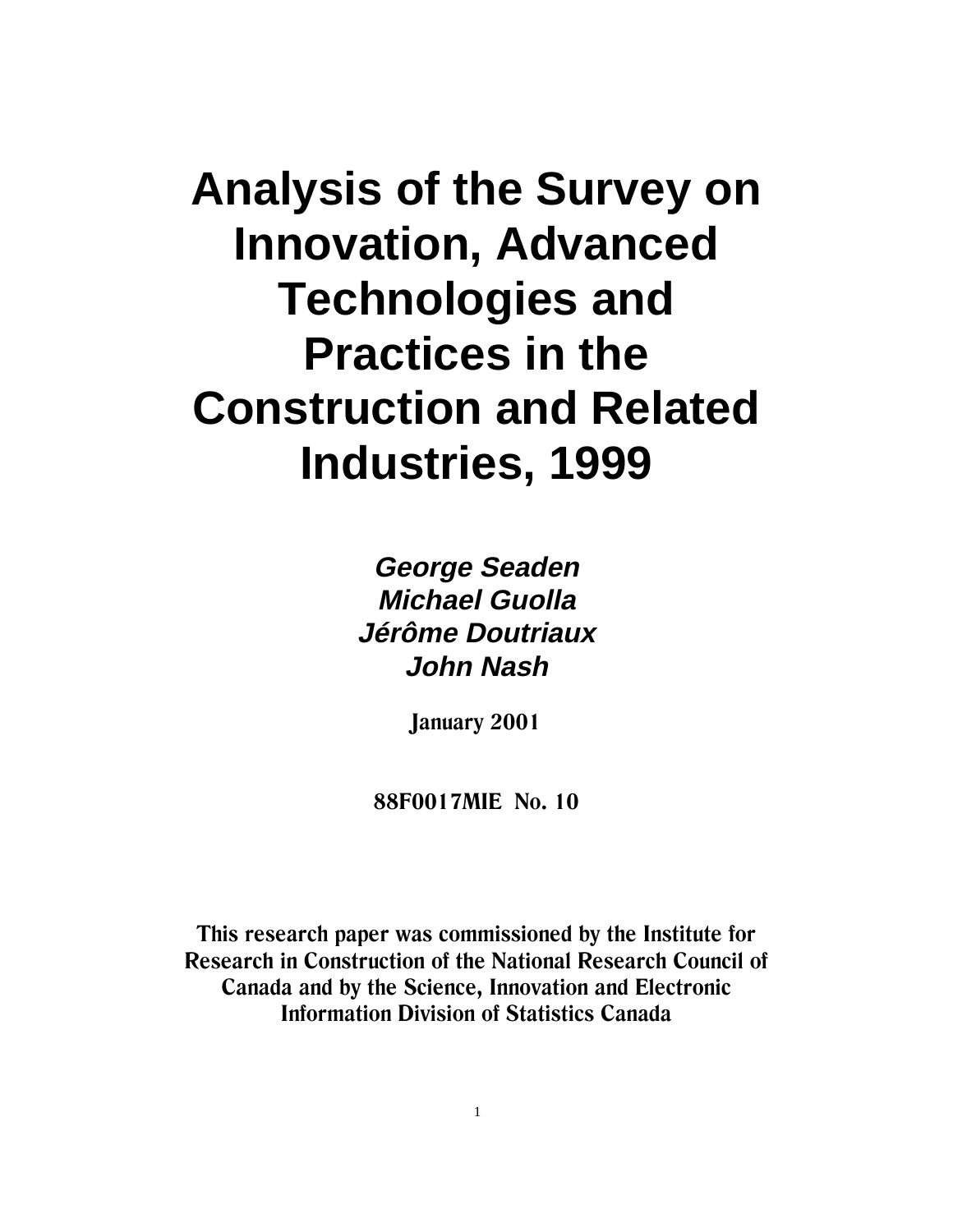#### **Research Paper Series**

The Research Paper Series publish research related to science and technology issues. All papers are subject to internal and external review. The views expressed in the articles are those of the authors and do not necessarily reflect the views of Statistics Canada, nor, in this case, the views of the National Research Council of Canada.

#### **CONTACTS FOR MORE INFORMATION**

#### **Science, Innovation and Electronic Information Division**

| Director Dr. F.D. Gault   |             | $(613-951-2198)$ |
|---------------------------|-------------|------------------|
| <b>Assistant Director</b> | Brian Nemes | $(613-951-2530)$ |
| <b>Assistant Director</b> | Paul McPhie | $(613-951-9038)$ |

#### **The Science and Innovation Information Program**

Chief, Indicators Development Dr. Frances Anderson (613-951-6307)

Chief, Knowledge Indicators Michael Bordt (613-951-8585)

Chief, Innovation Daood Hamdani (613-951-3490)

Chief, Life Science Unit Antoine Rose (613-951-9919)

Chief, Science and Innovation Surveys Section Bert Plaus (613-951-6347)

#### **FAX: (613-951-9920)**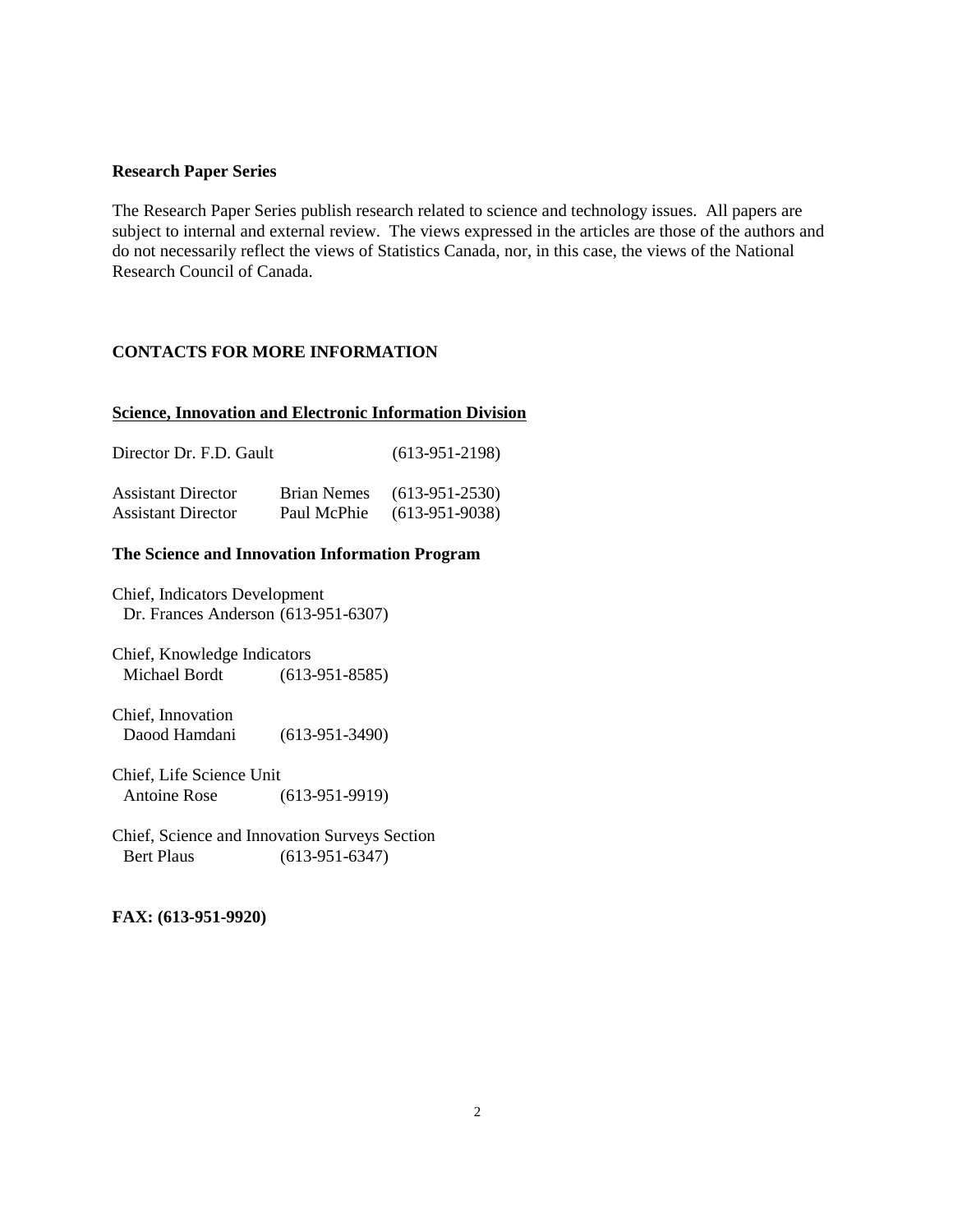#### **The Science and Innovation Information Program**

The purpose of this Program is to develop useful indicators of science and technology activity in Canada based on a framework that ties them together into a coherent picture. To achieve the purpose, statistical indicators are being developed in five key entities:

- **Actors**: are persons and institutions engaged in S&T activities. Measures include distinguishing R&D performers, identifying universities that licence their technologies, and determining the field of study of graduates.
- **Activities**: include the creation, transmission or use of S&T knowledge including research and development, innovation, and use of technologies.
- **Linkages**: are the means by which S&T knowledge is transferred among actors. Measures include the flow of graduates to industries, the licensing of a university's technology to a company, coauthorship of scientific papers, the source of ideas for innovation in industry.
- **Outcomes**: are the medium-term consequences of activities. An outcome of an innovation in a firm may be more highly skilled jobs. An outcome of a firm adopting a new technology may be a greater market share for that firm.
- **Impacts**: are the longer-term consequences of activities, linkages and outcomes. Wireless telephony is the result of many activities, linkages and outcomes. It has wide-ranging economic and social impacts such as increased connectedness.

The development of these indicators and their further elaboration is being done at Statistics Canada, in collaboration with other government departments and agencies, and a network of contractors.

Prior to the start of this work, the ongoing measurements of S&T activities were limited to the investment of money and human resources in research and development (R&D). For governments, there were also measures of related scientific activity (RSA) such as surveys and routine testing. These measures presented a limited picture of science and technology in Canada. More measures were needed to improve the picture.

Innovation makes firms competitive and we are continuing with our efforts to understand the characteristics of innovative and non-innovative firms, especially in the service sector that dominates the Canadian Economy. The capacity to innovate resides in people and measures of the characteristics of people in those industries that lead science and technology activity are being developed. In these same industries, measures are being made of the creation and the loss of jobs as part of understanding the impact of technological change.

The federal government is a principal player in science and technology. It invests over five billion dollars each year. In the past, it has been possible to say only *how much* the federal government spends and *where* it spends it. The report **Federal Scientific Activities, 1998 (Cat. No. 88-204)** first published socio-economic objectives indicators to show *what* the S&T money is spent on. As well as offering a basis for a public debate on the priorities of government spending, all of this information has been used to provide a context for performance reports of individual departments and agencies.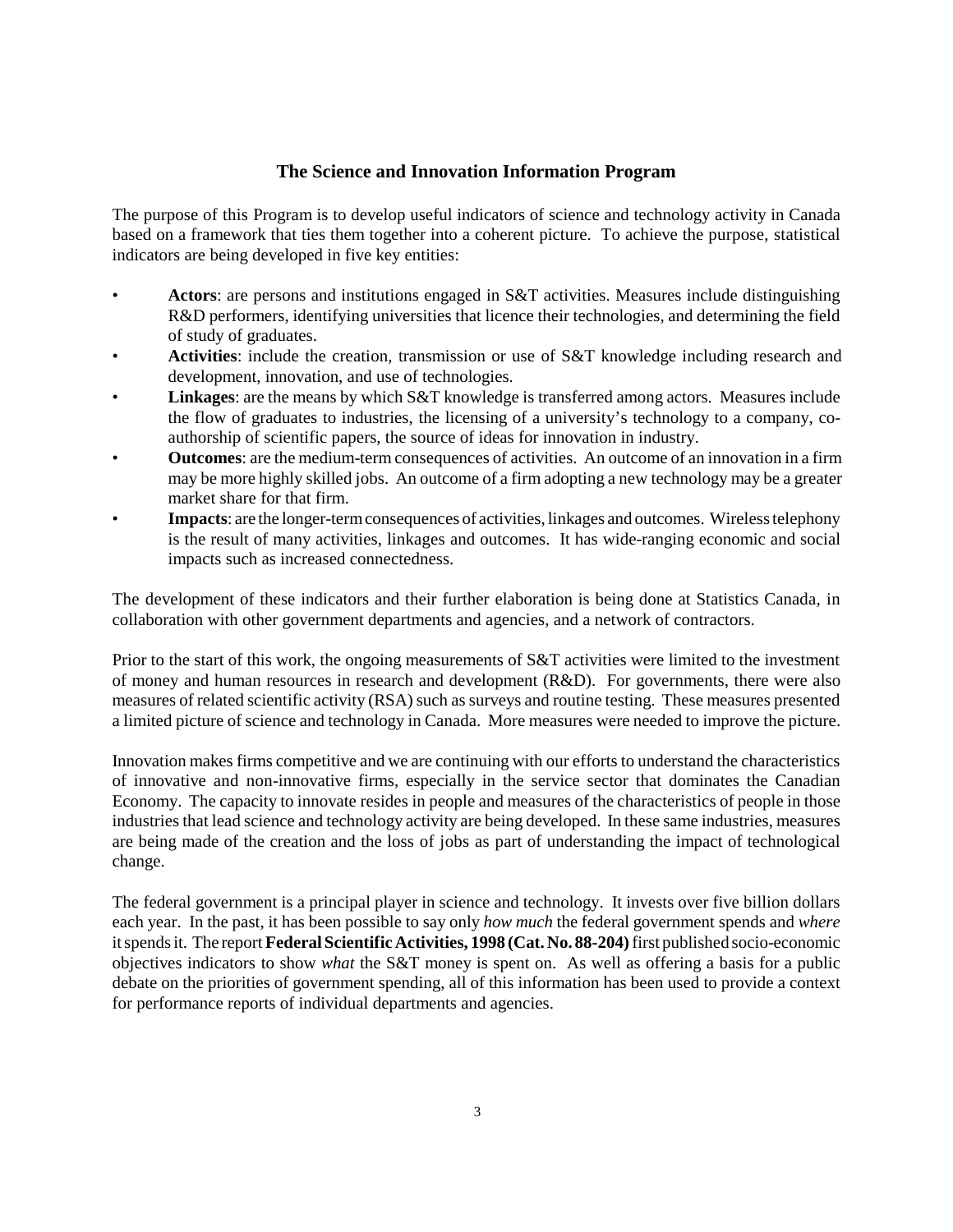As of April 1999, the Program has been established as a part of Statistics Canada's Science, Innovation and Electronic Information Division.

The final version of the framework that guides the future elaboration of indicators was published in December, 1998 (**Science and Technology Activities and Impacts: A Framework for a Statistical Information System,** Cat. No. 88-522). The framework has given rise to **A Five-Year Strategic Plan for the Development of an Information System for Science and Technology** (Cat. No. 88-523).

It is now possible to report on the Canadian system of science and technology and show the role of the federal government in that system.

The working papers and research papers are available at no cost on the Statistics Canada Internet site at http://www.statcan.ca/english/research/scilist.htm.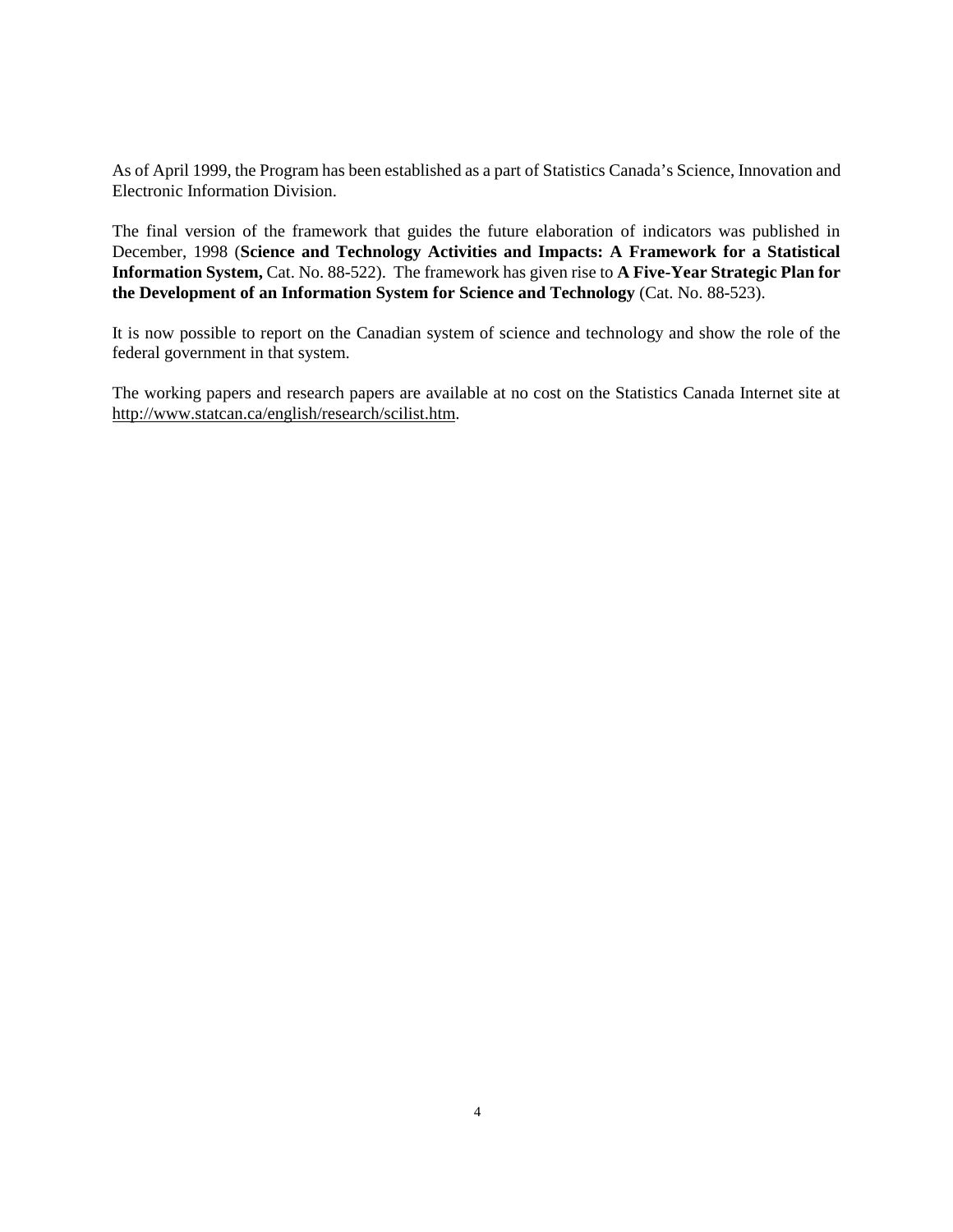#### **Preface**

The study of the adoption and dissemination of technologies and practices and is one of the key components of innovation and technological development. Indeed, it is through the adoption of newer, more advanced, technologies and practices that industries can increase their production capabilities, improve their productivity, and expand their lines of new products and services.

Surveys of the adoption of new technologies and practices and complement other information we collect about R&D and innovation, by allowing us to measure in what way and how quickly industries adapt to technological and organizational change.

The 1999 Survey of Innovation, Advanced Technologies and Practices in the Construction and Related Industries is the first survey of the advanced technologies and practices in the construction sector. Four surveys of advanced manufacturing technologies were been carried out in 1987, 1989, 1993 and 1998; two surveys of the use of biotechnologies have been carried out in 1996 and 2000; and one survey of electronic commerce and technology was carried out in 1999 and one is currently in the field.

This research paper is the result of a joint 3-year collaborative project with the Institute for Research in Construction of the National Research Council of Canada and the Science, Innovation and Electronic Information Division of Statistics Canada. The broad objective of the project is to measure, understand and assess innovation, advanced technologies and practices of the Canadian construction sector with a view to developing new policies and programs.

As production processes in construction are significantly different from those found in the manufacturing sector, listings of advanced manufacturing technologies that are currently used were not considered to be appropriate descriptors. Consequently, a listing of advanced technologies and advanced practices that are specific to the construction sector was developed in consultation with industry experts.

The qualitative data from the 1999 Survey of Innovation, Advanced Technologies and Practices in the Construction and Related Industries was linked to the quantitative data from the 1997 Survey of Construction. For the purposes of this study, a series of indices were developed from the 1997 survey data and were used to augment the information available on the businesses that were surveyed by the 1999 Survey.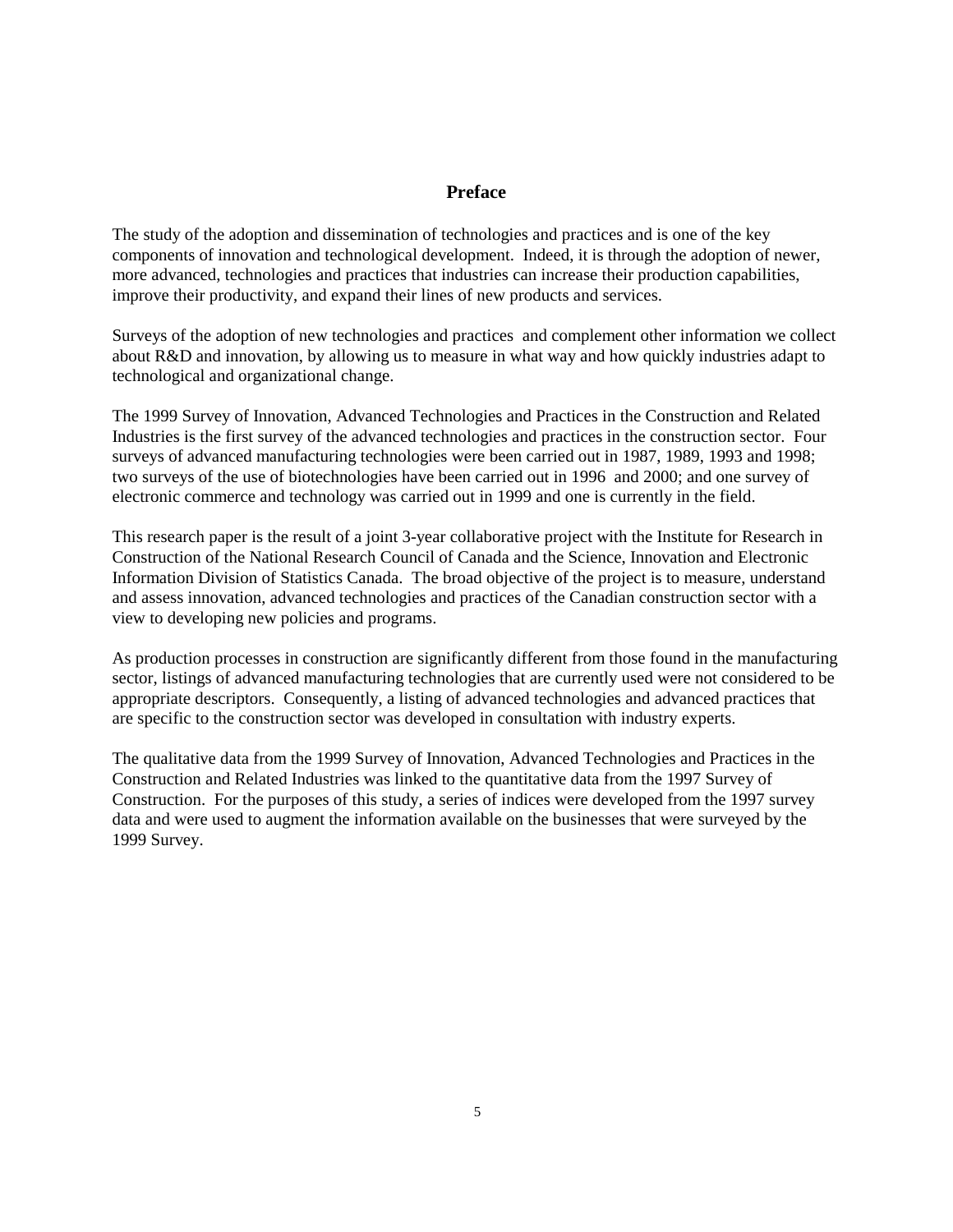

# ELECTRONIC PUBLICATIONS AVAILABLE AT www.statcan.ca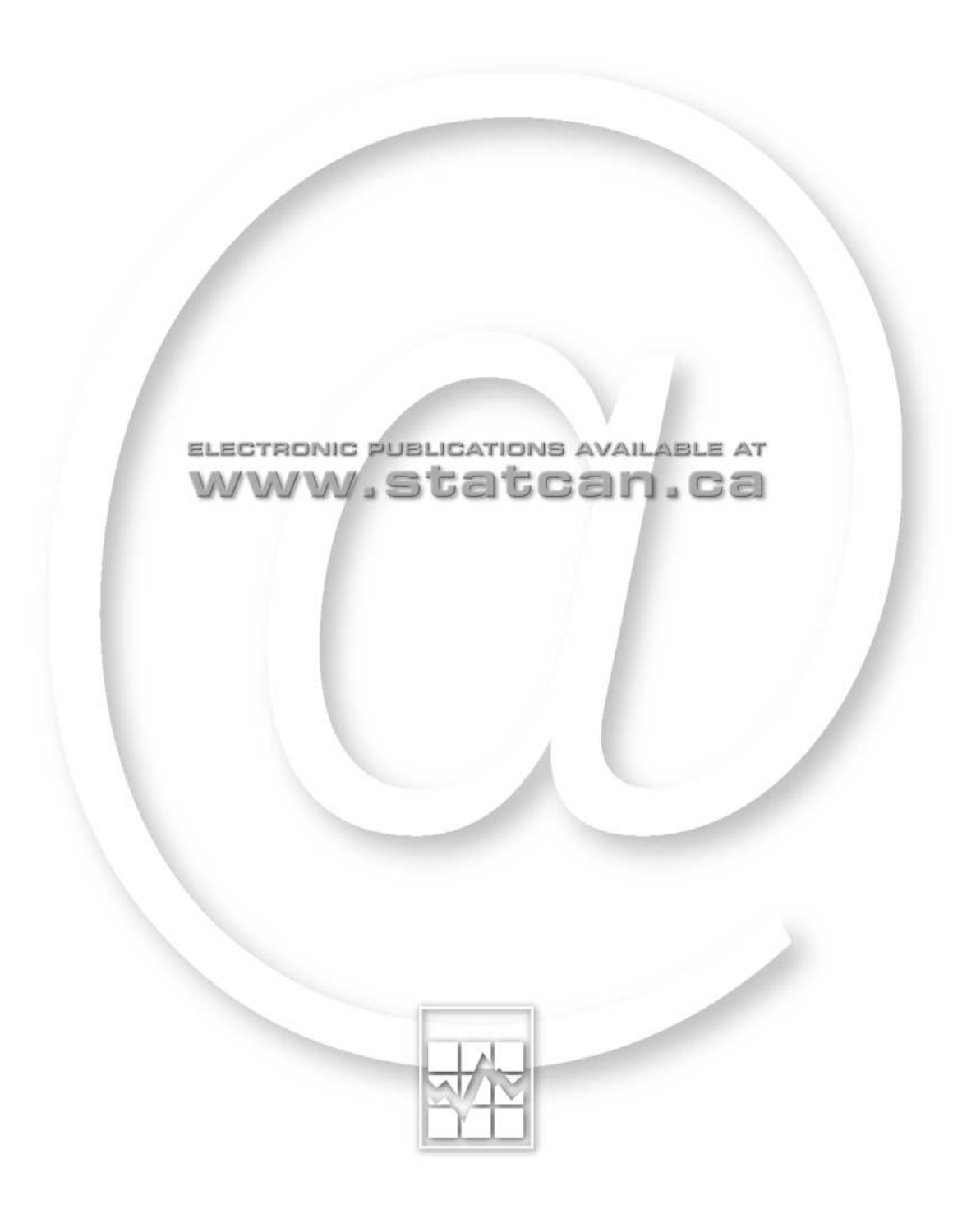## **Table of Contents**

| <b>Preface</b>                                                                                                                                                                                                                                                                                                                                                                                                                                                                                                                                                                            | p.5  |
|-------------------------------------------------------------------------------------------------------------------------------------------------------------------------------------------------------------------------------------------------------------------------------------------------------------------------------------------------------------------------------------------------------------------------------------------------------------------------------------------------------------------------------------------------------------------------------------------|------|
| <b>Executive Summary</b>                                                                                                                                                                                                                                                                                                                                                                                                                                                                                                                                                                  | p.11 |
| <b>Introduction</b>                                                                                                                                                                                                                                                                                                                                                                                                                                                                                                                                                                       | p.15 |
| <b>Chapter I: The Canadian Construction Industry</b><br>Issues in Canadian Construction<br>How Do We Build in Canada?<br><b>Construction Industry Characteristics</b><br>Defining Innovation<br>The Innovation Process or How Does it Happen?<br>Measuring Innovation in Construction<br>Project-Related Research and Innovation                                                                                                                                                                                                                                                          | p.17 |
| <b>Chapter II: 1999 Survey and Data Preparation</b><br>Population and Sample<br>Data Preparation<br>Firm-Weighted Statistics and Wages and Salaries-Weighted statistics<br>Data Recoding<br>Data Limitations<br><b>Statistical Analysis Considerations</b>                                                                                                                                                                                                                                                                                                                                | p.39 |
| <b>Chapter III: Descriptive Analysis and Results</b><br><b>Operational Characteristics</b><br><b>Innovation Variables</b><br>Innovations with Biggest Impact on Business<br><b>Obstacles to Innovation</b><br>Sources of information for innovations                                                                                                                                                                                                                                                                                                                                      | p.45 |
| <b>Chapter IV: Conceptual Model Analysis and Results</b><br>A Conceptual Model of Innovation for Construction Industry Data<br>Creation of Business Environment and Business Strategy Variables<br>Relationship between Business Environment and Business Strategy Variables<br>Relationship between Business Strategy and Innovation Variables<br>Relationship between Business Environment and Innovative Behaviours<br>Relationship between Innovation Variables and Pretax Operating Margin<br>Relationship between Innovation Variables and Innovation Obstacles<br>Cluster analysis | p.67 |
| <b>Appendices</b>                                                                                                                                                                                                                                                                                                                                                                                                                                                                                                                                                                         |      |

Appendix A -- Selected Tables Appendix B -- Copy of the Innovation Survey instrument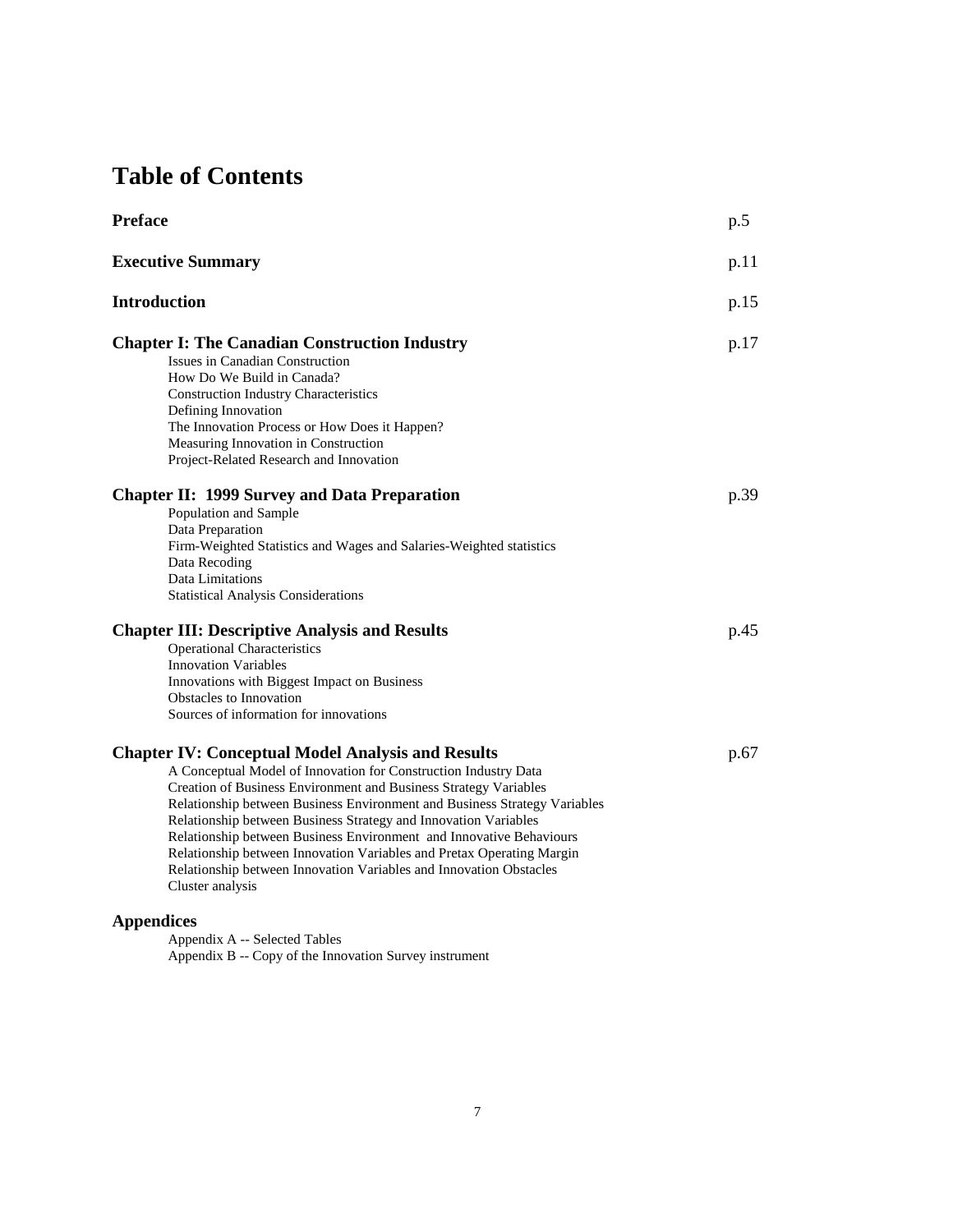

# ELECTRONIC PUBLICATIONS AVAILABLE AT www.statcan.ca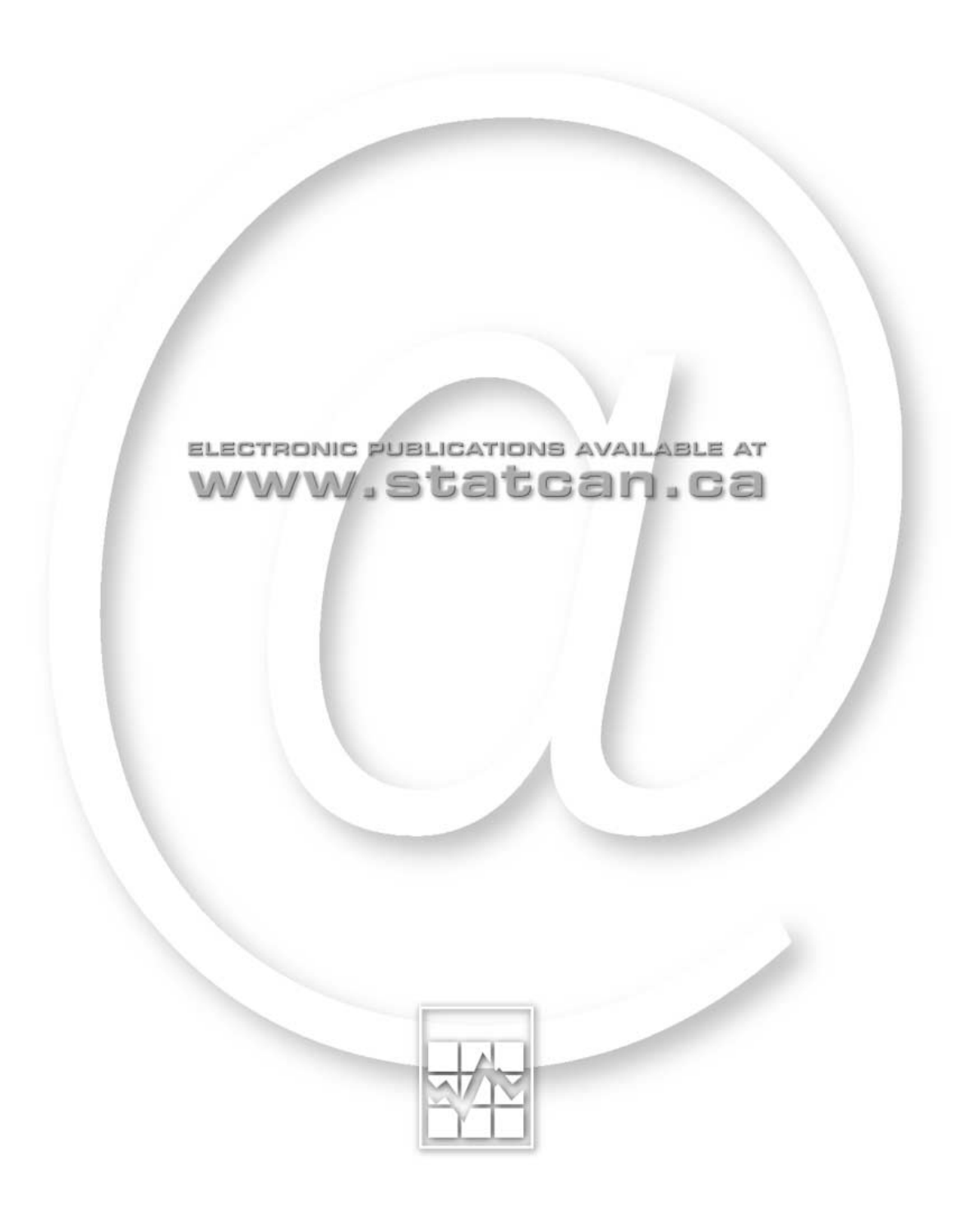## *Figures and Tables*

| Figure 1.  | Net stock of capital, real value. Capital stock (1986 \$ Billions)                                        |
|------------|-----------------------------------------------------------------------------------------------------------|
| Figure 2.  | Construction output as share of GDP.                                                                      |
| Table 1.   | Sources of information in the European computer sector: Ranking of information sources<br>using CIS data. |
| Figure 3.  | Comparison of labour productivity growth rates.                                                           |
| Figure 4.  | R&D as a share of contribution to real GDP, by sector.                                                    |
| Figure 5.  | Embodied technology flows in the United States, 1993.                                                     |
| Table 2.   | Initiators of innovations in Dutch construction.                                                          |
| Table 3.   | Sources of innovation in construction in the USA.                                                         |
| Table 4.   | Population and sample                                                                                     |
| Table 5a.  | Operating ratios, mean values by size, Firm-weighted                                                      |
| Table 5b.  | Operating ratios, mean values by size and by sector of activity, Firm-weighted                            |
| Table 6.   | Questions 3 and 4 in Survey                                                                               |
| Table 7.   | Descriptive statistics for aggregated advanced technologies and business practices, all firm-             |
|            | weighted, total sample and by size of firm, and by industry sector.                                       |
| Table 8a.  | Percentages of businesses currently using ("cu") or currently and planning to use ("cpu")                 |
|            | various advanced technologies, Firm weighted, total sample and by size.                                   |
| Table 8b.  | Percentages of businesses currently using ("cu") or currently and planning to use ("cpu")                 |
|            | various technologies, Firm weighted, by industry sector                                                   |
| Table 9a.  | Percentages of businesses currently using ("cu") or currently and planning to use ("CPU")                 |
|            | various business practices, Firm weighted.                                                                |
| Table 9b.  | Percentage of businesses currently using ("cu") or currently and planning to use ("CPU")                  |
|            | various business practices, Firm weighted.                                                                |
| Table 10a. | Technological or business practice changes with biggest impact on your business                           |
|            | -Firm-weighted                                                                                            |
| Table 10b. | Technological or business practice changes with biggest impact on your business                           |
|            | -Firm-weighted                                                                                            |
| Table 11.  | Questions 7 in Survey                                                                                     |
| Table 12.  | Percentage of businesses identifying specific obstacles to innovation, Firm-weighted                      |
| Table 13.  | Questions 6 in Survey                                                                                     |
| Table 14.  | Percentage of businesses using a given source of information for innovations                              |
| Figure 6.  | Model for analysis of innovation in construction.                                                         |
| Table 15.  | Survey Questions 1 and 2                                                                                  |
| Table 16a. | Factor definition (Firm weighted)                                                                         |
| Table 16b. | Factor definition (Wage weighted)                                                                         |
| Table 17a. | Relationship between business environment and business strategy (Firm weighted)                           |
| Table 17b. | Relationship between business Environment and Business Strategy (Wage weighted)                           |
| Table 18a. | Relationship between business strategy and INNOVCU (Firm weighted)                                        |
| Table 18b. | Relationship between business strategy and INNOVCU (Firm weighted)                                        |
| Table 19a. | Relationship between business strategy and INBUSCU (Firm weighted)                                        |
| Table 19b. | Relationship between business strategy and INBUSCU (Firm weighted)                                        |
| Table 20a. | Relationship between business strategy and INTECCU (Firm weighted)                                        |
| Table 20b. | Relationship between business strategy and INTECCU (Firm weighted)                                        |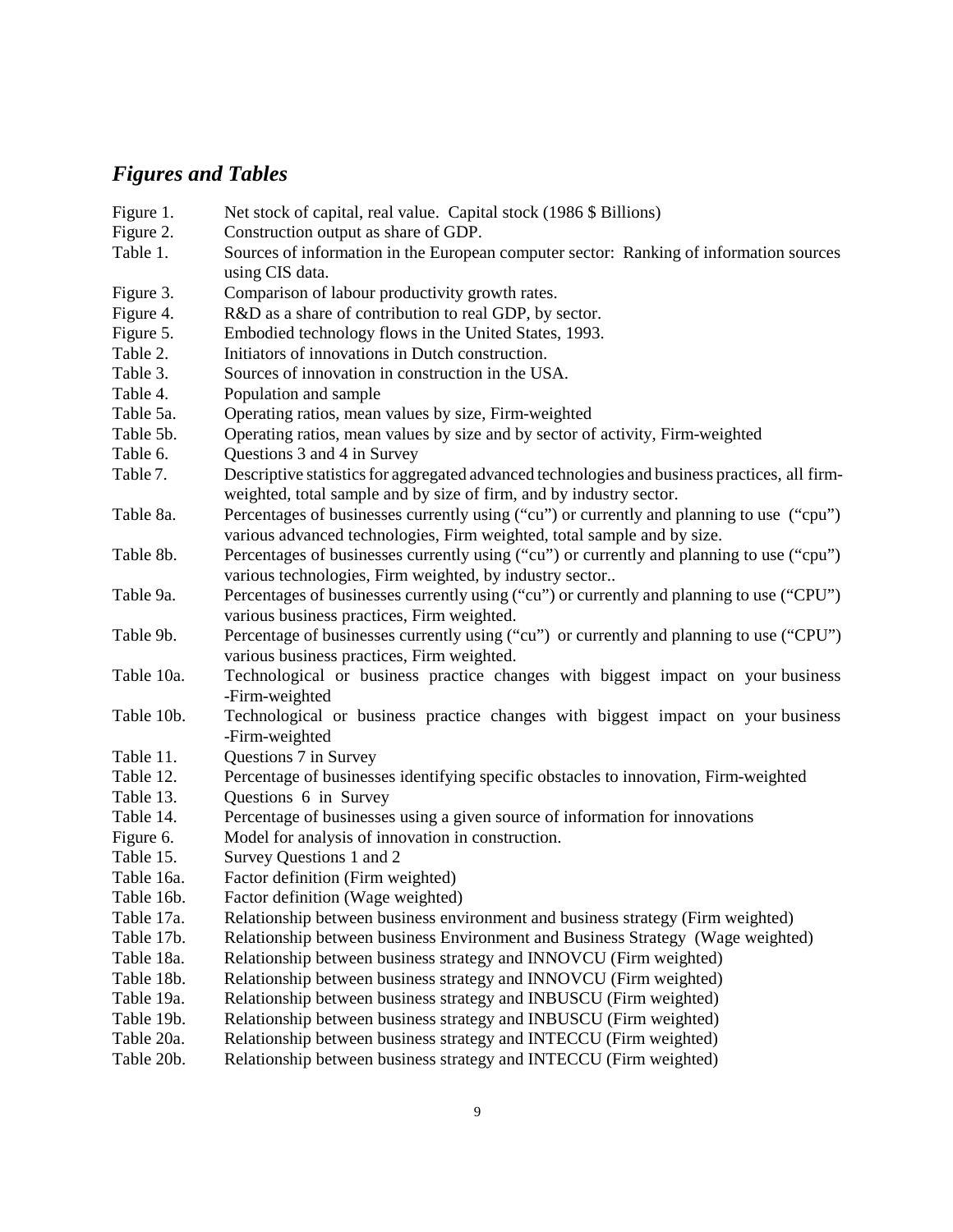| Table 21a.  | Relationship between business environment and innovative behaviours (Firm weighted)                                 |
|-------------|---------------------------------------------------------------------------------------------------------------------|
| Table 21b.  | Relationship between business environment and innovative behaviours (Firm weighted)                                 |
| Table 22a.  | Relationship between innovation variables and pretax operating margin (Firm<br>weighted), total sample and by size. |
| Table 22b.  | Relationship between innovation variables and pretax operating margin (Firm<br>weighted), by sector.                |
| Table 23a.  | Relationship between innovation variables and pretax operating margin (Wage<br>weighted), total sample and by size. |
| Table 23b.  | Relationship between innovation variables and pretax operating margin (Wage<br>weighted), by sector.                |
| Table 24a.  | Relationship of INNOVCU and innovation obstacles (Firm weighted), total sample and<br>by size.                      |
| Table 24b.  | Relationship of INNOVCU and innovation obstacles (Firm weighted), by sector.                                        |
| Table 25a.  | Relationship of INNOVCU and innovation obstacles (Wage weighted), by firm size                                      |
| Table 25b.  | Relationship of INNOVCU and innovation obstacles (Wage weighted), by sector                                         |
| Table 26.   | Illustration of explanatory power of clusters developed using firm-weights calculations<br>for variable INNOVCU.    |
| Table 27.   | Illustration of explanatory power of clusters developed using unweighted calculations for<br>variable INNOVCU.      |
| Table A-1.  | Questions 1 and 2 in the Survey.                                                                                    |
| Table A-2.  | Descriptive statistics and 95% confidence intervals., Firm-weighted. Full sample<br>$(N=1735)$                      |
| Table A-3.  | Descriptive statistics and 95% confidence intervals., Firm-weighted. By firm size.                                  |
| Table A-4a. | Descriptive statistics and 95% confidence intervals., Firm-weighted. By industry sector -<br>trades.                |
| Table A-4b. | Descriptive statistics and 95% confidence intervals., Firm-weighted. By industry sector -<br>contractors.           |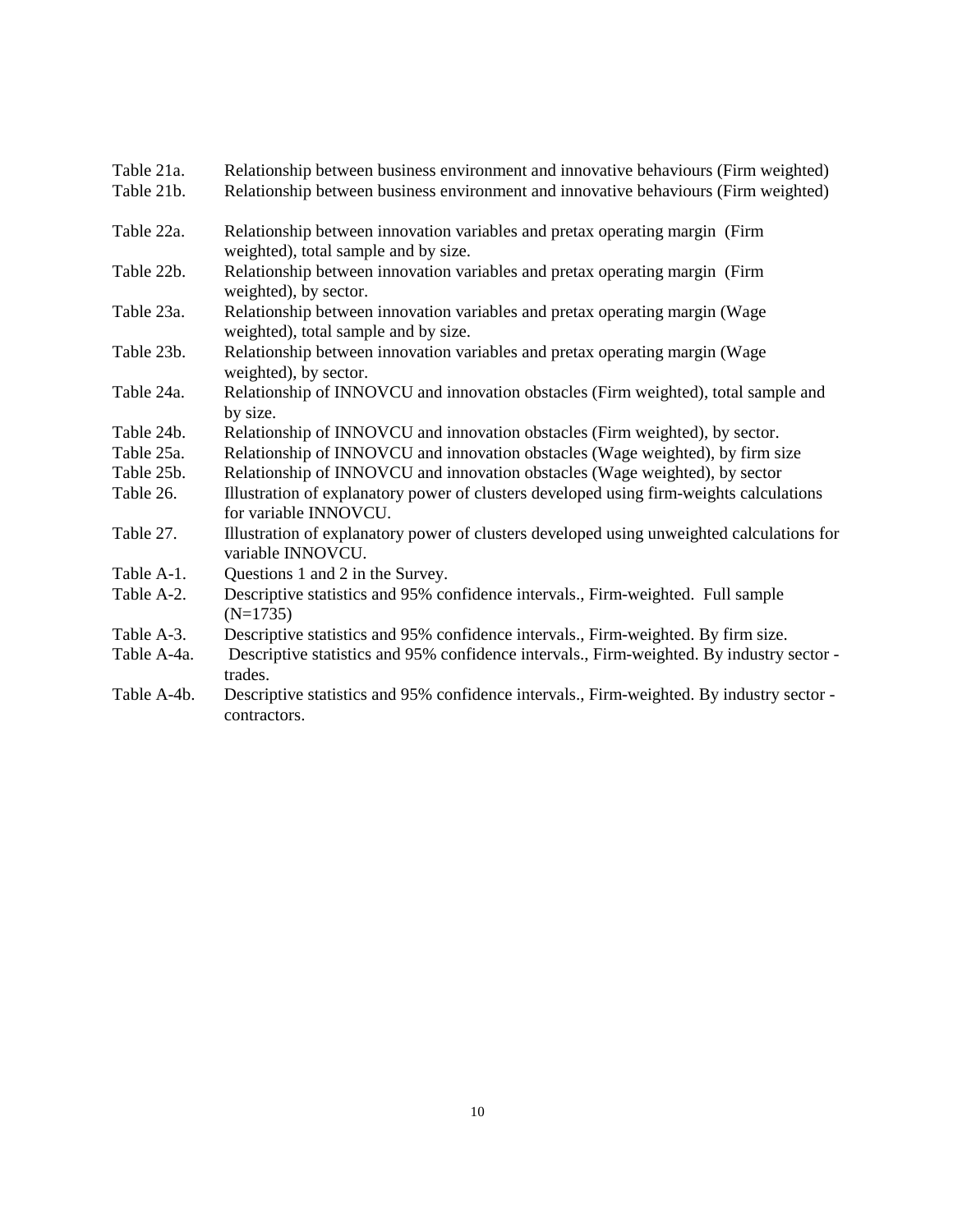### **Executive Summary**

This report presents an analysis of the data gathered in the *Survey on Innovation, Advanced Technologies and Practices in the Construction and Related Industries, 1999*. To provide some information on the financial impact of innovative practices on the companies that are "innovative", Statistics Canada provided a partial linkage to the available 1997 financial data. Through this analysis and based on a review of the relevant literature, we explore how innovation is defined and the current understanding of innovation processes in construction.

Two major questions are reviewed in this study:

- The first question deals with the homogeneity of the Canadian construction industry. Is it a reasonably coherent unit or a number of sub-sectors with distinct characteristics? We examine innovativeness of the industry, perceived obstacles to innovation and sources of information from the perspective of the size of various firms (large, medium and small) as well as various sub-sectors; contractors and specialty trades in residential, non-residential and engineering construction.
- The second question attempts to look at the competitive drivers in the industry. Do typical Canadian construction firms behave according to the current competitive advantage business model, i.e., seeking innovative approaches in response to threats or opportunities in the business environment.

Survey data always has limitations and our analysis is no exception. We do not have any time evolution of the measures of innovation or the financial information. The nature of the construction industry is that many tasks may be accomplished by employees, by sub-contractors, or a mix of the two. For sub-contracts, we do not have a clear picture of the labour versus material content of the expenditure.

A further difficulty is that "innovation" is an attractive but often loosely used term. Everyone wants to be innovative, but a critical view is that few of us bring truly new ideas and practices to our work. For the purposes of analysis, we have had to assume that the use of advanced practices implies innovation. This assumption is open to criticism, but without it, we do not believe that much progress can be made toward an analysis of the survey data.

Major findings from the analysis are as follows.

#### *Descriptive statistics*

*Pretax operating margins:* Contrary to common belief, in 1997 which is the only year for which financial data was available to us, residential contractors seemed to make on the average good margins, especially the larger ones. Moreover, large non-residential contractors tended to make more money than smaller ones, while large building trades firms tended to make less money than smaller ones. All trades and contractors tended to be profitable, except for the residential trade sector.

*Innovation:* Technology and business innovativeness increases with size: larger firms tend to use three times as many advanced technologies or business practices as small firms. For both advanced technologies and business practices, residential contractors lag significantly behind engineering and non-residential contractors.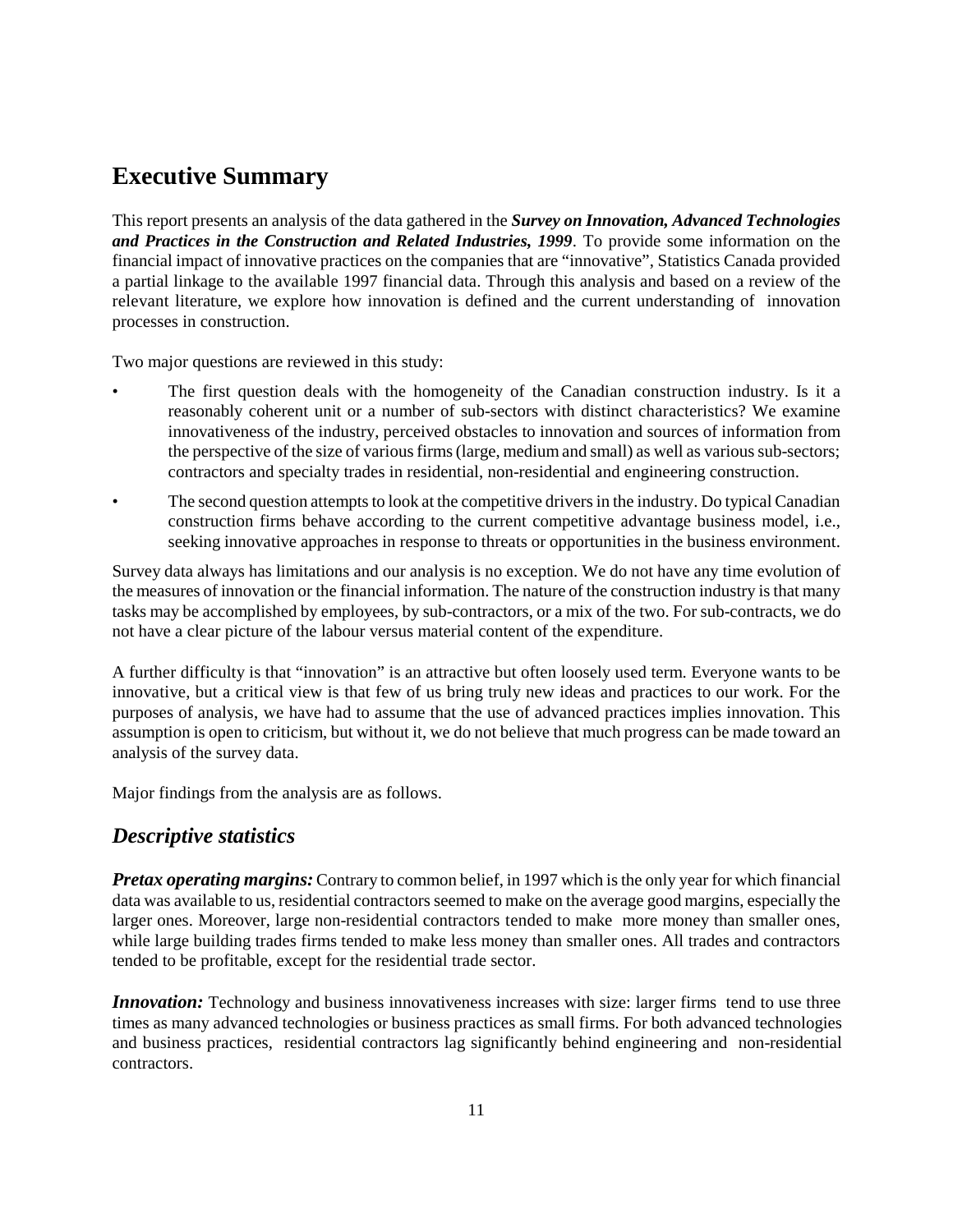**Practices:** The practices most often cited as sources of competitive advantage dealt with business and management issues (providing such advantage in 77% of the cases); the second most often cited practices as sources of competitive advantage dealt with issues related to information and communications systems (providing such advantage in 46% of the cases).

**Obstacles:** High cost was considered a major barrier to innovation by most respondents; lack of skilled workers is also a big concern, especially for residential contractors (but not for engineering specialty trade); lack of interest for innovations by clients was a significant issue for residential and non-residential contractors, while lack of in-house expertise was a problem for all. Restrictive codes and standards was seen as an obstacle by non-residential contractors.

*Sources of information:* Consistent with the results of most surveys on sources of innovation, suppliers are seen as major sources of innovations. Special to the construction industry, trade journals and newsletters are identified by almost all as the second most important source of innovations. Other important sources, in decreasing order of importance, include clients, general contractors, and consulting engineers. In general, residential contractors use less information and access fewer external sources.

#### *Behavioural aspects*

*Motivations:* What drives innovative strategic thinking? The analysis of the respondents' perception of the environment shows that rapid technological change, and, to a lesser extent, materials obsolescence, appears to be a clear impetus for engaging in innovative strategies. The only "negative" effect of rapid technological change is on the hiring of experienced workers, indicating that firms may delay hiring or substitute hiring for technological change.

**Threats and opportunities:** Competitive threats and consumer/competitor predictability have mixed effects on innovative strategies. For example, for smaller firms in particular, competitive threats tends to be positively associated with the hiring of experienced employees and negatively associated with the hiring of well trained new graduates, indicating that smaller firms tend to consider experienced employees as a competitive tool but that this is not the case for well trained new graduates.

**Behaviour change:** What innovative strategic thinking drives innovative behaviours (the actual use of technological advances or business practices)? The analysis shows that firm size matters, the most innovative small and medium firms having strong growth strategies (market share expansion, geographic expansion), and the most innovative large firms have product range expansion strategies, in addition to the strategies shared by the most innovative firms of all sizes (hiring well trained new graduates, developing the skills and knowledge of the employees, using multi-skilled teams, improving technology practices/capabilities, developing proprietary technologies). The analysis shows also that industry group matters, confirming the heterogeneity of the construction sector: Globally, the most innovative trade firms working in the residential and non-residential sectors display strong technology, human resource, and marketing strategic thinking, while the most innovative trades firms serving engineering construction display mostly technology strategic thinking. All the most innovative contractors, residential, non-residential and engineering, display strong technology strategic thinking; in addition, the engineering contractors display human resource strategic thinking, and the residential contractors display marketing strategic thinking. Noteworthy is the fact that there is a strong association between technology innovativeness and business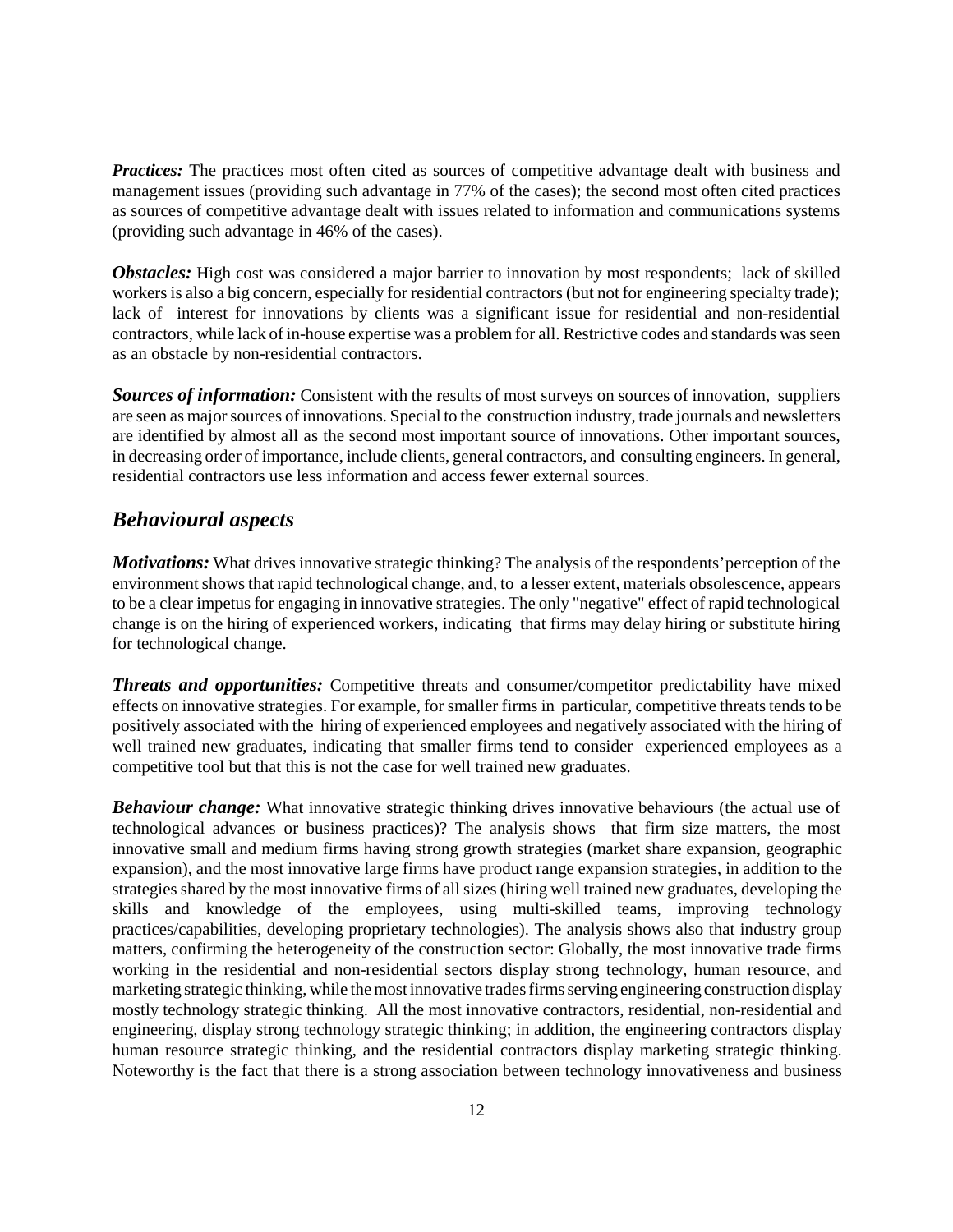innovativeness: an innovative firms is generally innovative in technology and in business at the same time: innovativeness tends to be a culture which permeates all the activities of the firm.

*Business environment influences:* As could have been expected, there is a strong linkage between the respondents' perception of the environment and their behaviours: more innovative behaviours in environments perceived to be subject to rapid technological change (except for engineering trades), and less innovative behaviours in environments with perceived competitive threats, especially for small firms (residential trades excepted). This seems to indicate that, except for residential trades, innovation is considered an added risk rather than a competitive advantage. And large firms with many suppliers (as well as engineering contractors with many suppliers) tend to be more innovative while small firms with many suppliers tend to be less innovative; this applies also to residential and non-residential trades.

*Innovation and profit:* The association observed between the 1997 pretax operating margins and the firms innovativeness is weak. Generally, the more profitable small firms tend to display slightly more innovativeness in technology and slightly less innovativeness in business than the other small firms while more profitable large firms tend to have higher technology and business innovativeness than the less profitable large firms. And, surprisingly, the more profitable residential and engineering trades tend to be less innovative than the less profitable firms in the same industry groups while the opposite hold for non-residential trades and non-residential contractors where innovativeness seems to be cost effective.

*Obstacles:* Globally, while market-related obstacles do not seem to affect innovativeness, both small and large firms tend to respond well to legal and regulatory restrictions, human resources constraints and other types of obstacles, the more innovative firms perceiving a higher number of obstacles than the less innovative firms (either the more innovative firms became so in reaction to the obstacles, or they are just more aware of obstacles than the less innovative firms). When looking at each industry group, market-related obstacles are also associated with innovativeness. While, for all the trades, the more innovative firms tend to perceive a higher number of obstacles than the less innovative firms (market-related obstacles, human resource constraints, legal and regulatory restrictions and other obstacles), this does not apply to the contractors where the innovative firms tend to perceive less obstacles than the less innovative firms (except for restriction-type obstacles for residential trades).

#### *Synthesis and summary*

Numerous overview studies of Canadian construction during the last 50 years, referred to in this report, create a picture of a very large, fragmented and heterogeneous industry. This analysis of corporate behaviour and of innovativeness provides numerical evidence of certain similarities between various industrial subsectors. It also shows significant differences between large and small firms and between different types of contractor and trade firms. Action that may be contemplated to encourage innovation or to remove certain obstacles will need to take this into consideration.

In general, findings of this report support the proposed conceptual model of entrepreneurial decision making regarding innovation. Construction in Canada does appear to undertake innovative practices in order to support its competitive behaviour but additional longer-term evidence is required to confirm these findings. Current use of such practices was found to be low but poised to grow in the future. It is possible that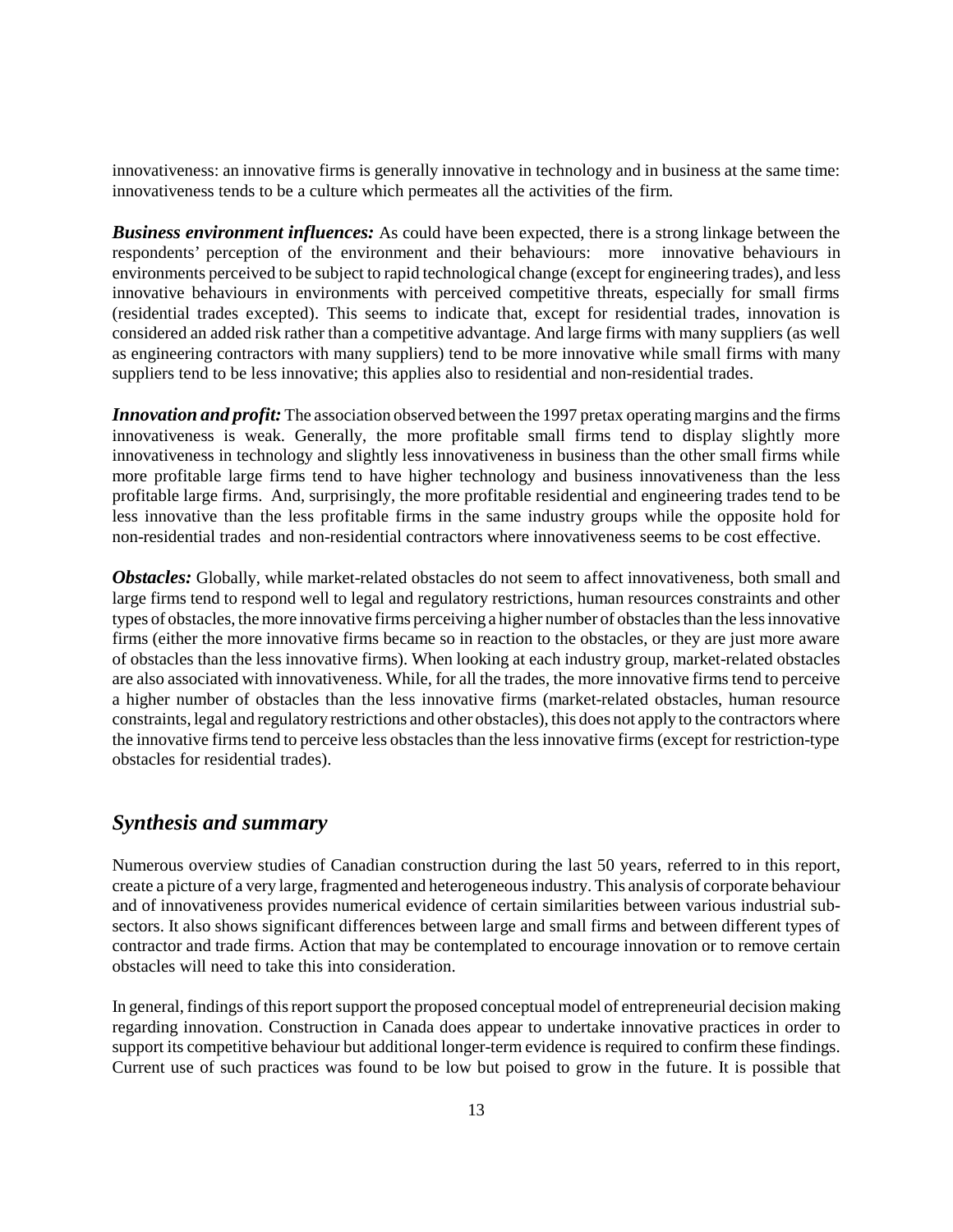construction firms in Canada have the same business strategy characteristics as other business enterprises but have been much slower in coming to terms with the new reality of intense global competition based on knowledge and innovation.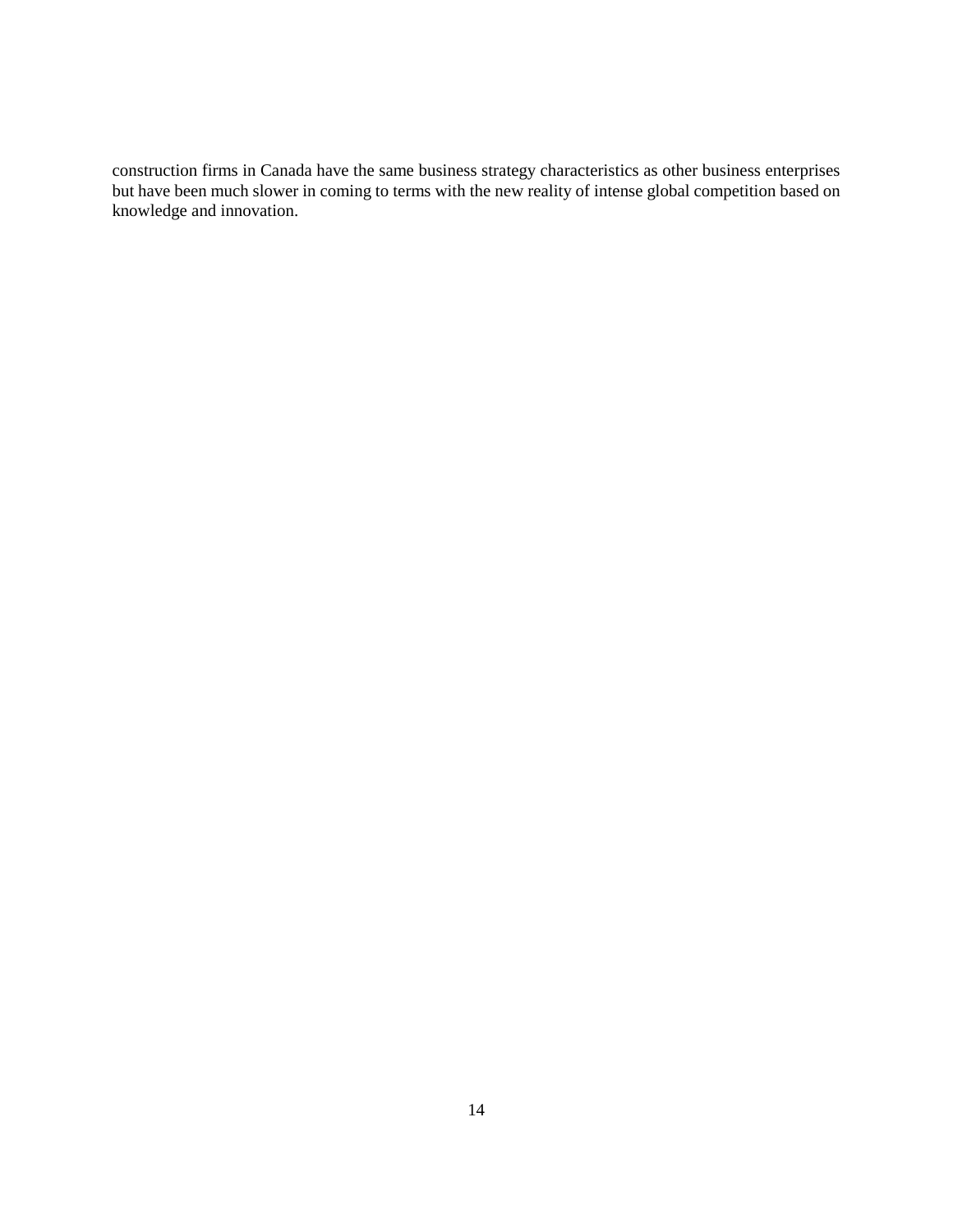### **Introduction**

Knowledge and understanding of the innovation process has been evolving and improving with time, to a great extent promoted by increasing global and local competitive forces. Domestic and international competitive pressures are increasing on all sectors of the economy to deliver ever-greater value to the customer, mostly through innovation. This also applies to the construction industry which represents an important share of the national economy and influences the effectiveness of overall wealth creation. To achieve a better understanding of the construction industry, Statistics Canada in collaboration with the National Research Council of Canada undertook several surveys to measure in a more systematic, quantitative manner the competitive environment of the construction industry, characteristics of various subsectors and the propensity of the industry to innovate.

More specifically, this paper presents the statistical analysis of the findings of the Survey of Innovation, Advanced Technologies and Practices in the Construction and Related Industries carried out by Statistics Canada in 1999 on a representative sample of general and specialty trade contractors. Through this analysis and based on a review of the relevant literature, we explore how innovation is defined and the current understanding of innovation processes in construction.

Two major questions are reviewed in this study:

- The first question deals with the homogeneity of the Canadian construction industry. Is it a reasonably coherent unit or a number of sub-sectors with distinct characteristics? We examine innovativeness of the industry, perceived obstacles to innovation and sources of information from the perspective of the size of various firms (large, medium and small) as well as various sub-sectors; contractors and specialty trades in residential, non-residential and engineering construction.
- The second question attempts to look at the competitive drivers in the industry. Do typical Canadian construction firms behave according to the current competitive advantage business model, i.e., seeking innovative approaches in response to threats or opportunities in the business environment.

We present results of our intensive analysis of available survey results and our search of published research made available to us by colleagues and collaborators. We believe that this study breaks new ground in Canada and internationally by looking at industry-wide survey results and by the application of modern statistical approaches to detailed qualitative information.

We feel greatly privileged to have been given the opportunity to participate in this approach to measure innovation in construction in Canada and we wish to thank the staff of Statistics Canada for their encouragement and support in the course of this study.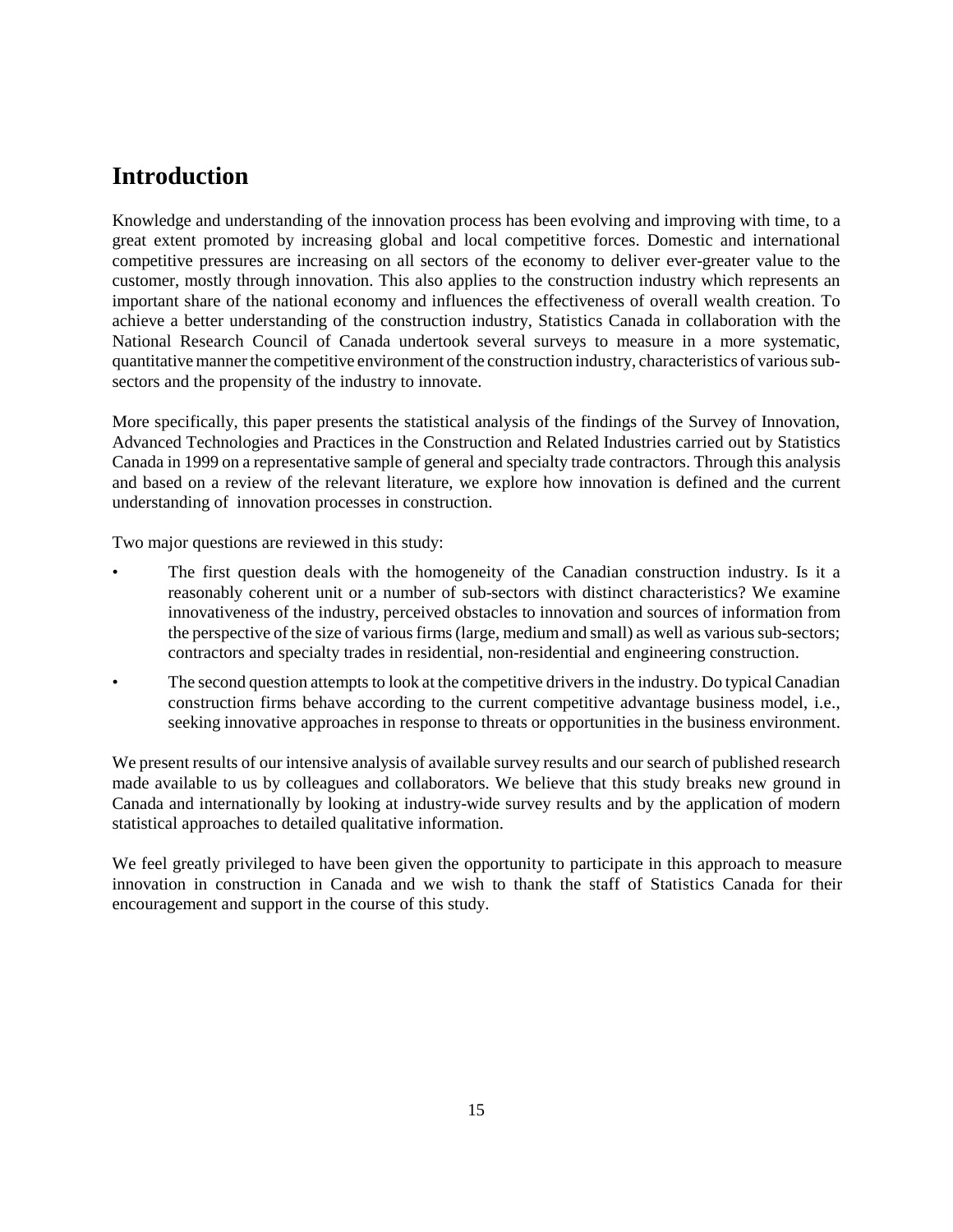

# ELECTRONIC PUBLICATIONS AVAILABLE AT www.statcan.ca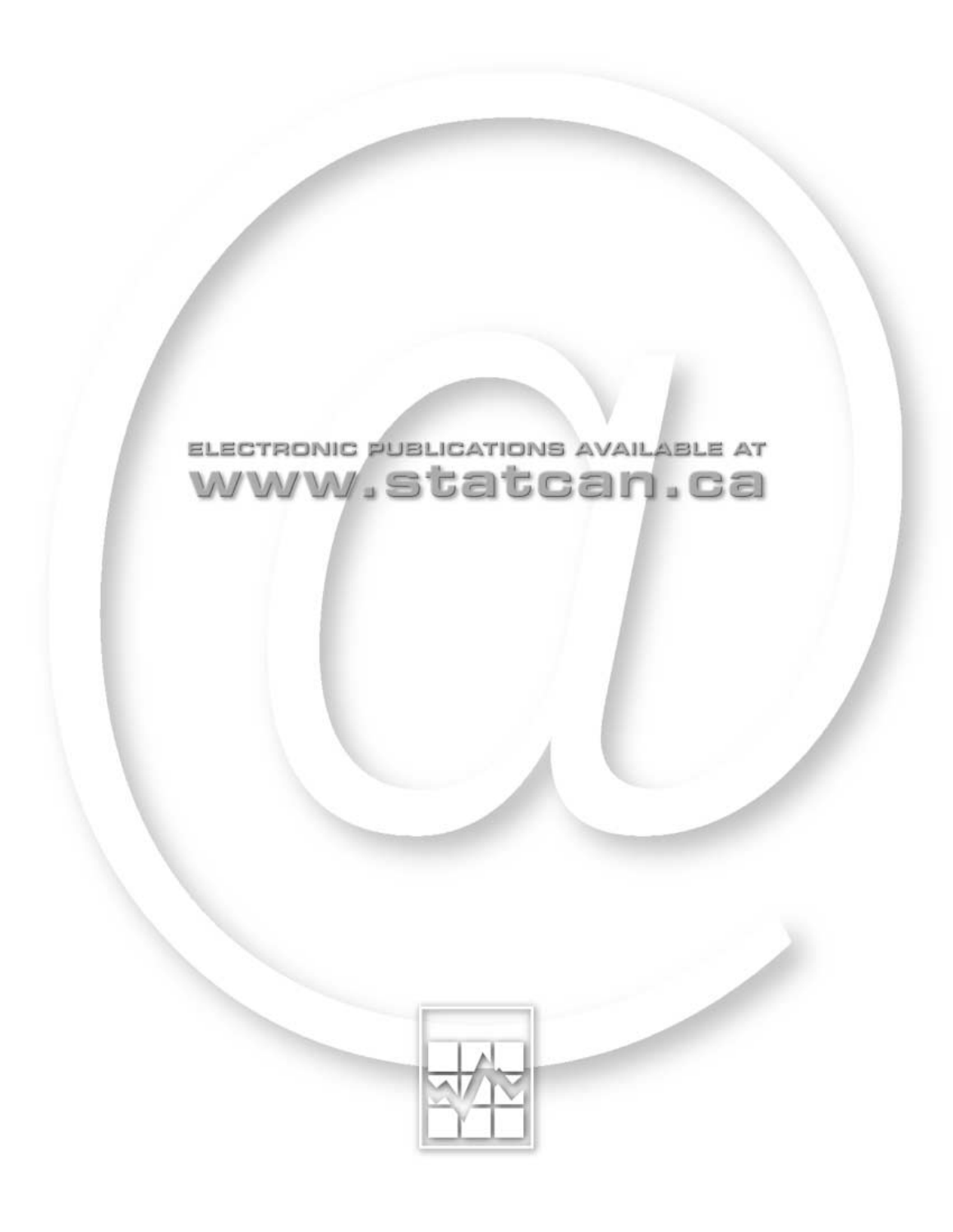#### **Chapter I: The Canadian Construction Industry**

**Figure 1. Net stock of capital, real value. Capital Stock (1986 \$ Billions)**

1973

1969

*Residential Capital in Canada, Matrix 8590.* **Note the corrected scale of the y axis.]**

#### *Issues in Canadian Construction*

1961

1965

The Construction industry in Canada is very large (the stock increases by approximately \$ 100 billion of new construction expenditure per annum), diverse and complex. Figure 1shows the net accumulated stock. Its effectiveness has a huge impact on the economic performance of the country and the accumulated inventory of constructed assets consisting of buildings, roads, bridges, plants, dams and utilities, is valued at some \$ 2 trillion.

**[Source: Industry Canada (1998) based on Statistics Canada ,** *Flows and Stocks of Fixed Non-*

## 200 Engineering 150 **Building** 100 Machinery and eq uipment 50 0

There has been flattening in the growth rate of engineering and non-residential constructed capital stock after rapid post-war expansion, while the demand for machinery and equipment continues to increase. Residential construction also slowed down as the demographic pressure diminished. This may be an indication of a fundamental change that is taking place in the structure of the construction industry of many industrially developed countries (Bon, 1994). Cyclical nature of the demand tends to make such long-term predictions difficult and there is always possibility of major natural disasters (hurricane, flood or earthquake) or destruction by warfare, creating massive destruction and then reconstruction. Under a more optimistic scenario, repair and renovation work is likely to grow as the percentage of the total output. Some (Carassus, 1999) suggest that the industry is now more in the business of optimization of the use of the existing stock rather than in the provision of new facilities.

1977 1981

1985

1989

1993

1997

By various indirect measures (Keys and Caskie, 1975, Seaden 1997, Industry Canada, 1998) such as; total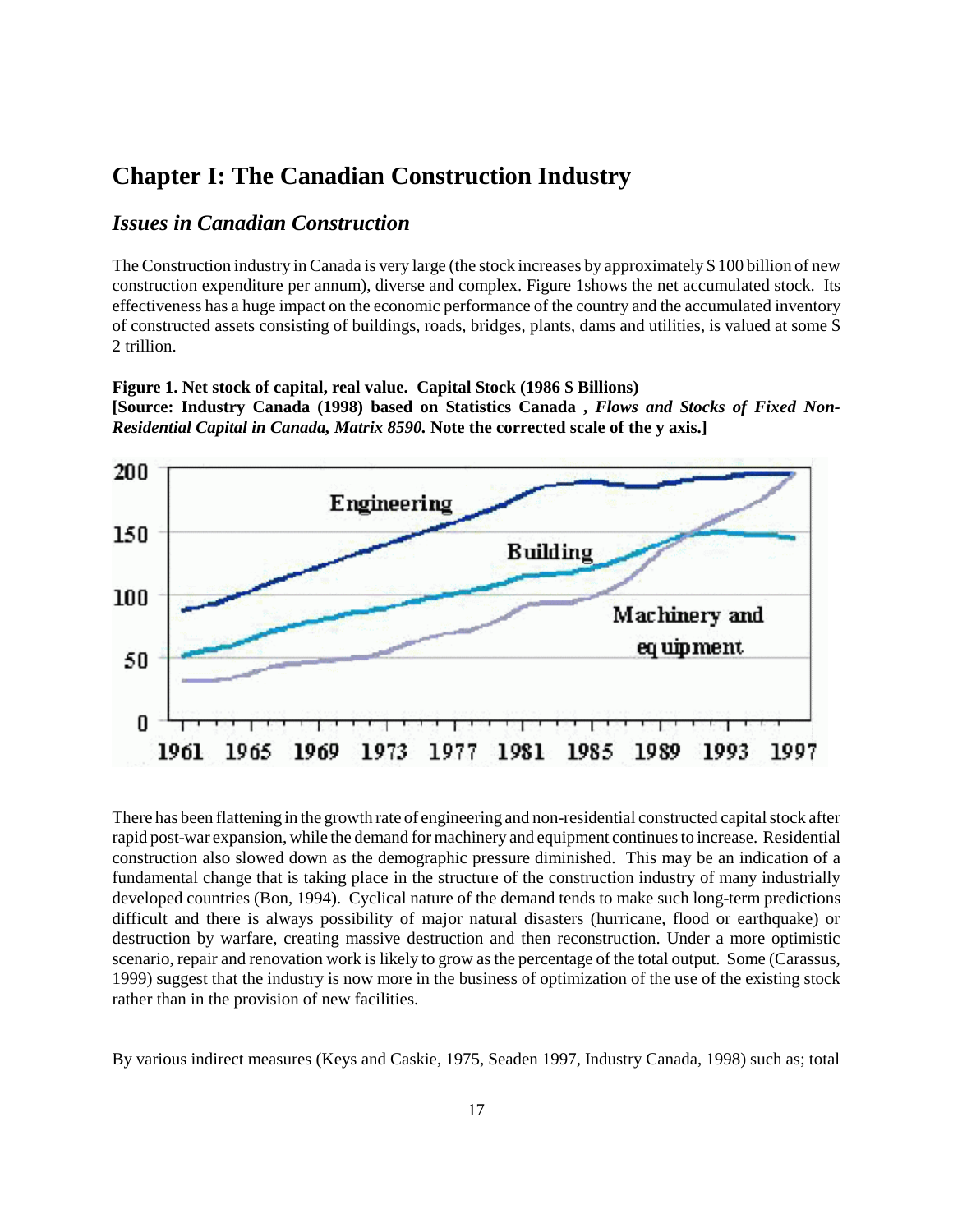factor or labour productivity, customer satisfaction (Barrett, 1998), R&D intensity (Revay and Associates Ltd. 1993 and 1999) or skill level, construction industry in Canada and other OECD countries has lagged behind other sectors of economy (Figure 2).

Over the years this has been a subject of concern of governments, industry representatives and other interested parties. Various reports have advocated a more rationalized regulatory system, reduction in the adversarial regime between various participants, better risk-sharing, greater investment in R&D or improved training of labour and management. There has been progress in some areas and retrenchment in others.

#### **Figure 2. Construction output as share of GDP. [ Source: Industry Canada (1998) from Statistics Canada,** *Gross Domestic Product***, Matrix 6627.]**



A lack of innovation has been also tapped as one explanation for the above concern. Building practitioners and their clients have often interpreted all construction as inherently innovative because every construction project, new or repair, can be considered a prototype, at a new and different site and most often with a different owner. Thus, there is significant opportunity and tendency to do something new and/or distinct every time.

At the heart of the matter is whether the industry is truly innovative (i.e., Is it successful at adopting new processes and products?) This chapter explores this question in order to provide background and the analytical framework for the interpretation of survey results.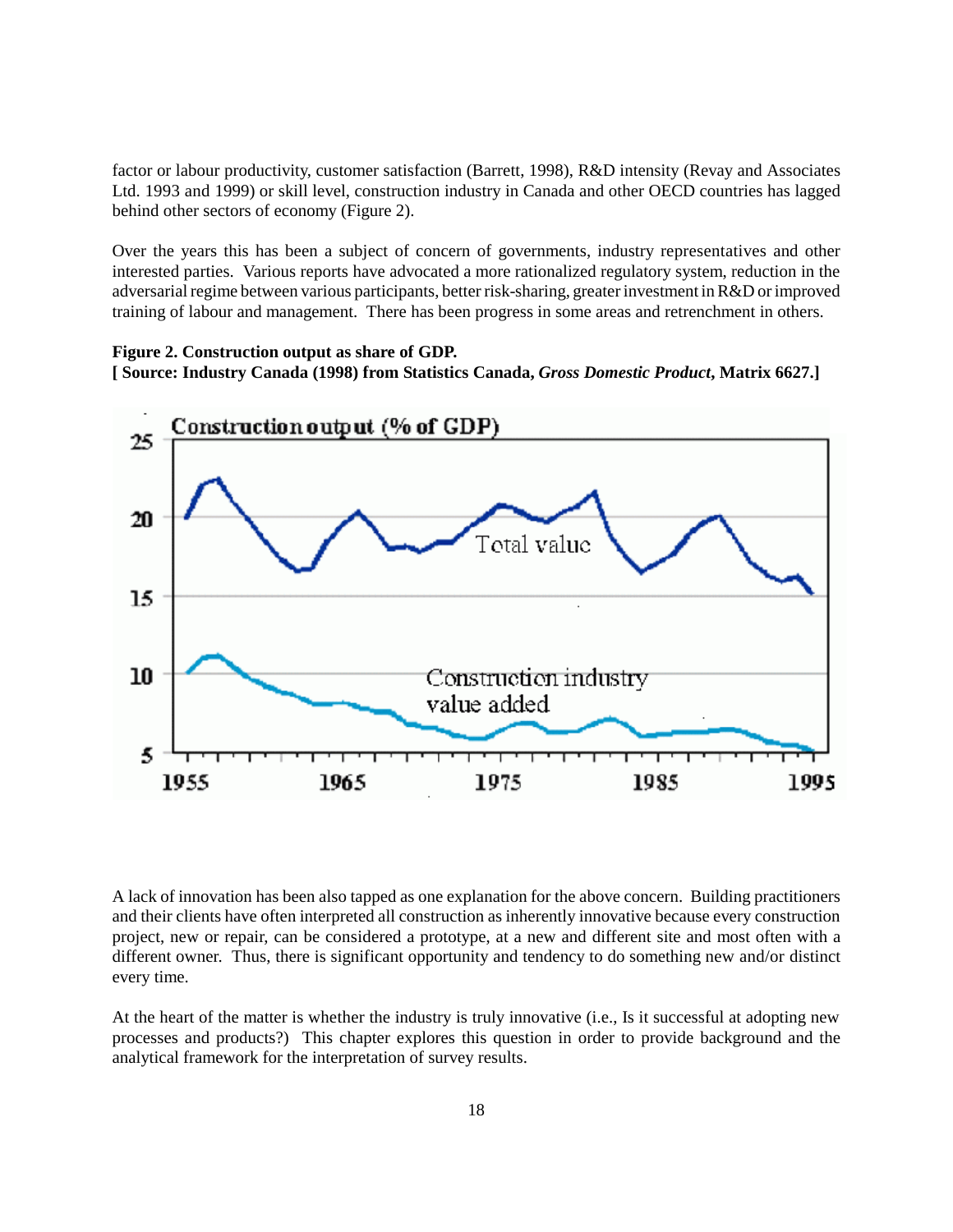We begin by briefly presenting an overview of the construction process in Canada to put the survey in its proper context.

Next we provide a description of the particular features of construction projects that make them different from other manufactured products or services.

Since there is some debate as to what innovation is, particularly in the construction industry, our third section summarizes current definitions.

In our fourth section, we describe proposed general models of how innovation happens in a micro-economic context (within a business unit) and in a more macro-economic setting of the external enabling environment. This section concludes that innovation is dependent on complex national socio-economic, cultural and institutional regimes ("systems of innovation"), particularly important for the more traditional, regional-based industries such as construction.

After defining innovation and relating it to general models of innovation, our fifth section specifically examines the measurement of innovation in the construction industry. In this section we also discuss the issue of project-related research and innovation and their influence on the competitive behaviour of construction firms.

In this chapter, we present results of our extensive search of published research as well as of other related documents made available to us by colleagues and collaborators. Knowledge and understanding of the innovation process has been evolving and improving with time, to great extent due to the increasing global and local competitive forces. Accordingly, our review is focussed on more recent sources of information.

#### *How Do We Build in Canada?*

Industrial representatives asked to advise Statistics Canada/NRC regarding this survey as well as other reviewed studies (Industry Canada, Service Industries and Capital Projects Branch, 1998) make reference to numerous barriers to innovation in construction related to the acquisition methods, risk avoidance, liability and litigation and other systemic problems. To provide an additional dimension to the context for this paper, a brief description is made of the overall building delivery process in Canada.

Construction is a very old industry and its current practices are deeply rooted in our legal heritage and commercial/industrial traditions, mostly imported from England. In the pre-industrial and early industrial period significant owners (Crown, Church, builders-speculators) would hire directly all construction labour and purchase all supplies, to carry out the work under the on-site supervision of a master carpenter or a master mason. This tradition of construction work with "own forces" continues till now in Canada, particularly by utilities, mining and large manufacturing companies and by some government agencies. It represents a significant share of the overall construction activity.

In early 1800's, in England a new organizational form of construction was introduced (Winch, 1996 and 1999). An owner would retain an independent professional (architect or consulting engineer) to prepare plans (which would reflect his requirements) and to represent his interests during the construction phase. New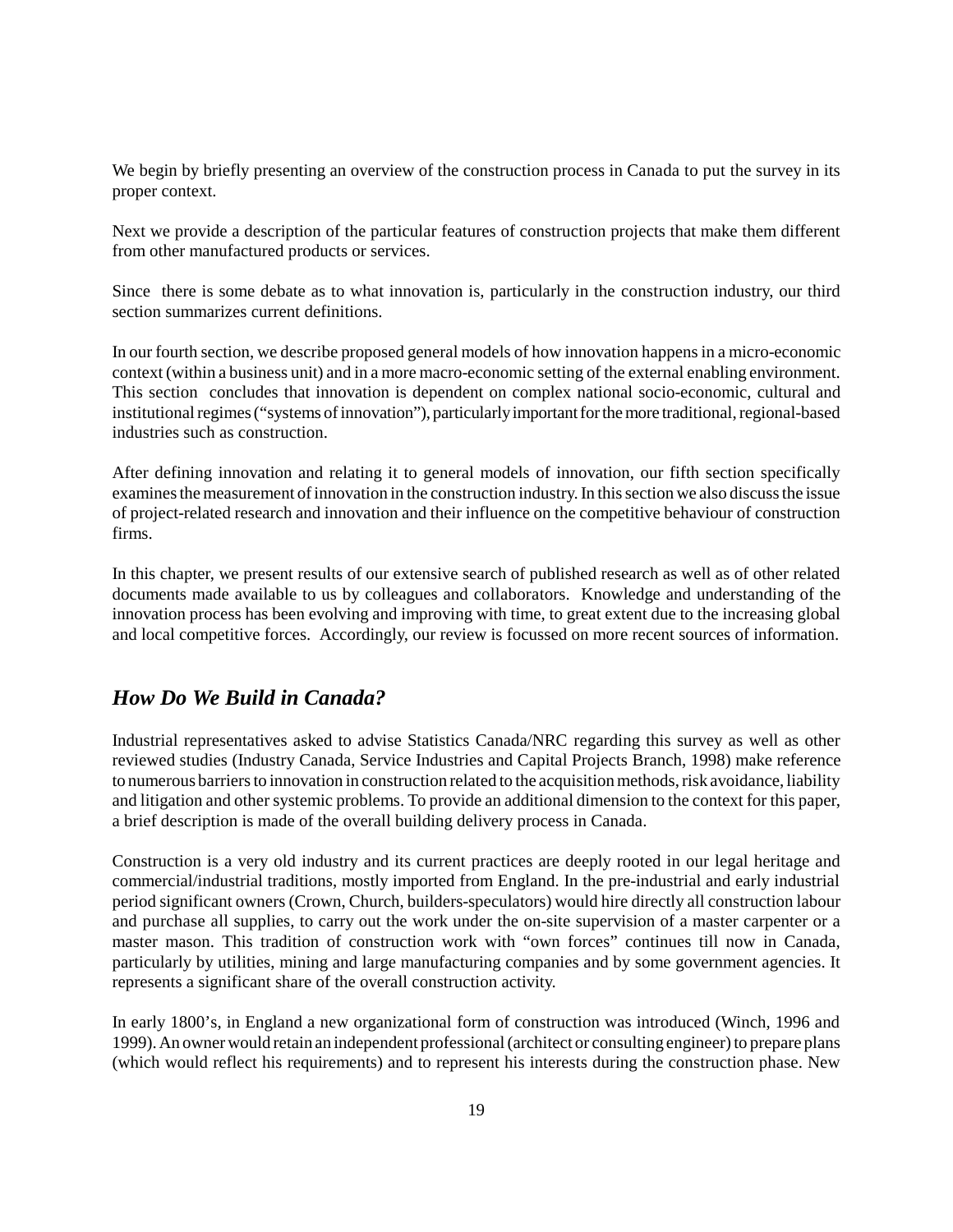business arrangement, a building contractor was created. He would be requested to tender a price for all labour and materials needed according to detailed drawings and specifications prepared by the professional. After the work was awarded, the contractor would assume full financial responsibility for the delivery of the complete project to the owner, when certified as satisfactory by the professional. With time, increasing complexity of projects caused further subdivision to general contractors with the overall responsibility and specialty contractors (foundation, mechanical, electrical, roofing) accountable for specific aspects of a project. The approach often referred to as design-bid-built, whereby an owner retains a professional team to complete the design followed by the bidding process generally awarded to the lowest cost tender leading to the actual building process, remains the most common procurement system in Canada, USA, UK and Australia**.**

There have been suggestions by industry groups that the system now incorporates the risk avoidance pattern by all the parties to the contract. This, in turn may be the greatest cause of the lack of innovative behaviour of contractors. The owner retains the design professional and passes on his risk of completeness of the design, accuracy of cost estimate and assurance of quality during construction. After the project has been awarded, the owner and the professional pass on the risk to the contractor of various site, labour and material uncertainties during building process. The contractor in turn undertakes all types of risk avoidance strategies to limit his exposure and to maximize his profit. All this has led to disputes, high level of litigation and fear of liability.

There is no doubt that there are real technical, financial or site-related risks connected with building a project in a most conventional manner with established products and procedures. These risks become amplified when new, innovative approaches are introduced. Yet the delivery system seldom deals in an explicit, balanced manner with risks and associated benefits. There is high concern with liability for specific errors or defects but when large, industry–wide problems occur, and they do, there is no concerted industrial action to fix and improve the performance. The customer is left "holding the bag" or a "leaky condominium", as is the case presently in British Columbia (Barrett, 1998).

Also, it has been often stated (APP, 1998; Economist, 2000) that this "traditional" method of procurement of constructed goods or services, provides the lowest price only in appearance since it creates numerous production and transaction inefficiencies and it may result in a higher cost than necessary. Nevertheless, it is now deeply entrenched in the public perception as "the best deal" and it is generally the mandated purchase method in the public sector. More rational, risk-sharing contractual arrangements have been introduced to Canada, particularly for large oil and gas process projects and they are gradually being accepted in other domains. In other countries, with different traditions and legal systems, other building processes have emerged, possibly more productive. It should be noted however that some of those include preferential buyersupplier arrangements that could be viewed in Canada as collusive in nature.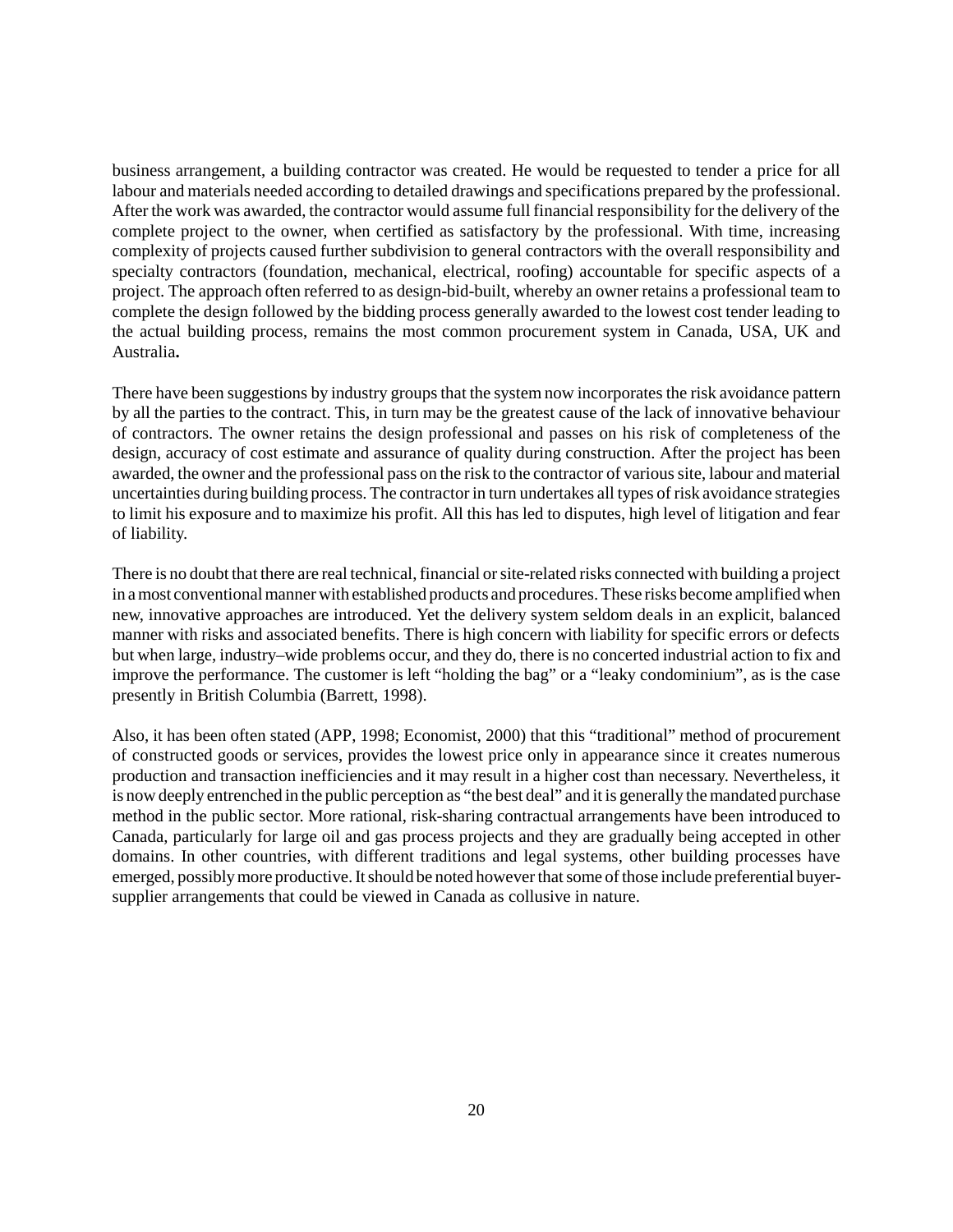#### *Construction Industry Characteristics*

Over a number of years there has been an international trend to "industrialise" construction through greater pre-fabrication, modularization, standardisation and other manufacturing-type production techniques. There is almost an implicit wish that if construction was like manufacturing, many of its quality and productivity problems would disappear and innovation would flourish. However, building projects have several distinct characteristics, which make them unlike any other industrial undertaking (ARA Consulting Group, 1997, Carassus, 1998; Carassus, 1999; Toole, 1998):

- Every construction project is located on a distinct site, subject to local environmental and climatic conditions, most likely built by a different work-crew. Even two standard subdivision homes of identical design are likely to be somewhat different.
- Local demands for constructed product are of extreme diversity. Industry responds to the occasional local/regional need for large hospitals, major airports, tunnels, and water treatment plants as well as to the more constant demand for single-family homes, office buildings or street improvements.
- Every new or renovation/repair project is truly a prototype. While some degree of uniformity has been tolerated in the past, with the increase in the wealth of Western industrial countries there has been an ever-growing trend in demanding custom solutions to satisfy real or perceived individual requirements. Some sources suggest (Flanagan et al., 1998) that this drive to customization as well as demands for higher quality can be achieved through the introduction of IT-supported production methods currently used in manufacturing.
- Constructed facilities tend to be very durable, lasting 25-50 years and longer. When obsolete, they are most often repaired, modernized and sometimes radically transformed to suit new requirements rather than disposed of and replaced with new, more typical for manufactured products.
- Aesthetic, safety and environmental design considerations are set not only by the builder or the owner but also by the community at large. Regulation and standards are more rigorous in construction than in most other sectors of economy.
- Construction is highly fragmented and firms tend to control only one of the elements of the overall building process. In manufacturing there is an attempt to integrate the whole process from market demand analysis, through production to distribution and sales. Construction companies have tried to achieve greater control of the production process through alternate delivery systems such as design-build, build-own-transfer (BOT) and other forms, which may allow them greater efficiency.

It can be concluded that the nature of construction site work is unique and significantly different in its characteristics from any other industrial sectors. On the other hand, production of building materials and sub-assemblies may be considered a form of manufacturing.

#### *Defining innovation*

With the increasing openness of the world trade and globalization there has been ever-growing interest in what makes firms truly competitive. Opinions on that matter have greatly evolved in the past twenty years and continue to be open to debate. Porter (1998) and others suggest that during the last twenty years Western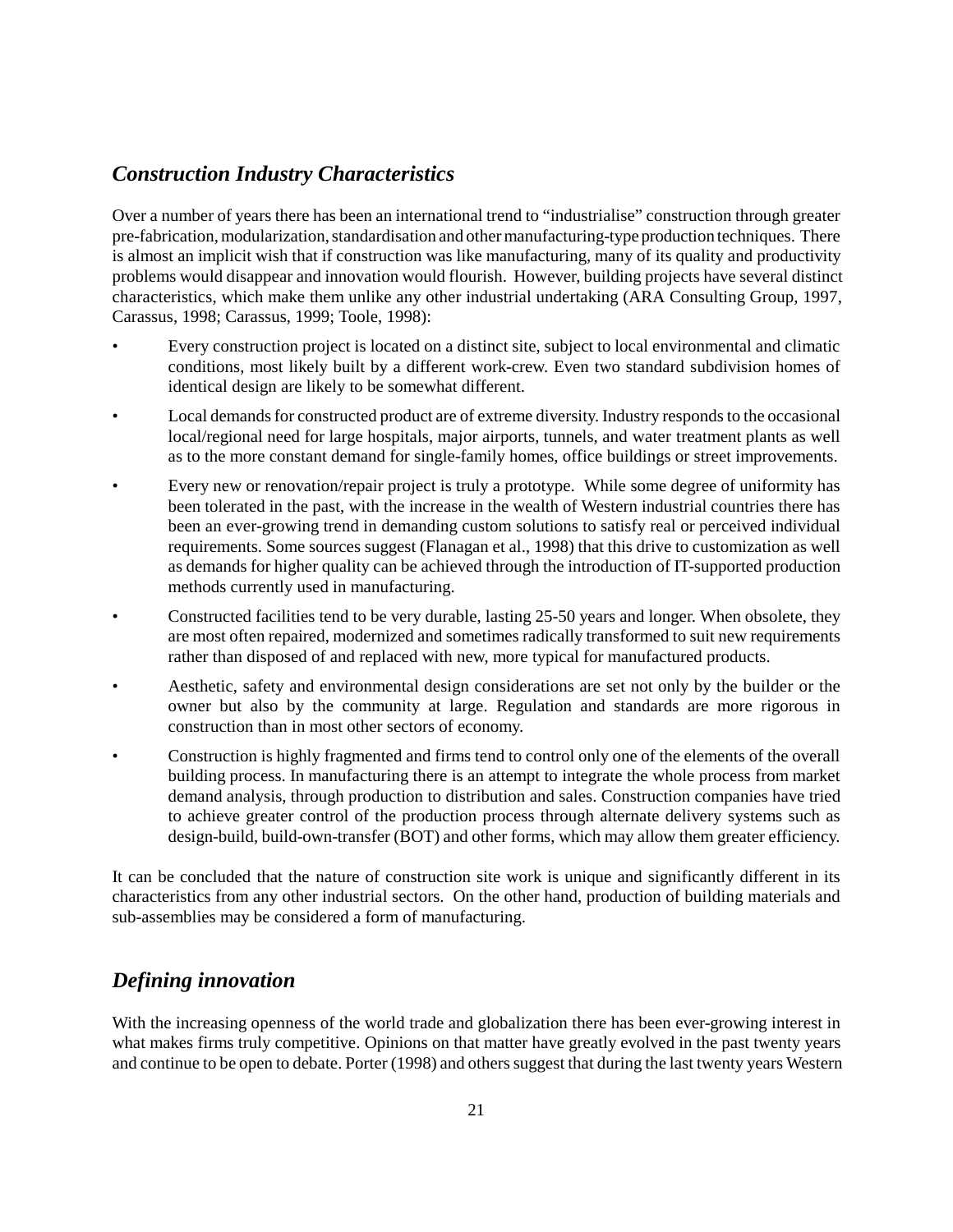companies have been responding to the Japanese challenge of superior quality and lower prices through continuous improvement in their operational effectiveness. Thus, re-engineering, lean production, investments in the information technology, TQM and other techniques of optimizing productivity and asset utilization have now all become parts of companies' efforts to remain/become competitive in the global market-place. Porter also suggests that continuous improvement in best practice utilization must now be considered a pre-condition to achieve profitability and that companies have to create unique competitive positions through integration of all their competencies. To have truly lasting competitive advantage they need to offer differentiated, value creating new products to their customers.

These competitive needs as well as spectacular achievements of the high-technology sectors of the economy have driven our interest in new idea generation and its implementation i.e. what is now being considered innovation. There is no generally accepted definition of innovation at the present time, however there has been noticeable convergence as to its principal characteristics.

To illustrate we present a sample of general definitions:

- "the process of bringing new goods and services to market, or the result of that process" (Expert Panel on the Commercialization of University Research ,1999)
- " A technological product innovation is the implementation/commercialisation of a product with improved performance characteristics such as to deliver objectively new or improved services to the customer. A technological process innovation is the implementation/adoption of new or significantly improved production or delivery methods. It may involve changes in equipment, human resources, working methods or a combination of these" (OECD, 1997a)

Construction industry sources also show a variety of definitions:

- "application of technology that is new to an organization and that significantly improves the design and construction of a living space by decreasing installed cost, increasing installed performance, and/or improving the business process" (Toole, 1998)
- "the successful exploitation of new ideas, where ideas are new to a particular enterprise, and are more that just technology related – new ideas can relate to process, market or management" (Construction Research and Innovation Strategy Panel (CRISP), 1997)
- "Apply innovative design, methods or materials to improve productivity" (Civil Engineering Research Foundation, 1993)
- "anything new that is actually used" (Slaughter, 1993)
- "first use of a technology within a construction firm" (Tatum, 1987)

These definitions may display specific biases of different sources, studies and organizations, nevertheless certain trends and convergence can be observed. Increasingly, innovation appears to be viewed as a process that enhances the competitive position of a firm through the implementation of a large spectrum of new ideas. Recent business-level survey by A.D. Little (Brown, 1998) of factors that allow a firm to be innovative, involving significant sample of companies in 8 OECD countries incl. Canada, disclosed a much more comprehensive and complex image of the innovation process. What distinguishes the "leaders" from the "pack" is their ability to combine marketing, internal organization and technology. "Innovative products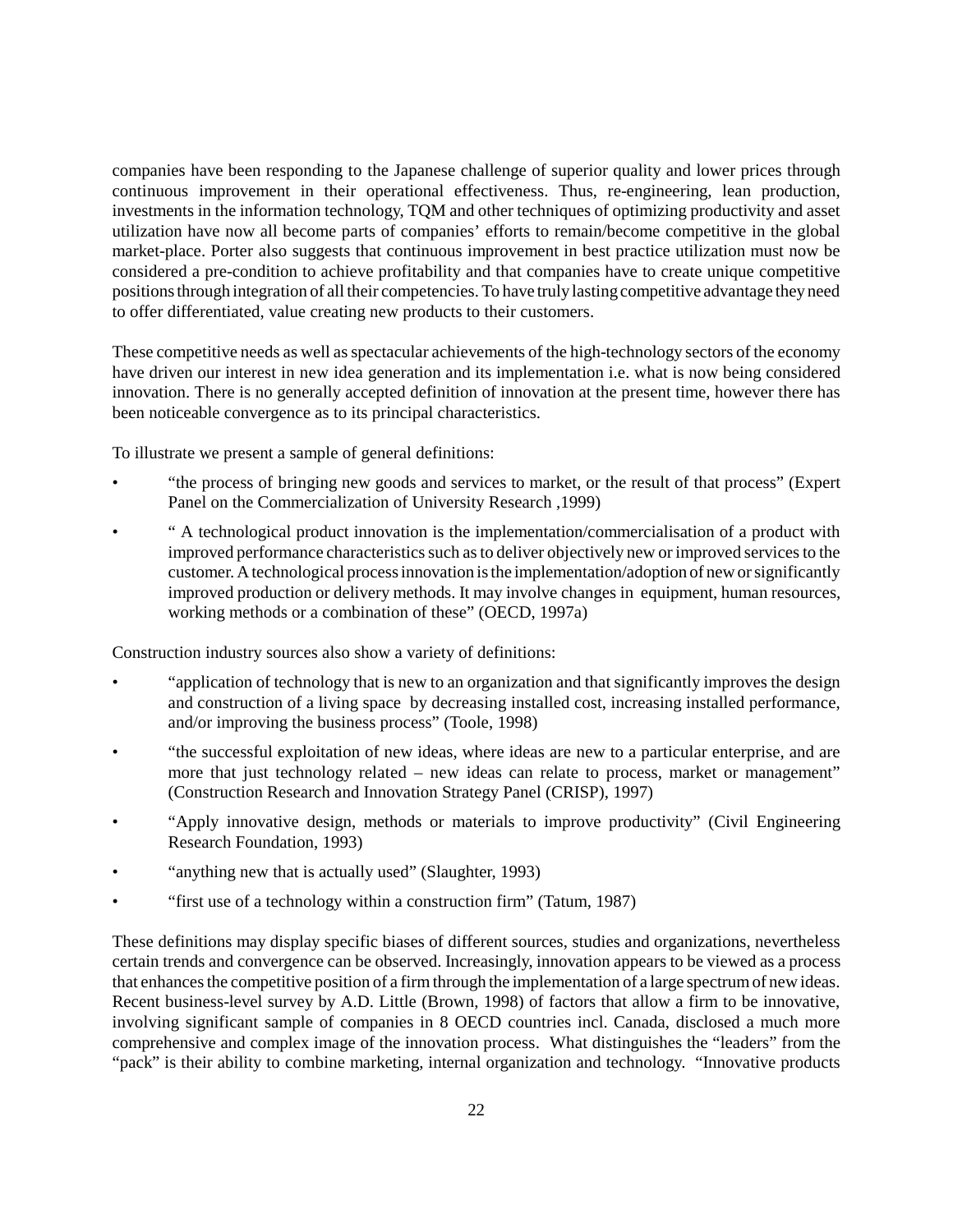don't necessarily build business, often non-innovative products build business, what builds business is innovative companies"

#### *The Innovation Process or How Does it Happen?*

If there is some convergence towards a common definition of innovation, there is less agreement as to how new ideas are generated and eventually migrate into innovative processes or products. For the purpose of this review, four general models will be briefly described with a comment as to their relevance to the innovation in the construction industry. The concept of systems of innovation and their limits as to their national dimension are also examined.

- *Technology push, science-based:* The Second World War provided a unique implementation opportunity for science and technology. For the first time ever, with the total commitment to the victory by all warring parties and with the mobilization of national resources towards the war effort, new technology-based weaponry was rapidly developed from scientific principles/known technologies to operating products. Atomic bomb, radar, jet-propelled aircraft or mass production of Liberty ships were all developed through close collaboration of scientists, engineers and production personnel. In the post-war years, this linear model of innovation became the reference standard that is now deeply entrenched in various policy instruments of governments as well as in the public perception of innovation. It assumed that basic (pure) research followed by applied research led to experimental development and then to new products/processes. Thus, propensity to innovate of a country, industrial sector or a firm could be measured through its research intensity using several proxy indicators such as private or public expenditure on R&D, citation analysis or education of research-qualified individuals. Recent findings indicate that research endeavour may be more important as an indirect source of knowledge rather than a direct contributor to industrial innovation and that measuring the intensity of knowledge flows, levels of cooperation and effectiveness of technology diffusion may be more relevant, particularly for the traditional industries such as construction. In fact, to support this concept, some countries have established successful technology and best-practice diffusion networks dedicated to construction problems. Internationally (with the exception of Japan) there has been little formal R&D effort directed at construction (UK Department of Environment, 1996) and even less towards the on-site building problems, which has led some to conclude that it is a non-innovative industry .
	- *Market-pull, chain-linked:* Studies of highly successful and profitable firms (Cooper, 1998) indicate very close ties to the customer base and innovation activity linked to the actual market opportunities. The challenge of arriving at innovative products/processes that are truly competitive i.e. meet clients' needs, have superior quality, reduce costs and present visible benefits, is met by tapping into the vast pools of existing knowledge. Close contacts are established with various knowledge sources and feedback loops are extensively used at different stages of development. Research tends to be viewed as an indirect contributor in this problem-oriented innovation approach. Kline (1985) introduced the concept as follows:

"While research in the physical and biological sciences has had an enormous impact on human societies and human lifestyles, ...research is not the direct source of innovations, and much innovation proceeds with little or not input from current research... The first line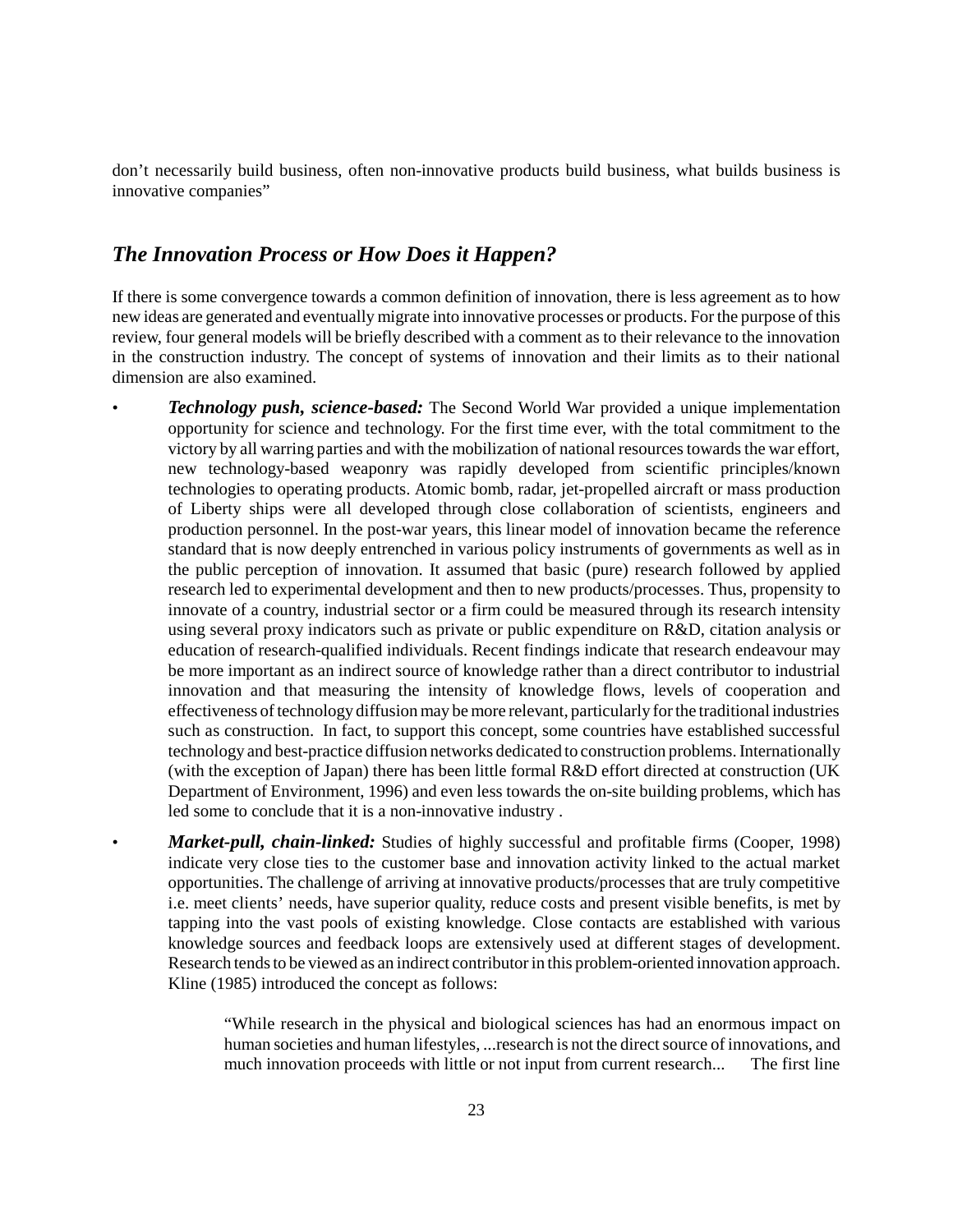of reference for innovation processes...is not research but the totality of cumulated human knowledge....

Any modern technical person beginning a task in innovation will not turn first to research. On the contrary, one turns first to the current state-of-the-art then to personal knowledge about the governing principles in the field. After that, one goes to the literature, consults colleagues, calls in leading experts. Only when all that does not suffice does one start research. Even then, many innovation projects would be not only unfeasible but would be literally unthinkable without the vast accumulated storehouse of human knowledge attained by several centuries of work by many, many workers in the appropriate fields of research."

This model with internal and market information sources dominant appears to be more representative of what takes place in construction firms. Recent data (Table 1) suggests that it is also valid for different industrial sectors.

• *Innovation system, firm-centred networks:* This is the macro/micro-economic model used as the theoretical basis of the Oslo Manual (OECD, 1997a) for measurement of innovation activity. It places the firm as the "innovation dynamo" (where economic benefits of innovation can be appropriated) at the centre of an enabling network of educational, communication, financial, legislative and market factors. It stresses the role of technology as a source of innovation while recognizing the importance of management change. Organizational innovation is known to play a key role but so far there has been very limited development of analytical methods that would allow measuring its impact. Model highlights the significance of strategic intent in a firm and of its market performance due to technologically new or improved products, Technology dissemination, access to sources of information, internal/external barriers and potential impact of public policies are all considered important. Innovation is expected to be "significant" and "new to the firm" (but not necessarily to the particular industrial sector) and bring enhanced performance benefits to the customer. It is generally initiated for competitive reasons, to lower the unit cost of production and/or to obtain greater market share. The focus is on objective performance of new products/process (which can be measured) rather than on subjective or perceived performance. Yet, development of new products or services that primarily appeal to customers' aesthetic perception or personal taste can provide firms with significant competitive advantage. OECD model was devised following extensive studies of advanced manufacturing and high-technology sectors of the economy and it may not be fully applicable of other industrial groupings. So far, there has been very little in-depth analysis of various innovation framework factors related to the construction industry. Current series of surveys on construction by Statistics Canada may provide some quantitative data to validate numerous assumptions made by OECD.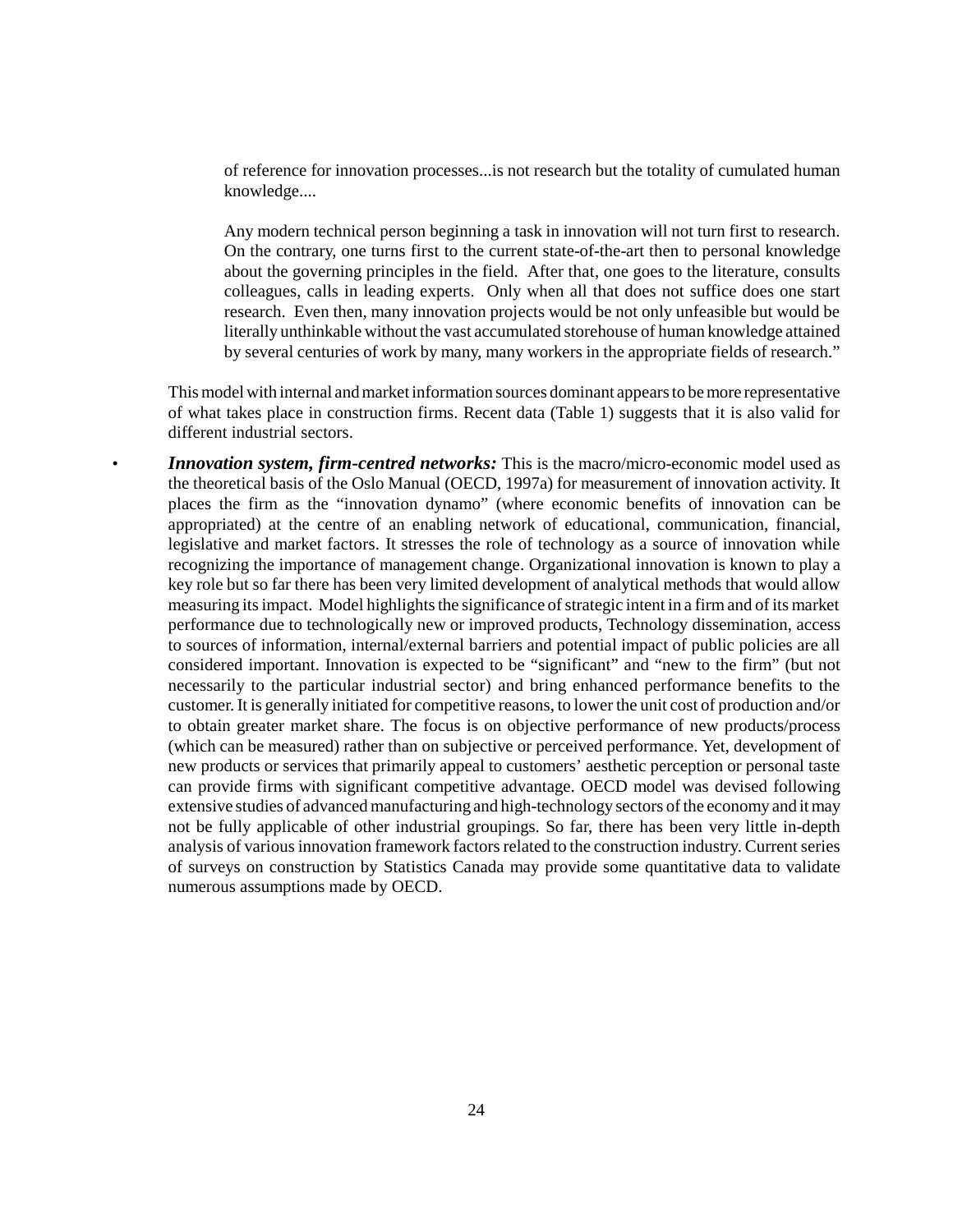#### **Table 1. Number of innovating enterprises considering the listed sources of information as very important, by percentage of firms. Source: Eurostat Data 1996.**

| Architectural and<br>engineering<br>activities and<br>related technical<br>consultancy | Manufacturing | Services |
|----------------------------------------------------------------------------------------|---------------|----------|
| 55                                                                                     | 47            | 51       |
| 45                                                                                     | 25            | 40       |
| 13                                                                                     | 16            | 19       |
| 25                                                                                     | 42            | 38       |
| 16                                                                                     | 5             | 11       |
| 15                                                                                     | 19            | 19       |
| 5                                                                                      | 4             |          |
| 4                                                                                      | 3             | 3        |
|                                                                                        | 3             |          |
| 28                                                                                     | 8             | 15       |
| 14                                                                                     | 4             | 11       |
| 20                                                                                     | 22            | 17       |
|                                                                                        |               |          |

- *Production systems:* Implementation of new ideas happens through interaction between workers within organizational constraints and structures. Recent work (Amable et al., 1997) suggests that certain features of production systems may be particularly conducive to innovation while others tend to suppress it. The following factors and their consequences are considered as contributing to a positive climate for innovation:
	- Organizational flexibility (leading to)  $\rightarrow$  rapid response to changes and innovation
	- Employee reward structure connected to corporate profitability  $\rightarrow$  greater acceptance of technological changes
	- Good and safe work environment  $\rightarrow$  streamlined production systems
	- $\triangleright$  General policy of full-employment  $\rightarrow$  enhanced investment in productivity
	- Markets open to domestic/international competition  $\rightarrow$  changes in sourcing of supplies, optimization of work-processes, technological changes

On the other hand, the following factors are considered to have detrimental effect on the innovation climate:

- $\blacktriangleright$  Work organized around strict functional definitions  $\blacktriangleright$  slow and difficult response to technological changes
- $\blacktriangleright$  Frequent lay-offs and technology related unemployment  $\blacktriangleright$  resistance to productivity enhancing initiatives
- $\triangleright$  Salaries based on market rates or collective agreements  $\rightarrow$  little employee interest in quality or productivity
- < Acceptance of unsatisfactory work practices –> obsolete equipment not replaced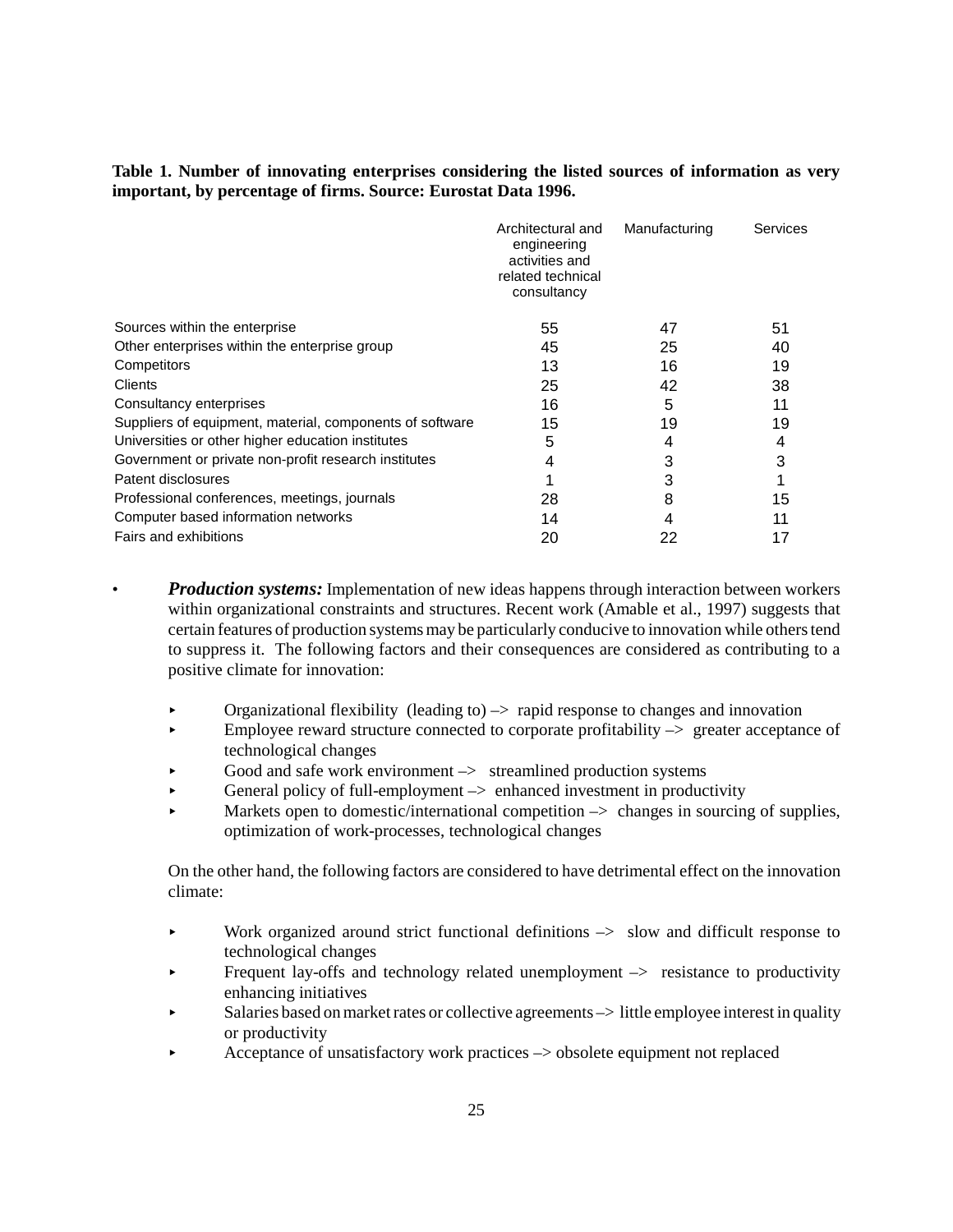- Relatively high level of general unemployment  $\rightarrow$  investment in mass production
- $\blacktriangleright$  National/regional barriers to trade  $\blacktriangleright$  reduced pressure to innovate

This model, based to a great degree on the intensity of employee's involvement and participation suggests that Taylor-type mass-production organization is not conducive to innovation and that new, more flexible work structure needs to evolve to encourage creation of new products or processes. It is believed that this methodological approach is of a particular relevance to the Canadian construction industry. No formal research has been done but it would appear that most of the listed detrimental factors are currently present in the industry. There are also a few of the positive elements, since shortage of skilled labour has encouraged investment in new equipment and open North American market has maintained high level of competition. Some of these factors can be observed in the analysis of Swedish construction industry (McKinsey Global Institute, 1995) that found high costs and low productivity, mainly due to fragmented and inflexible work practices, low level of domestic competition and very strict, performance-driven building regulations.

All these models are mutually complementary and useful attempts to explain this very complex, multi-dimensional activity, however none of the above appear to be a "best-fit" for the features of Canadian construction. Findings from the present survey should be a useful contribution to our understanding of the innovation process in this industry and allow a more rational debate on changes needed to enhance it (Seaden, 1997).

*Summarizing Systems of innovation:*It is now generally accepted that innovation activity takes place within a "system of innovation". This concept can be approached from the perspective of an industry (construction), technology (opto-electronics) or region (Silicon Valley cluster). Some suggest that high-technology industries are now truly globalized and that their innovation takes place within international alliances. While full analysis of systems of innovation is clearly outside the scope of this paper, for certain industries particularly of the more traditional type such as construction, a "national system" is a useful unit of analysis because of common culture, legal framework, education, customer preference, institutions and many other variables that impact innovation. Amable et al. (1997) identified amongst the highly-industrialized OECD countries four groupings of major national system of innovation: market-driven (USA, Canada, UK, Australia), government-regulated (France, Germany, Italy, Netherlands), socio-democratic (Scandinavian countries) and meso-corporatist (Japan).

For construction, there are significant differences between these groupings in the role of the government as the regulator or the principal customer, in the liberalisation of domestic markets, in labour relations, education and training, in the legal regime and in the methods of financing (Winch and Campagnac, 1995). To achieve consistent and meaningful context for Canada, our search of international sources has been mostly concentrated on information available from the "market-driven" countries.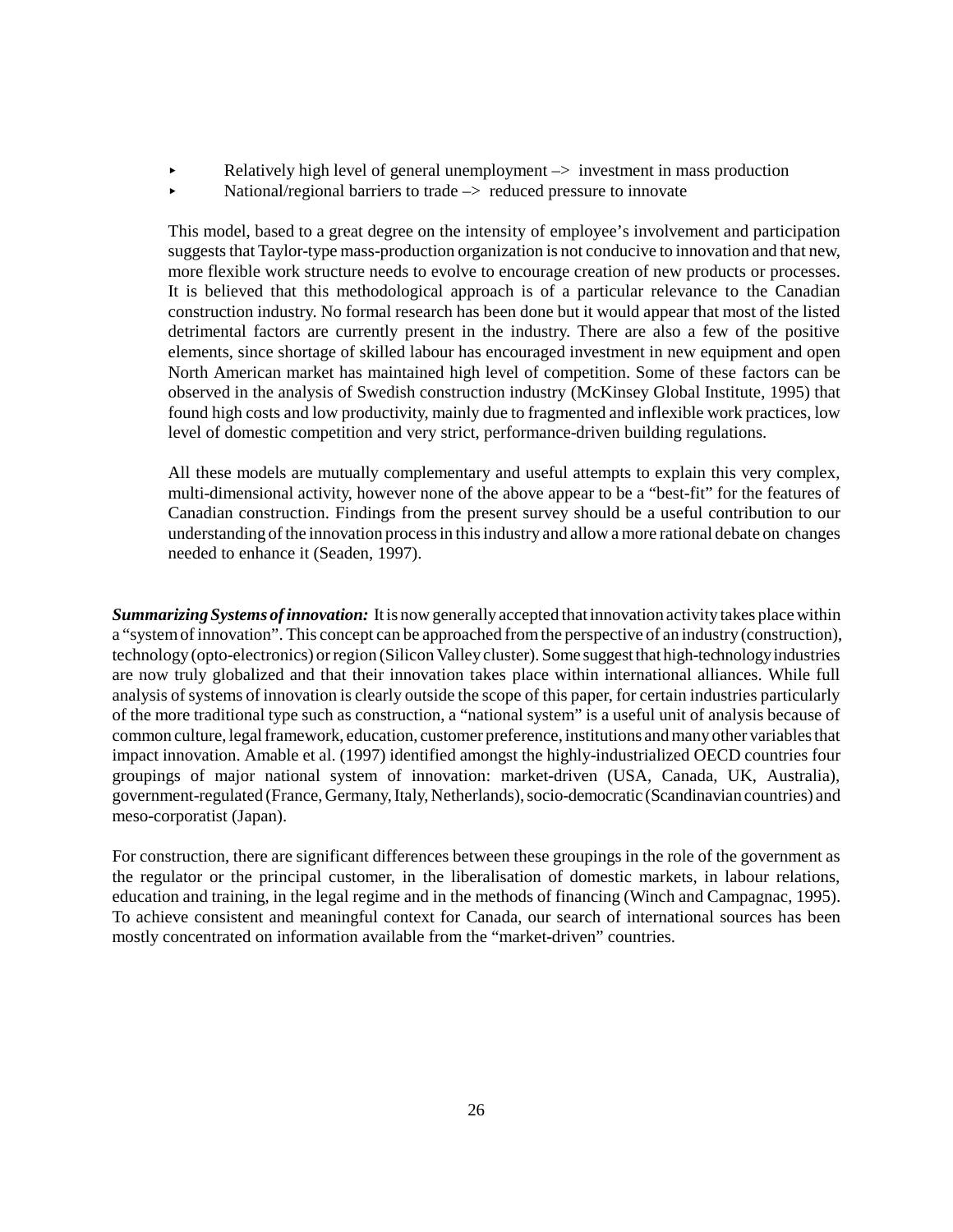#### *Measuring Innovation in Construction*

During the past 50 years there have many reports in Canada, the United States, the United Kingdom or elsewhere, dealing with various aspects of the industry, often discussing issues of research and innovation and making related recommendations. Yet, published literature search together with review of various reports and other documents from industry, government and academic sources disclosed relatively small number of attempts to look at innovation in construction through a systematic, quantitative analysis.

As previously stated, innovation measurement methodology is still evolving and the underlying theoretical models are still being tested. Innovation is a complex process that can only be examined through indirect, proxy indicators. Numerous indicators and measurement approaches have been proposed over the years but there is no agreement, which of those are valid and accurate. There is no doubt that the available numbers on R&D expenditure, patents issued, scientific publications or on the level of academic achievement of workers in a given sector have significance, particularly in the context of the technology push model of innovation previously described.

In the construction industry, with its highly discontinuous and fragmented structure, measurement problems are even more complex and some of the suggested indicators have not been field-tested. Nevertheless, they represent the current best approximation of our knowledge.

We will present our results first dealing with certain macro-indicators (productivity, cost of construction, share of global markets, R&D intensity) that are likely to measure innovation of all participants in the construction process. Then, we will look at some micro- indicators at firm or project level (who innovates and why, factors influencing micro-productivity). Finally, we will report opinions on project related research and how it may lead to innovation.

The following four approaches to measure the intensity of construction innovation through proxy macroindicators are primarily derived from the "technology push" and "market pull" models.

**Productivity:** Current economic theories suggest that productivity gains arise to great extent through innovation. If that is the case, the productivity record of the Canadian construction industry for the past 50 years can be examined as a potential indicator of innovation. The Economic Council of Canada (Keys and Caskie, 1975) reports the following rates of growth in labour productivity during 1951-71 period measured in increased output per hour:

| $\ddot{\phantom{1}}$ | Construction         | 2.9 % |
|----------------------|----------------------|-------|
| $\ddot{\phantom{1}}$ | Manufacturing        | 4.0%  |
| ٠                    | <b>Total Economy</b> | 3.2%  |

Recent data (Figure 3) show comparable trends: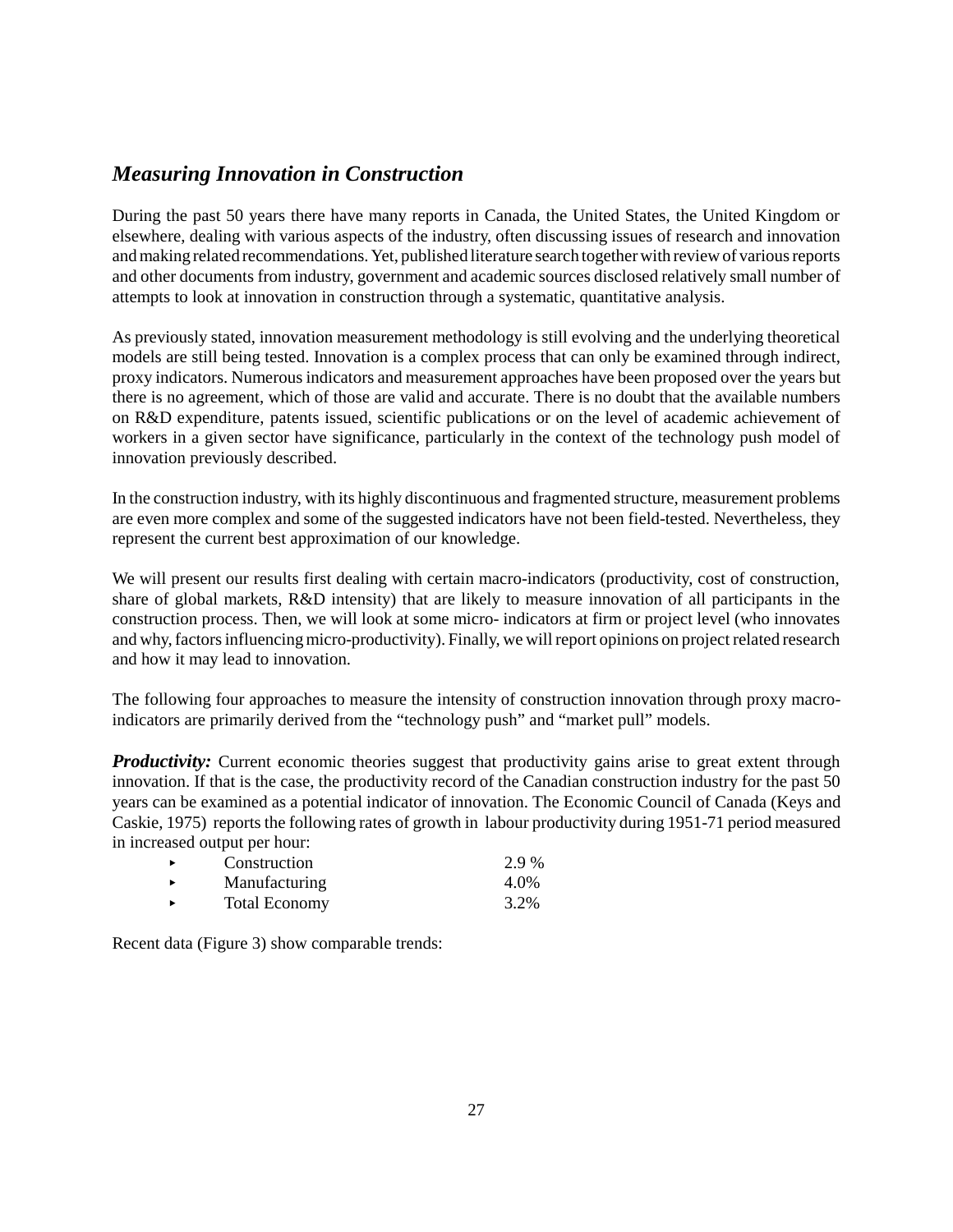**Figure 3. Comparison of labour productivity growth rates. [Source: ; Industry Canada, 1998, from Statistics Canada,** *Indices of Real Gross Domestic Product per Person-hour Worked of Persons at Work***, Matrix 7927.]**



Direct observation would suggest that, for a long time, Canadian growth in labour productivity in construction has been lagging other sectors of the economy and that for the past 20 years it has been decreasing. There have been some attempts to explain this phenomenon through changes in the product mix given that the emphasis of the industry has moved from new construction, where advanced equipment and efficient production techniques can be introduced to repair/renovation work that is much more labourintensive. However construction productivity growth in Canada has lagged other sectors even during the post-WWII years of 1951-71, with intense new construction activity. Experience from other countries (OECD, 1992) comparing compound annual growth rates in labour productivity for periods 1970-1985 and 1985-93, shows similar results. Some have recorded negative growth (United States, United Kingdom, Austria, Australia) during one of the periods. On the overall, European countries increased their construction labour productivity at an average rate of 0.9% during 1970-85, which was less than in other industries and there as well no obvious correlation between the product mix and productivity could be seen.

Research (Bowlby and Schriver, 1986) indicates a variety of problems with productivity measurement:

- Total factor rather than labour productivity may be a better indicator of innovation. Labour productivity may not be linearly or positively correlated to total factor productivity.
- There may be statistical problems with various price adjustment "deflators" that attempt to normalize the productivity data over a significant period of time.
- There has been product-mix and quality changes in construction output which apparently are not accounted for.

Nevertheless, various adjustments do not appear to be able to fully account for the long-term low productivity and its more recent further decline. There is sharp contrast between industry views that it is productive and statistical evidence as well as some owner's views (Flanagan et al., 1998) that most of construction firms are not performing at a satisfactory level. Looking at the productivity as an indicator, evidence would suggest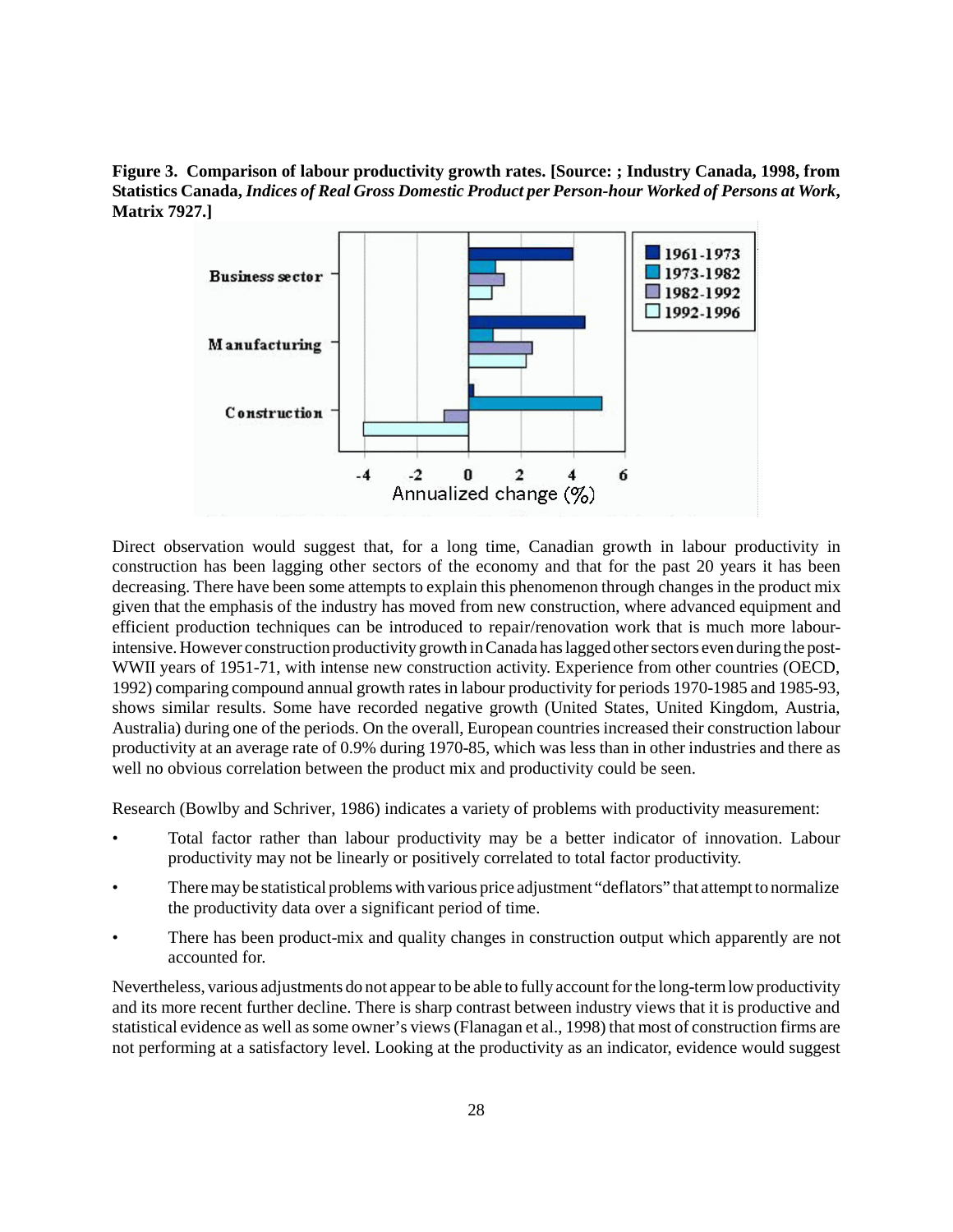that construction industry is not as innovative as other sectors of economy and that its propensity to innovate is declining.

*Cost of construction:* Innovative industries have been able to deliver to their customers, goods of increasing quality at reasonable price. Hence, price performance of a national industry could possibly be viewed as an indicator of performance of its system of innovation. There have been several studies that attempt to compare costs of construction in major industrial countries. Direct comparisons at market prices show large differences and are not very useful because of wide variations in labour and material costs, regulatory standards, practice and specifications. Two recent studies try to adjust for some of those and for the currency exchange rate differences using purchase price parity (PPP) mechanism. One of the studies (Technopolis.IPRA, 1995) shows the following (partial) ranking in cost performance:

| Japan      |                                                                                                                                                                 |  |
|------------|-----------------------------------------------------------------------------------------------------------------------------------------------------------------|--|
| France     | $\mathcal{D}_{\mathcal{A}}^{\mathcal{A}}(\mathcal{A})=\mathcal{D}_{\mathcal{A}}^{\mathcal{A}}(\mathcal{A})\mathcal{D}_{\mathcal{A}}^{\mathcal{A}}(\mathcal{A})$ |  |
| Germany    | 3                                                                                                                                                               |  |
| <b>UK</b>  |                                                                                                                                                                 |  |
| <b>USA</b> | 5                                                                                                                                                               |  |

Another (Langston and de Valence, 1999), using different methodology, arrives at reasonably similar order:

| Germany    |  |
|------------|--|
| UK         |  |
| <b>USA</b> |  |

Relative competitive position of Canada is not known and differences in the national costs of major industrial countries, after adjustments, do not appear to be very significant. There may be larger costs differences between countries in the public works area (France and Germany being ahead of others) than in the buildings sector. Over the years there have been references in the popular and semi-technical press that Canada's construction cost performance is falling behind other countries. Available data is not conclusive enough to justify such statements or to allow relative cost performance to be useful as an indicator of innovation.

*Global Market Share:* In many products and services, global market is the place where true innovative solutions and competitive advantage can be demonstrated. Construction companies compete not only domestically but also internationally for a share of a multi-billion global market. Since they often bid on the same project under common physical, labour and material constraints, it could be expected that the most innovative firm would win. Hence, relative global market share could be a candidate as an indicator of innovation.

Analysis of this market (U.S. Department of Commerce, International Trade Administration, 1989) shows a complex picture of various sub-markets, with different competitive characteristics. Conventional, labour intensive projects are now mostly carried out by the national companies or by low labour cost countries, particularly if tendered on a price basis. If and when technical expertise is more important, construction firms tend to operate in an EPC configuration (engineering, procurement and construction) either through a joint venture with consulting groups or through an in-house fully integrated operation. However, most of large construction projects located outside the industrially advanced countries require some form of capital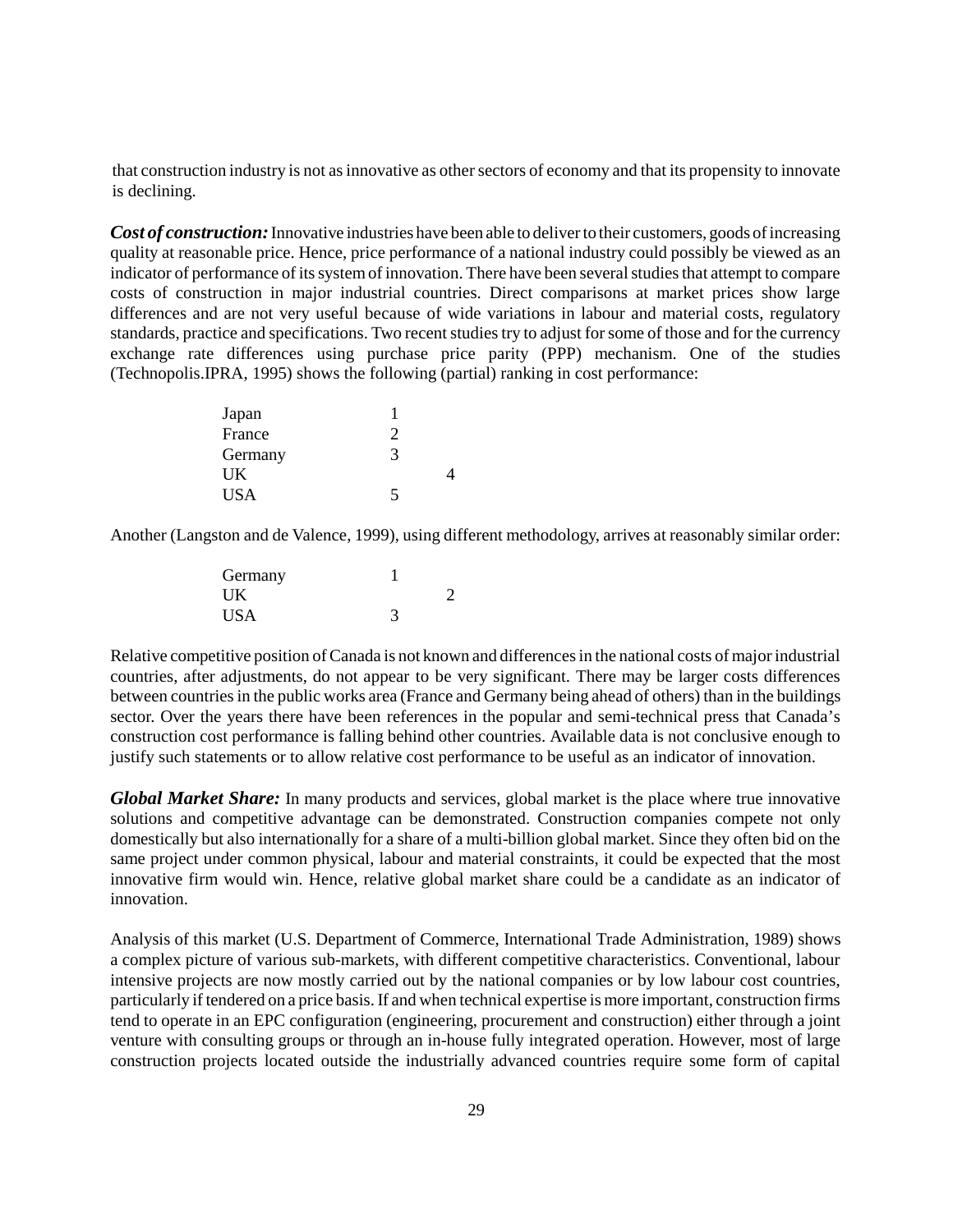financing and the ability to provide funds at attractive conditions is generally considered as the most critical factor of international success. Many countries offer various forms of export aid to their national companies through tax credits, risk insurance or preferential financing rates. Since construction export statistics present an aggregate picture, it is impossible to distinguish between projects awarded to companies because of their excellence and innovativeness from those where the level of financial assistance made the difference. Hence, relative share of international construction market may indicate that the industry in some countries is more innovative but it may also mean that they have more creative financial arrangements.

*R&D Intensity:* There is large amount of measurement data on formal R&D activities of Canada and other countries. It is generally presented in the form of inputs (expenditures on R&D, who paid for it and who did it) with less precise quantitative output information on the type of research performed and its purpose.

Construction R&D activity is much less than in other industries (Figure 4):

**Figure 4. R&D as a share of contribution to real GDP, by sector. [Source: Industry Canada, 1998 from Statistics Canada,** *Industrial Research and Development,* **Catalogue No. 88-202-XPB)**



During the period 1992-98, based on surveys (Revay and Associates Ltd., 1993 and 1999), overall expenditure on construction R&D activity in Canada (in current \$) declined by some 15%. Total R&D expenditure as a share of construction GDP is estimated at 0.01% in 1998. Most of Canadian research was done by public sector and academia, with spending by consultants and contractors going down more than average, from \$4.25 million in 1992 (3.1% of '92 total) to \$2.6 million in 1998 (2.2% of '98 total). No information is available on how much of R&D work was related to the building process.

In the United States, construction R&D survey (Civil Engineering Research Foundation (CERF), 1993)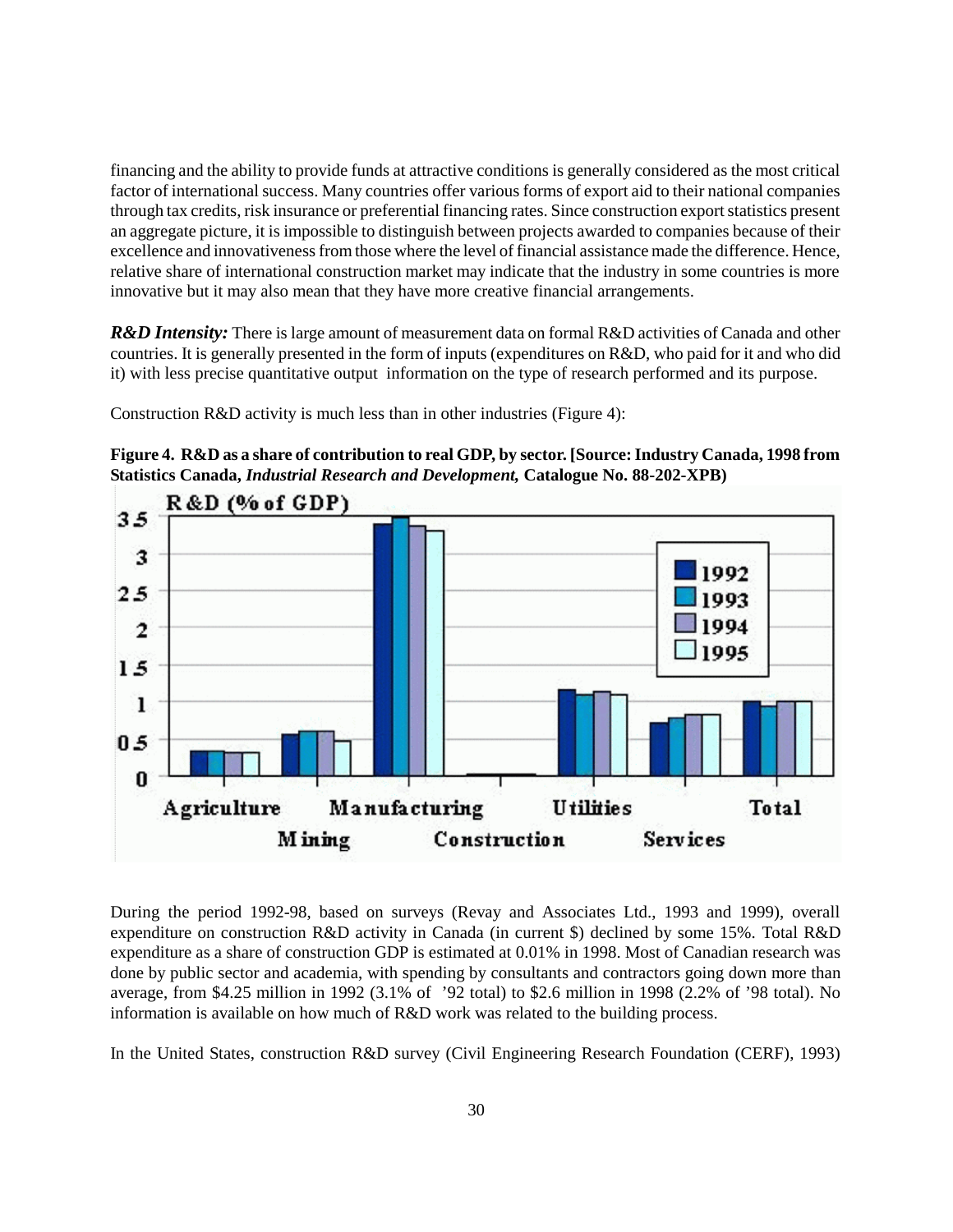indicates for 1992 a total expenditure in the range of O.5% of annual revenues of the industry. The distribution of funding sources was:

| Federal      | 63% |
|--------------|-----|
| Industry     | 16% |
| Universities | 12% |
| Non-profit   | 4%  |
| <b>State</b> | 4%  |

An approximately equal amount (35%) of effort was dedicated to applied research as to development, 14% to basic research, 12% to demonstration and 2.6% to "innovation" defined as "application of innovative designs, methods, or materials to improve productivity". Main program areas were:

| $\ddot{\phantom{1}}$  | Geo-environmental/Water resources | 22% |
|-----------------------|-----------------------------------|-----|
| $\blacktriangleright$ | Energy                            | 20% |
| $\blacksquare$        | Materials                         | 16% |
| $\ddot{\phantom{1}}$  | <b>Structures</b>                 | 12% |
| $\blacktriangleright$ | Construction                      | 7%  |
| ь                     | Infrastructure                    | 6%  |

The "Construction" program category included some research topics of direct interest to contractors but so did several other program areas, hence it is impossible to determine the level of activity that could be related to the actual building process. Industrial sponsored work was mostly concentrated in the materials area (48%) and was of the development type (56%). The survey did not provide details on research work carried out by contractors but reported a general perception of under-reporting of civil engineering R&D and innovation undertaken by consultants and builders, because "new methods, equipment and techniques are developed to complete work on hand" and are not identified as explicit budget items. Most of technology is perceived as flowing to the construction industry embodied in equipment or materials (Figure 5; OECD, 1997b), confirmed by data from other sources.

Analysis of R&D activity in the UK (Technopolis.IPRA, 1995 and Department of Environment, 1996) indicates a somewhat different picture. Industrial funding exceeds public sector investment and it represents 60% of the total in 1994, of which 10% is by the construction business sector itself and the balance by supply industries (chemicals, electrical and optical, machinery). Total R&D expenditure as a share of construction GDP was 0.5% in 1993, having fallen down by more than 50% from 1987 and being estimated as lower than most European countries. UK contractors invested 20 million pounds in 1994 in R&D, which represented 0.06% of their annual revenues. A survey of the UK building sector also disclosed evidence of underreporting of research and innovation in financial reports and a belief that there is significant project related research activity that is not being accounted for.

The above surveys were significantly different in their methodological approaches as to what to include/exclude as construction R&D and how to collect the statistical data. This makes any type of comparative analysis very difficult.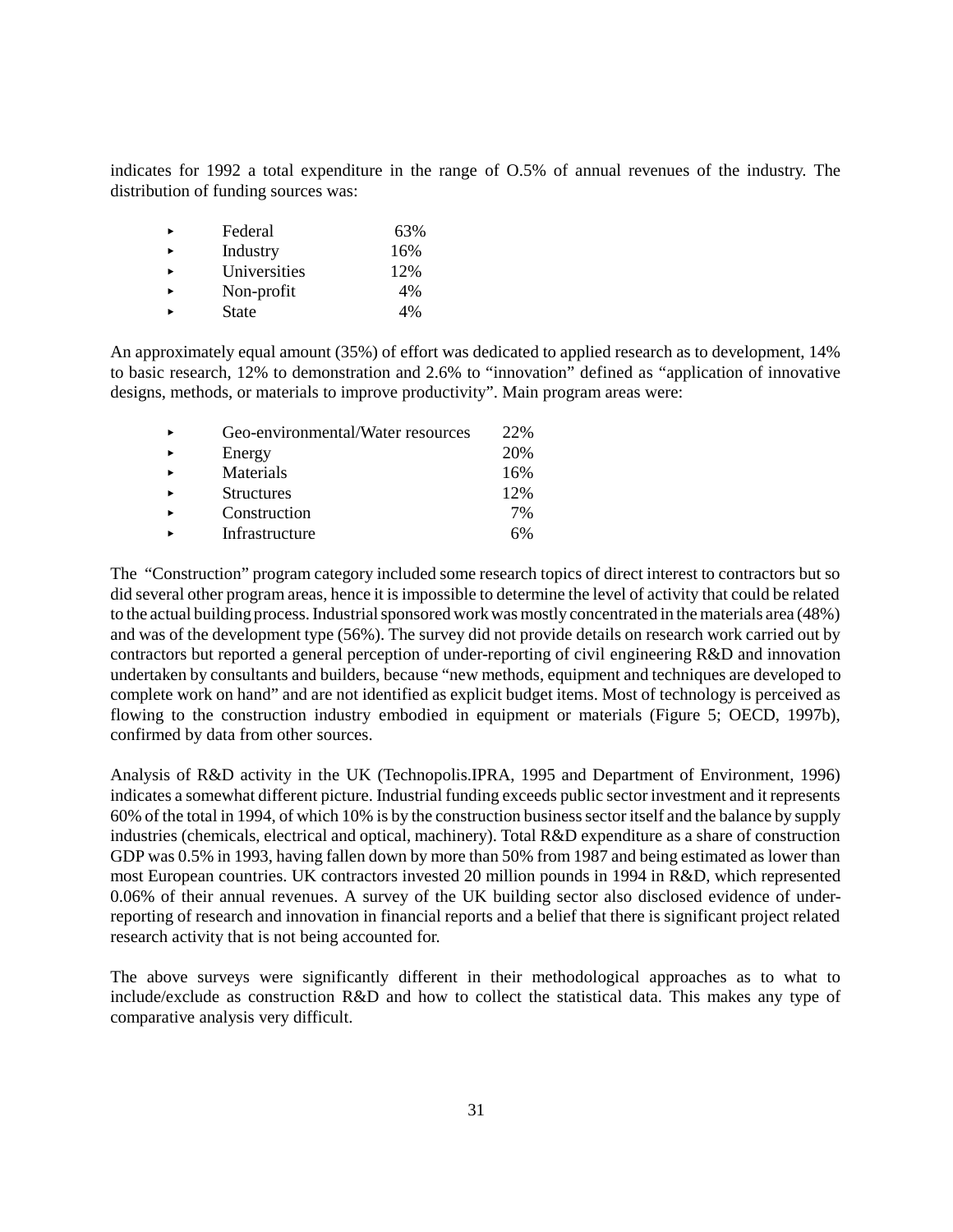*Who innovates and why from the viewpoint of firms or projects:* There is limited quantitative information on the actual innovation activity in construction. The following four referenced studies of innovation at a micro-economic level are more closely related to the firm-centred view of the innovation process, while the two Canadian survey studies appear to be based on the production systems view of innovation.

- Pries and Janszen (1995) reviewed 290 innovations introduced to the Dutch construction practice during 1945-1992 period with the following findings:
	- < Most intense innovation activity took place immediately after WWII with a decline during the 60's and an increase from late 70's.
	- < Innovators, particularly in process area tended to be smaller enterprises, larger companies focussing on product innovation.

**Figure 5. Embodied technology flows in the United States, 1993. Source: OECD (1997b)**



< Initially, most of innovations were developed inside the enterprise however since 1980's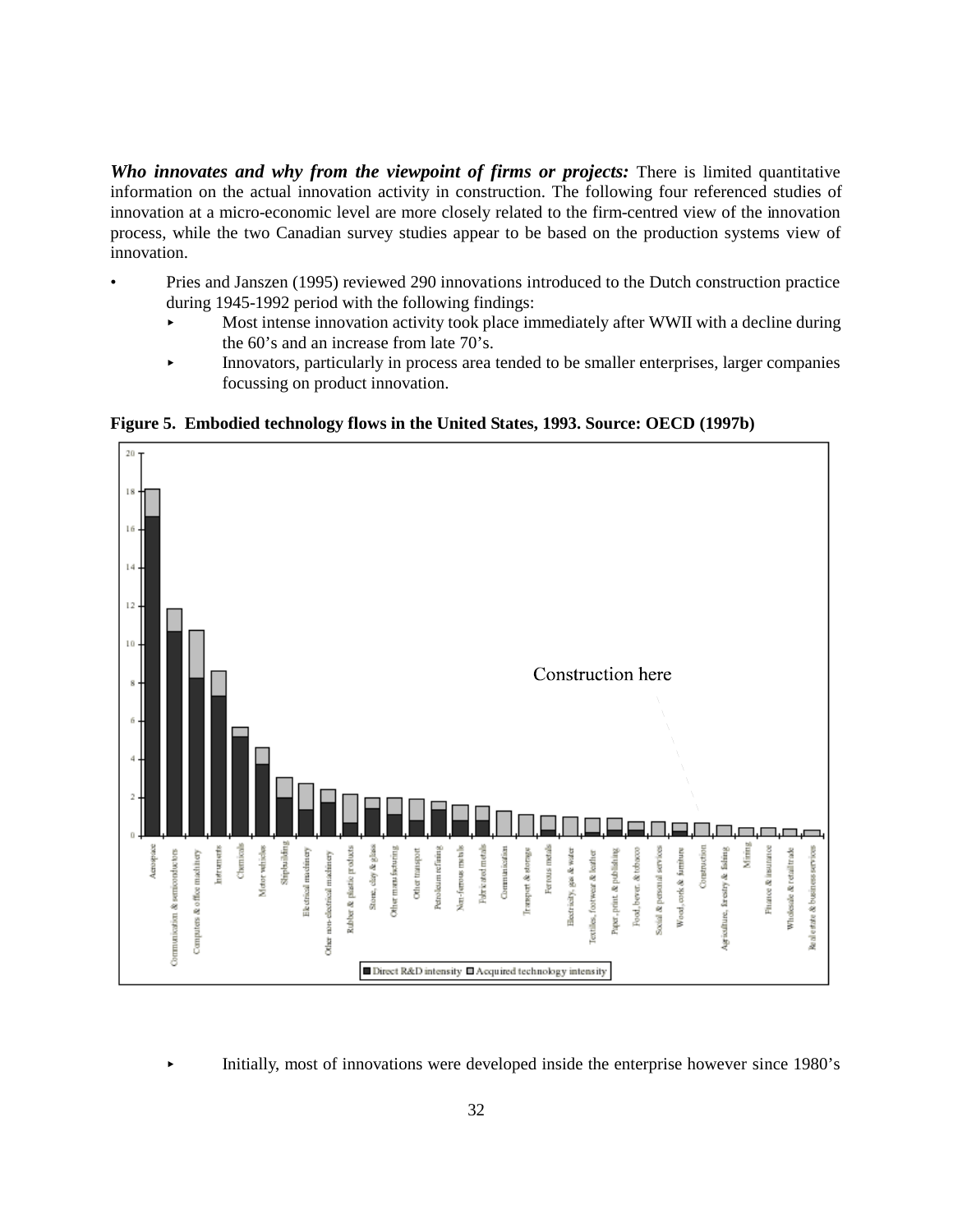collaboration with others has become important (over 60% cooperate with two or more firms)

< Approx. 40% of innovations originated from other industrial sectors (chemicals, metals, machinery, electronics) and over 80% came from the suppliers. Attribution to various initiators appears as follows:

|                      | All innovations $(\% )$ | <b>Process innovation</b> | <b>Product innovation</b> |
|----------------------|-------------------------|---------------------------|---------------------------|
| <b>Contractor</b>    | 7.5                     | 14.6                      | 2.9                       |
| <b>Supplier</b>      | 72.4                    | 56.2                      | 82.7                      |
| <b>Architect</b>     | 0.9                     | 2,2                       | 0.0                       |
| <b>Consultant</b>    | 11.4                    | 16.9                      | 7.9                       |
| <b>Miscellaneous</b> | 7.9                     | 10.9                      | 6.5                       |

|  |  |  |  | Table 2. Initiators of innovations in Dutch construction. Source: Pries and Janszen (1995). |  |  |  |  |
|--|--|--|--|---------------------------------------------------------------------------------------------|--|--|--|--|
|--|--|--|--|---------------------------------------------------------------------------------------------|--|--|--|--|

- Slaughter (1993), examined 34 innovations related to the stressed panel construction, primarily used in residential construction with timber framing. Stressed skin panels, which consist of a plastic insulating core between different types of facing material, are used in building construction to provide a continuous external thermal barrier. They are generally pre-manufactured and require special care during assembly to maintain the overall thermal and/or structural integrity. Interviews were conducted with seven companies that manufacture stress panels and six typical construction companies in different locations of the United States. This research has led to several conclusions that may have more general application:
	- < Identified innovations dealt primarily with different methods of assembling and connecting the panels or installing residential services (water, power, heating)
	- < Builders were the main source for 80% of identified innovations, manufacturers accounted for the other 20%. Builders were able to innovate because of their experience in actual installation of panels under different site conditions and integration with other building subsystems.
	- < Builders identified 70% of panel-related innovations and all connection ideas, but manufacturers were interested in commercializing primarily the panel-type innovations.
	- < Builder's prime motivation to innovate was to avoid costly delays because of special field assembly problems. Actual cost of all innovations was a small fraction of the potential additional cost. The solutions to site problems were willingly shared in the industry and became common practice.
	- < Builders had interest and knowledge in innovations that integrate various components and ensure the long-term performance of the overall system, while manufacturers were more interested in innovations that were likely to meet general market needs.
	- Nam and Tatum (1992), examined in detail 10 major projects identified as innovative by more than two authoritative professional publications in the U.S. This diverse sample consisted of three buildings and seven heavy construction projects, ranging in cost from \$1.6 million to \$350 millions, distributed across seven states. Researchers interviewed more than 90 construction professionals involved in these projects in order to clarify some key questions in construction innovation: what is the role of the client and are they inherently technologically conservative as well as what is the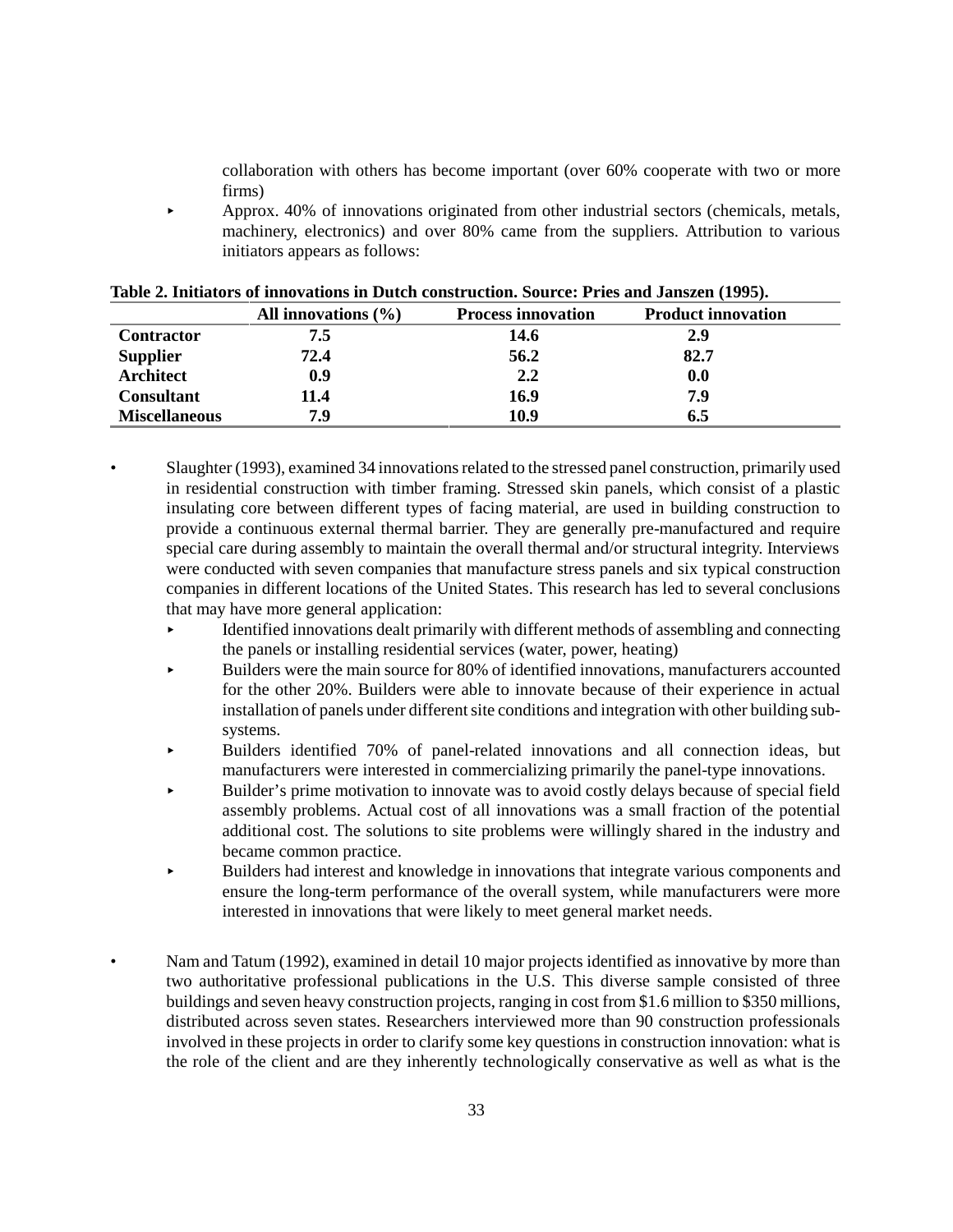relationship between project related technological challenges and innovation. Some interesting perspectives were uncovered that contradict common North American construction attitudes:

- < It is generally accepted that "To be innovative you have to have clients in the first place" i.e. construction innovation starts in response to owner's particular demands. As previously discussed this may be a particular feature of the construction industry, since other business sectors innovate in an attempt to anticipate customer's needs and to gain competitive advantage. When the 10 projects were examined, at least five clearly showed that by taking a variety of initiatives such as offering alternative available technology, lowering significantly expected cost or using advanced expertise in concrete construction, designers and contractors were able to strategically influence owner 's demands thus reversing the conventional belief.
- < It is also widely believed that owner 's demands are always technologically conservative. This perception is than translated into a general climate of ultra-conservatism in all aspects of construction process, typical for North America. Research into attitudes of home buyers does suggest very strong desire for traditional solutions, which may be a significant inhibitor of technological innovation in this sub-sector. However, in the sample under study, the majority (seven out of ten) of owners including a public utility displayed a positive and progressive attitude towards innovative ideas as long as their principal needs were met.
- What comes first on a construction project, a problem or the technological solution? It is a fundamental assumption in a project environment that problems arise first and solutions/innovations are then found. In fact two distinct categories of innovation were identified; "problem-leads-solution" (in three cases) and "technology-guides-problem" (six cases) when a firm has been developing incrementally particular expertise and then applied it to a new project. It would appear that pre-existing technological can anticipate and shape the nature of problems.
- < Another common belief is that to innovate, construction industry adopts or adapts ideas from external sources: manufacturing industry, government, academia or foreign countries. Thirty key ideas were identified in the ten projects originating from thirty-two sources (note: 4 French ideas were included under previous projects). It appears that most of innovation came from within the industry, some adopted from other countries. No direct influence of university or government research was found (Table 3).

| <b>Sources</b>             | <b>Specific source</b>        |              | <b>Total</b> |
|----------------------------|-------------------------------|--------------|--------------|
| Previous projects          |                               |              | 14           |
|                            | Designer's previous projects  | 11           |              |
|                            | Contractor's previous work    | 3            |              |
| <b>Existing technology</b> |                               |              | 13           |
| <b>Inventions</b>          |                               |              | 2            |
|                            | By designer                   |              |              |
|                            | By project team               |              |              |
| <b>External sources</b>    |                               |              | 3            |
|                            | Other industry (oil drilling) | $\mathbf{2}$ |              |
|                            | Foreign (German, French)      | (5)<br>ı.    |              |
|                            |                               |              |              |

**Table 3. Sources of innovation in construction in the USA. Source: Nam & Tatum (1992).**

• Toole (1998) undertook a survey of 100 small- and medium-size builders in order to look at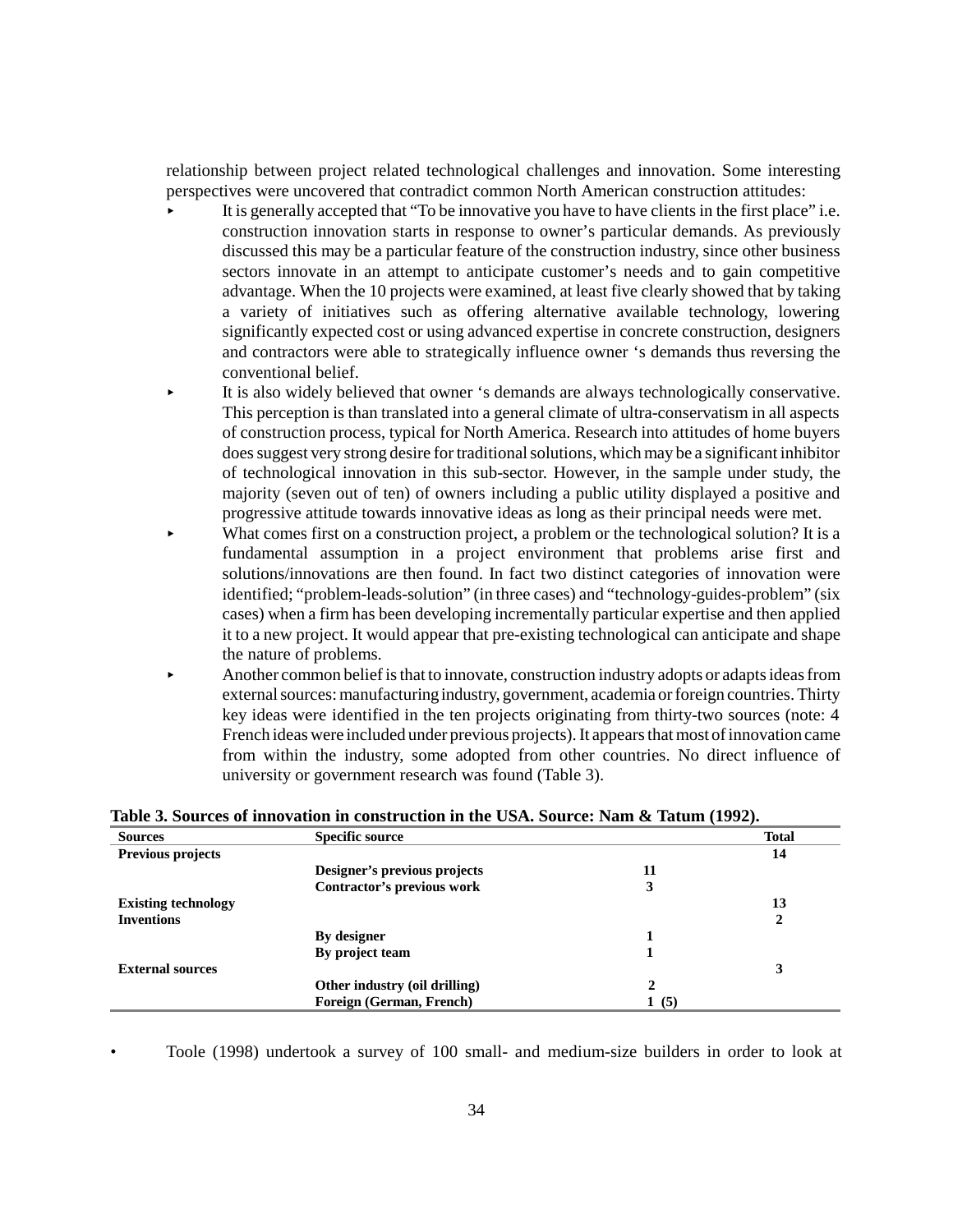motivators/inhibitors of innovation in the residential sector. It was found that early adopters of innovative ideas are missing large amount of information relevant to their decisions. At the same time there is a general belief that there are no compensating economic advantages to innovative products/processes since they have been known occasionally to fail and thus are resisted by the home buyer. Hence, builders seek very convincing proof that a new product provides a much higher performance when compared to the existing practice. "…most builders feel that building innovations are guilty until proven otherwise". Under those circumstances what causes some home building firms to adopt less well known technological innovations? Many hypotheses were tested using statistical analysis: firm's size, number of years in business, market segment (luxury vs. starter), positive managerial attitude, number of employees gathering information, professional backgrounds of those involved in innovation decisions. It would appear that it is the ability to tap into many trusted sources of information (other builders, in-house testing, subcontractors) about high uncertainty innovations or less trusted (architects, manufacturers, homeowners) for low uncertainty products, that allows firms to proceed. Hence the conclusion that firms able to reduce uncertainty about new products through appropriate gathering and processing of information are more likely to be innovative.

- There is a general assumption that productivity is related to innovation. Two surveys of factors affecting construction productivity have been carried out in Canada during the past 15 years (Construction Industry Development Board, 1984, Hanna and Heale, 1994). First survey had 200 responses from medium- to larger-size general and specialty trade contractors as well as from EPC (engineering-procurement-construction) firms. Second survey had a sample of 58 responses from small- to medium-size firms representing the full spectrum of construction activities. While the two surveys did not use fully comparable questionnaires, there is reasonable convergence in ranking of factors that may impair construction productivity:
	- $\triangleright$  Common measure of productivity in construction is the time spent completing some standard task. It may be reasonably assumed that respondents used this definition and not the macroeconomic ratio of total inputs of labour and materials to output.
	- < Project conditions such as seasonal variation in weather (hot or cold) significantly impact productivity.
	- Labour related factors were considered important. Restrictive union rules, lack of motivation, foreman supervision were some of the specific issues.
	- < Poor site management practices ranked high as a negative factor. Ineffective communication among owners, designers, contractors, suppliers and labour; change orders; availability of clear working drawings and specifications; frequent equipment breakdowns and materials management are some of the more significant management issues identified.
	- < Education and training was not considered a significant productivity factor although lack of skilled tradesman or trained supervisors received middle ranking as to its importance.
	- Government role in inspection or regulation was not perceived as a negative factor.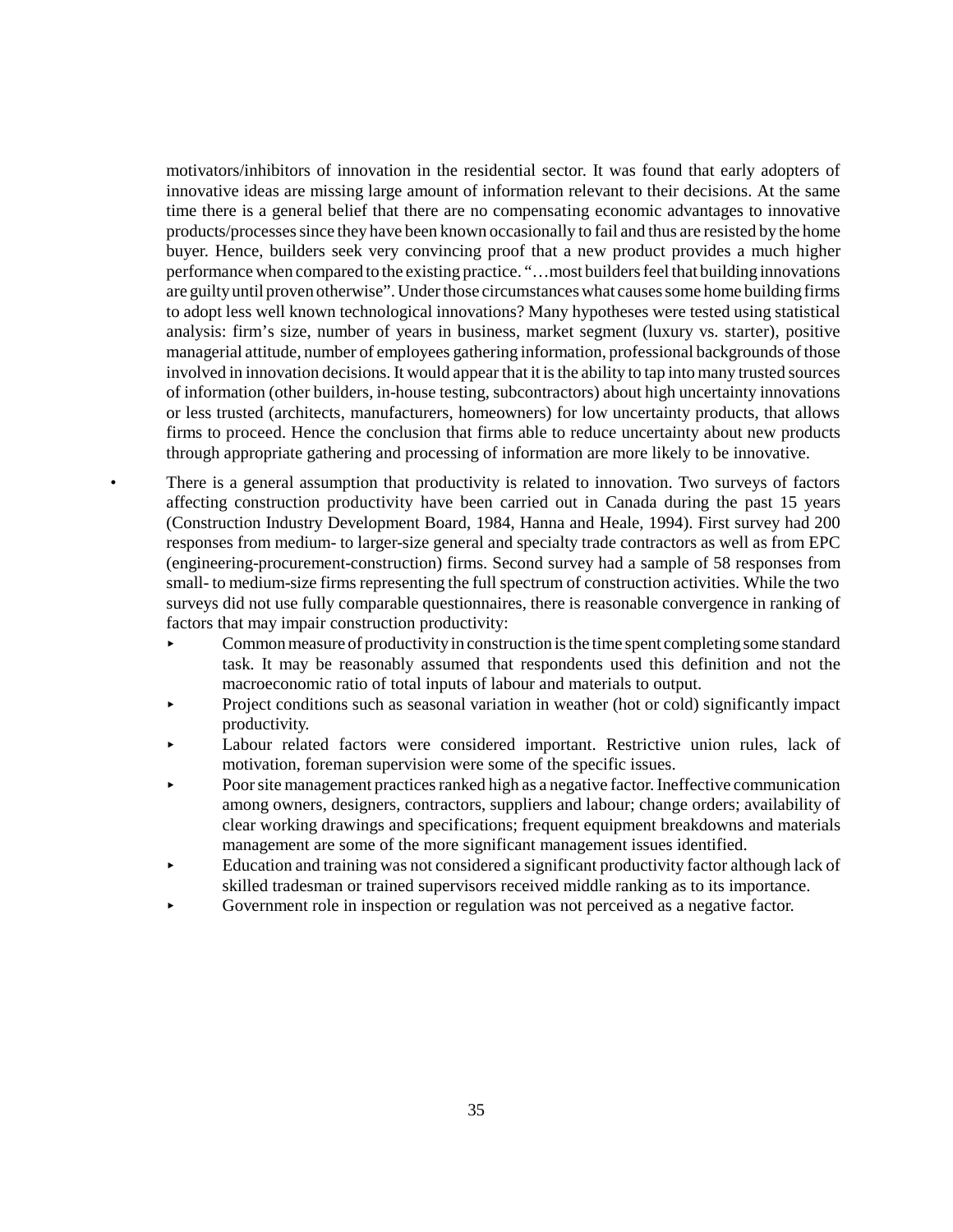# *Project-related research and innovation*

Discussion which follows is based on the current consensus (OECD, 1997a) that it is the business firm which is the primary locus of innovation. It is at that level that decisions are made to invest in innovative practices or equipment in order to achieve a competitive advantage. It is also where benefits of such investment can be appropriated over an extended period of time.

These concepts of innovation related decision making have been developed over the last decade and have not been systematically analysed in the context of the construction industry. Hence, observations which that follow should be considered tentative.

It should also be noted that the Conceptual Model of Innovation for the Construction Industry Data used to analyse the results of this survey in Chapter IV is also based on a logic that firms adopt innovative practices as a reaction to perceived threats or opportunities in their business environment in order to achieve a competitive advantage.

There is a belief in the industry that there is much more research and innovation in construction than formal R&D statistics would imply. Significant funds may be invested to resolve problems associated with specific difficulties at various stages of project development, from planning and site investigation through design to actual construction and commissioning. Particularly for the larger projects, new methods may have to be created and pilot-tested, new customized equipment designed, simulation models modified to suit special project conditions and design techniques refined to obtain more precise results. Other industrial sectors would classify and account for such activities under applied research or development. In construction practice such expenditures are generally absorbed in the budget of a specific project and not recorded as R&D. It has been suggested that on large, complex projects, related costs may be in the range of 0.5%-1.0 of the overall budget.

From the innovation perspective the important issue is how the construction firm handles the newly acquired knowledge. Two strategically distinct scenarios are available:

- Some firms consider such knowledge as an important business asset that can lead to future opportunities, possibly at improved profit margins. They are likely to invest resources outside the direct project expenditures in enhancing the capability of their employees through acquisition of technology (and other lessons learned) from every project. They would also have some form of an internal storage and retrieval system of internal expertise that will be continuously updated, constituting a competitive asset of "know-how". This operational mode is based on the belief that firms can influence market conditions to their advantage by seeking out construction opportunities where they can offer to the owner special skills that will enhance project delivery and its performance. Thus they can negotiate from a "win-win" position.
- Other firms consider lessons learned from a project as site specific because of the unique characteristics of every situation and thus of limited value in future work. It is the project team, likely to be disbanded on completion, which primarily masters this new knowledge. Some of it may be shared with others in the industry through technical press or migration of employees but there is no deliberate effort to capture and reuse such knowledge within the firm. These firms believe that construction markets are essentially customer-driven and their success depends on their management ability to bring together the necessary labour and materials and offer the best price. If some technical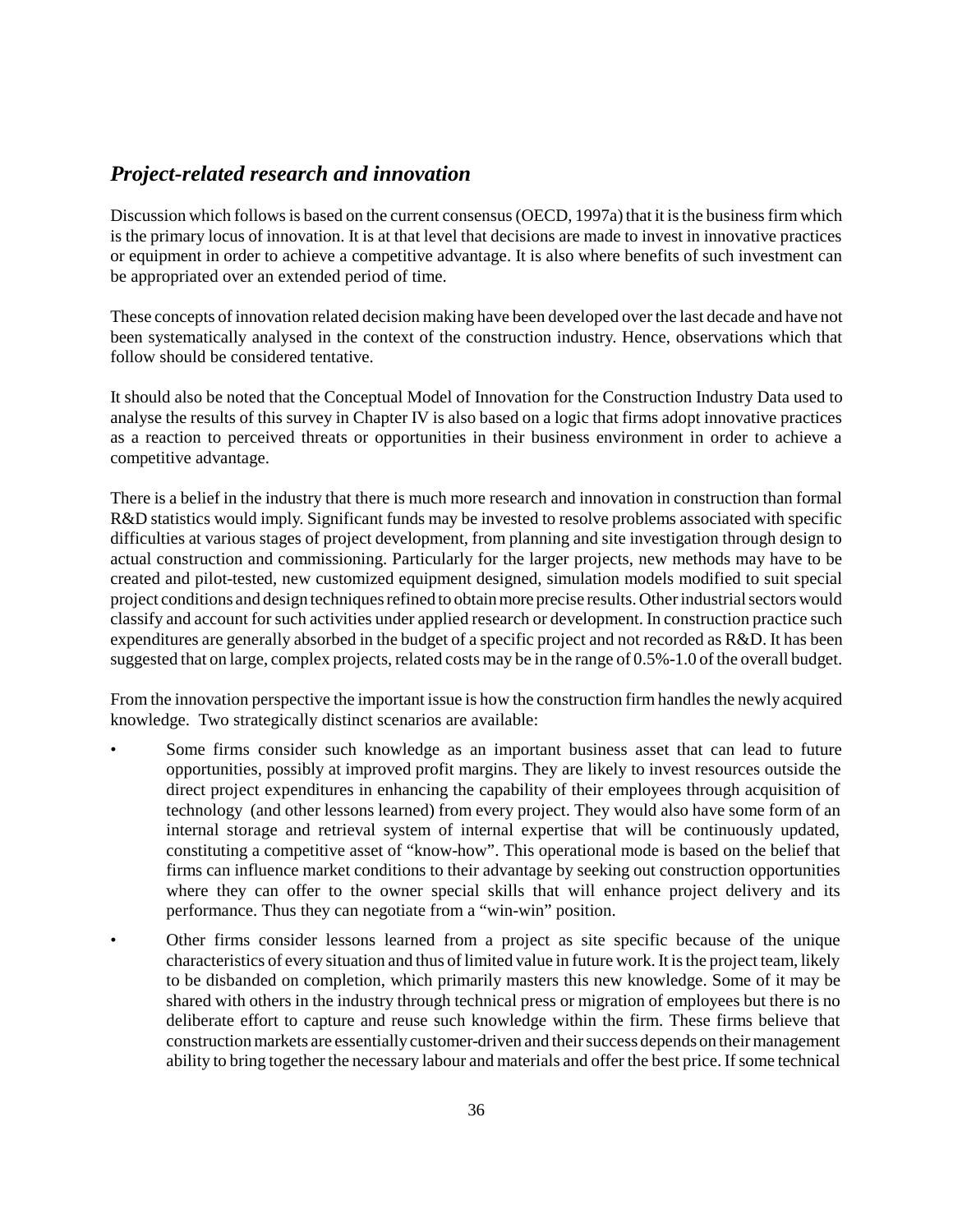problem occurs during the implementation of the project there is an expectation that the team in charge will have the necessary professional qualifications to resolve it. The predominant approach is that construction is a "zero-sum" game with a predetermined total cost/benefit package and thus business negotiations tend to be of the "win-loss" type.

These two scenarios present an extreme picture of "market makers" and "order takers". In practice, firms tend to have blended competitive strategies, with an emphasis on one of the above organizational behaviours.

Because of the difficulty of accounting for the actual value of the project-related R&D and not knowing how the results are diffused and implemented in the industry, its value is generally not included in the innovation statistics of construction (Construction Forecasting and Research Limited, 1996)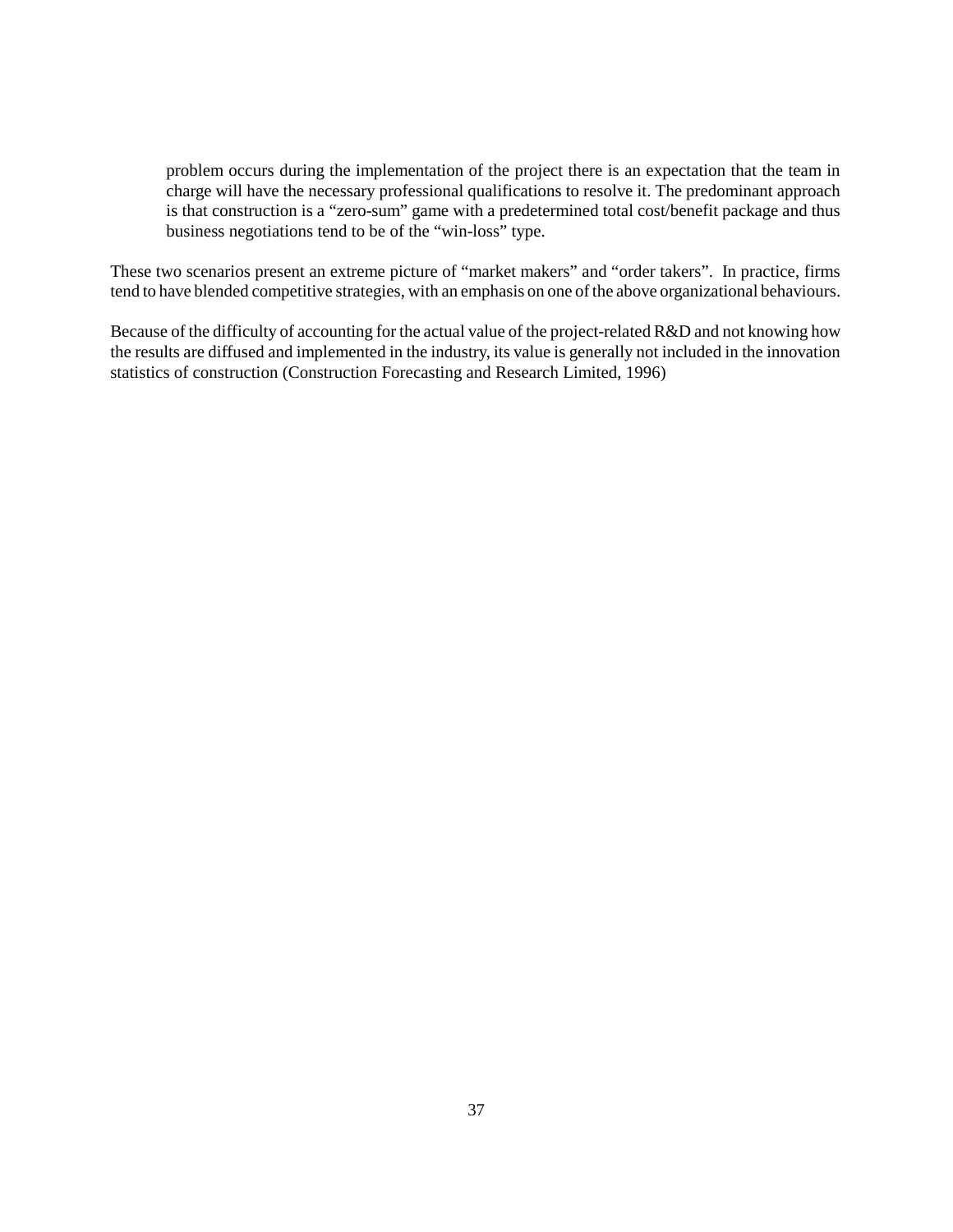

# ELECTRONIC PUBLICATIONS AVAILABLE AT www.statcan.ca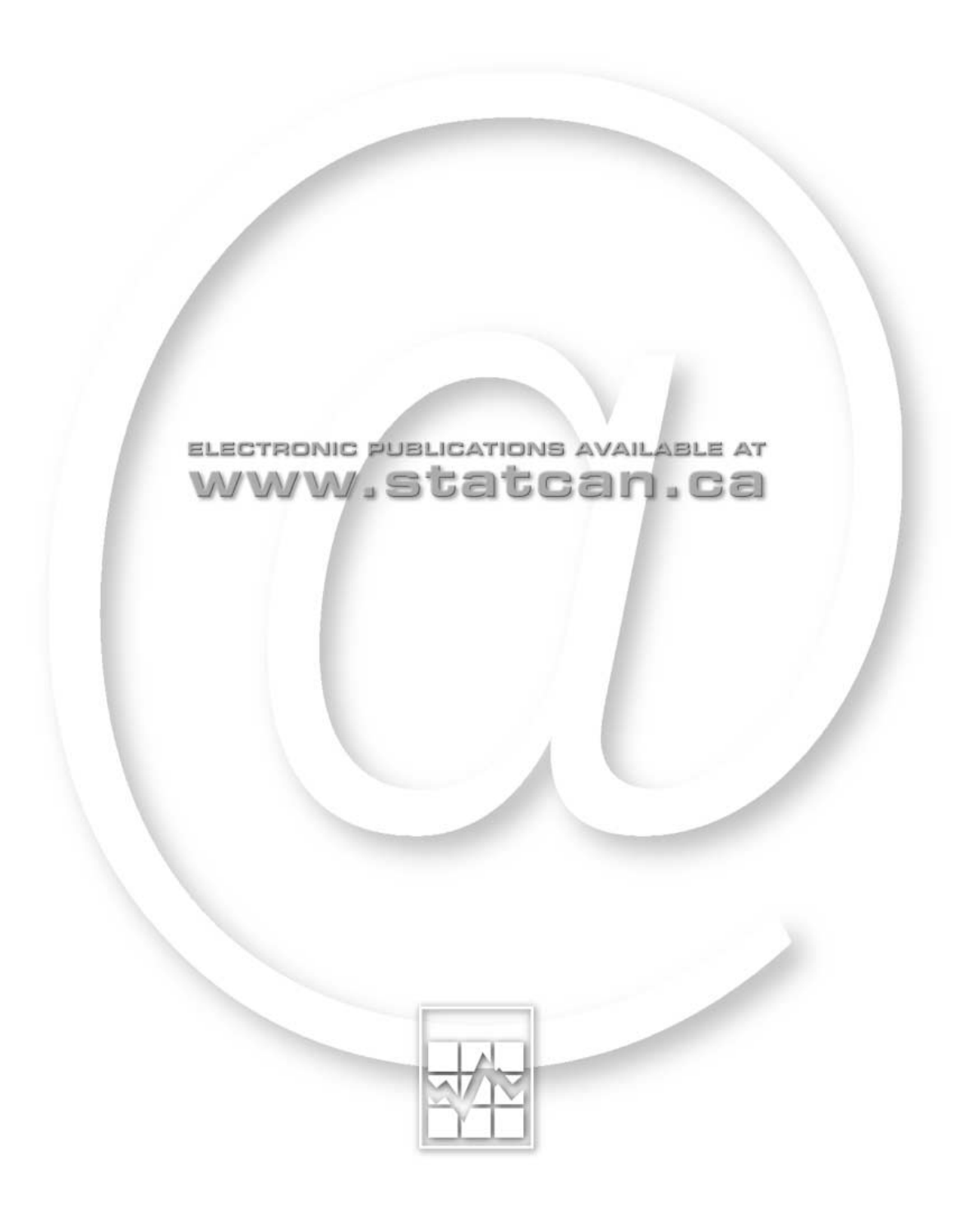# **Chapter II: 1999 Survey and Data Preparation**

## *Population and Sample*

The population for the *Innovation, Advanced Technologies and Practices in the Construction and related Industries Survey* conducted in 1999 by Statistics Canada included all the 110,305 firms in all Canadian provinces and territories that met the following criteria:

- over \$50,000. in gross business income;
- and belonging to the following industry groups and industries as defined by North American Industrial Classification System (NAICS) codes:

|   | 2311                             | Land subdivision<br>and                |
|---|----------------------------------|----------------------------------------|
|   |                                  | land development                       |
|   | 23121                            | Building construction -                |
|   |                                  | residential                            |
|   | 23122                            | Building construction -                |
|   |                                  | non-residential                        |
|   | 2313                             | Engineering construction               |
|   | 2314                             | Construction                           |
|   |                                  | management                             |
|   | 2321                             | Site preparation work                  |
|   | 2322                             | Building structure work                |
| ▶ | 2323 (excluding 23233)           | Building exterior finishing work       |
|   | 23233                            | Roofing and related work               |
|   | 2324                             | Building interior                      |
|   |                                  | finishing work                         |
|   | 2325 (excluding 23251 and 23252) | <b>Building Equipment Installation</b> |
|   | 23251                            | Electrical work                        |
|   | 23252                            | Plumbing, Heating, Air                 |
|   |                                  | Conditioning Installation              |
|   | 2329                             | Other<br>Special<br>Trade              |
|   |                                  | contracting.                           |

A stratified sample of 2,461 firms was selected for the survey conducted in the Spring and Summer of 1999. Firms that were out of the scope, out of business, inactive, or did not respond were removed. This resulted in 1800 completed questionnaires representing 95,912 firms. Data verification, edit and imputation was completed by Statistics Canada. Sampling weights were also provided by Statistics Canada in the file used for data analysis.

The *Innovation, Advanced Technologies and Practices in the Construction and related Industries Survey* (Appendix A) does not contain any financial or operational information. Selected operational and financial ratios derived from some 1997 financial data were added by Statistics Canada to the file used for data analysis, specifically the firms':

• Ratio of advertising, sales promotions and marketing expenditures to total operating revenue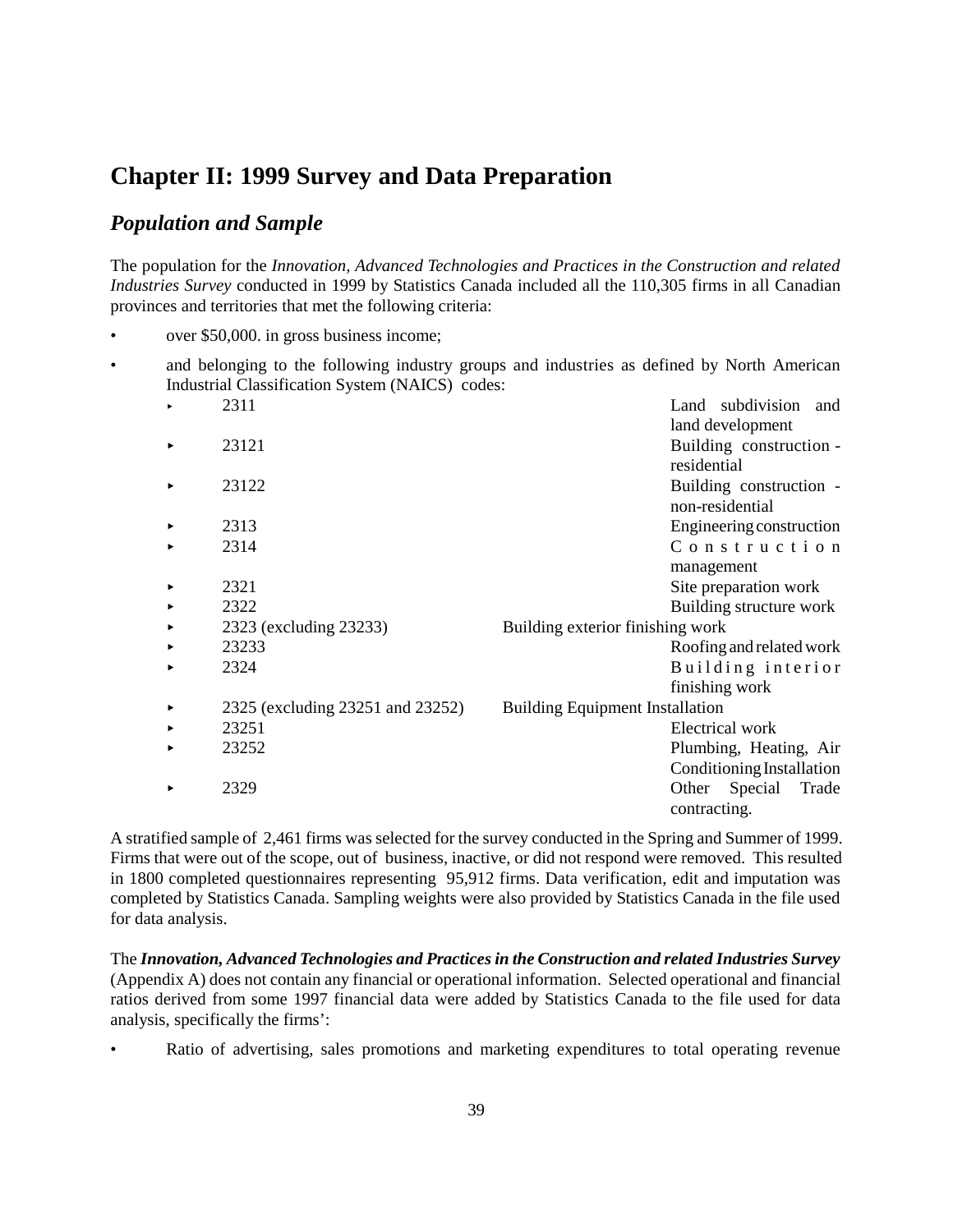(Ratio1), and to total employees (Ratio 2);

- Construction orientation, ratio of revenue from construction and related activities to total operating revenue (Ratio 3);
- Ratio of salaries and wages of field workers and of office and administrative staff to total operating revenue (Ratio 4)
- Pretax operating margin: total operating revenue minus total operating expenses divided by total operating revenue (Ratio 5)
- Purchased goods and services: ratio of construction work subcontracted out plus cost of materials and supplies plus architectural, interior design, drafting, engineering, scientific and technical services to total operating revenue (Ratio 6) and to total employees (Ratio 7);
- Ratio of construction work subcontracted out plus cost of materials and supplies plus architectural, interior design, drafting, engineering, scientific and technical services to revenue from construction activities and related services (Ratio 8);
- Total value added per employee: ratio of total operating revenue minus construction work subcontracted, minus cost of material and supplies, minus architectural, interior design, drafting, engineering, scientific and technical services to total employees (Ratio 9);
- SIZE index (= 1 if revenue between \$50,000 and less than \$1 million, = 2 if revenue between \$1 million and less than \$10 million,  $=$  3 if revenue is \$10 million or over);
- Wages and Salaries index, an index rather than the actual total wages and salaries paid by each firm to respect confidentiality: firms in the sample were ordered by increasing Wages and Salaries paid, divided into 20 groups of equal size, and assigned an "index" equal to the median of the Wages and Salaries paid by the firms in their group.

In the interest of confidentiality, no financial or operational value (revenues, expenditures, number of employees...) which could have led to the identification of a specific firm was included in the data file made available to the researchers.

# *Data Preparation*

It was decided very early in the work on the survey data that all the data transformations and analyses would be run through scripts to ensure easy verification and replication. Given that we wanted a very strong and flexible scripting facility, we chose to do most of our computations with the statistical package *Stata* This worked very well, except for cluster analysis, which *Stata* does not (at this time) support. Cluster analyses were carried out in the *SAS* system.

Preliminary statistical analysis of the operational and financial ratios of firms in the sample by NAICS grouping showed that NAICS industry groups 2311 and 2314 were quite different from the other groups, with, in particular, significantly more variability in value added per employee and pretax operating margin. It was judged that these two industry groups were not really representative of the Construction Sector; they were therefore removed from the sample. Industry group 2314 (managing construction projects for a fee)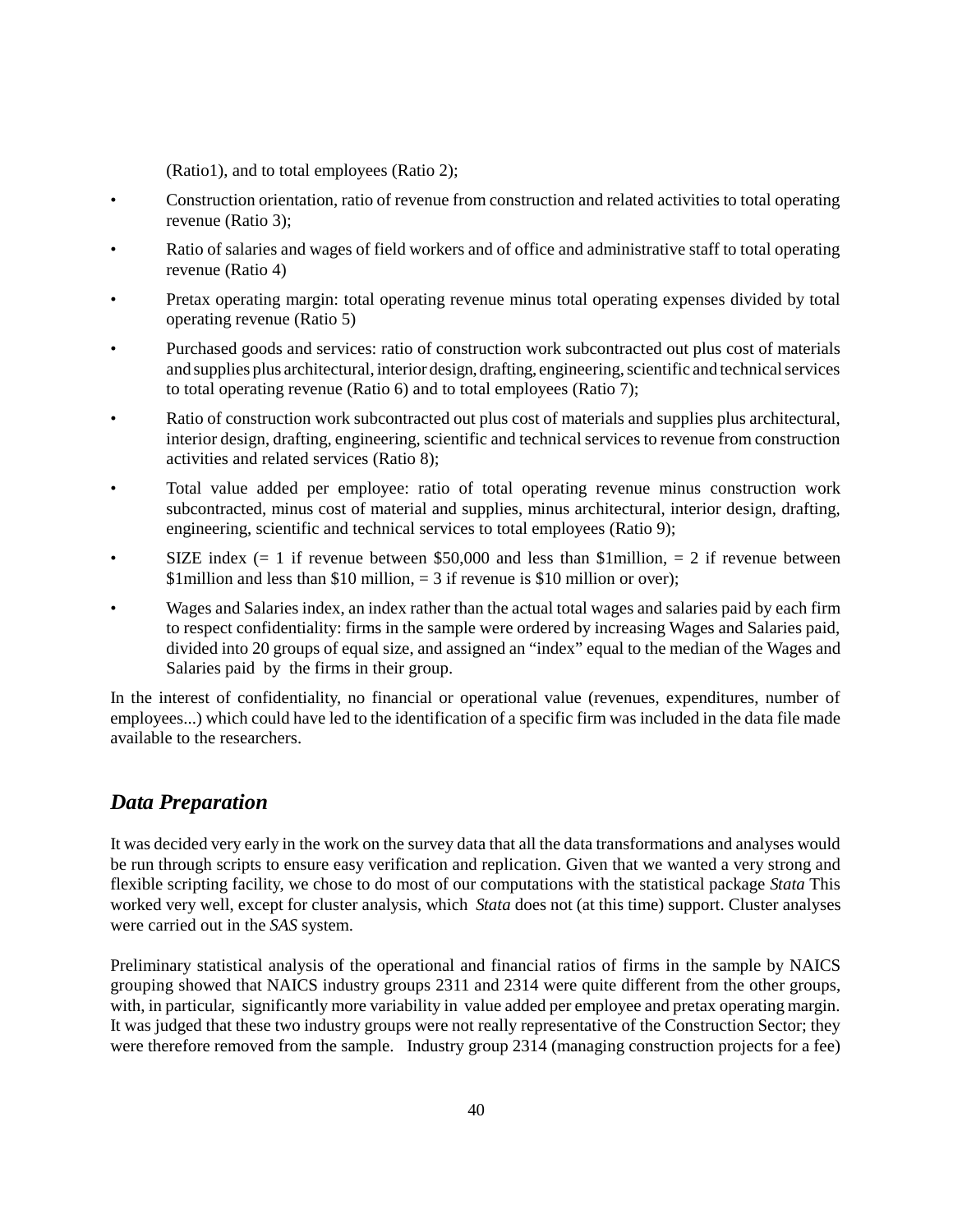probably belongs more to the service sector than to construction; its level of risk, management processes, educational backgrounds are different from those of other construction industries. And industry group 2311 (land subdivision and land development) probably includes a number of firms dealing mainly with the financial aspects of the acquisition/subdivision/resale of land rather than actual construction activities. Removal of industry groups 2311 and 2314 from the sample resulted in a working sample of 1739 firms representing 90,753 firms in the population (Table 4).

Part of the analysis focuses on the Contractors (residential, non-residential, engineering), and on the Specialized Trades working with them. For this study, the Trades were rearranged in three sub-groups according to their main orientation: serving principally the residential sector, serving principally the nonresidential sector, or serving principally the engineering contractors. Trades who declared a 50/50 orientation towards the residential and the non-residential sector were not included in the subgroups (there were 74 such firms in the sample). The resulting subgroups, listed in Table 4, are the following:

- TR, Trades, mostly residential orientation (356 firms in sample, 27006 in the population);
- TN Trades, mostly non-residential orientation ( 704 firms in sample, 27129 in population);
- TE, Trades, mostly engineering orientation (113 firms in sample, 3576 in population);
- CE Contractors, Engineering construction (industry group 2313, 227 firms in sample, 3968 in population);
- CR Contractors, Residential (industry group 23121, 108 firms in sample, 18287 in population);
- CN Contractors, Non-Residential (industry group 23122, 153 firms in sample, 3873 in population);

| <i>ivole.</i> | Tome mages                          | esumated from wages and salary thae x supplied by Salastics Candida |                               |               |              |         |            |  |
|---------------|-------------------------------------|---------------------------------------------------------------------|-------------------------------|---------------|--------------|---------|------------|--|
| sector        | <b>Sector</b>                       | <b>Population</b>                                                   | <b>Total Wages</b>            | <b>Sample</b> | % population | % wages | $%$ sample |  |
|               |                                     | $#$ firms                                                           | $#$ firms<br><b>Smillions</b> |               |              |         |            |  |
| <b>TR/TN</b>  | Trades, resid. & non-resid.         | 6914                                                                | 1583                          | 78            | 7.6          | 4.9     | 4.5        |  |
| TR            | Trades, mostly residential          | 27006                                                               | 6104                          | 356           | 29.8         | 18.9    | 20.5       |  |
| TN            | Trades, mostly non-residential      | 27129                                                               | 11401                         | 704           | 29.9         | 35.4    | 40.5       |  |
| TE            | <b>Trades, mostly engineering</b>   | 3576                                                                | 2438                          | 113           | 3.9          | 7.6     | 6.5        |  |
| <b>CE</b>     | <b>Contractors, Engineering</b>     | 3968                                                                | 4727                          | 227           | 4.4          | 14.7    | 13.1       |  |
| CR            | <b>Contractors, Residential</b>     | 18287                                                               | 2680                          | 108           | 20.2         | 8.3     | 6.2        |  |
| CN            | <b>Contractors, Non-Residential</b> | 3873                                                                | 3286                          | 153           | 4.3          | 10.2    | 8.8        |  |
| Total         | Total                               | 90753                                                               | 32219                         | 1739          | 100.0        | 100.0   | 100        |  |

**Table 4. Population and sample**

*Note: "Total Wages" estimated from wages and salary index supplied by Statistics Canada*

**Note: Tables may have different totals because of missing values**

| size | <b>SIZE</b>                    | <b>Population</b> | Total        |           | % population | $%$ wages | $%$ sample |
|------|--------------------------------|-------------------|--------------|-----------|--------------|-----------|------------|
|      |                                | $#$ firms         | <b>Wages</b> | $#$ firms |              |           |            |
|      | Total Revenue $<$ \$1 million  | 74846             | 11617        | 633       | 82.5         | 36.1      | 36.4       |
|      | Total Revenue < \$10 million   | 15030             | 14460        | 839       | 16.6         | 44.9      | 48.2       |
| - 2  | Total Revenue $>= $10$ million | 855               | 6141         | 267       | 0.9          | 19.1      | 15.4       |
|      | Total                          | 90731             | 32218        | 1739      | 100.0        | 100.0     | 100.0      |

**Note: Tables may have different totals because of missing values**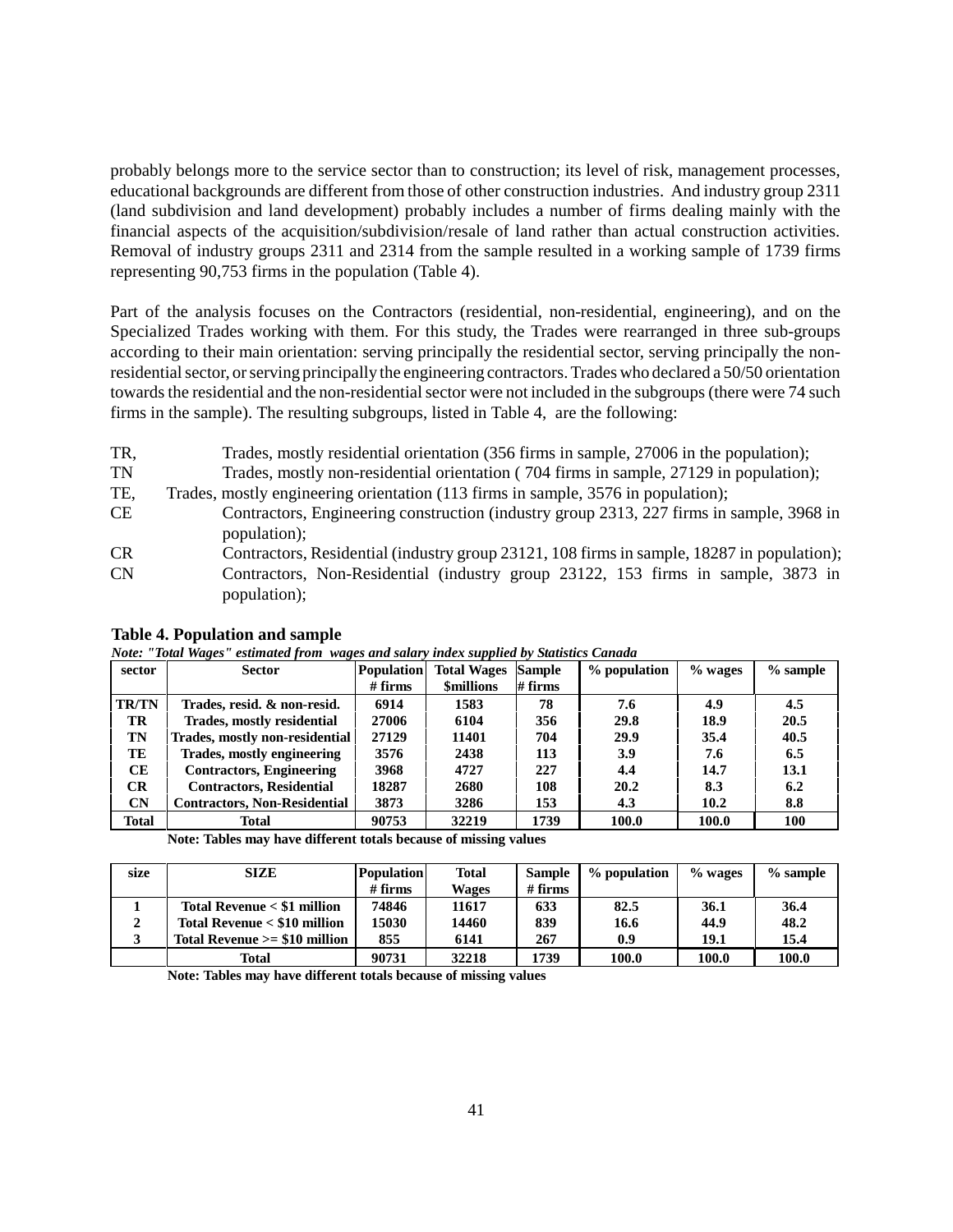|              | <b>Number of Firms, population</b>  | <b>Small</b>   | <b>Medium</b> | Large |              | Percentages of firms in population |        |  |
|--------------|-------------------------------------|----------------|---------------|-------|--------------|------------------------------------|--------|--|
|              | By sector and size (# of firms)     | firms<br>firms |               | firms | <b>Small</b> | <b>Medium</b>                      | Large  |  |
| <b>TR/TN</b> | Trades, resid. & non-resid.         | 6603           | 290           | 21    | 8.8          | 1.9                                | 2.4    |  |
| TR           | <b>Trades, mostly residential</b>   | 24848          | 2123          | 35    | 33.2         | 14.1                               | 4.0    |  |
| TN           | Trades, mostly non-residential      | 21734          | 5235          | 160   | <b>29.0</b>  | 34.8                               | 18.2   |  |
| TE           | Trades, mostly engineering          | 2315           | 1227          | 35    | 3.1          | 8.2                                | 4.0    |  |
| CЕ           | <b>Contractors, Engineering</b>     | 2090           | 1662          | 215   | 2.8          | 11.1                               | 24.5   |  |
| <b>CR</b>    | <b>Contractors, Residential</b>     | 15069          | 3041          | 176   | 20.1         | 20.2                               | 20.1   |  |
| <b>CN</b>    | <b>Contractors, Non-Residential</b> | 2185           | 1453          | 235   | 2.9          | 9.7                                | 26.8   |  |
| Total        | Total                               | 74644          | 15031         | 877   | 100.00       | 100.00                             | 100.00 |  |

**Note: Tables may have different totals because of missing values or round-off errors**

|              | <b>Total Wages paid, population</b> | <b>Small</b> | <b>Medium</b> | Large | Percentages of total wages in population |               |        |
|--------------|-------------------------------------|--------------|---------------|-------|------------------------------------------|---------------|--------|
|              | By sector and size (\$millions)     | firms        | firms         | firms | <b>Small</b>                             | <b>Medium</b> | Large  |
| <b>TR/TN</b> | Trades, resid. & non-resid.         | 718          | 381           | 483   | 6.2                                      | 2.6           | 7.9    |
| <b>TR</b>    | Trades, mostly residential          | 4378         | 1639          | 88    | 37.7                                     | 11.3          | 1.4    |
| TN           | Trades, mostly non-residential      | 3907         | 6015          | 1479  | 33.6                                     | 41.6          | 24.1   |
| TE           | Trades, mostly engineering          | 378          | 1576          | 484   | 3.3                                      | 10.9          | 7.9    |
| CЕ           | <b>Contractors, Engineering</b>     | 359          | 2569          | 1800  | 3.1                                      | 17.8          | 29.3   |
| <b>CR</b>    | <b>Contractors, Residential</b>     | 1469         | 967           | 243   | 12.6                                     | 6.7           | 4.0    |
| <b>CN</b>    | <b>Contractors, Non-Residential</b> | 409          | 1314          | 1563  | 3.5                                      | 9.1           | 25.5   |
| <b>Total</b> | Total                               | 11618        | 14461         | 6140  | 100.00                                   | 100.00        | 100.00 |

**Note: Tables may have different totals because of missing values or round-off errors**

**Note: Category TR/TN respondents reported 50/50 split of business between residential and non-residential construction. Data included here for information but subsequently dropped from analysis.**

Preliminary statistical analysis of the financial and operational ratios of our resulting total sample of 1739 firms showed:

- very little variability in Ratio 3 (construction orientation) with mean values of over 98% in all sectors (the only exception being industry group 2323 at 97%) and small variances; Ratio 3 has therefore limited predictive power to explain differences between firms and was dropped from the analysis.
- very strong correlations between the ratios to "total revenue" and the ratios to "total employees". As the quality of the "number of employees" variable is questionable, especially in the construction sector with its mix of full time, part time, and seasonal employees, and as "number of employees" had more missing values (52) than "total revenue" (12), Ratio 2 and Ratio 7 using the "number of employees" were dropped from the analysis in favour of those using "total revenue". Ratio 9 (value added per employee) is reported, but was only used for descriptive statistics because, as the number of employees is a divisor, we need to be cautious in its interpretation.

#### *Firm-Weighted Statistics and Wages and Salaries-Weighted statistics*

Firm-weighted statistics give the same importance to each firm in the population, irrespective of size: when estimating averages for example, the operating practices or operational results of a firm with annual operating income of \$500,000 are given the same importance as the operating practices or operational results of a firm with operating income of \$50 million. In this case, if the operating margin of the smaller firm was 6% and that of the larger firm was 2%, the firm-weighted average would be 4%. *Firm-weighted statistics are easy to understand but may not be representative of the actual socio-economic impact of the firms.*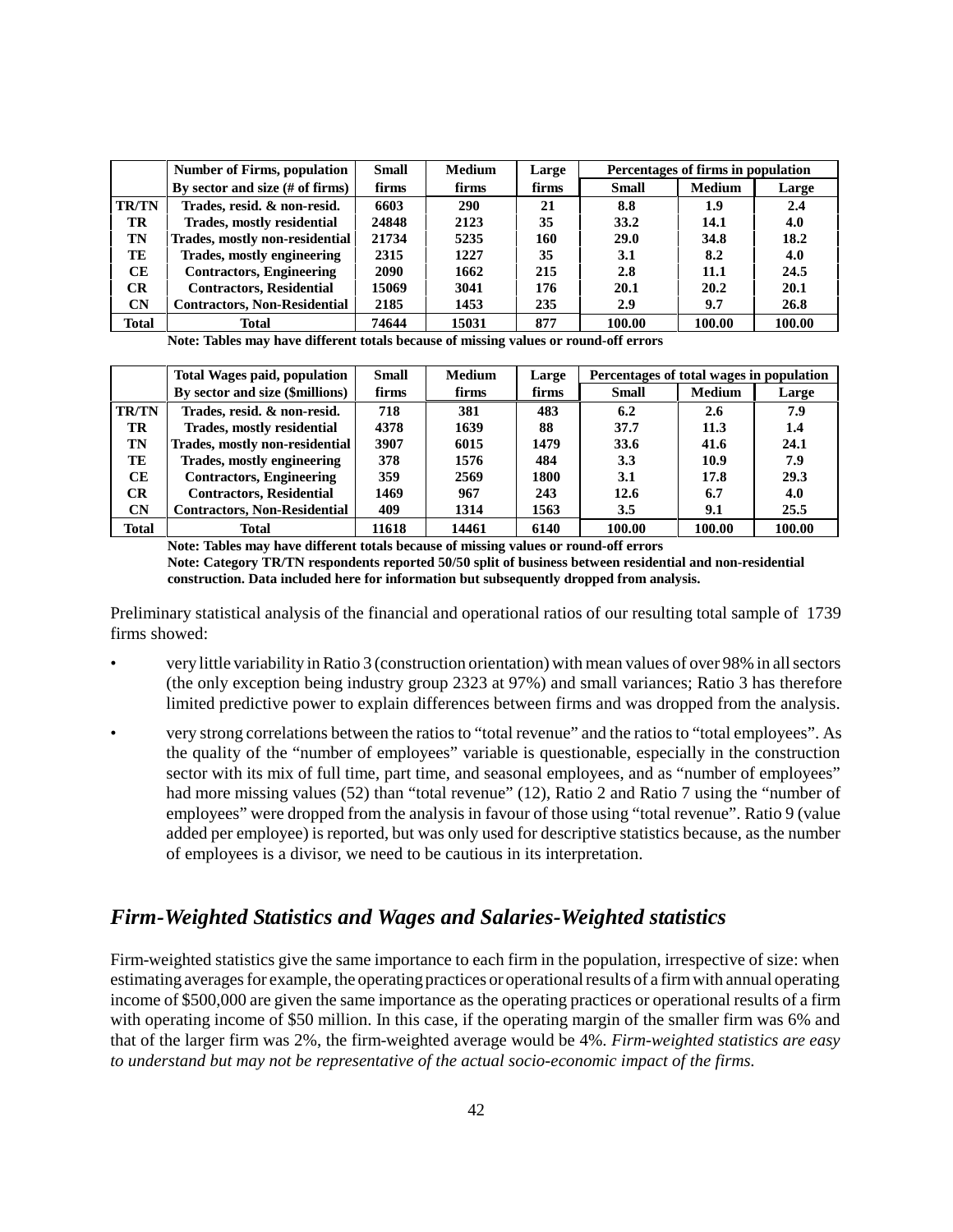Size-weighted statistics give more importance to the larger firms in the population, probably a better representation of the overall socio-economic impact of a large firm employing many people compared with that of a small firm with limited sales and employment. For example, a firm with \$50 million in operating income will probably have a significantly larger impact on the economy than a firm with \$500,000 in operating income . In this case, if the operating margin of the smaller firm was 6% and that of the larger firm was 2%, the size-weighted average would be slightly above 2%, our two-firm "industry" being dominated by the larger firm. *Size-weighted statistics are more difficult to understand but are more representative of the actual socio-economic impact of the firms.*

This report includes *Firm-weighted statistics* and some *Wages and Salaries-weighted statistics* using a "wages and salaries" index supplied by Statistics Canada. Wages and Salaries have been used as a proxy for the value added or the "size" of the firms.

#### *Data Recoding*

Questions 2 of the questionnaire (Appendix A) dealing with the importance of several strategic factors for the success of the business includes a dichotomous answering scheme with "0" for a question that is judged not relevant, and a Likert-style 5-point scale otherwise ("1"= low importance; "5"= high importance). Observation of the frequency distribution of the responses to the 20 questions of Questions 2 showed good continuity for the frequencies of "0" and of "1" to "5", in all but two cases, giving the impression that respondents were in fact using an implicit 6-point scale ( "0" to "5"). Various recoding schemes were considered in a preliminary analysis of the data of Questions 2: considering a "0" answer as a missing value; using the response as a straight 6-point scale; recoding "0" as "1" and "1" and "2" as "2" to go back to a 5point scale and correct a "dip"in the distribution of some of the answers, "1" and "2" tending to have lower frequencies than "0" or "3". Working directly with the original data and its "0" to "5" 6-point scale gave the best statistical results (using a Factor Analysis, Chapter IV), the other scales leading to similar inferences but with more variability and therefore less precision. *The responses to the questions of Questions 2 were therefore used with no transformation, and considered as a 6-point Likert style scale.*

#### *Data Limitations*

The *Innovation, Advanced Technologies and Practices in the Construction and related Industries Survey* performed in 1999 does not include financial data. Statistics Canada provided us with approximate wage and salary expenses for 1997 grouped into 20 categories by size and replaced by the median value of the appropriate group to ensure confidentiality. Information on number of employees, in our mind an important factor in productivity and innovation, could not be made available. Therefore, we must be cautious in our interpretation of some of the operating ratios.

Though the questions on the survey questionnaire were organized to reflect the 1997 period, there is still some concern of "hindsight" rather than responses that would have been given earlier. However, major drivers of construction demand, demographics and interest rates have remained reasonably constant between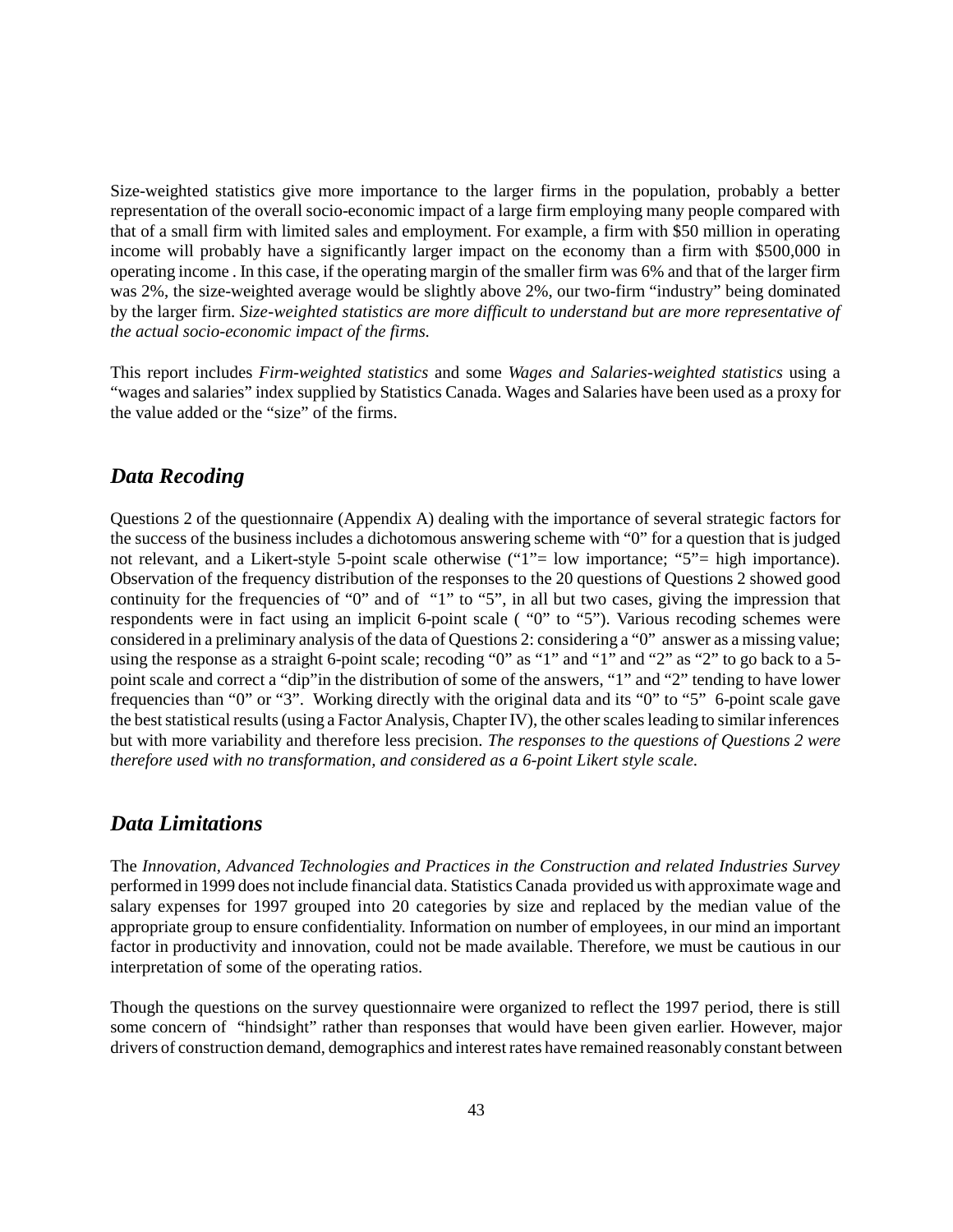1997 and 1999. On the other hand, there has been an increase in customer and business confidence and public sector investment in construction, which may have influenced responses regarding business environment and related strategies.

Because there is only a single time point for the financial data, we have no way to truly measure trends in profitability, revenues or similar economic changes, even though this is clearly one of the goals of the study. We must make our inferences from responses on the *Innovation, Advanced Technologies and Practices in the Construction and related Industries Survey* to questions about innovation and its outcomes.

# *Statistical Analysis Considerations*

There are a number of issues that can possibly cloud our results from a statistical perspective:

- Respondents do not answer all the questions. Statistics Canada had, however, imputed a response for cases where the respondent failed to respond for all questions except Question 8. In this case (see Table 10 and the related discussion) the non-response rate varies across groups, providing information which was used in the analysis.
- The distribution of the responses may not be Gaussian, while some of the statistical measures of reliability, for example, confidence intervals, assume that the distribution of means or proportions are at least approximately Gaussian, generally on the basis of the Central Limit Theorem. We believe that our sample and sub-sample sizes are large enough that this is so, but note that our raw data is often binary or categorical, and that we have sometimes aggregated such information.
- In common with many similar behavioural studies, we observe many cases where regression models exhibit very small  $R<sup>2</sup>$  statistics that are nonetheless statistically significant. This may be disconcerting. The implication is that the model we are using explains very little of the variability about the mean of a response variable, but that the amount that actually is "explained" is unlikely to be simply by chance.
- In order to have the survey data reflect the population of interest, we have used weighted measures throughout. As always, there are many ways to actually carry out the weighting, especially in the presence of missing values. We have chosen to use the weights provided to us with the survey data, which are in the form of real numbers (rather than frequencies). In some cases, the *Stata* software we used for the analysis required us to specify that we were using such "analytic weights". Some statistical techniques did not allow such weights within this package (for example, they may have required frequency weights, which are integers).
- Given the considerations above, we have sometimes used several approaches to uncover similar information in the survey data. We believe this is a sensible and conservative approach.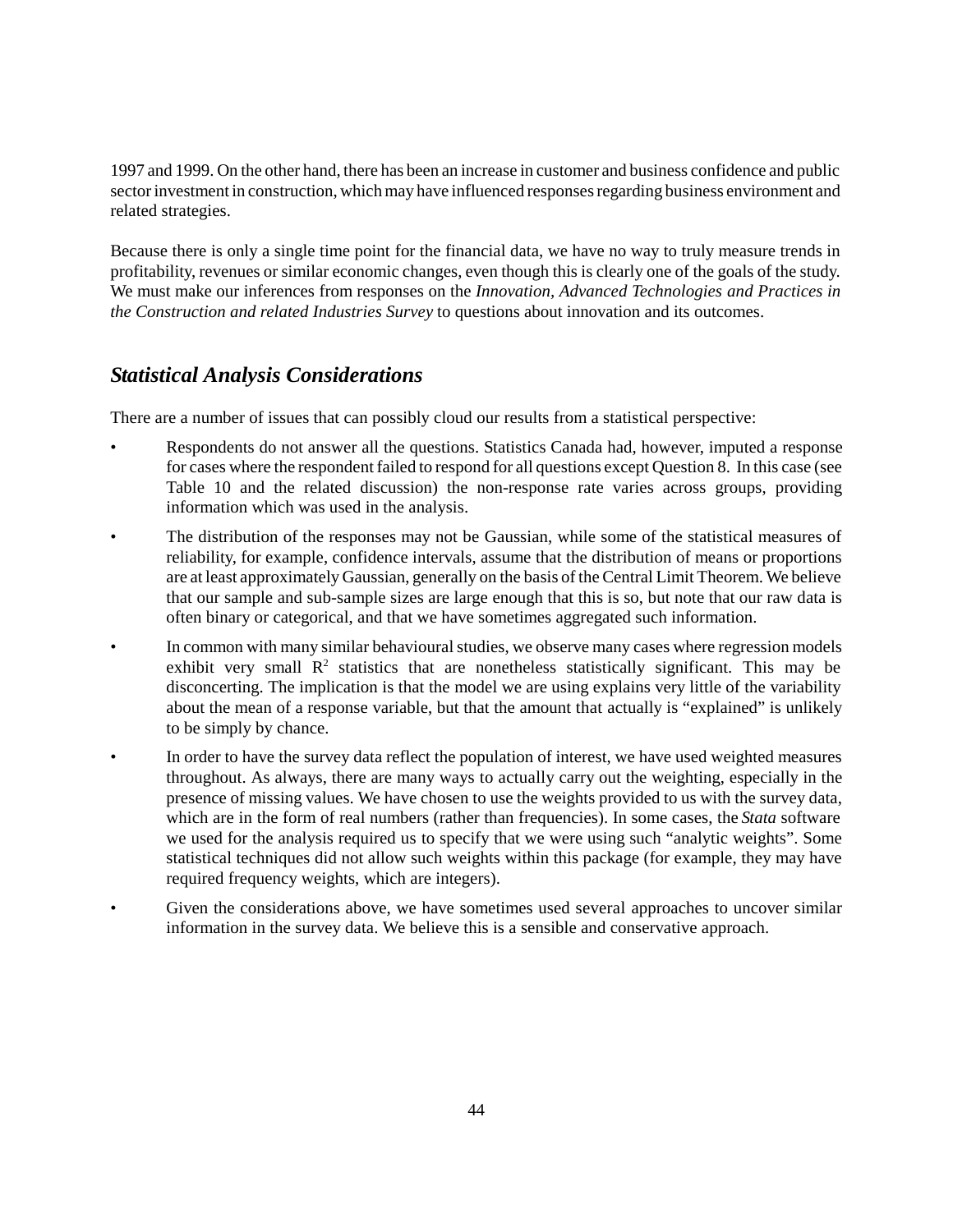# **Chapter III: Descriptive Analysis and Results**

Descriptive statistics on the firms covered by the survey and on survey questions are provided in this Chapter. In summary, the issues considered are:

- $\triangleright$  Operational characteristics, that is, financial ratios
- Advanced technologies and business practices currently used or planned
- $\triangleright$  Obstacles to innovation
- < Sources of information
- < Technological or business practices with biggest impact on business.

The analysis of the perception that survey respondents have of the business environment, of their business strategies, and of the relationships between those behavioural variables and the advanced technologies and business practices currently used or planned is given in Chapter IV.

Part of the analysis will be based on the total sample (1739 firms, representing a total population of 90,753 firms). The sample will also be segmented by size and by industry groups and industries.

The size categorization is defined as follows:

- Small firms, with annual revenue between \$50,000 and \$1,000,000.
- $\blacktriangleright$  Medium firms, with annual revenue from \$1,000,000 up to \$10,000,000
- $\blacktriangleright$  Large firms, with annual revenue of \$10,000,000 and above.

The six industry sectors we shall use are:

| TR  | Trades, mostly residential orientation;                       |
|-----|---------------------------------------------------------------|
| TN  | Trades, mostly non-residential orientation;                   |
| TE  | Trades, mostly engineering orientation;                       |
| CE. | Contractors, Engineering construction (industry sector 2313); |
| ⊞R. | Contractors, Residential (industry sector 23121);             |
|     | Contractors, Non-Residential (industry sector 23122);         |
|     |                                                               |

## *Operational Characteristics*

Part of the analysis of innovative practices in Canada is based on the relationship observed between some of those practices and the firms' pretax operating margin. As noted earlier, selected operating ratios on the firms in the sample were derived from 1997 financial data supplied to us by Statistics Canada. This section starts with a short descriptive analysis of the following ratios:

- RATIO1: Advertising and sales promotion: Ratio of advertising and sales promotion + marketing and market research to total operating revenue
- RATIO4: Salaries and wages: Ratio of salaries and wages of field workers + salaries and wages of office and administrative staff to total operating revenue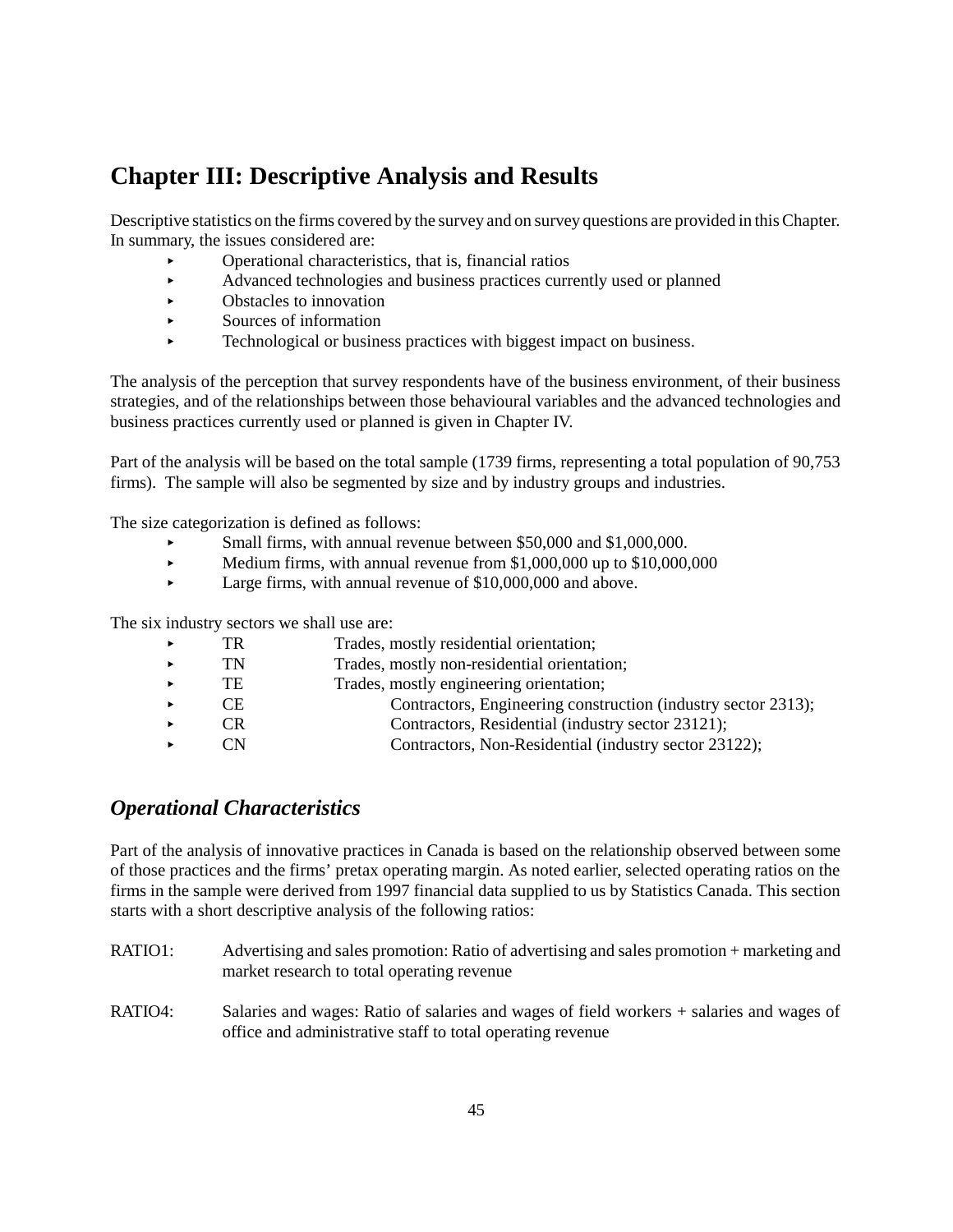- RATIO5: Pre-tax operating margin ( pre-tax net income as a percentage of sales): Ratio of total operating revenue - total operating expenses to total operating revenue
- RATIO6: Purchased goods and services: Ratio of construction work sub-contracted out + cost of materials and supplies + architectural, interior design, drafting, engineering, scientific and technical services to total operating revenue;
- RATIO9: Total value added per employee: Ratio of total operating revenue construction work subcontracted out - cost of materials and supplies - architectural, interior design, drafting, engineering, scientific and technical services to total employees. As noted in Chapter II, data on "total value added per employee" is of limited quality; descriptive statistics are provided for information but interpretation should be done with caution.

|             | Total<br>Sample | Small firms<br>(S) | Medium firms<br>(M) | Large firms<br>(L) | Significant paired<br>differences, by firm size<br>$(p \le 0.01;$ scheffe) |
|-------------|-----------------|--------------------|---------------------|--------------------|----------------------------------------------------------------------------|
| Sample size | 1735            | 633                | 839                 | 263                |                                                                            |
| Ratio 1     | 0.8%            | 0.8%               | 0.7%                | $0.5\%$            | $L < M$ , $L < S$ , $M = S$                                                |
| Ratio 4     | 0.345           | 0.35               | 0.27                | 0.22               | S > M > L                                                                  |

#### **Table 5a Operating ratios, mean values by size, Firm-weighted**

Ratio 9 (\$) 54041 45894 84984 174643 S < M < L *Advertising and sales promotion, as a percentage of total revenue* (Ratio 1, Tables 5a and 5b): This

Ratio 6 0.42 0.4 0.52 0.61 S < M < L

Ratio 5 3.6% 3.4% 4.5% 3.4% no significant differences Ratio 5 wages-weighted  $\begin{array}{|c|c|c|c|c|c|c|c|c|} \hline \end{array}$  1.3% 1.8% 2.8%  $\begin{array}{|c|c|c|c|c|c|c|c|c|} \hline \end{array}$  S = M , S < L , M = L

See text for discussion of Ratio 9.

ratio could be considered as a partial measure of managerial innovativeness, active marketing and selling activities being less customary in the construction sector than in the commercial sector of the economy.

- On the average these expenditures represent 0.8% of total revenue;
- Small- and medium-sized firms spend relatively more than larger firms;
- Trades spend marginally more than engineering and non-residential contractors, but the same as residential contractors.

#### *Salaries and wages as a percentage of total revenue* (Ratio 4, Tables 5a and 5b):

- On the average, salaries and wage expenditures represent 34.5% of total revenue.
- Smaller firms have significantly larger ratios than medium-sized firms, the largest firms using the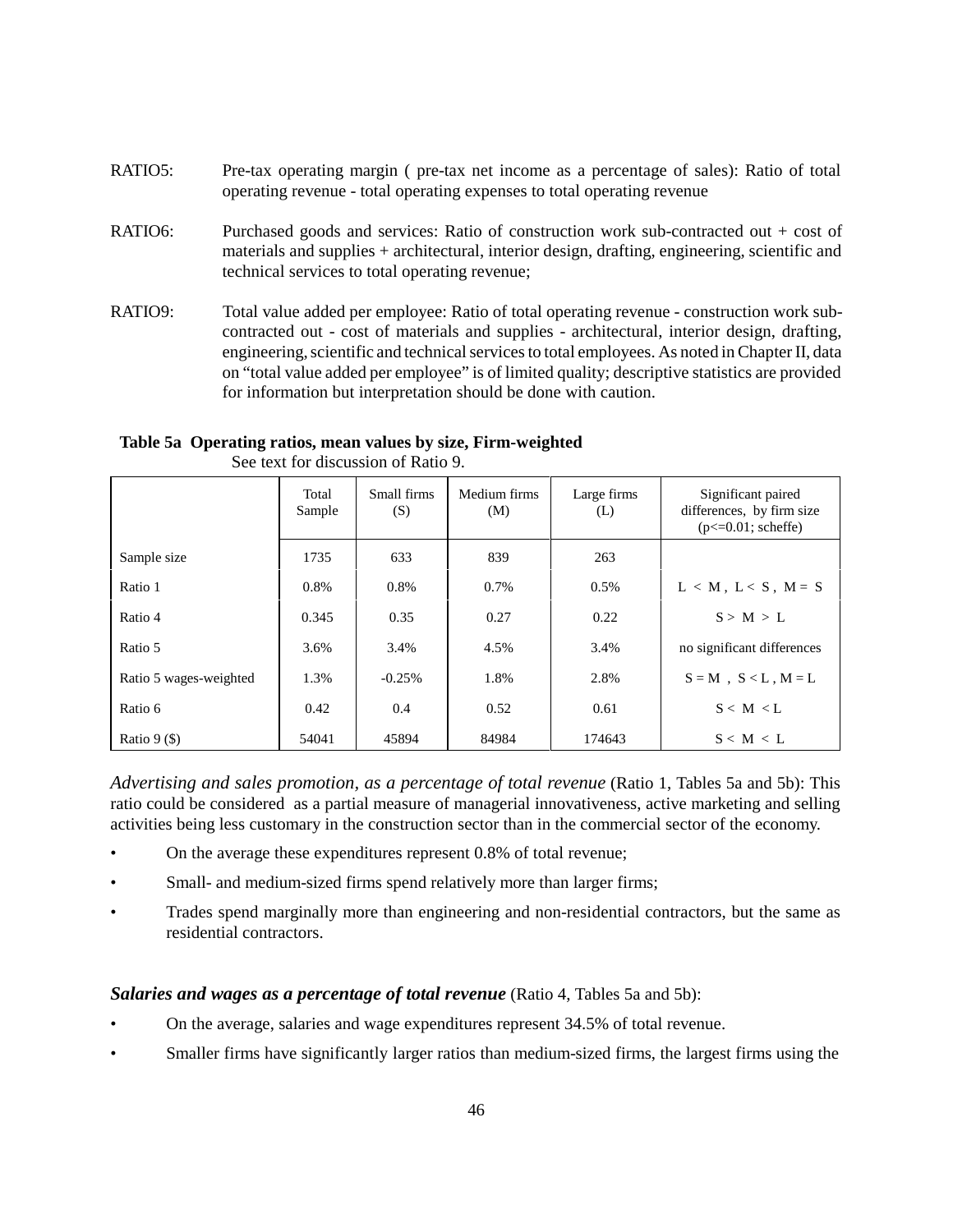least labour, in relative terms.

- Engineering firms have significantly more direct employees than non-residential and residential contractors.
- Trades have relatively more direct employees than contractors

#### **Table 5b. Operating ratios, mean values by size and by sector of activity, Firm-weighted**  See text for discussion of Ratio 9.

|                               |                  | Building Trades, serving mostly: |                  |                              | Contractors      |                      |                                                                                      |  |
|-------------------------------|------------------|----------------------------------|------------------|------------------------------|------------------|----------------------|--------------------------------------------------------------------------------------|--|
|                               | Resid-<br>ential | Non-res-<br>idential             | Engineer-<br>ing | Engineer-<br>ing<br>constr'n | Resid-<br>ential | Non-res-<br>idential | Significant paired differences,<br>by sector $(p \le 0.01$ ; scheffe)                |  |
|                               | TR               | <b>TN</b>                        | TE               | CE                           | CR               | CN                   |                                                                                      |  |
| Sample<br>size                | 356              | 704                              | 113              | 227                          | 108              | 153                  |                                                                                      |  |
| Ratio 1                       | 0.8%             | 0.7%                             | 0.7%             | 0.3%                         | 0.7%             | 0.5%                 | TR>CE, TR>CN, TN>CE                                                                  |  |
| Ratio 4                       | 0.34             | 0.37                             | 0.43             | 0.33                         | 0.27             | 0.25                 | TE>TR, TR>CR, TR>CR,<br>TE>TN, TN>CR, TN>CR,<br>TE>CE, TE>CR, TE>CN,<br>CE>CR, CE>CN |  |
| Ratio 5                       | $-2.2%$          | 5.9%                             | 3.6%             | 4.6%                         | 7.9%             | $-1.7\%$             | TN>TR, TN>CN, CE>TR,<br>CR>TR, CR>CN                                                 |  |
| Ratio 5<br>wages-<br>weighted | $-3.5%$          | 1.7%                             | 0.7%             | 2.1%                         | 9.2%             | 1.5%                 | $TR <$ all others<br>$CR$ all others                                                 |  |
| Ratio 6                       | 0.4              | 0.37                             | 0.29             | 0.37                         | 0.54             | 0.66                 | CR>TR, CN>TR, TR>TE,<br>CR>TN, CN>TN, CR>TE,<br>CN>TE, CR>CE, CN>CE,<br>CN > CR      |  |
| Ratio 9                       | 50777            | 52190                            | 67732            | 59656                        | 53852            | 54232                | no significant differences                                                           |  |

*Purchased goods and services, including subcontracting, as a percentage of total revenue* (Ratio 6, Tables 5a and 5b): This variable proved difficult to interpret because of the aggregation of subcontracting with the purchase of goods and services. However, it appears to confirm the findings for Ratio 4 that:

- < Larger firms purchase more goods and services than smaller ones
- < Non-residential contractors purchase significantly more goods and services than residential contractors who in turn purchase significantly more than engineering contractors.
- < Trades generally purchase less goods and services than residential and non-residential contractors but are at generally the same level as engineering contractors.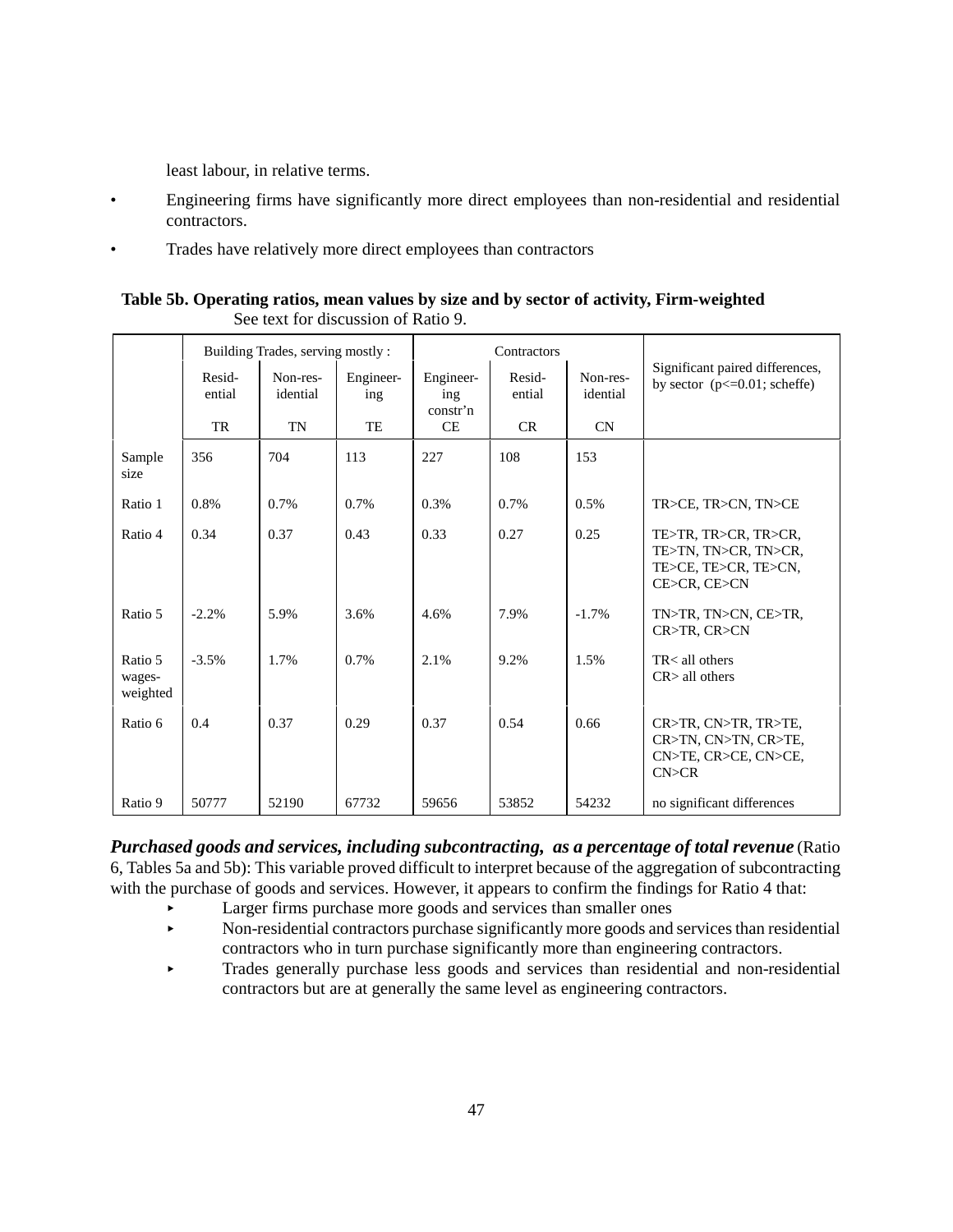*Value added per employee* (Ratio 9, Tables 5a and 5b): This is significantly higher in larger firms than in medium-sized or smaller firms, but there appears to be no difference between industry sectors. Given the questionable quality of our data on "total value added per employee", caution should be used with these results.

#### *Pretax operating margin* (Ratio 5, Tables 5a and 5b):

When focussing on firm-weighted statistics,

- The average pretax operating margin is  $3.6\%$
- Residential contractors  $(7.9%)$  and non-residential trades  $(5.9%)$  make significantly more than non residential contractors (-1.7%) and residential trades (-2.2%); other differences are marginal and not significant.

A comparison of firm-weighted and wage-weighted means provides interesting information. The fact that wage-weighted average pretax operating margin (1.3%) for all the firms in the population is lower than the firm-weighted average (3.6%) shows that *globally*, the firms with the largest wage and salaries expenditures have the lowest pretax operating margin. When one looks at each industry sector separately, however, the situation is different:

- < For the trades and for engineering construction contractors, the data shows that the larger firms generally make marginally less money (lower operating margins);
- $\triangleright$  For the residential and the non-residential contractors, however, the situation is reversed, with the larger firms (the firms with the largest wage and salaries expenditures) making marginally more money than the smaller firms (higher operating margin).

# *Innovation Variables*

Questions 3 and 4 of the Survey deal with advanced technologies and with business practices *"currently used"* or *"plans to use within two years"* . Some of those technologies or practices (Table 6) are more appropriate for some industry sectors than others. It will therefore not be surprising to observe sector differences. And, even if there is no measure of commitment for the "plans to use", those answers may indicate trends in technology and business practices adoption.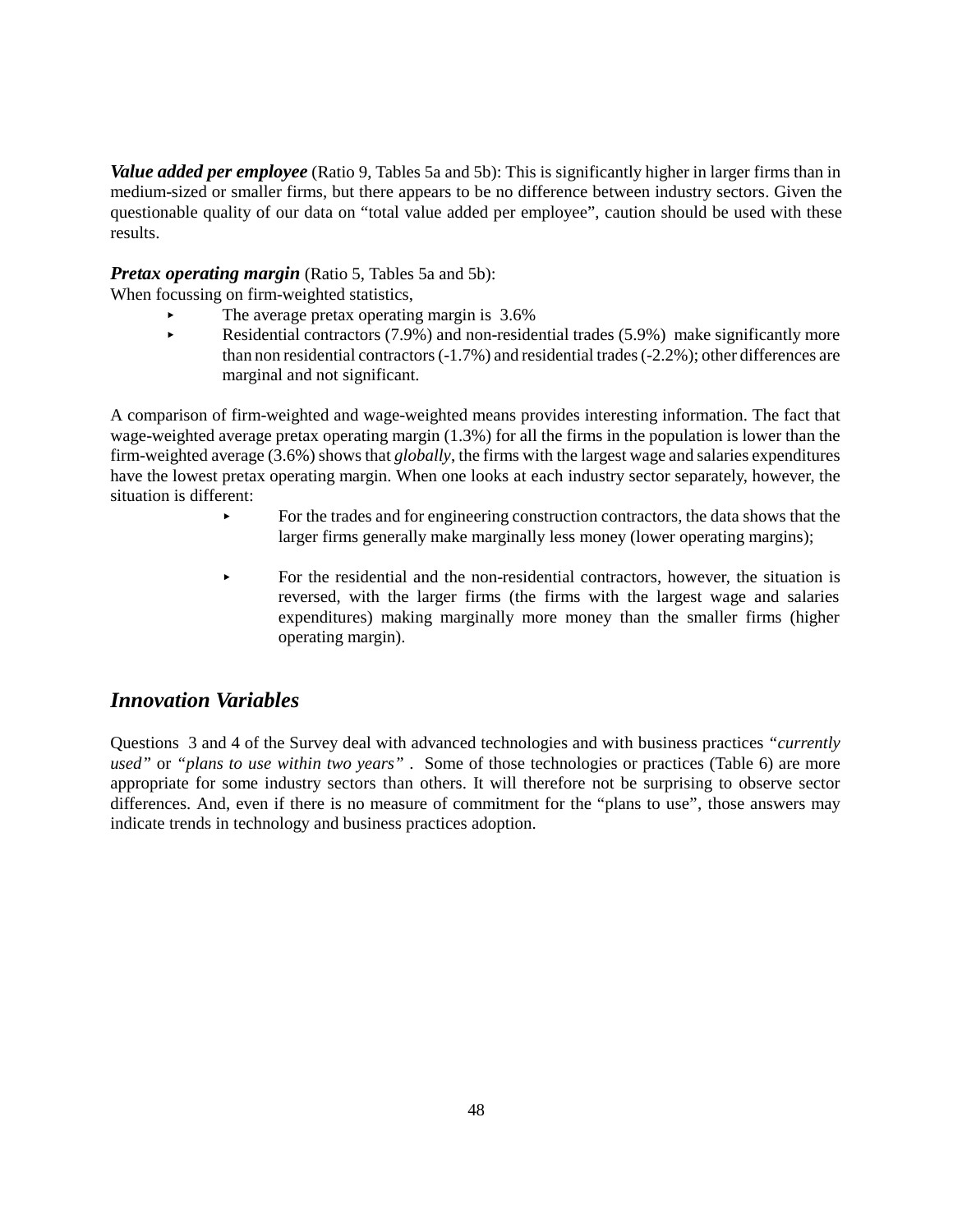|     | Questions 3: Please check which of the following advanced Questions 4: Please check which of the following business                 |     |                                                                                        |  |  |  |  |  |
|-----|-------------------------------------------------------------------------------------------------------------------------------------|-----|----------------------------------------------------------------------------------------|--|--|--|--|--|
|     | technologies your business either: currently uses, plans to use within practices your business either: currently uses, plans to use |     |                                                                                        |  |  |  |  |  |
|     | two year; or has no plans to use within two years or is not applicable within two years; or has no plans to use within two years or |     |                                                                                        |  |  |  |  |  |
|     | to your business.                                                                                                                   |     | is not applicable to your business.                                                    |  |  |  |  |  |
| c29 | E-mail                                                                                                                              | c49 | Computerized inventory control                                                         |  |  |  |  |  |
| c30 | Digital photography for progress reporting                                                                                          | c50 | Computerized estimating software                                                       |  |  |  |  |  |
| c31 | Office-to-site video links or video conferencing                                                                                    | c51 | Computerized project management systems and/or                                         |  |  |  |  |  |
|     |                                                                                                                                     |     | scheduling systems                                                                     |  |  |  |  |  |
| c32 | Company computer networks (LAN or WAN)                                                                                              | c52 | Quality control certification (e.g. ISO 9000, R2000,                                   |  |  |  |  |  |
|     |                                                                                                                                     |     | $etc.$ )                                                                               |  |  |  |  |  |
| c33 | Laser-guided equipment                                                                                                              | c53 | Written market analysis report to evaluate needs and<br>opportunities of your business |  |  |  |  |  |
| c34 | Automated systems and programmable machines                                                                                         | c54 | Written documentation of technological                                                 |  |  |  |  |  |
|     |                                                                                                                                     |     | improvements developed by your business                                                |  |  |  |  |  |
| c35 | GPS (Global Positioning System)                                                                                                     | c55 | Written evaluation of new ideas in order to develop                                    |  |  |  |  |  |
|     |                                                                                                                                     |     | options for your business                                                              |  |  |  |  |  |
| c36 | High performance concrete                                                                                                           | c56 | Written strategic plan                                                                 |  |  |  |  |  |
| c37 | Composite materials (e.g. fibre reinforced plastics)                                                                                | c57 | Design-build contracts                                                                 |  |  |  |  |  |
| c38 | Recycled plastic components                                                                                                         | c58 | Build-operate-transfer (BOT) contracts                                                 |  |  |  |  |  |
| c39 | Remote sensing and monitoring systems (e.g. "smart" c59                                                                             |     | Post-commissioning inspection or maintenance                                           |  |  |  |  |  |
|     | detection systems)                                                                                                                  |     |                                                                                        |  |  |  |  |  |
| c40 | Bio-remediation clean-up                                                                                                            | c60 | working arrangements<br>Long-term<br>with other<br>businesses                          |  |  |  |  |  |
| c41 | Preassembled air, water, power distribution systems                                                                                 |     |                                                                                        |  |  |  |  |  |
|     | (e.g. "drop-in systems)                                                                                                             |     |                                                                                        |  |  |  |  |  |
| c42 | «Clean room» technology                                                                                                             |     |                                                                                        |  |  |  |  |  |
| c43 | Deconstruction and reuse systems                                                                                                    |     |                                                                                        |  |  |  |  |  |
| c44 | Computer aided design                                                                                                               |     |                                                                                        |  |  |  |  |  |
| c45 | Modelling or simulation technologies                                                                                                |     |                                                                                        |  |  |  |  |  |
| c46 | Electronic exchange of CAD files                                                                                                    |     |                                                                                        |  |  |  |  |  |

**Table 6. Questions 3 and 4 in Survey (advanced technologies / business practices)**

The following aggregate statistics, based on the usage of the advanced technologies and business practices listed in the survey, were used in this study as proxies for innovative behaviour and hence as measures of the innovativeness of firms. As we note elsewhere, some of the advanced technologies or business practices may not appear especially innovative (e-mail) or may apply to only some of the respondents (GPS, highperformance concrete). In aggregate form, however, it is felt that firms using a larger number of such technologies or practices demonstrate a higher level of interest in new or recently developed technologies or practices than the other firms, thus show a higher level of "innovativeness", thereby justifying the use of these proxies for innovativeness and innovative behaviour. The variables used are essentially sums of binary forms of the relevant variables, 1 for Yes, 0 for No, in answer to a question of the form "Do you currently use ..." or "Do you plan to use ...". (There were different codings of the same question in the survey, so we transformed the data before aggregation.)

INTECCU: innovative technology behaviour; total number of advanced technologies currently used (Survey, Questions 3; maximum: 18)

INBUSCU, innovative business behaviour; total number of business practices currently used (Survey, Questions 4; maximum 12)

INNOVCU: innovative behaviour; total number of advanced technologies and business practices currently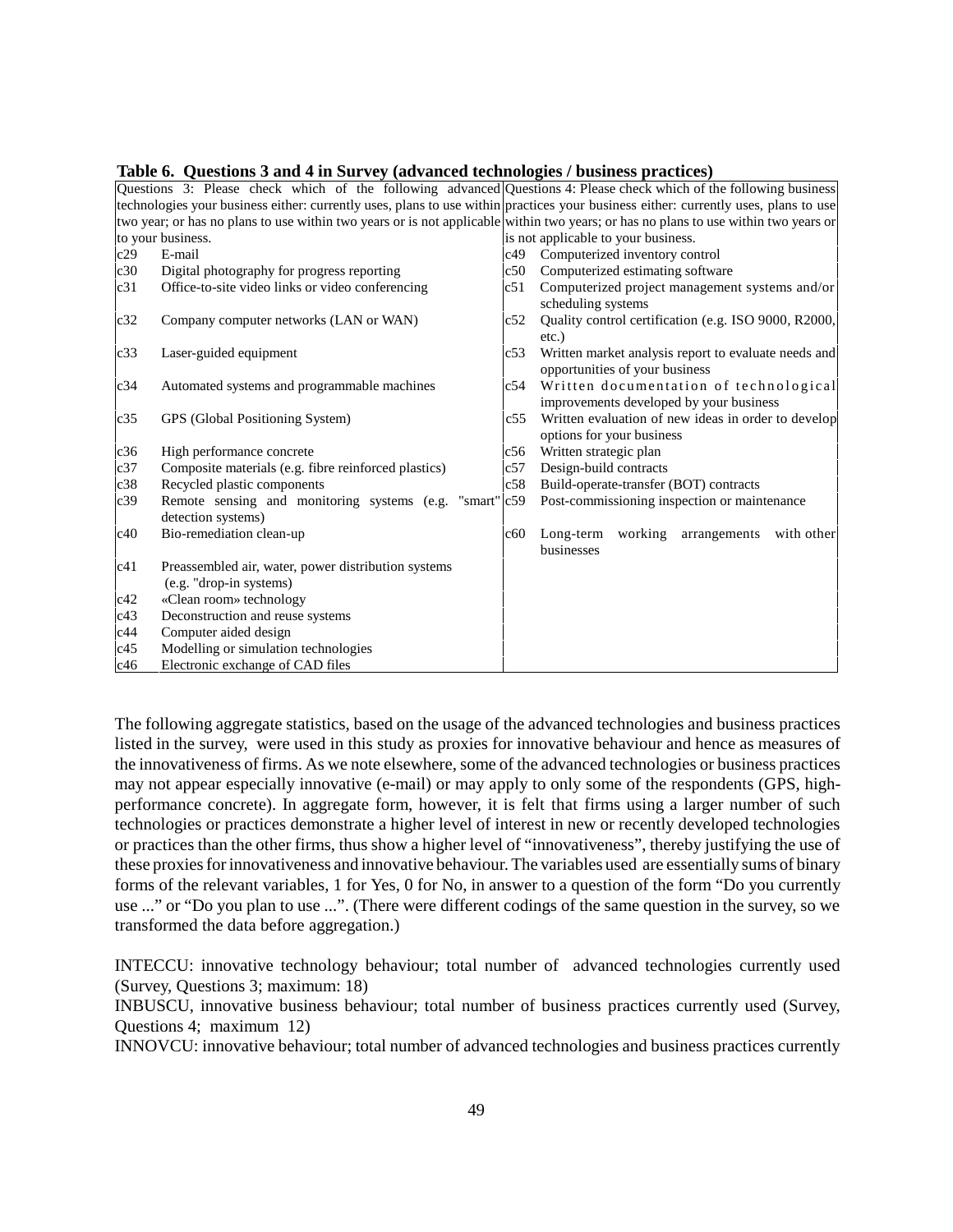used (Sum of INTECCU and INBUSCU; maximum: 30)

INTECCPU, INBUSCPU, INNOCPU are equivalent counts for the number of technologies and business practices currently used and planned for use within two years.

Table 7 presents descriptive statistics for these aggregate variables and Table 8 gives percentages of current and of current and planned use for the individual advanced technologies listed in Table 6.

*Advanced Technologies - usage* (Survey responses C29-46, definitions, Table 6; statistics, Tables 8a and 8b)

From the total industry use perspective there is consistency between the current use and planned-within-2 years use. The order of use for the technologies that are currently used is as follows (from most popular to the least, with some minor regrouping).

The most popular are the communication and computerized design technologies (total sample use 20% to 38%)

- e-mail
- **Exercise** extends the networked computers
- < CAD
- electronic exchange of CAD files is currently at 7% but is expected to grow rapidly.

Growth in the use of these technologies, planned over the next two years, is expected to be significant. Applying the principle that a buying intent is translated into an actual purchase at a rate of 30%-50% (Howard, 1994; Rossiter and Percy, 1997), the overall use in communication and computerized design technologies should rise in the order of 10%-30% per annum.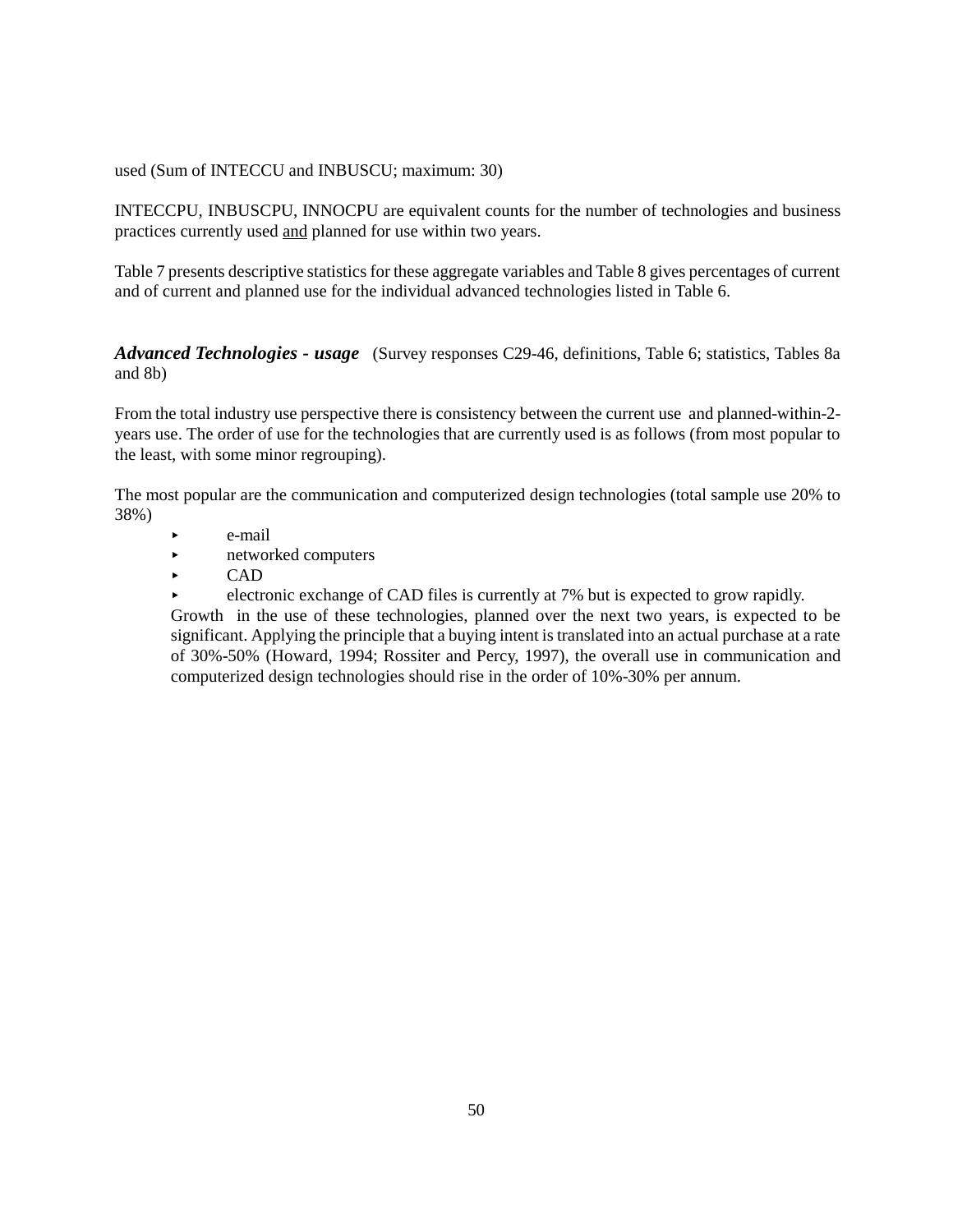**Table 7. Descriptive statistics for aggregated advanced technologies and business practices, all firmweighted, total sample and by size of firm, and by industry sector.**

|                 |      | <b>Total sample</b> |            | Small firms |                       |      | Medium firms |            |      | Large firms |       |            |  |
|-----------------|------|---------------------|------------|-------------|-----------------------|------|--------------|------------|------|-------------|-------|------------|--|
| Variable        | Mean |                     | [95% C.I.] | Mean        | $[95\% \text{ C.I.}]$ |      | Mean         | [95% C.I.] |      | Mean        |       | [95% C.I.] |  |
| # observ        | 1735 |                     |            | 633         |                       |      | 839          |            |      | 263         |       |            |  |
| <b>INTECCU</b>  | 1.93 | 1.82                | 2.04       | 1.66        | 1.49                  | 1.82 | 3.09         | 2.92       | 3.27 | 5.32        | 4.92  | 5.73       |  |
| <b>INTECCPU</b> | 3.35 | 3.19                | 3.50       | 3.03        | 2.78                  | 3.28 | 4.71         | 4.49       | 4.93 | 7.17        | 6.73  | 7.62       |  |
| <b>INBUSCU</b>  | 1.97 | 1.86                | 2.09       | 1.72        | 1.54                  | 1.91 | 3.06         | 2.88       | 3.24 | 4.80        | 4.47  | 5.14       |  |
| <b>INBUSCPU</b> | 3.31 | 3.16                | 3.46       | 2.99        | 2.75                  | 3.24 | 4.69         | 4.49       | 4.90 | 6.50        | 6.12  | 6.88       |  |
| <b>INNOVCU</b>  | 3.90 | 3.70                | 4.11       | 3.38        | 3.06                  | 3.70 | 6.15         | 5.84       | 6.47 | 10.13       | 9.47  | 10.78      |  |
| <b>INNOVCPU</b> | 6.66 | 6.37                | 6.94       | 6.02        | 5.55                  | 6.50 | 9.40         | 9.03       | 9.77 | 13.67       | 12.96 | 14.39      |  |

#### **By industry sector**

|                 |      | Trades, residential |            |      | Trades, non-residential |            | Trades, engineering |      |            |  |
|-----------------|------|---------------------|------------|------|-------------------------|------------|---------------------|------|------------|--|
| Variable        | Mean |                     | [95% C.I.] | Mean |                         | [95% C.I.] |                     |      | [95% C.I.] |  |
| # observ        | 356  |                     |            | 704. |                         |            | 113                 |      |            |  |
| <b>INTECCU</b>  | l.67 | .491                | 1.86       | 2.25 | 2.06                    | 2.43       | 2.23                | 1.77 | 2.68       |  |
| <b>INTECCPU</b> | 3.51 | 3.16                | 3.86       | 3.43 | 3.18                    | 3.67       | 3.43                | 2.85 | 4.01       |  |
| <b>INBUSCU</b>  | 2.39 | 2.08                | 2.69       | 2.15 | 1.98                    | 2.33       | 1.33                | 0.95 | 1.72       |  |
| <b>INBUSCPU</b> | 3.78 | 3.43                | 4.13       | 3.78 | 3.53                    | 4.02       | 2.83                | 2.24 | 3.41       |  |
| <b>INNOVCU</b>  | 4.06 | 3.59                | 4.53       | 4.40 | 4.07                    | 4.73       | 3.56                | 2.82 | 4.30       |  |
| <b>INNOVCPU</b> | 7.29 | 6.62                | 7.97       | 7.20 | 6.75                    | 7.65       | 6.26                | 5.23 | 7.29       |  |

#### **Sectors (continued)**

|                 |       | Contractors, engineering |       |      | contractors, residential |      | Contractors, non-residential |      |       |  |
|-----------------|-------|--------------------------|-------|------|--------------------------|------|------------------------------|------|-------|--|
| Var.            | Mean  | [95% C.I.]               |       | Mean | [95% C.I.]               |      | Mean<br>[95% C.I.]           |      |       |  |
| # observ        | 227   |                          |       | 108  |                          |      | 153                          |      |       |  |
| <b>INTECCU</b>  | 4.15  | 3.77                     | 4.53  | 1.17 | 0.84                     | 1.51 | 2.94                         | 2.45 | 3.44  |  |
| <b>INTECCPU</b> | 6.09  | 5.66                     | 6.52  | 2.14 | .60                      | 2.69 | 5.84                         | 5.32 | 6.36  |  |
| <b>INBUSCU</b>  | 3.32  | 2.99                     | 3.66  | 1.08 | 0.70                     | 1.45 | 2.45                         | 2.06 | 2.83  |  |
| <b>INBUSCPU</b> | 4.64  | 4.29                     | 4.99  | 1.86 | ا36.                     | 2.36 | 4.42                         | 3.98 | 4.87  |  |
| <b>INNOVCU</b>  | 7.47  | 6.83                     | 8.12  | 2.25 | $.61^{\circ}$            | 2.90 | 5.39                         | 4.57 | 6.20  |  |
| <b>INNOVCPU</b> | 10.73 | 10.02                    | 11.44 | 4.00 | 3.01                     | 4.98 | 10.26                        | 9.44 | 11.09 |  |

This is followed by various technologies primarily related to the construction process (total sample use 7% to 15%)

- $\blacktriangleright$  laser guided equipment
- < automated systems and programmable machines
- $\blacktriangleright$  remote sensing (smart systems)
- high performance concrete
- $\triangleright$  composites
- $\rightarrow$  deconstruction and reuse
- < pre-assembled "drop-in" systems
- recycled plastics

In general, engineering and non-residential contractors are greater users of these technologies than various trades and residential contractors. Overall, discounted increase in the use of these construction process technologies is in the order of 5%-10% per annum.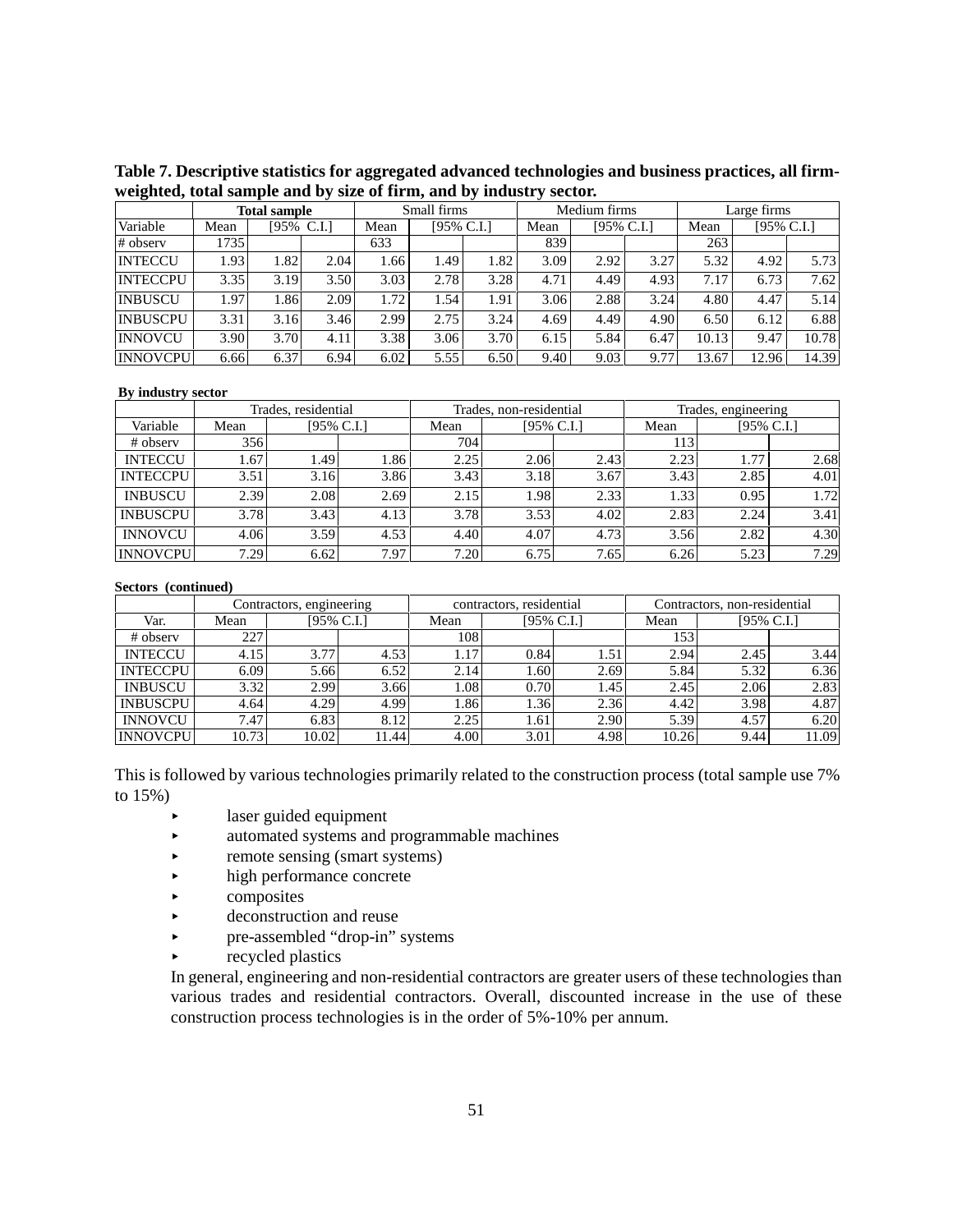Remaining technologies are either not popular or are of a very specialized nature (total sample use 1.5% to 5%)

- $\blacktriangleright$  modelling / simulation
- clean room" technologies
- digital photography for progress reports ( $\omega$  3%) will show the most rapid rise in the use over next two years (350%)
- < "bio-remediation"
- **GPS**
- < video conferencing

All sectors indicate some to very significant increase in the use of these technologies.

*Advanced Technologies - Intensity of use* (Survey responses C29-46, definitions, Table 6; statistics, Table 7, Tables 8a and 8b)

In general, based on Tables 7 and 8:

- < Intensity of use of all technologies increases with the size of the enterprise.
- Exerger firms use three times as many technologies  $(5.4)$  as the small companies  $(1.6)$ .
- < Engineering and non-residential contractors use three times as many technologies as residential contractors.

Projected use confirms the above trends.

- < Generally speaking, between engineering construction and non-residential contractors there is reasonable similarity in high use of two technologies (e-mail and networked computers), but engineering is a greater user than non-residential contractors of CAD and exchange of CAD files. Other technology use varies depending on its suitability for the sector. Overall, engineering is a somewhat greater user of technologies (4.1 vs 2.9). Projected use will reduce the gap (6.1 vs 5.8)
- < Specialty trades use generally fewer technologies than engineering and non-residential contractors, but more than residential contractors. Residential specialty trades are considerably more computer intensive than residential contractors, particularly in the of CAD and in the electronic handling of CAD files.
- < Questions 3 of the survey proposes 18 advanced technologies. Most of these have been available to the construction industry for the last 5-10 years and sometimes longer. Even if this list is adjusted for technologies that appear to be highly specialized in nature, or of very low usage, survey respondents had a choice among 12 technologies. Total sample mean use (Table 7) is 1.93 technologies, with the lowest sector use by residential contractors, at 1.17 technologies. This appears to be a very low level of technology use. However, there is a significant intent to increase the intensity, with a discounted projected rate in the order of 15% per annum.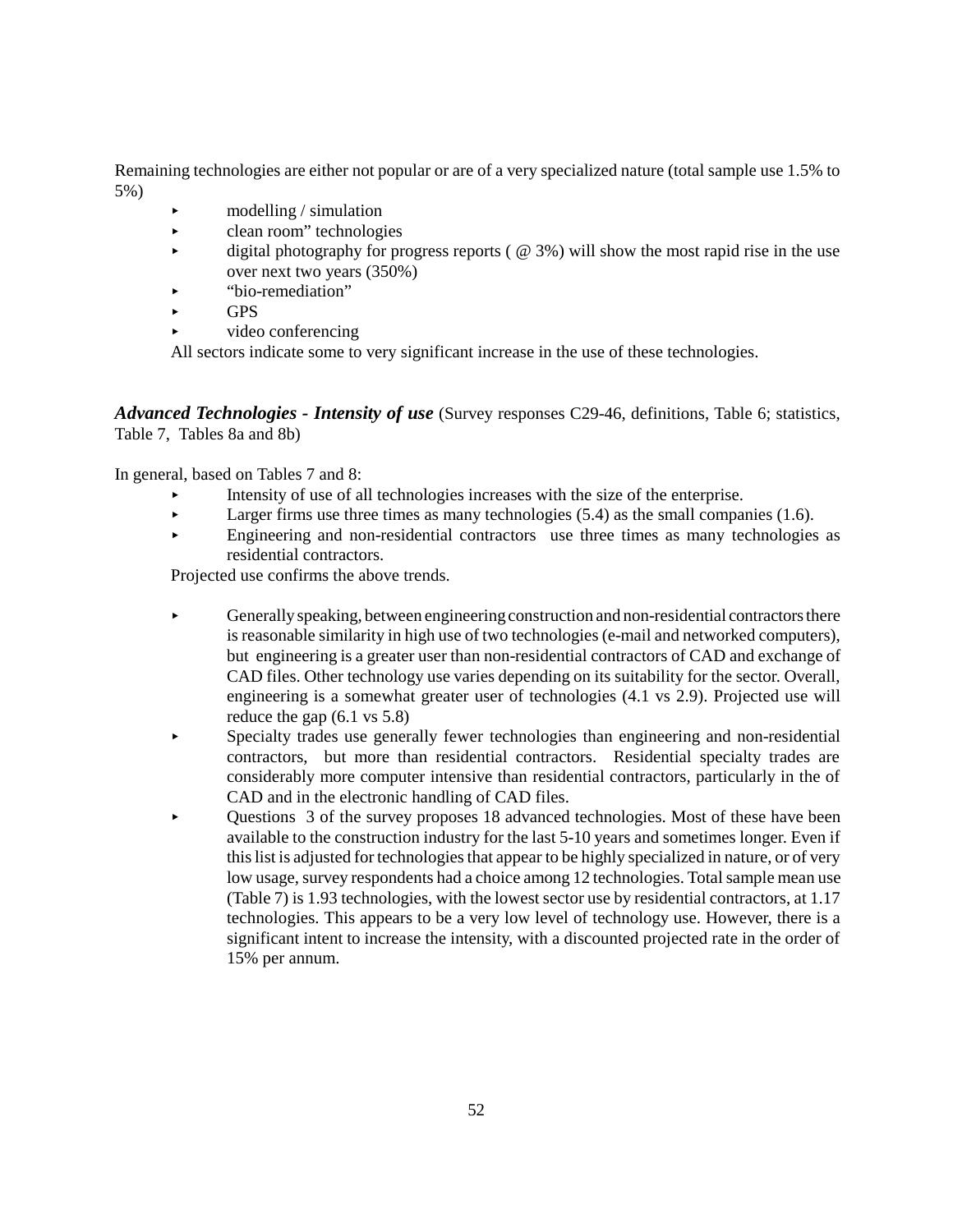*Business Practices - Usage* (Survey questions C49-60 ; definitions, Table 6; statistics, Tables 9a and 9b)

From the total industry use perspective there is consistency between the current and planned within 2 years use. The order of use for the business practices currently used is as follows (from most to least popular).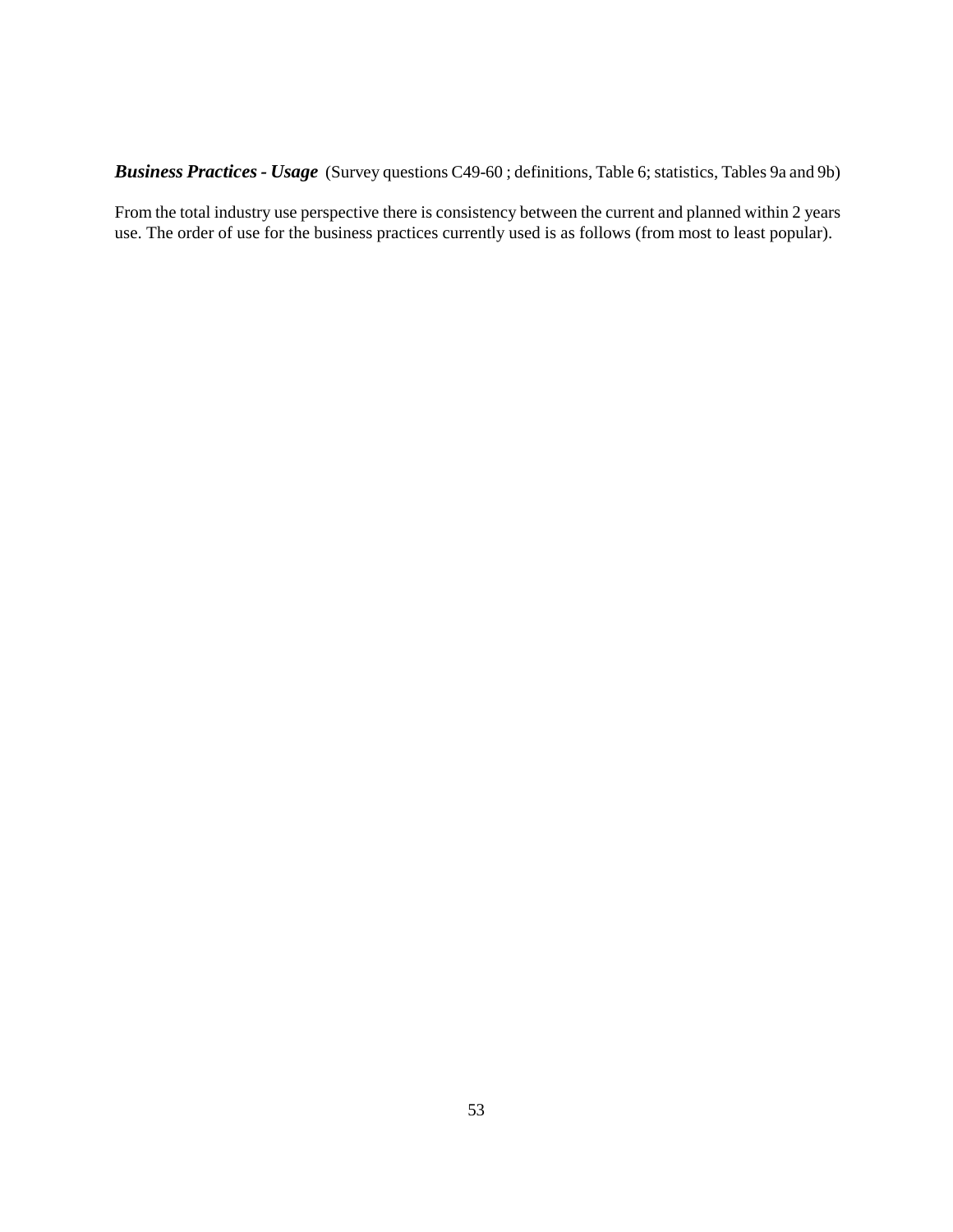| epa ) various auvanceu tecnnologies, i n'hi weighteu; total sample and by size. |        |                     |        |                    |        |                     |        |             |  |  |  |
|---------------------------------------------------------------------------------|--------|---------------------|--------|--------------------|--------|---------------------|--------|-------------|--|--|--|
| <b>Variable</b>                                                                 |        | <b>Total sample</b> |        | <b>Small firms</b> |        | <b>Medium firms</b> |        | Large firms |  |  |  |
| (see Table 6)                                                                   | $-cu-$ | $-cpu-$             | $-cu-$ | $-cpu-$            | $-cu-$ | $-cpu-$             | $-cu-$ | $-cpu-$     |  |  |  |
| c29                                                                             | 37.8%  | 61.2%               | 33.5%  | 56.7%              | 56.9%  | 81.5%               | 75.2%  | 95.0%       |  |  |  |
| c30                                                                             | 3.3%   | 14.5%               | 1.9%   | 11.6%              | 9.3%   | 27.3%               | 19.6%  | 38.3%       |  |  |  |
| c31                                                                             | 1.4%   | 4.3%                | 1.3%   | 2.8%               | 1.7%   | 11.6%               | 3.6%   | 10.9%       |  |  |  |
| c32                                                                             | 22.2%  | 31.6%               | 16.3%  | 24.5%              | 48.6%  | 63.3%               | 76.8%  | 90.7%       |  |  |  |
| c33                                                                             | 14.5%  | 25.2%               | 11.3%  | 23.5%              | 29.1%  | 32.4%               | 39.4%  | 46.2%       |  |  |  |
| c34                                                                             | 12.5%  | 21.9%               | 11.2%  | 21.1%              | 18.1%  | 24.7%               | 27.1%  | 37.3%       |  |  |  |
| c35                                                                             | 1.5%   | 5.9%                | 1.2%   | 4.8%               | 2.5%   | 10.6%               | 7.3%   | 14.1%       |  |  |  |
| c36                                                                             | 12.0%  | 14.4%               | 10.8%  | 12.3%              | 16.5%  | 23.0%               | 39.1%  | 42.6%       |  |  |  |
| c37                                                                             | 11.3%  | 17.7%               | 9.8%   | 16.1%              | 17.7%  | 24.7%               | 36.4%  | 40.8%       |  |  |  |
| c38                                                                             | 7.3%   | 13.2%               | 6.8%   | 12.8%              | 9.2%   | 14.1%               | 19.8%  | 30.1%       |  |  |  |
| c39                                                                             | 12.9%  | 16.1%               | 11.9%  | 14.7%              | 17.2%  | 21.5%               | 23.7%  | 34.8%       |  |  |  |
| c40                                                                             | 2.8%   | 4.9%                | 2.4%   | 4.4%               | 4.7%   | 6.8%                | 10.6%  | 17.1%       |  |  |  |
| c41                                                                             | 8.2%   | 11.5%               | 8.2%   | 11.3%              | 7.4%   | 11.9%               | 16.5%  | 22.8%       |  |  |  |
| c42                                                                             | 3.2%   | 7.1%                | 3.2%   | 7.5%               | 3.1%   | 4.6%                | 10.6%  | 15.6%       |  |  |  |
| c43                                                                             | 9.5%   | 12.8%               | 10.0%  | 13.4%              | 6.8%   | 9.4%                | 14.6%  | 23.6%       |  |  |  |
| c44                                                                             | 20.5%  | 35.5%               | 17.6%  | 32.8%              | 32.7%  | 47.3%               | 55.9%  | 66.9%       |  |  |  |
| c45                                                                             | 4.5%   | 15.3%               | 4.1%   | 14.5%              | 6.2%   | 18.3%               | 13.7%  | 28.5%       |  |  |  |
| c46                                                                             | 7.4%   | 21.8%               | 4.2%   | 18.0%              | 21.6%  | 38.2%               | 42.7%  | 61.9%       |  |  |  |

**Table 8a Percentages of businesses currently using ("cu") or currently and planning to use ("cpu") various advanced technologies, Firm weighted, total sample and by size.**

**Table 8b Percentages of businesses currently using ("cu") or currently and planning to use ("cpu") various technologies, Firm weighted, by industry sector.**

| <b>Variable</b> |        | Trades      |        | Trades          | Trades, |             | Contractors |             | Contractors |             | Contractors, non- |             |
|-----------------|--------|-------------|--------|-----------------|---------|-------------|-------------|-------------|-------------|-------------|-------------------|-------------|
| (Table 6)       |        | residential |        | non-residential |         | engineering |             | engineering |             | residential |                   | residential |
|                 | $-cu-$ | $-cpu-$     | $-cu-$ | $-cpu-$         | $-cu-$  | $-cpu-$     | $-cu-$      | $-cpu-$     | $-cu-$      | $-cpu-$     | $-cu-$            | $-cpu-$     |
| c29             | 37.2%  | 65.9%       | 39.5%  | 61.5%           | 44.8%   | 71.9%       | 64.5%       | 87.4%       | 22.9%       | 39.0%       | 50.3%             | 84.0%       |
| c30             | 0.7%   | 14.6%       | 4.1%   | 11.7%           | 5.5%    | 19.8%       | 12.2%       | 29.0%       | 1.6%        | 13.0%       | 18.5%             | 34.5%       |
| c31             | 1.5%   | 3.0%        | 1.6%   | 3.6%            | 2.9%    | 5.0%        | 1.4%        | 5.1%        | 0.1%        | 4.4%        | 5.6%              | 15.7%       |
| c32             | 30.5%  | 34.2%       | 19.0%  | 35.9%           | 29.8%   | 47.0%       | 38.5%       | 43.2%       | 12.4%       | 20.7%       | 32.2%             | 45.3%       |
| c33             | 9.2%   | 34.1%       | 14.2%  | 18.8%           | 23.8%   | 24.5%       | 22.5%       | 34.9%       | 18.9%       | 20.6%       | 22.6%             | 33.7%       |
| c34             | 7.3%   | 30.1%       | 21.1%  | 24.7%           | 8.2%    | 10.5%       | 46.1%       | 51.4%       | 2.9%        | 3.9%        | 12.4%             | 23.3%       |
| c35             | 0.1%   | 7.0%        | 1.3%   | 4.4%            | 13.2%   | 19.2%       | 4.6%        | 12.7%       | 0.2%        | 3.1%        | 2.3%              | 7.8%        |
| c36             | 7.3%   | 8.3%        | 7.3%   | 9.0%            | 27.4%   | 35.7%       | 25.8%       | 32.2%       | 15.8%       | 19.1%       | 28.0%             | 31.1%       |
| c37             | 9.0%   | 10.5%       | 11.6%  | 17.6%           | 19.9%   | 26.2%       | 15.9%       | 23.4%       | 8.2%        | 17.9%       | 19.6%             | 51.0%       |
| c38             | 7.0%   | 9.3%        | 8.7%   | 14.4%           | 2.9%    | 6.7%        | 7.4%        | 14.3%       | 2.2%        | 10.2%       | 11.4%             | 44.2%       |
| c39             | 9.9%   | 10.2%       | 23.3%  | 28.3%           | 9.6%    | 9.6%        | 24.7%       | 32.8%       | 2.0%        | 2.8%        | 9.8%              | 18.2%       |
| c40             | 4.7%   | 6.2%        | 1.7%   | 6.0%            | 2.7%    | 2.8%        | 7.7%        | 10.6%       | 0.4%        | 1.2%        | 3.9%              | 4.7%        |
| c41             | 4.3%   | 5.4%        | 12.9%  | 18.8%           | 4.2%    | 4.2%        | 26.6%       | 35.6%       | 2.0%        | 2.2%        | 10.1%             | 13.3%       |
| c42             | 0.7%   | 4.4%        | 6.8%   | 12.5%           | $0.6\%$ | 0.9%        | 2.2%        | 3.0%        | 2.4%        | 2.9%        | 3.9%              | 25.3%       |
| c43             | 7.1%   | 9.1%        | 10.8%  | 15.4%           | 2.2%    | 4.6%        | 25.0%       | 26.6%       | 11.1%       | 11.5%       | 12.4%             | 38.3%       |
| c44             | 25.8%  | 42.0%       | 21.7%  | 30.5%           | 12.8%   | 25.9%       | 48.1%       | 65.4%       | 7.1%        | 26.2%       | 30.8%             | 62.3%       |
| c45             | 2.8%   | 25.8%       | 5.7%   | 9.2%            | 2.8%    | 8.5%        | 22.0%       | 46.7%       | 2.6%        | 6.9%        | 9.1%              | 21.5%       |
| c46             | 2.5%   | 30.9%       | 13.3%  | 20.7%           | 9.5%    | 20.1%       | 19.7%       | 54.6%       | 4.6%        | 8.6%        | 11.5%             | 29.8%       |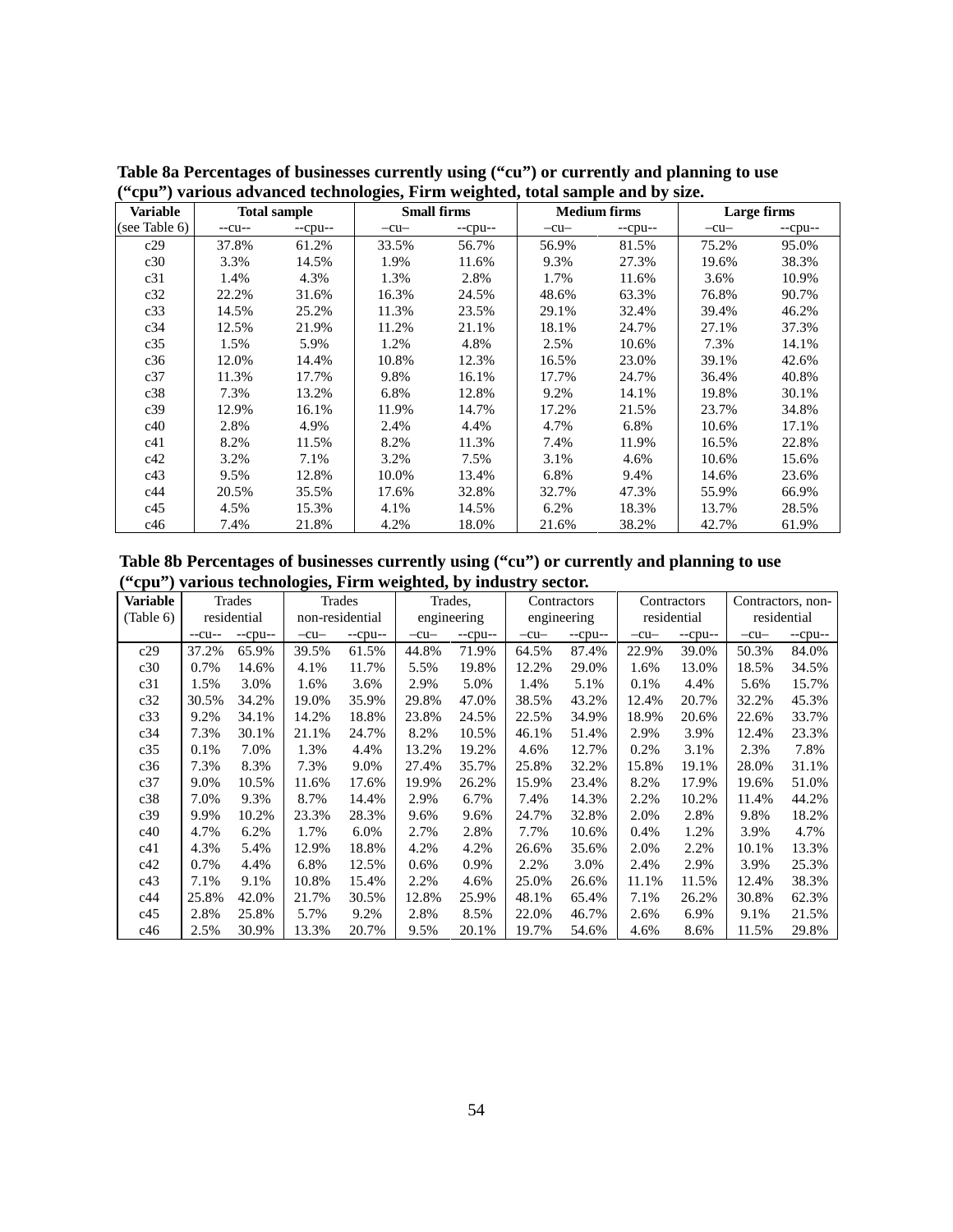There is a group of business practices that is now well established (total sample use 24% to 31%)

- $\triangleright$  Design-built
- < Computerized project management
- $\blacktriangleright$  Computerized estimating
- $\blacktriangleright$  Long-term partnerships with others

This is followed by several practices (total sample use 8% to 17%) that are reasonably established amongst the larger firms and are expected to be introduced in medium-sized firms over the next 2 years. It appears that many businesses are interested in more formalized (written) practices than in the past and that this trend will accelerate

- < Written strategic plan
- Post commissioning inspection/maintenance
- $\blacktriangleright$  Written evaluation of new ideas
- < Written documentation of technological improvements
- Computerized inventory control
- < Written marketing plan

A limited number of firms (5%) used some of the following practices

- < Quality control certification
- < BOT contracts

*Business Practices - Intensity of use* (Survey questions C49-60 ; definitions, Table 6; statistics, Table 7, Tables 9a and 9b)

We observe, in general, that:

- < Intensity of use of all practices increases with the size of the enterprise. Projected use confirms this trend.
- **Example 1.4** Larger firms use three times as many business practices  $(4.8)$  as the small companies  $(1.7)$ . Projected use confirms this trend.
- < Compared to residential contractors, non-residential contractors use twice as many business practices, and engineering contractors use three times as many.
- < Overall use of business practices is more or less the same as of technologies.
- < In global terms, engineering contractors and non-residential contractors have a similar rate of use of all the business practices except for BOT, long term partnering, and postcommissioning work which are used significantly more by engineering contractors. Residential contractors are systematically behind the other two contractor groups.
- < Specialty trades and engineering/non-residential contractors are approximately equal in use of business practices, however
	- < Residential specialty trades show high use of formalized business planning through written documentation of technological improvements, evaluation of new ideas and strategic plans. In these areas residential specialty trades are almost an order of magnitude ahead of residential contractors.
	- < Non-residential trades show high use of post commissioning maintenance, almost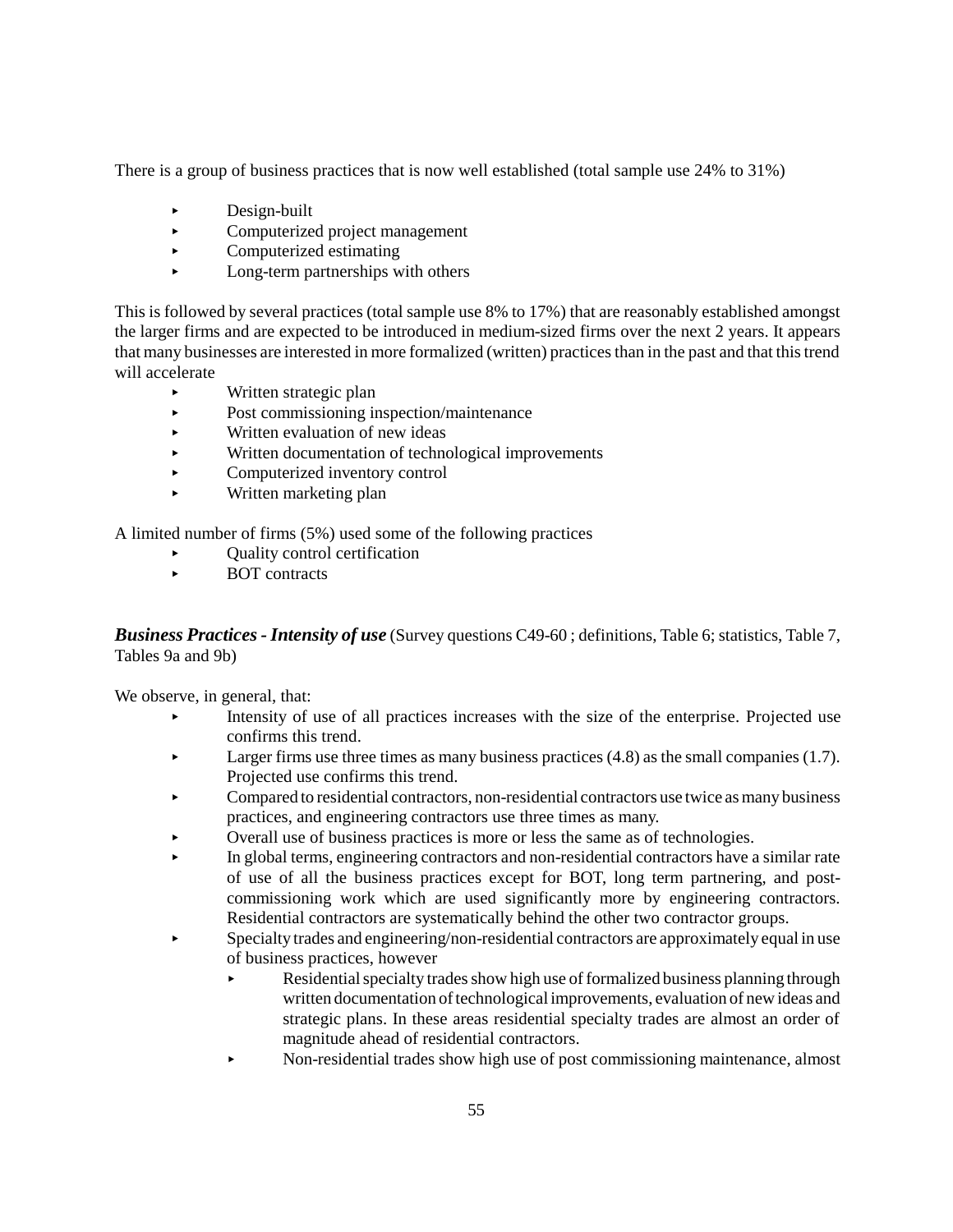three times higher than non-residential contractors.

< Intentions of planned use generally confirm the order of importance of the present use. Assuming a 40% discount factor between intent and implementation, total sample increase in the use of design-built contracts will grow at 5% per annum, of post commissioning work at 6% per annum, while formalization of various documents (marketing, strategic plan, etc.) is expected to grow at 15%-30% per annum. There is also expectation that the intensity of use of various computer-based practices (project management, inventory control) will rise by 15%-30% per annum.

|              |                                                    | Table 9a. Percentages of businesses currently using ("cu") or currently and planning to use |                |  |
|--------------|----------------------------------------------------|---------------------------------------------------------------------------------------------|----------------|--|
|              | ("cpu") various business practices, Firm weighted. |                                                                                             |                |  |
| $\mathbf{v}$ | $\mathbf{m}$ and $\mathbf{m}$                      |                                                                                             | $\blacksquare$ |  |

| <b>Variable</b>                 |        | <b>Total sample</b> |        | <b>Small firms</b> |        | <b>Medium firms</b> | Large firms |         |  |
|---------------------------------|--------|---------------------|--------|--------------------|--------|---------------------|-------------|---------|--|
| (see Table 6<br>for definition) | $-cu-$ | $-cpu-$             | $-cu-$ | $-cpu-$            | $-cu-$ | $-cpu-$             | $-cu-$      | $-cpu-$ |  |
| c49                             | 10.6%  | 27.8%               | 5.7%   | 23.2%              | 33.1%  | 49.0%               | 36.4%       | 55.3%   |  |
| c50                             | 27.0%  | 50.9%               | 22.9%  | 47.3%              | 45.0%  | 66.8%               | 72.5%       | 92.0%   |  |
| c51                             | 28.1%  | 48.3%               | 23.4%  | 43.1%              | 48.9%  | 72.5%               | 69.7%       | 85.7%   |  |
| c52                             | 4.9%   | 14.2%               | 3.4%   | 11.7%              | 11.4%  | 25.2%               | 22.5%       | 41.5%   |  |
| c53                             | 8.2%   | 21.2%               | 6.3%   | 18.7%              | 16.2%  | 32.4%               | 26.3%       | 42.6%   |  |
| c54                             | 11.6%  | 17.2%               | 12.0%  | 16.5%              | 9.1%   | 19.8%               | 22.4%       | 33.8%   |  |
| c55                             | 13.9%  | 25.1%               | 13.9%  | 24.2%              | 13.2%  | 28.3%               | 30.3%       | 48.5%   |  |
| c56                             | 17.1%  | 27.6%               | 15.8%  | 24.5%              | 21.9%  | 41.4%               | 41.2%       | 56.6%   |  |
| c57                             | 30.8%  | 38.4%               | 28.4%  | 35.9%              | 41.1%  | 49.4%               | 65.5%       | 68.7%   |  |
| c58                             | 5.0%   | 8.4%                | 4.5%   | 7.8%               | 7.1%   | 10.2%               | 13.3%       | 24.5%   |  |
| c59                             | 16.3%  | 20.8%               | 14.4%  | 18.2%              | 24.6%  | 32.5%               | 34.6%       | 41.7%   |  |
| c60                             | 23.8%  | 30.9%               | 21.4%  | 28.4%              | 34.2%  | 41.9%               | 45.8%       | 59.5%   |  |

**Table 9b Percentage of businesses currently using ("cu") or currently and planning to use ("cpu") various business practices, Firm weighted.**

| <b>Variable</b><br>(see Table | <b>Trades</b><br>residential |              | <b>Trades</b><br>non- |                         | <b>Trades</b><br>engineering |                | <b>Contractors</b><br>engineering |         | <b>Contractors</b><br>residential |                | <b>Contractors</b><br>non- |               |
|-------------------------------|------------------------------|--------------|-----------------------|-------------------------|------------------------------|----------------|-----------------------------------|---------|-----------------------------------|----------------|----------------------------|---------------|
| 11 for                        |                              |              |                       | residential             |                              |                |                                   |         |                                   |                |                            | residential   |
| definition)                   |                              | $-cu---cpu-$ |                       | $-cu$ - $-cpu$ - $-cpu$ |                              | $-cu-$ --cpu-- | $-cu-$                            | $-cpu-$ |                                   | $-cu-$ --cpu-- |                            | $-cu-$ --cpu- |
|                               |                              |              |                       |                         |                              |                |                                   |         |                                   |                |                            |               |
| c49                           | 6.4%                         | 30.3%        | 15.5%                 | 36.2%                   | 16.9%                        | 27.8%          | 19.9%                             | 32.0%   | 7.7%                              | 14.2%          | 18.0%                      | 30.5%         |
| c50                           | 37.1%                        | 58.8%        | 24.8%                 | 54.1%                   | 14.7%                        | 48.5%          | 41.0%                             | 64.4%   | 18.2%                             | 29.5%          | 39.3%                      | 82.8%         |
| c51                           | 31.5%                        | 52.4%        | 33.0%                 | 56.0%                   | 14.3%                        | 47.8%          | 58.2%                             | 75.4%   | 16.1%                             | 29.2%          | 46.3%                      | 65.8%         |
| c52                           | 4.0%                         | 14.7%        | 3.6%                  | 16.4%                   | 9.8%                         | 22.5%          | 16.5%                             | 24.5%   | 5.2%                              | 6.8%           | 10.2%                      | 28.2%         |
| c53                           | 8.4%                         | 35.7%        | 10.3%                 | 16.9%                   | 3.3%                         | 14.5%          | 7.5%                              | 23.0%   | 6.9%                              | 12.2%          | 6.8%                       | 18.9%         |
| c54                           | 27.5%                        | 30.0%        | 6.1%                  | 16.1%                   | 2.6%                         | 14.1%          | 5.6%                              | 18.4%   | 1.4%                              | 3.7%           | 3.3%                       | 9.5%          |
| c55                           | 30.0%                        | 37.0%        | 9.4%                  | 24.9%                   | 5.5%                         | 18.0%          | 7.6%                              | 14.2%   | 3.7%                              | 14.3%          | 8.4%                       | 23.8%         |
| c56                           | 28.7%                        | 39.2%        | 18.4%                 | 30.5%                   | 5.7%                         | 14.8%          | 12.9%                             | 19.9%   | 4.6%                              | 12.5%          | 18.1%                      | 37.6%         |
| c57                           | 34.9%                        | 40.7%        | 30.8%                 | 38.4%                   | 19.6%                        | 20.9%          | 51.7%                             | 56.2%   | 22.3%                             | 30.3%          | 46.3%                      | 76.2%         |
| c58                           | 4.0%                         | 5.6%         | 5.7%                  | 12.9%                   | 5.3%                         | 6.7%           | 21.3%                             | 26.2%   | 2.0%                              | 3.0%           | 7.6%                       | 13.5%         |
| c59                           | 7.9%                         | 13.0%        | 31.3%                 | 37.9%                   | 8.8%                         | 13.6%          | 40.3%                             | 45.3%   | 3.8%                              | 6.0%           | 12.0%                      | 16.1%         |
| c60                           | 18.2%                        | 20.8%        | 26.4%                 | 37.3%                   | 26.9%                        | 33.5%          | 49.9%                             | 64.9%   | 15.8%                             | 24.0%          | 28.2%                      | 39.3%         |

< Questions 4 of the survey proposes 12 business practices. Most of these have been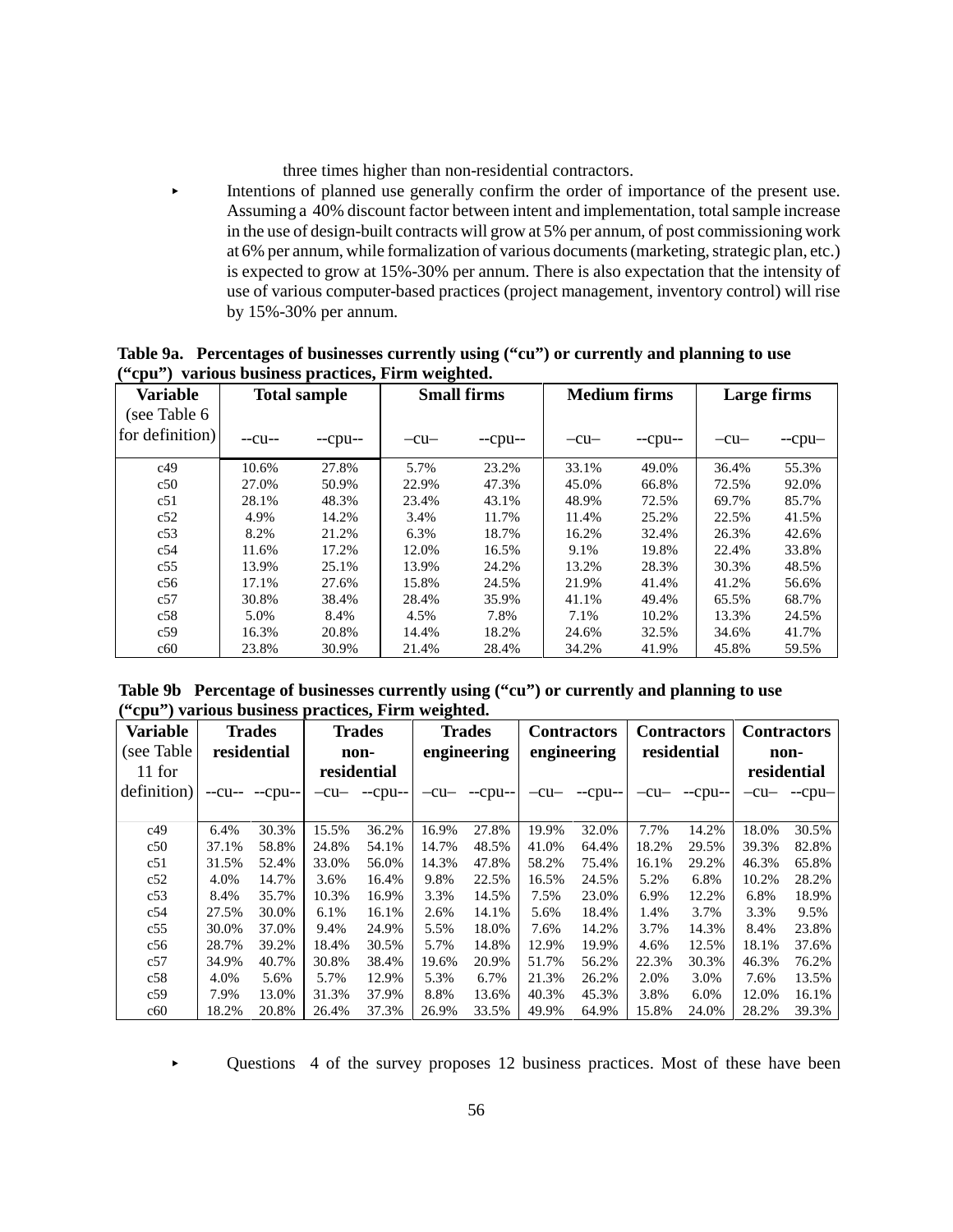increasingly used in other industries for the past decade. Eliminating Build-operate-transfer (BOT) contracts and quality control certification, which may apply to a limited number of firms, and design-built as well as post-commissioning, which are construction-type specific, we are left with 8 practices which are currently considered as "good management". These can be grouped into

- formalizing (writing) business strategies
- $\blacktriangleright$  using widely-available computer software
- < establishing long-term working relationships.

Total sample mean use of business practices (Table 7) is 1.97, with the lowest sector use by residential contractors at 1.08. This appears to be a very low level of "good management" business practices. However, there is intent to increase the use in a significant manner at a discounted projected rate in the order of 15% per annum.

#### **Innovations with biggest impact on business** (Questions 8 of Survey; statistics, Tables 10a and 10b)

In Questions 8 of the survey (Appendix A), industry respondents were requested to provide "a brief description of the technological or business practice change or improvement which had the biggest impact on your business during the last three years", as well as an indication of whether that change or improvement "provide[d] your business with a significant advantage over your competitors". 870 firms in the sample (approximately half of the sample), representing 41,410 firms in the population (45.6%) provided a description. The analysis in this section is based on firm-weighted statistics; the percentages given in this section are therefore estimates of the firms in the population represented by firms in the sample rather than percentages of the actual number of firms observed in the sample. On this basis, 41% indicated that the change or improvement had provided them with a significant advantage, 48% indicated that it did not, and 11% did not address the issue.

The descriptions provided by the respondents were coded by Statistics Canada staff into fourteen themes ranging from human resources (HUM) and business strategy (STR) to regulations (REG) and safety (SAF) (Table 10a, bottom section). A frequency analysis of the responses led to a regrouping of the themes dealing with related issues into the seven groups of Tables 10a and 10b to allow for further analysis, as some of the original themes had too few responses either for statistical significance or would have to be suppressed for confidentiality. These seven groups deal with issues related to business and management, information and communications systems, construction processes, ISO certification, regulations and safety, software applications, and -- a catch-all category -- other issues.

As noted above, only about half of the respondents, representing 45.6% of the population (Table 10a) provided written information on the technological or business practice change or improvement *which had the "biggest impact" on their business*; response rates were lower for small firms (43.7% of population) and higher for larger firms (65.4%), and relatively even among industry sectors except for the residential contractors which, at 25.7%, had a significantly lower answering rate.

Responses show that in about half of the cases (50.4%, the technological or business practice changes or improvement which were selected did provide the firms with a significant competitive advantage; in 40% of the cases, it did not give any competitive advantage; in 10% of the cases there was no answer as to competitive advantage. The expression of significant advantage is highest for the medium-sized firms, lowest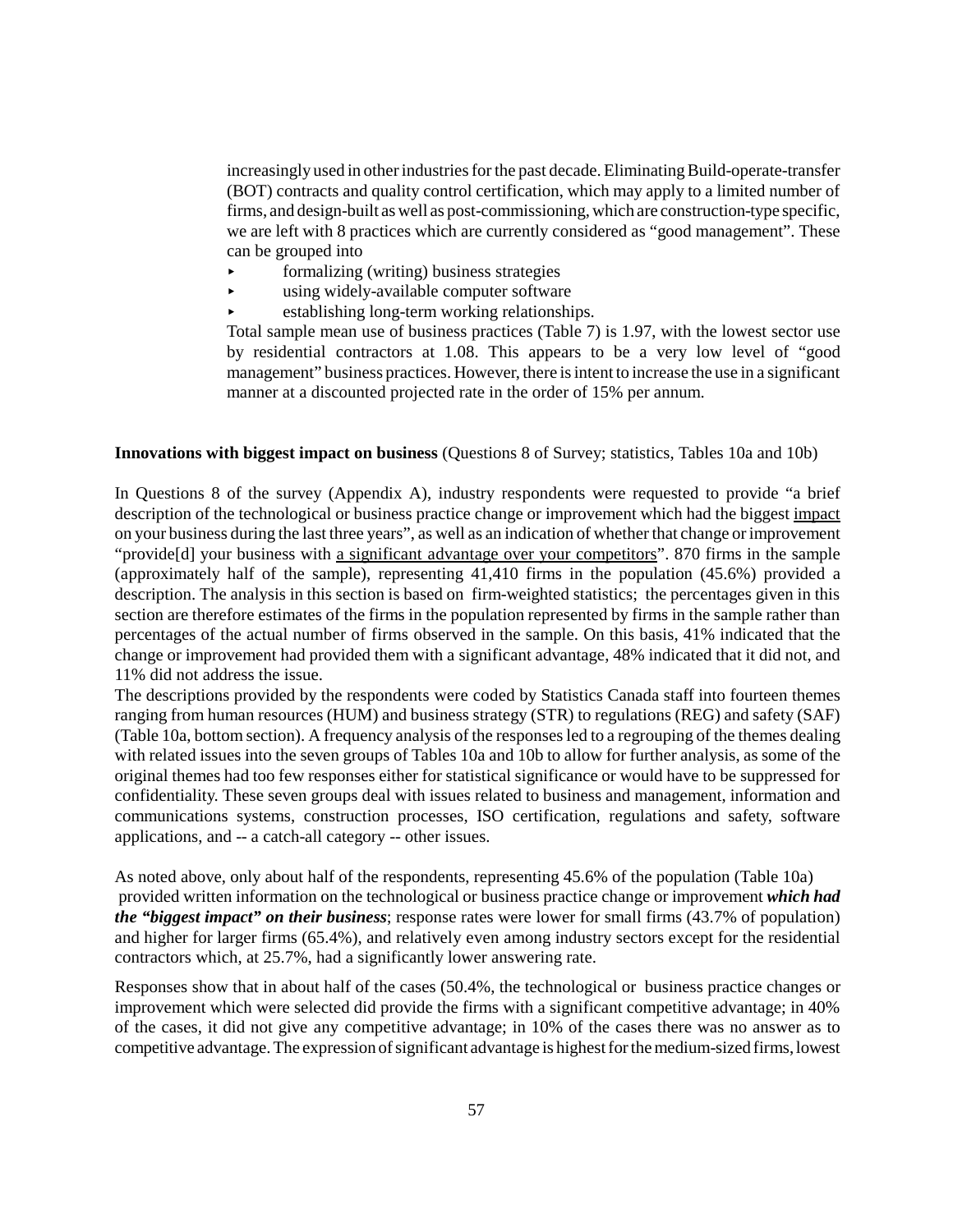for the large firms; it is also higher for the residential and non-residential trades, lower for the contractors.

Globally, the practices most often cited deal with business and management issues (28.4% of the practices cited), providing significant competitive advantage in 77.7% of the cases. The second most cited practices deal with information and communication systems (24% of the cases), providing competitive advantage in only 46.5% of the cases. Construction process issues (18.4%) and software applications (15.3%) come next, providing competitive advantage in 53% and 44.7% of the cases respectively. Other applications such as ISO certification, regulation and safety issues, were cited by only a very small number of respondents. Of the few who did cite ISO certification (only medium and large firms), close to 70% noted that it did give them significant competitive advantage. And 52.4% of the few large firms who cited regulations and safety issues as the improvement or change with biggest impact on their business noted that it did give than significant competitive advantage; the other firms, however, did not associate regulation and safety issues with competitive advantage.

Whereas business management issues are the most often-cited practices by small firms (with 80% judging that it gave them significant competitive advantage), computers and communications come first for medium and large firms, with good competitive advantage for the medium firms (65% of the cases), but only limited competitive advantage for the larger firms (35.7% of the cases).

By industry sector, the most often-cited technology or business practice change or improvement with biggest impact on the business are:

- *specialty trades, residential*: business management issues (giving competitive advantage in 91% of the cases)
- *• specialty trades, non-residential:* information and communication systems, and construction processes (giving competitive advantages in close to 70% of the cases);
- *• speciality trades, engineering:* business management issues (giving competitive advantage in 44.5% of the cases)
- *• contractors, engineering construction*: information and communication systems, and construction processes (giving competitive advantages in about 32% and 52% of the cases respectively);
- *• contractors residential:* information and communication systems, and software applications; whereas information and communication systems seem to be a good source of competitive advantage (in 60.7% of the cases), software is not (providing significant advantage in only 12.6 of the cases).
- *contractors, non-residential:* information and communication systems (cited by 60.3% of the respondents) but a source of significant competitive advantage in only 14.1% of the cases: in that sector, it seems that information and communication systems have become normal business practices and do not any more confer competitive advantage.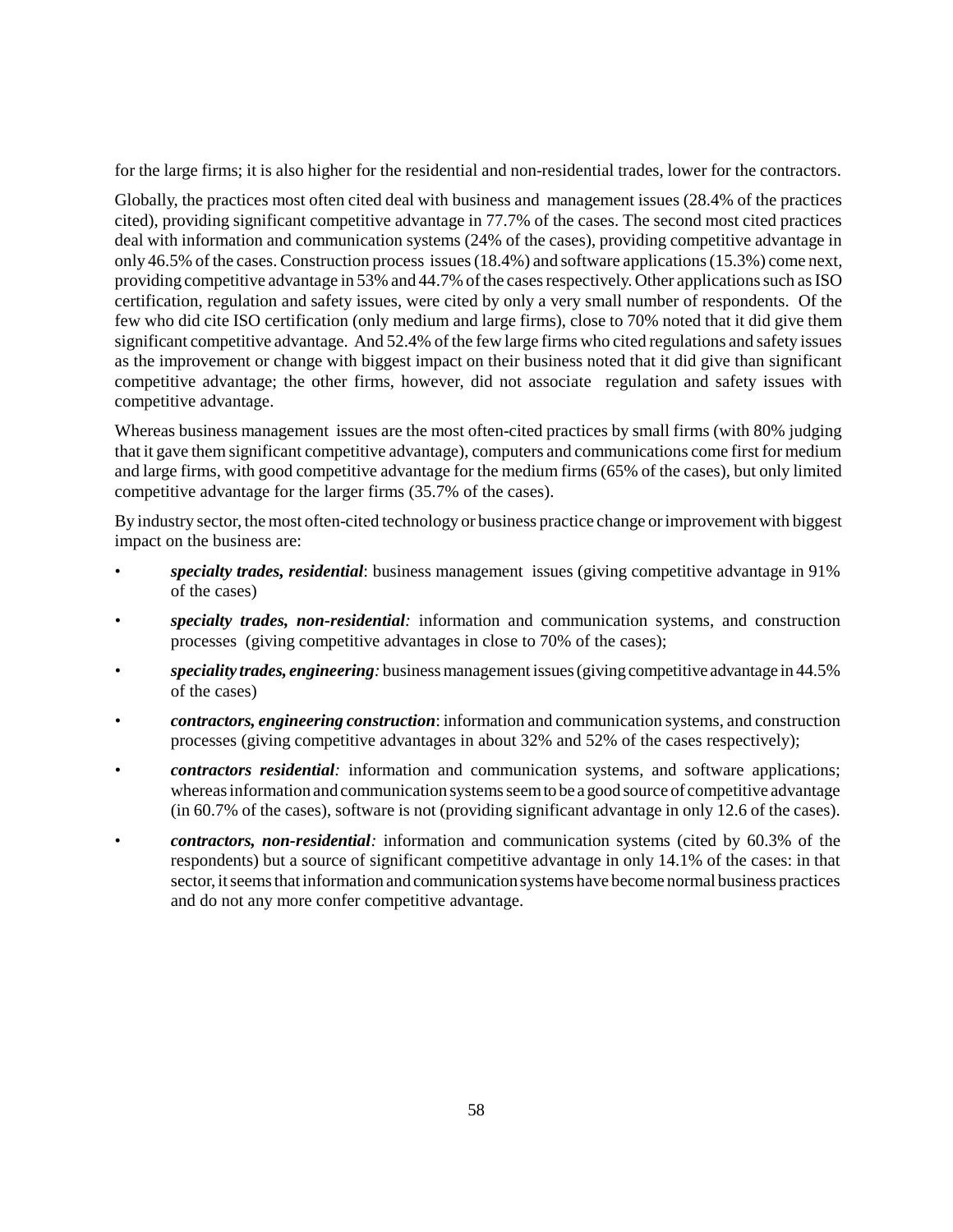# **Obstacles to Innovation** (Questions 7; definitions Table 11; statistics, Table 12)

The obstacles to innovation listed in Questions 7 of the Survey fall into four categories (Table 11): product and clients (c87 to c89), restrictions (c90, c91), human resources (c92 to c95), and other obstacles (c96 to c98).

In general, there is no evidence of size dependency.

For 45% to 70% of businesses in the total industry sample, two issues are seen to be of great concern.

- $\blacktriangleright$  High cost is perceived as a uniform problem to all.<br>Lack of skilled workers is a big concern especially
	- Lack of skilled workers is a big concern, especially for residential contractors, a concern for others and no concern for engineering specialty trade.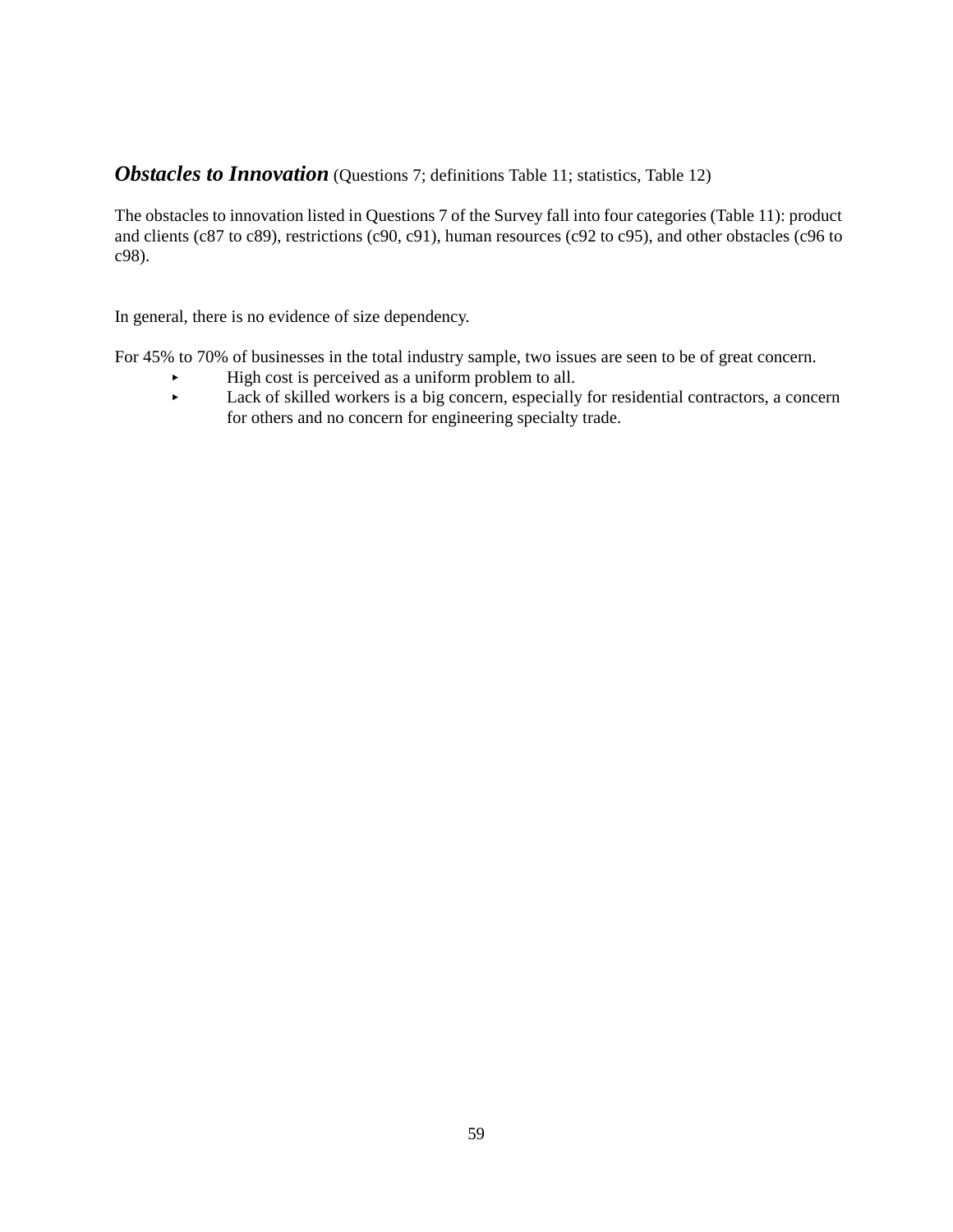| <b>Technological or Business</b>                                                                                                                                                                                                                                                                                        |                                                                               |                                                                             | <b>Total sample</b> |        |                                                      | <b>Small firms</b> |        |                     | <b>Medium Firms</b> | Large firms |                   |                  |
|-------------------------------------------------------------------------------------------------------------------------------------------------------------------------------------------------------------------------------------------------------------------------------------------------------------------------|-------------------------------------------------------------------------------|-----------------------------------------------------------------------------|---------------------|--------|------------------------------------------------------|--------------------|--------|---------------------|---------------------|-------------|-------------------|------------------|
| Practice (see "abbreviations",<br>below)                                                                                                                                                                                                                                                                                | Freq.                                                                         | % Signif.<br>Adv                                                            | $%$ No<br>answer    | Freq.  | % Signif.<br>Adv                                     | $%$ No<br>answer   | Freq.  | % Signif.<br>Adv    | $%$ No<br>answer    | Freq.       | % Signif.<br>Adv  | $%$ No<br>answer |
| AHS: ARR, HUM, STR                                                                                                                                                                                                                                                                                                      | 28.4%                                                                         | 77.7%                                                                       | 3.8%                | 30.2%  | 80.5%                                                | 1.5%               | 22.5%  | 63.1%               | 16.1%               | 10.9%       | 69.1              | 6.6              |
| CCI: CAD, COM, ICT                                                                                                                                                                                                                                                                                                      | 24.0%                                                                         | 46.5%                                                                       | 4.0%                | 19.9%  | 37.6%                                                | 3.8%               | 39.3%  | 65.1%               | 4.3%                | 39.5%       | 35.7              | 5                |
| DEP: DES, EQP, PDT                                                                                                                                                                                                                                                                                                      | 18.4%                                                                         | 53.0%                                                                       | 11.0%               | 19.6%  | 51.3%                                                | 12.2%              | 13.9%  | 63.4%               | 3.6%                | 14.5%       | 35.0%             | 14.7%            |
| <b>SOF</b>                                                                                                                                                                                                                                                                                                              | 15.3%                                                                         | 44.7%                                                                       | 6.5%                | 15.1%  | 44.4%                                                | 7.7%               | 15.7%  | 46.2%               | 2.8%                | 16.5%       | 39.2              | $\overline{0}$   |
| <b>RS: REGSAF</b>                                                                                                                                                                                                                                                                                                       | 5.2%                                                                          | 2.5%                                                                        | 35.6%               | 6.0%   | 1.1%                                                 | 38.4%              | 2.4%   | 12.5%               | 10.0%               | 2.7%        | 52.4              | $\overline{0}$   |
| <b>ISO</b>                                                                                                                                                                                                                                                                                                              | 0.4%                                                                          | 68.3%                                                                       | 9.1%                | 0.0%   | 0.0%                                                 | 0.0%               | 1.6%   | 68.6%               | 8.7%                | 3.9%        | 66.4              | 11.7             |
| Other (generally irrelevant)                                                                                                                                                                                                                                                                                            | 8.3%                                                                          | 3.2%                                                                        | 37.9%               | 9.2%   | 2.3%                                                 | 37.1%              | 4.6%   | 9.9%                | 39.3%               | 11.8%       | 6.5               | 60.8             |
| Responding firms $(\% )$                                                                                                                                                                                                                                                                                                | 100.0%                                                                        | 50.4%                                                                       | 10.1%               | 100.0% | 48.8%                                                | 10.5%              | 100.0% | 57.8%               | 8.4%                | 100.0%      | 38.1              | 12.5             |
| <b>Responding firms</b><br>(population)                                                                                                                                                                                                                                                                                 | 41410                                                                         |                                                                             |                     | 32687  |                                                      |                    | 8164   |                     |                     | 559         |                   |                  |
| % of population                                                                                                                                                                                                                                                                                                         | 45.6%                                                                         |                                                                             |                     | 43.7%  |                                                      |                    | 54.3%  |                     |                     | 65.4%       |                   |                  |
| Total firms (population)                                                                                                                                                                                                                                                                                                | 90731                                                                         |                                                                             |                     | 74846  |                                                      |                    | 15030  |                     |                     | 855         |                   |                  |
| Note: Among the respondents who have proposed a specific Technological or Business Practice Change or Improvement, percentage who said that it gave them a significant<br>competitive advantage (% Signif.Adv.), and percentage who did not indicate whether it gave or did not give them such advantage (% No answer). |                                                                               |                                                                             |                     |        |                                                      |                    |        |                     |                     |             |                   |                  |
| <b>Abbreviations:</b>                                                                                                                                                                                                                                                                                                   |                                                                               |                                                                             |                     |        |                                                      |                    |        |                     |                     |             |                   |                  |
| AHS: Business and<br>management                                                                                                                                                                                                                                                                                         | <b>ARR</b><br><b>STR</b>                                                      | Business arrangements (other than design-build)<br><b>Business Strategy</b> |                     |        |                                                      |                    |        | HUM Human resources |                     |             |                   |                  |
| CCI: Information and                                                                                                                                                                                                                                                                                                    | CAD                                                                           | Computer-aided design                                                       |                     |        |                                                      |                    |        |                     |                     |             | COMCommunications |                  |
| communication systems, etc.                                                                                                                                                                                                                                                                                             | <b>ICT</b>                                                                    |                                                                             |                     |        | Information and communications technologies, general |                    |        |                     |                     |             | technologies      |                  |
|                                                                                                                                                                                                                                                                                                                         | <b>DES</b>                                                                    | Design-Build                                                                |                     |        |                                                      |                    |        |                     |                     |             | PDTProducts: new  |                  |
| DEP: Construction processes                                                                                                                                                                                                                                                                                             | products and systems<br>EQP<br>Equipment and building practices or techniques |                                                                             |                     |        |                                                      |                    |        |                     |                     |             |                   |                  |
|                                                                                                                                                                                                                                                                                                                         |                                                                               |                                                                             | ISO certification   |        |                                                      |                    |        |                     |                     |             |                   |                  |
| <b>ISO</b>                                                                                                                                                                                                                                                                                                              | <b>ISO</b>                                                                    |                                                                             |                     |        |                                                      |                    |        |                     |                     |             |                   |                  |
| RS: Regulatory environment                                                                                                                                                                                                                                                                                              | <b>REG</b>                                                                    | Regulations (other than safety)                                             |                     |        |                                                      |                    |        |                     |                     | <b>SAF</b>  | Safety            |                  |
| SOF                                                                                                                                                                                                                                                                                                                     | <b>SOF</b>                                                                    | Software applications                                                       |                     |        |                                                      |                    |        |                     |                     |             |                   |                  |

**Table 10a. Technological or business practice changes with biggest impact on your business -Firm-weighted (Questions 8)**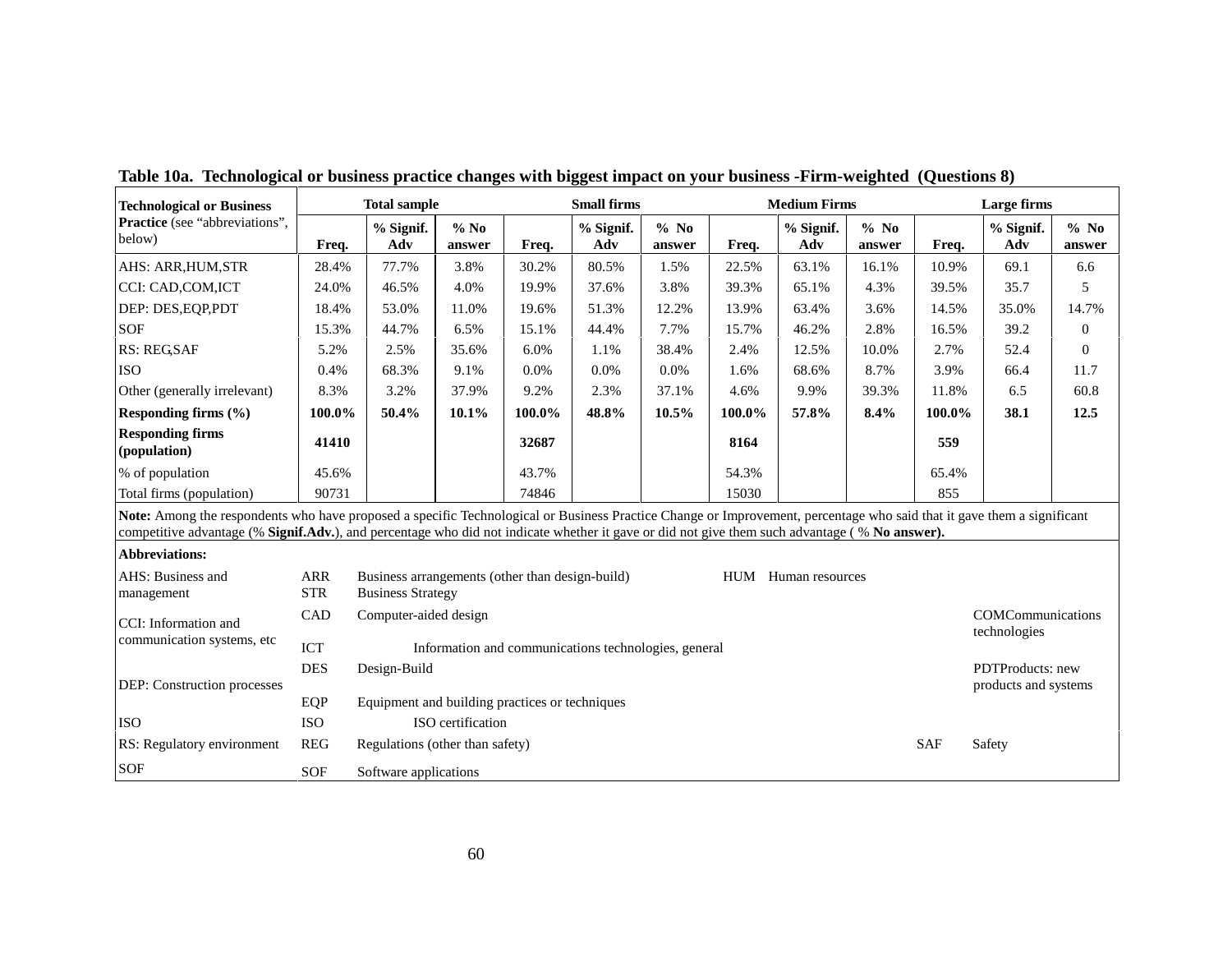| <b>Technological or</b><br><b>Business Practice (see</b> | <b>Trades, residential</b> |                                 | Trades, non-residential |        |                                 | <b>Trades, engineering</b> |        |                                 | <b>Engineering</b><br>contractors |        | <b>Residential</b><br>contractors |                       |       | Non-<br>residential<br>contractors |                          |        |                                 |                       |
|----------------------------------------------------------|----------------------------|---------------------------------|-------------------------|--------|---------------------------------|----------------------------|--------|---------------------------------|-----------------------------------|--------|-----------------------------------|-----------------------|-------|------------------------------------|--------------------------|--------|---------------------------------|-----------------------|
| "abbreviations", Table<br>$14-a$                         | Freq.                      | $\frac{0}{0}$<br>Signif.<br>Adv | $%$ No<br>ans-<br>wer   | Freq.  | $\frac{0}{0}$<br>Signif.<br>Adv | $%$ No<br>ans-<br>wer      | Freq.  | $\frac{0}{0}$<br>Signif.<br>Adv | $%$ No<br>ans-<br>wer             | Freq.  | $\frac{0}{0}$<br>Signif.<br>Adv   | $%$ No<br>ans-<br>wer | Freq. | $\frac{0}{0}$<br>Signif.<br>Adv    | $%$ No<br>ans-<br>wer    | Freq.  | $\frac{0}{0}$<br>Signif.<br>Adv | $%$ No<br>ans-<br>wer |
| AHS: ARR, HUM,<br><b>STR</b>                             | 54.3%                      | 91.0%                           | 0.4%                    | 13.8%  | 45.6%                           | 18.2%                      | 50.1%  | 44.5%                           | 4.7%                              | 8.6%   | 73.6%                             | 0.0%                  | 19.5% | 77.1%                              | 1.6%                     | 6.1%   | 33.3%                           | 1.1%                  |
| CCI: CAD, COM,<br><b>ICT</b>                             | 12.0%                      | 37.6%                           | 0.6%                    | 25.4%  | 64.7%                           | 8.4%                       | 21.6%  | 36.5%                           | $0.0\%$                           | 36.5%  | 31.7%                             | 4.9%                  | 25.3% | 60.7%                              | 2.8%                     | 60.3%  | 14.1%                           | 0.9%                  |
| DEP: DES, EQP,<br><b>PDT</b>                             | 13.5%                      | 50.3%                           | 10.8%                   | 25.0%  | 68.3%                           | 17.3%                      | 4.7%   | 52.5%                           | 25.0%                             | 29.0%  | 52.2%                             | 2.0%                  | 17.2% | 0.0%                               | $0.0\%$                  | 3.4%   | 91.9%                           | 0.0%                  |
| <b>SOF</b>                                               | 6.7%                       | 24.9%                           | 40.2%                   | 18.3%  | 63.9%                           | 1.5%                       | 12.1%  | 38.0%                           | 1.8%                              | 16.5%  | 1.8%                              | 0.0%                  | 28.7% | 12.6%                              | 0.0%                     | 18.8%  | 51.8%                           | 2.2%                  |
| <b>ISO</b>                                               | 0.0%                       | $- -$                           | $\qquad \qquad -$       | $<$ 1% | $\overline{\phantom{m}}$        | $- -$                      | $<$ 2% | $\overline{\phantom{a}}$        | $-2.0%$                           | $<$ 1% | $--$                              | $--$                  | 0.0%  | $\overline{\phantom{a}}$           | $\overline{\phantom{m}}$ | $<$ 2% | $-$                             |                       |
| RS: REG, SAF                                             | 7.6%                       | $0.0\%$                         | 39.6%                   | 3.3%   | 9.9%                            | 0.7%                       | 2.6%   | 0.0%                            | 0.0%                              | $<$ 2% | $\overline{\phantom{a}}$          | $--$                  | 5.2%  | 0.0%                               | 0.0%                     | $<$ 1% | $-$                             |                       |
| Other (generally<br>irrelevant)                          | 6.0%                       | 3.8%                            | 75.0%                   | 13.7%  | 2.4%                            | 8.7%                       | 7.7%   | 6.8%                            | 88.7%                             | 7.6%   | 17.1%                             | 22.6%                 | 4.1%  | 0.0%                               | 97.6%                    | 9.1%   | 0.0%                            | 97.5%                 |
| <b>Responding firms</b><br>(%)                           | 100%                       | 62.6%                           | 11.9%                   | 100%   | 52.5%                           | $10.5\%$                   | 100%   |                                 | 37.8% 11.1%                       | 100%   | 35.1%                             | 4.5%                  | 100%  | 34.0%                              | $5.0\%$                  | 100%   | 25.4%                           | 9.8%                  |
| <b>Responding firms</b><br>(population)                  | 13425                      |                                 |                         | 14072  |                                 |                            | 1711   |                                 |                                   | 2079   |                                   |                       | 4705  |                                    |                          | 2273   |                                 |                       |
| % of population                                          | 49.7%                      |                                 |                         | 51.9%  |                                 |                            | 47.8%  |                                 |                                   | 52.4%  |                                   |                       | 25.7% |                                    |                          | 58.7%  |                                 |                       |
| Total firms<br>(population)                              | 27006                      |                                 |                         | 27129  |                                 |                            | 3576   |                                 |                                   | 3968   |                                   |                       | 18287 |                                    |                          | 3873   |                                 |                       |

**Table 10b. Technological or business practice changes with biggest impact on your business -Firm-weighted (Questions 8)** 

**Note:** Among the respondents who have proposed a specific Technological or Business Practice Change or Improvement, percentage who said that it gave them a significant competitive advantage (% **Signif.Adv.**), and percentage who did not indicate whether it gave or did not give them such advantage ( % **No answer).**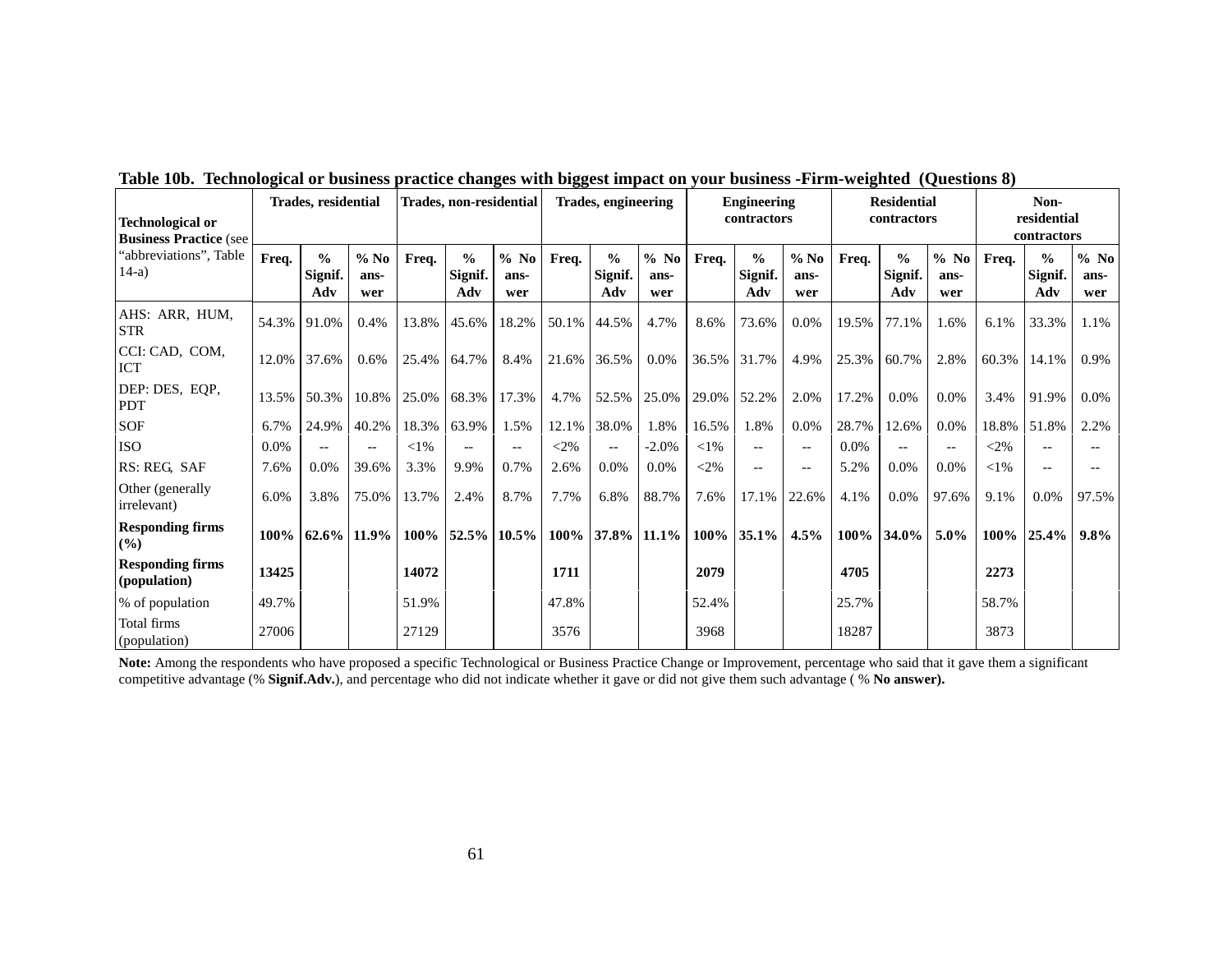#### **Table 11. Questions 7 in Survey**

|                                                                                        |     | Please check the major obstacles for your business to using new and improved building products, building systems and construction |
|----------------------------------------------------------------------------------------|-----|-----------------------------------------------------------------------------------------------------------------------------------|
| equipment.                                                                             |     |                                                                                                                                   |
| $c87$ High cost of products/systems and equipment                                      |     | c93 Lack of in-house expertise                                                                                                    |
| Lack of interest by clients<br>c88                                                     | c94 | Inability to train workers within the required time                                                                               |
| c89 Resistance to change by businesses with which your c95 Worker resistance to change |     |                                                                                                                                   |
| business has joint projects                                                            |     |                                                                                                                                   |
| Risk of legal liability<br>c90                                                         |     | c96 Lack of technical support from vendors                                                                                        |
| Restrictive codes and standards<br>c91                                                 | c97 | Lack of technical support from consultants                                                                                        |
| c92 Shortage of skilled workers                                                        |     | c98 Inability to evaluate new products and equipment                                                                              |

There is a group of obstacles seen as problems by 20%-25% of the total industry sample:.

- < Lack of interest by clients is perceived as an issue by 50% of residential and non-residential contractors, but engineering and all trades are much less concerned.
- < Lack of in-house expertise is a problem to all, more acute for residential trades and nonresidential contractors.
- Restrictive codes are seen as a bigger problem by non-residential contractors and bigger firms, otherwise it is a seen as a uniform concern.
- < Workers resistance to change is a bigger problem for residential contractors and for larger firms.
- < Not being able to train workers within the required time is somewhat less of a problem for trades.

This is followed by a group of obstacles that do not seem to be very significant (approx. 15% or less of the total sample).

- < Being able to evaluate new products is more important to non-residential contractors.
- Resistance to change by partners is more important to non-residential and residential contractors; engineering contractors and trades don't see it being significant.
- Risk of legal liability is an issue for non-residential contractors (32%), a problem for engineering contractors and larger firms (about 20%) but for residential contractors or trades it is not significant.
- Lack of technical support by vendors is not of great significance to anyone.
- Lack of technical support by consultants is a problem for non-residential contractors and no others.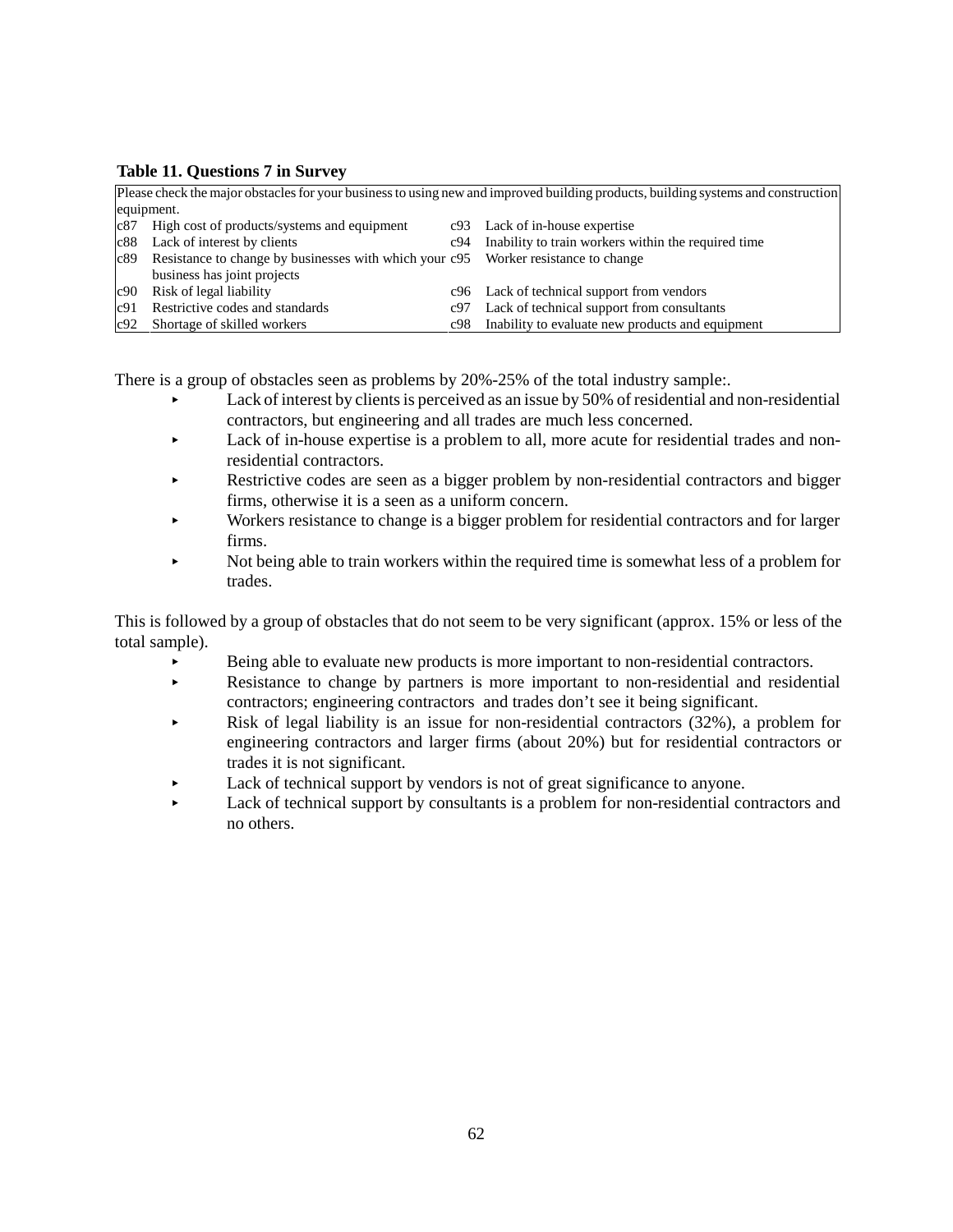| THIII-WEIGHEU (TOT VALIADIC UCHIIIIUOIIS, SCC TADIC IT) |        |       |        |       |             |             |                         |             |             |             |
|---------------------------------------------------------|--------|-------|--------|-------|-------------|-------------|-------------------------|-------------|-------------|-------------|
| Variable                                                | Total  | Small | Medium | Large | Trades      | Trades non- | Trades                  | Engineering | residential | Non-        |
|                                                         | sample | firms | firms  | firms | residential | residential | engineering contractors |             | contractors | residential |
|                                                         |        |       |        |       |             |             |                         |             |             | contractors |
| # observ.                                               | 1735   | 633   | 839    | 263   | 356         | 704         | 113                     | 227         | 108         | 153         |
| c87                                                     | 70.7%  | 71.5% | 66.5%  | 71.5% | 74.5%       | 68.1%       | 77.0%                   | 53.7%       | 72.3%       | 68.1%       |
| c88                                                     | 24.8%  | 24.6% | 25.1%  | 32.4% | 11.0%       | 19.2%       | 11.8%                   | 12.7%       | 49.0%       | 45.7%       |
| c89                                                     | 12.1%  | 12.0% | 12.6%  | 11.9% | 6.7%        | 13.1%       | 5.0%                    | 7.5%        | 22.8%       | 22.6%       |
| c90                                                     | 11.9%  | 11.0% | 16.2%  | 20.4% | 11.7%       | 11.5%       | 12.6%                   | 20.4%       | 7.6%        | 32.4%       |
| c91                                                     | 21.9%  | 20.6% | 27.7%  | 38.7% | 16.2%       | 26.6%       | 29.8%                   | 18.0%       | 16.9%       | 40.1%       |
| c92                                                     | 45.5%  | 46.9% | 38.5%  | 48.2% | 44.6%       | 39.4%       | 13.5%                   | 33.4%       | 68.0%       | 35.7%       |
| c93                                                     | 24.4%  | 24.7% | 23.1%  | 26.8% | 39.0%       | 16.3%       | 9.6%                    | 17.9%       | 20.7%       | 35.9%       |
| c94                                                     | 17.0%  | 16.1% | 21.4%  | 19.7% | 11.7%       | 17.1%       | 16.4%                   | 13.9%       | 21.1%       | 25.1%       |
| c95                                                     | 22.0%  | 20.9% | 26.7%  | 33.6% | 17.1%       | 21.3%       | 26.5%                   | 18.1%       | 34.2%       | 19.2%       |
| c96                                                     | 9.5%   | 8.7%  | 12.8%  | 16.7% | 10.1%       | 12.2%       | 10.9%                   | 11.7%       | 1.1%        | 4.0%        |
| c97                                                     | 5.8%   | 5.5%  | 7.5%   | 12.4% | 8.1%        | 3.8%        | 2.5%                    | 5.7%        | 1.7%        | 25.5%       |
| c98                                                     | 14.6%  | 14.7% | 13.4%  | 22.2% | 15.1%       | 14.7%       | 8.9%                    | 11.5%       | 13.0%       | 29.0%       |

**Table 12. Percentage of businesses identifying specific obstacles to innovation, Firm-weighted (for variable definitions, see Table 11)**

### **Sources of information for innovations** (Survey Questions 6; definitions, Table 17; statistics Table 18)

Nineteen different potential sources of information for innovations were proposed in Questions 6 of the Survey (Table 17). Some of those sources of information appear to be more appropriate for certain types of construction activities, hence industry sector differences can be expected.

#### **Table 13. Questions 6 in Survey**

|          | Please indicate your sources of information on advanced technologies and advanced practices, such as those listed in Questions |     |                                            |  |  |  |  |  |  |
|----------|--------------------------------------------------------------------------------------------------------------------------------|-----|--------------------------------------------|--|--|--|--|--|--|
| 3 and 4. |                                                                                                                                |     |                                            |  |  |  |  |  |  |
| c66      | Trade shows and conferences                                                                                                    | c76 | Government facility owners or managers     |  |  |  |  |  |  |
| c67      | Trade journals and newsletters                                                                                                 | c77 | Non-government facility owners or managers |  |  |  |  |  |  |
| c68      | Trade associations                                                                                                             | c78 | Federal information programs               |  |  |  |  |  |  |
| c69      | Computer based information networks (including internet)                                                                       | c79 | Federal research organizations             |  |  |  |  |  |  |
| c70      | Suppliers of materials, supplies, machinery and equipment                                                                      | c80 | Provincial research organizations          |  |  |  |  |  |  |
| c71      | Clients                                                                                                                        | c81 | Universities and colleges                  |  |  |  |  |  |  |
| c72      | General contractors                                                                                                            | c82 | Regulatory and standards organizations     |  |  |  |  |  |  |
| c73      | Specialty trades                                                                                                               | c83 | Testing and evaluation service firms       |  |  |  |  |  |  |
| c74      | Consulting engineers                                                                                                           | c84 | Business consultants                       |  |  |  |  |  |  |
| c75      | Architects                                                                                                                     |     |                                            |  |  |  |  |  |  |

Two sources of information dominate (total sample use 55% to 72%)

- $\blacktriangleright$  Suppliers
- $\blacktriangleright$  Trade journals and newsletters

This is followed by information sources within close working relationships (approximately 40%-45% of the total sample)

- $\blacktriangleright$  Clients
- $\blacktriangleright$  General contractors
- $\blacktriangleright$  Consulting engineers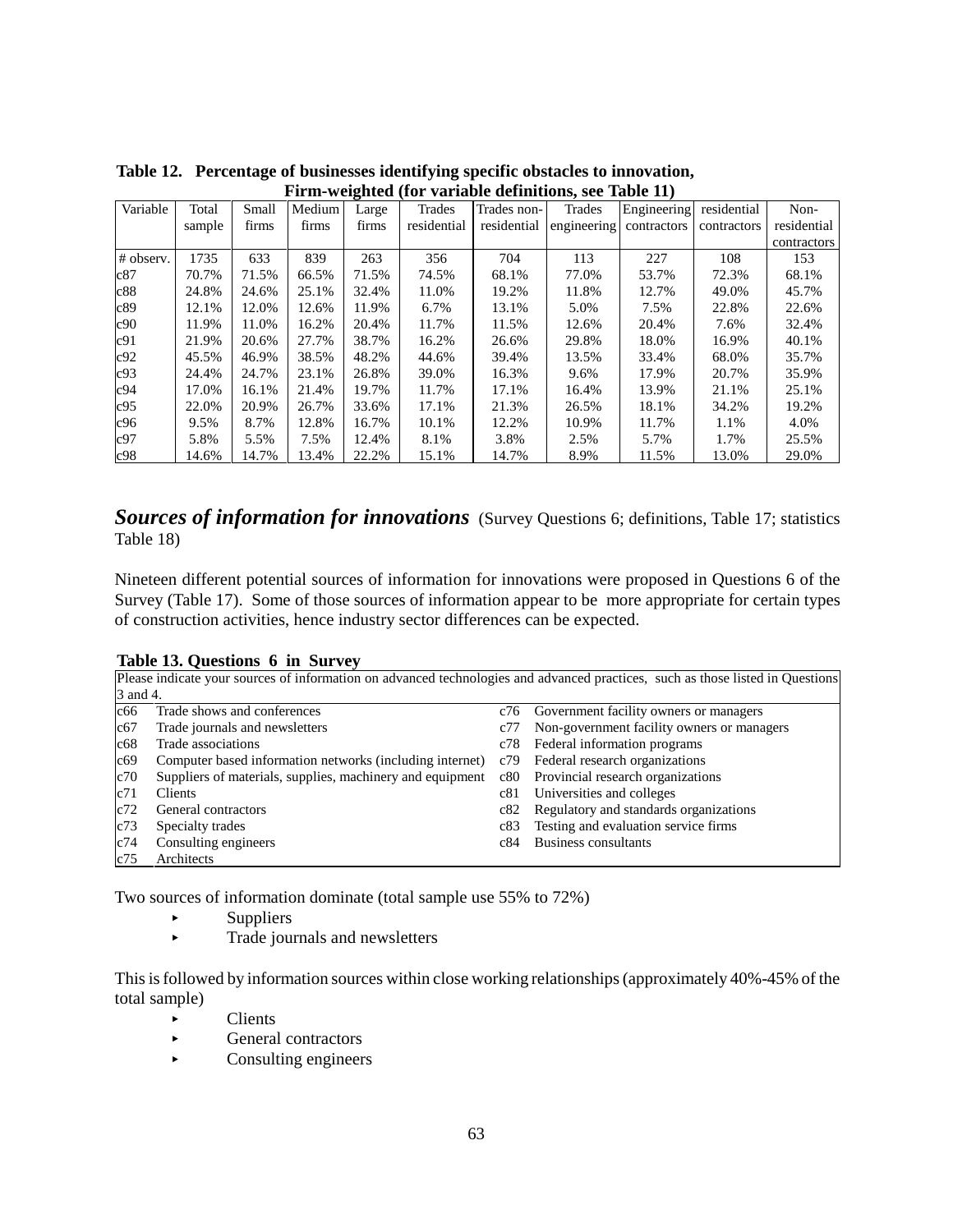These are followed in importance by trade oriented sources ( approximately 30% of the sample)

- < Internet
- $\blacktriangleright$  Trade shows/conferences
- $\blacktriangleright$  Trade assoc.
- $\blacktriangleright$  Specialty trades

Next comes a random group of information suppliers (declining 21% to 13%)

- **Architects**
- **EXECUTE:** Regulatory/standards
- < Business consultants
- < Non-government owners
- < Government owners

Finally, these are followed by specialized sources (declining 12% to 3%)

- < Universities
- Eederal research organizations
- $\blacktriangleright$  Testing/evaluation firms
- Provincial research organizations
- < Federal information programs

For each industry sector, the main sources of information are as follows:

- **For residential contractors:** suppliers, general contractors, specialty trades, clients, trade journals;
- **Example 1** for non-residential contractors: suppliers, clients, consulting engineers, architects, specialty trades;
- for engineering construction contractors: suppliers, trade journals, consulting engineers, general contractors, clients;
- for residential trades: suppliers, trade journals, clients, consulting engineers, computer networks and the Internet;
- < for non-residential trades: suppliers, trade journals, clients, general contractors, trade associations;
- **Example 1** for engineering trades: suppliers, trade journals, clients, computer networks and the Internet, trade shows and conferences.

The use of such information increases with firm size. In general, residential contractors use less information and access fewer external sources; non-residential and engineering trades use somewhat less information than the corresponding contractors while residential trades are greater and sometimes significantly greater users than residential contractors.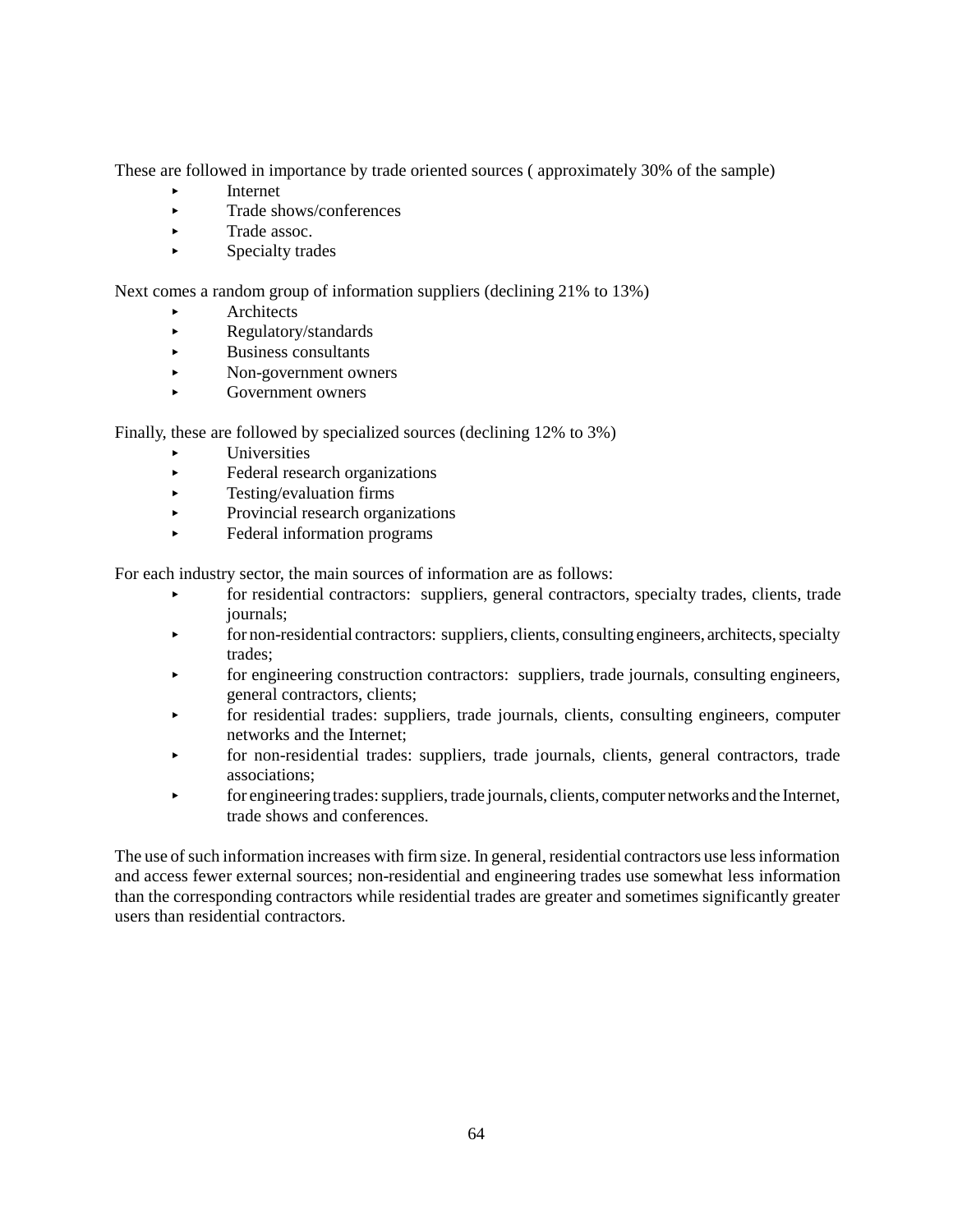| Variable | Total  | Small | Medium | Large | Trades      | Trades      | Trades      | Engineering | Residential | Non-        |
|----------|--------|-------|--------|-------|-------------|-------------|-------------|-------------|-------------|-------------|
|          | sample | firms | firms  | firms | residential | non-        | engineering | contractors | contractors | residential |
|          |        |       |        |       |             | residential |             |             |             | contractors |
| # observ | 1735   | 633   | 839    | 263   | 356         | 704         | 113         | 227         | 108         | 153         |
| c66      | 31.7%  | 27.2% | 52.1%  | 63.9% | 24.8%       | 42.6%       | 34.9%       | 42.2%       | 24.8%       | 28.5%       |
| c67      | 54.5%  | 51.0% | 70.2%  | 82.8% | 64.5%       | 60.2%       | 54.4%       | 85.1%       | 25.7%       | 48.7%       |
| c68      | 31.3%  | 27.2% | 49.5%  | 69.8% | 28.4%       | 46.7%       | 22.2%       | 42.9%       | 15.2%       | 38.0%       |
| c69      | 32.6%  | 30.5% | 41.1%  | 60.3% | 37.2%       | 34.6%       | 36.8%       | 51.9%       | 18.5%       | 33.5%       |
| c70      | 71.5%  | 69.7% | 79.9%  | 81.5% | 73.8%       | 77.5%       | 78.0%       | 85.6%       | 54.0%       | 88.4%       |
| c71      | 44.9%  | 42.7% | 54.8%  | 60.1% | 43.4%       | 48.4%       | 46.5%       | 51.2%       | 32.9%       | 73.0%       |
| c72      | 39.8%  | 40.5% | 36.6%  | 33.3% | 25.7%       | 47.6%       | 20.4%       | 52.9%       | 45.1%       | 58.2%       |
| c73      | 30.1%  | 29.3% | 33.2%  | 42.3% | 19.9%       | 31.6%       | 20.4%       | 18.6%       | 38.2%       | 62.7%       |
| c74      | 37.7%  | 34.7% | 51.2%  | 62.8% | 38.6%       | 42.3%       | 26.8%       | 63.4%       | 24.9%       | 67.9%       |
| c75      | 21.4%  | 18.6% | 34.2%  | 43.1% | 11.6%       | 31.0%       | 12.1%       | 14.8%       | 16.0%       | 66.3%       |
| c76      | 13.0%  | 13.8% | 9.4%   | 8.4%  | 27.0%       | 10.8%       | 5.0%        | 9.5%        | 0.7%        | 5.9%        |
| c77      | 13.3%  | 13.7% | 11.2%  | 14.4% | 23.6%       | 13.0%       | 7.0%        | 11.3%       | 2.6%        | 15.2%       |
| c78      | 3.4%   | 2.4%  | 7.9%   | 7.2%  | 4.9%        | 2.3%        | 3.9%        | 5.3%        | 2.7%        | 6.4%        |
| c79      | 9.5%   | 10.4% | 5.3%   | 5.8%  | 27.1%       | 1.7%        | 0.7%        | 3.4%        | 2.0%        | 7.0%        |
| c80      | 3.5%   | 2.9%  | 5.9%   | 9.0%  | 5.8%        | 2.3%        | 2.0%        | 2.8%        | 3.1%        | 4.4%        |
| c81      | 12.0%  | 12.6% | 9.1%   | 13.8% | 26.3%       | 7.0%        | 2.5%        | 6.9%        | 1.7%        | 7.3%        |
| c82      | 17.6%  | 17.6% | 17.0%  | 35.9% | 16.1%       | 25.5%       | 10.7%       | 20.6%       | 10.9%       | 12.3%       |
| c83      | 7.5%   | 6.6%  | 10.6%  | 28.9% | 6.8%        | 7.3%        | 5.7%        | 11.8%       | 6.8%        | 14.2%       |
| c84      | 17.3%  | 16.8% | 19.2%  | 31.6% | 32.6%       | 13.8%       | 7.5%        | 7.6%        | 8.3%        | 15.0%       |

**Table 14 Percentage of businesses using a given source of information for innovations (see Table 13 for variables definition)**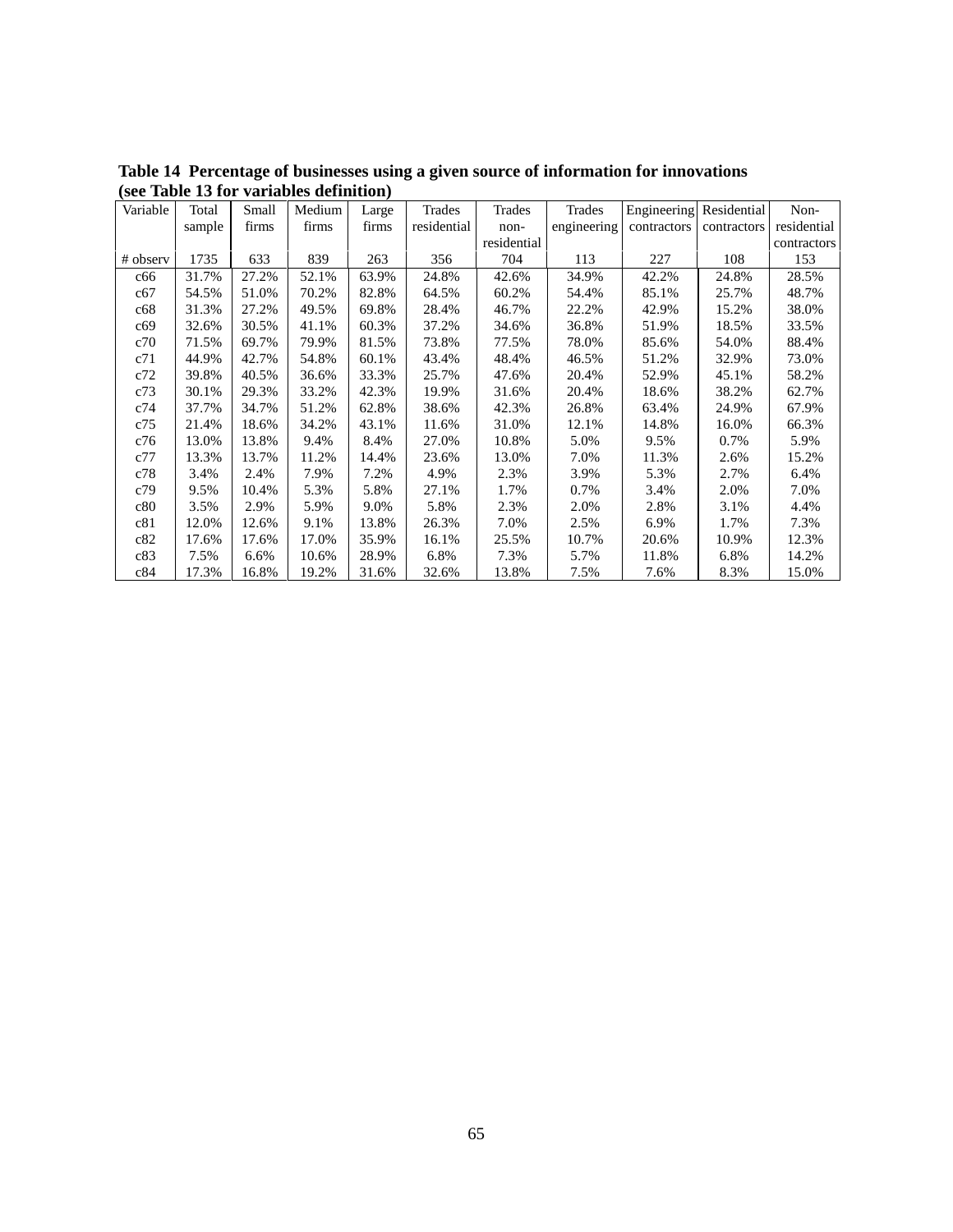

# ELECTRONIC PUBLICATIONS AVAILABLE AT www.statcan.ca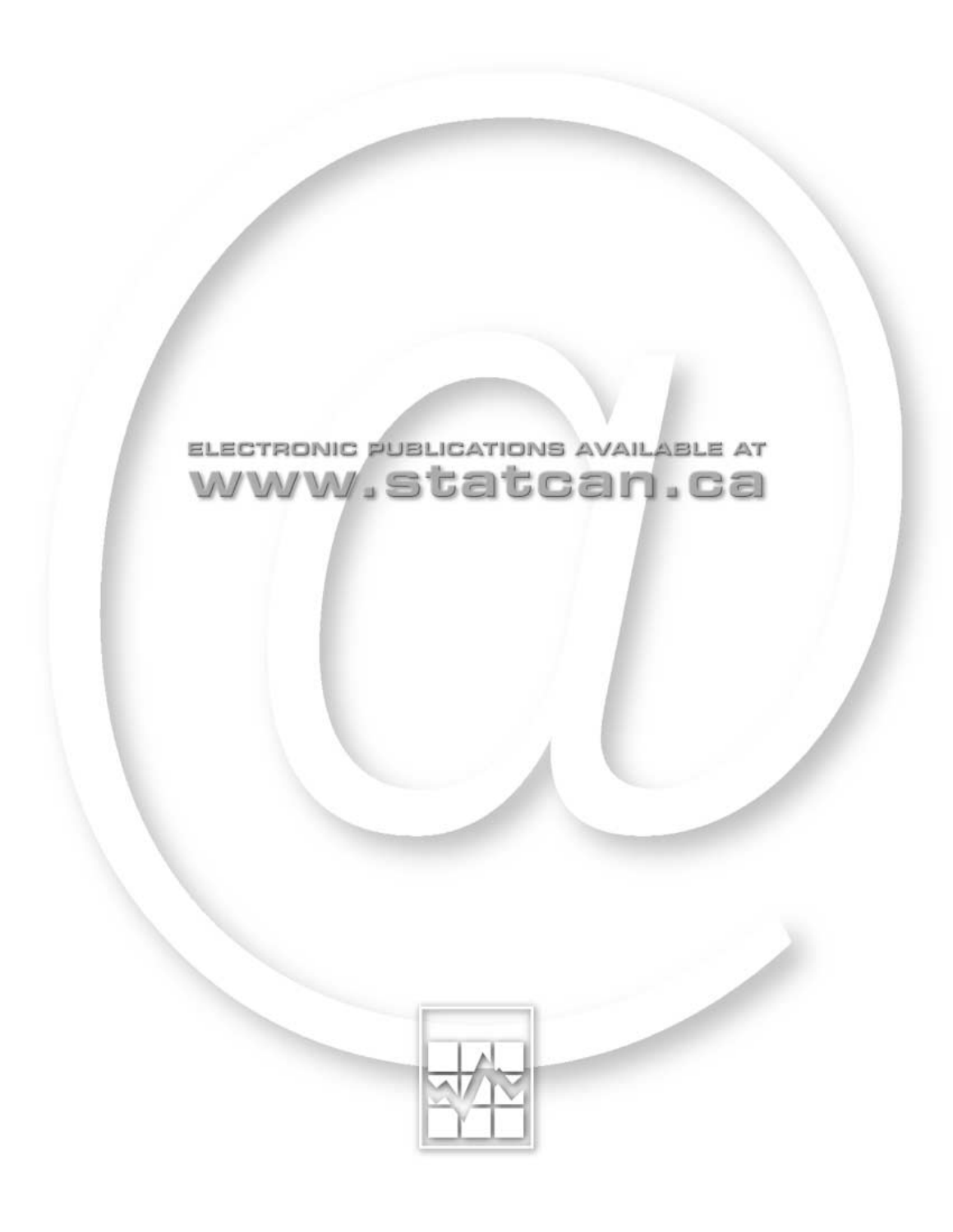# **Chapter IV: Conceptual Model Analysis and Results**

### *A Conceptual Model of Innovation for Construction Industry Data*

In Chapter I, we reviewed a number of viewpoints of the process of innovation by firms in different industries, but especially construction. Based on the ideas encountered there, and the questions posed in the survey questionnaire for the present exercise, we have developed a conceptual model to describe the linkages between the business environment, business strategy, innovative practices and business outcomes, all subject to modification or influence of the business characteristics, that is, size or industry sector, and the presence of major obstacles to the use or profit from innovation. We recognize that there are many limitations to the validation of such a model. In particular, the survey may not have asked the "right" questions to allow such validation, or the respondents may not have answered them even if they are present. Moreover, the "outcomes" are principally financial ratios from a survey that represents essentially a single time point. Thus we cannot easily infer a trend in outcomes. As we have mentioned in the first section of Chapter II, there were also some further restrictions on the financial data.

We based our data analysis on a model (Figure 6) which represents a logical interpretation of the variables based on theory and general industry knowledge. Overall, the model represents a series of inter-relationships among numerous variables that correspond to various sections of the survey and financial data. Conceiving and testing a model appeared necessary to avoid extensive and meaningless "data-mining" and to provide a useful context for interpreting the results.

As expected, the heart of the model concerns both business (survey Questions 3) and technological (Questions 4) innovative practices. We investigated the effects of innovative practices on financial outcome measures (the ratios from the financial data supplied to us). Our reasoning is predicated on the belief that innovation will lead to improved profitability and perceptions of competitive advantage on the part of management. Both of these factors are argued as the main results that managers expect to achieve when investing resources in innovative practices.

The model also illustrates a number of variables that lead to innovative practices. It is believed that these variables are the inputs or antecedent conditions necessary for managers to engage in innovative practices. Foremost among these variables is the business environment (Questions 1) which reflects managers' perceptions of the market conditions regarding competition, customers and suppliers. We expect certain management perceptions will provide the impetus for innovation investments. For example, certain market conditions (competitive pressure) should lead to higher levels of innovation since managers need to innovate to attain competitive advantages. Secondly, three sources of variables pertaining to managers' attitudes toward their business strategy, human resources and technology (Questions 2) are related to innovative practices. In the case of business strategy, we expect that if managers hold pro-active attitudes toward their markets or customer base would lead to higher levels of innovative practices in order to take advantage of certain market conditions or customer opportunities. Similarly, positive beliefs in human resource policies (e.g., training) or technological investments (e.g., research and development) reflect an overall and favourable attitude toward innovation which would lead to actual innovation practices (i.e., tangible behaviour).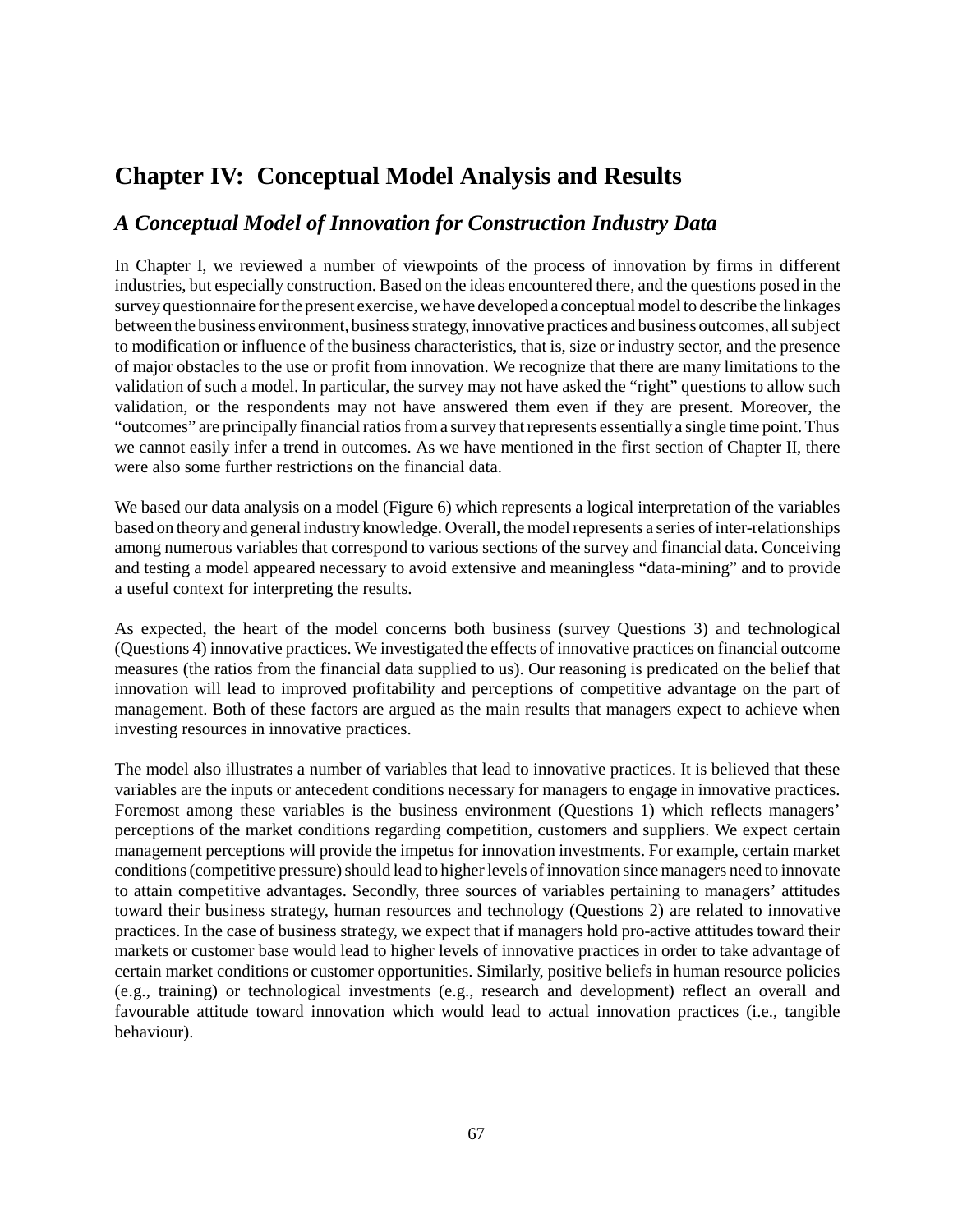We believe business characteristics (i.e., size, sector) may also influence the nature of innovation practices. Larger firms may have greater levels of resources allowing them to engage in more or a wider variety of innovations. Furthermore, we believe that innovation practices may differ between residential versus nonresidential firms or trades versus contractors.

Finally, obstacles (Questions 7) that hinder innovation appear to be a significant factor in our investigation. Managers' beliefs that certain limitations that exist in their market, human resources, and the external supply service could provide reasons for managers not to engage in innovation practices.

We developed a conceptual model (Figure 6) to guide the statistical analysis so that it corresponds to the survey and the construction and innovation literature. In addition, this analysis uses the calculated variables of innovative practices, major obstacles, and financial outcomes discussed previously in Chapter III. Throughout the analysis we continue to investigate the effects of different sizes and sectors. We tested the model with multivariate statistics in various stages. Elaboration of each analysis in relation to the model is explained within each section but we provide a brief overview here.

Perceived business environment variables (Questions 1) and views of business strategy variables (Questions 2) are psychological variables since they reflect the perceptions and beliefs of managers (Table 15). As such they are amenable for multi-variate statistical procedures like factor analysis which summarize many variables into fewer higher order variables or factors. Such a procedure permits greater parsimony of the model and provides a simpler interpretation of statistics. We relied on principal component analysis that produced rotated and orthogonal (i.e., uncorrelated) factor solutions. The factor analysis resulted in five factors representing business environment, five factors representing marketing strategy, four factors representing human resource strategy and three factors representing technology strategy.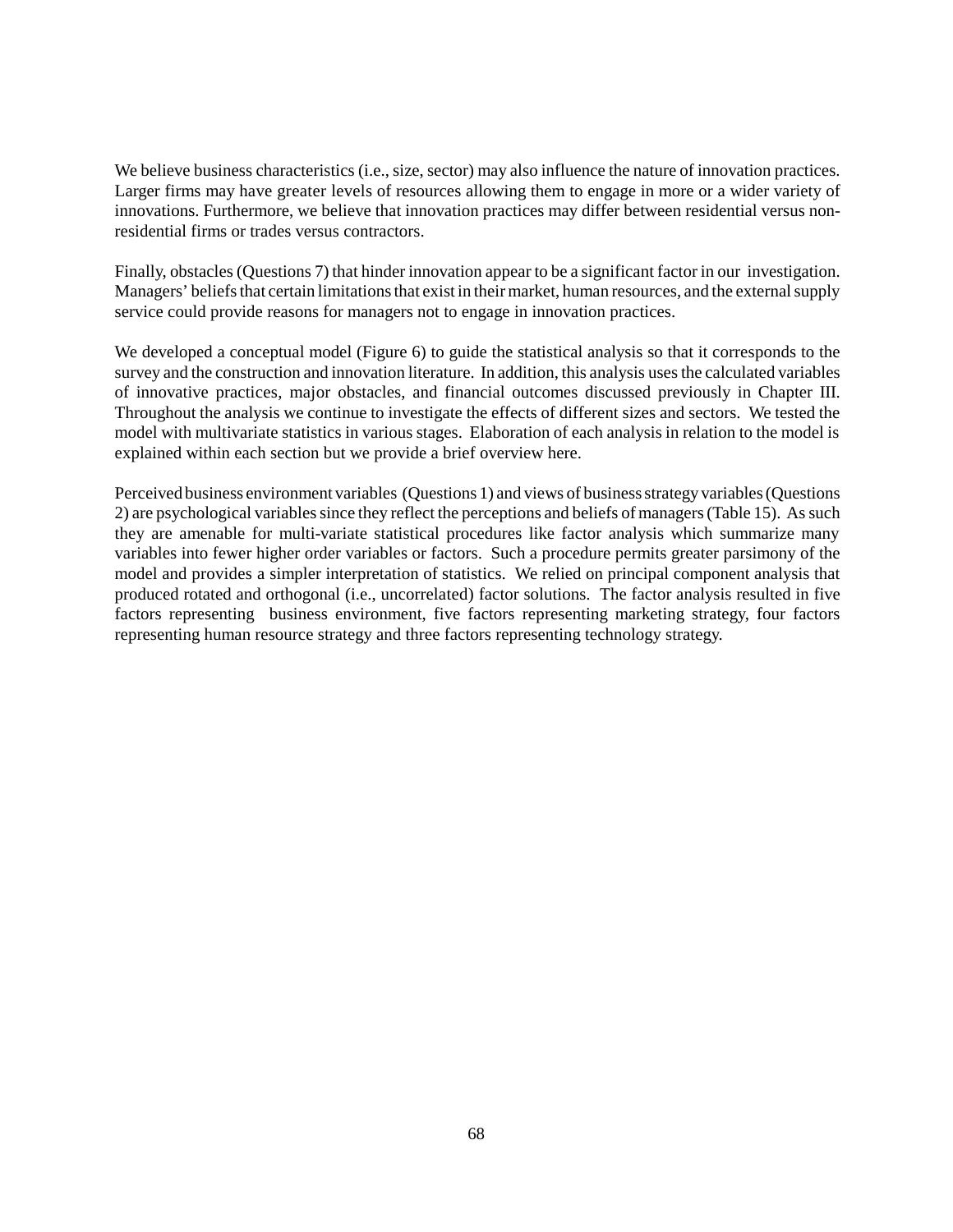

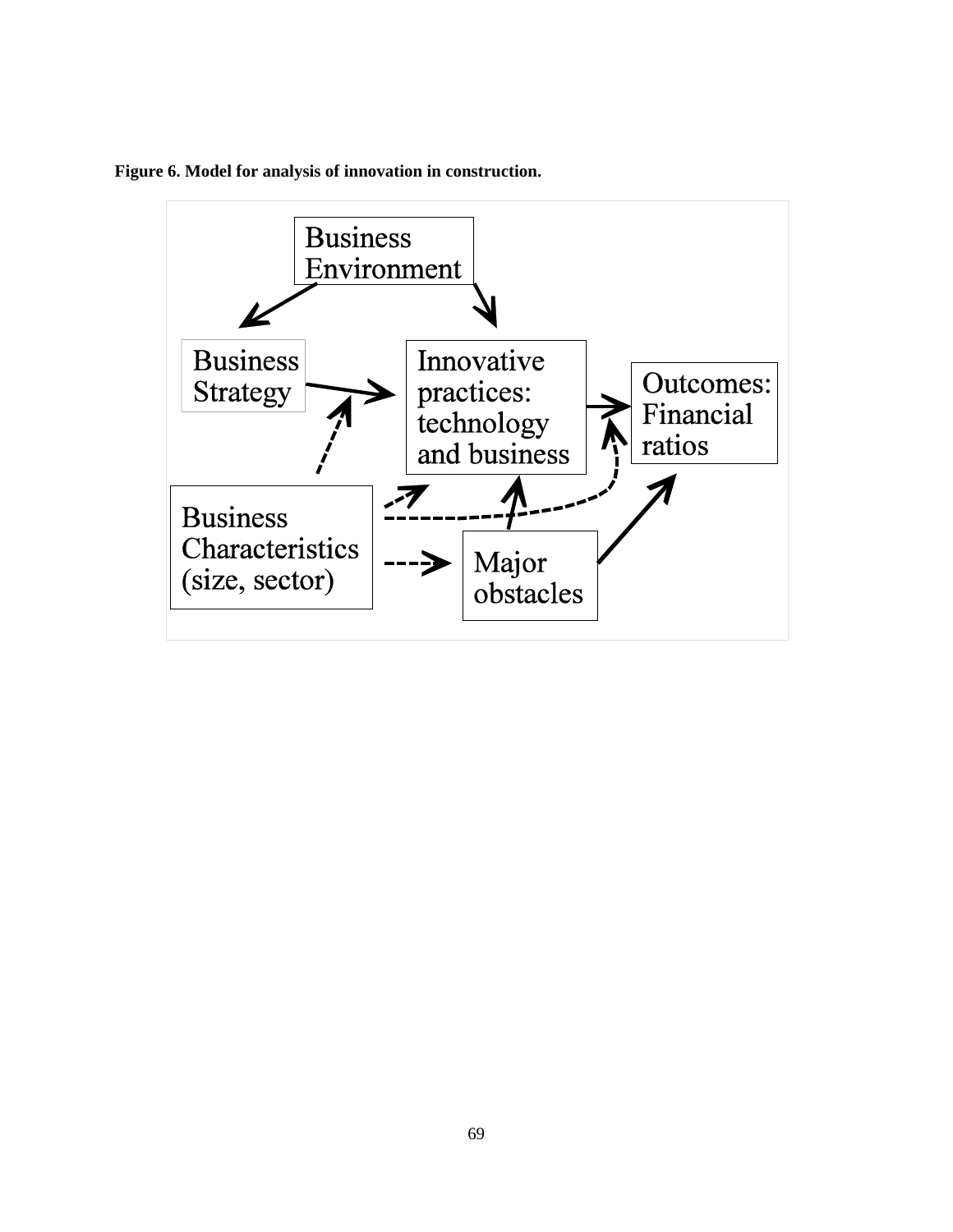#### **Table 15. Survey Questions 1 and 2**

|    | Questions 1: For your business, please indicate how strongly                             |     | c14 Attracting new clients                                                          |
|----|------------------------------------------------------------------------------------------|-----|-------------------------------------------------------------------------------------|
|    | you are or disagree with the following statements                                        |     |                                                                                     |
| c1 | My clients' needs are easy to predict                                                    | c15 | Providing a broader range of services to your clients                               |
| c2 | My client can easily find a substitute for my services                                   | c16 | Ensuring employees are aware of business issues and<br>opportunities                |
|    | c3 My competitors' actions are easy to predict                                           | c17 | Encouraging and rewarding your employees to seek out<br>technological improvements  |
| c4 | My competitors can easily substitute among suppliers                                     | c18 | Encouraging and rewarding your employees to seek out<br>organizational improvements |
| c5 | The arrival of new competitors is a constant threat                                      | c19 | Providing training programs for employees                                           |
| c6 | Materials and supplies quickly become obsolete                                           | c20 | Hiring new graduates from colleges and universities                                 |
| c7 | Technologies in the office are changing rapidly                                          | c21 | Hiring experienced employees                                                        |
| c8 | Technologies on the construction/building site are changing $ c22\rangle$<br>rapidly     |     | Participating in apprenticeship programs                                            |
|    |                                                                                          | c23 | Using teams which bring together people with different<br>skills                    |
|    | Questions 2: Please rate the importance of each of the                                   | c24 | Introducing new user-friendly technologies                                          |
|    | following factors for the success of your business                                       |     |                                                                                     |
|    | c9 Developing unique expertise or a unique market                                        | c25 | Investing in research and development                                               |
|    | c10 Delivering products or services which reduce the client's $ c26 $<br>operating costs |     | Protecting intellectual property (patents, trademarks,<br>copyrights, etc.)         |
|    | c11 Seeking business outside of your present geographical $ c27 $<br>region of activity  |     | Enhancing your engineering capabilities                                             |
|    | c12 Increasing your market share                                                         | c28 | Participating in the development of industry standards and<br>practices             |
|    | c13 Building and enhancing relationships with existing clients                           |     |                                                                                     |

We used multiple regression analysis to test directional relationships indicated in Figure 6. This chapter groups our analysis into sections that correspond to the factors; relationship between business environment and business strategy variables, relationship between business strategy and innovation variables, relationship between innovation variables and pretax operating margin, relationship between innovation and obstacles variables. Finally, we present a cluster analysis that attempts to determine if groups of innovative firms would emerge.

# *Creation of Business Environment and Business Strategy Variables*

In this section we report the creation of the seventeen factors derived from thirty-six responses from questions one and two of the survey. As done previously, we continue to report results for firm-weighted data (Table 16a) initially and then compare the results with wage-weighted data (Table 16b).

A factor analysis of the eight business environment variables produced a five factor solution that explained 80.5% of the variation. We did not accept a four factor solution since it only explained 72.7% of the variation and we did not accept a six factor solution since it produced four single variable factors that appeared less parsimonious. The five factors were identified based on their composition which are included in brackets; *rapid technological change* (c7, c8), *competitive threats* (c2, c5), *consumer/competitor predictability* (c1, c3), *many suppliers* (c4) and *materials obsolescence* (c6).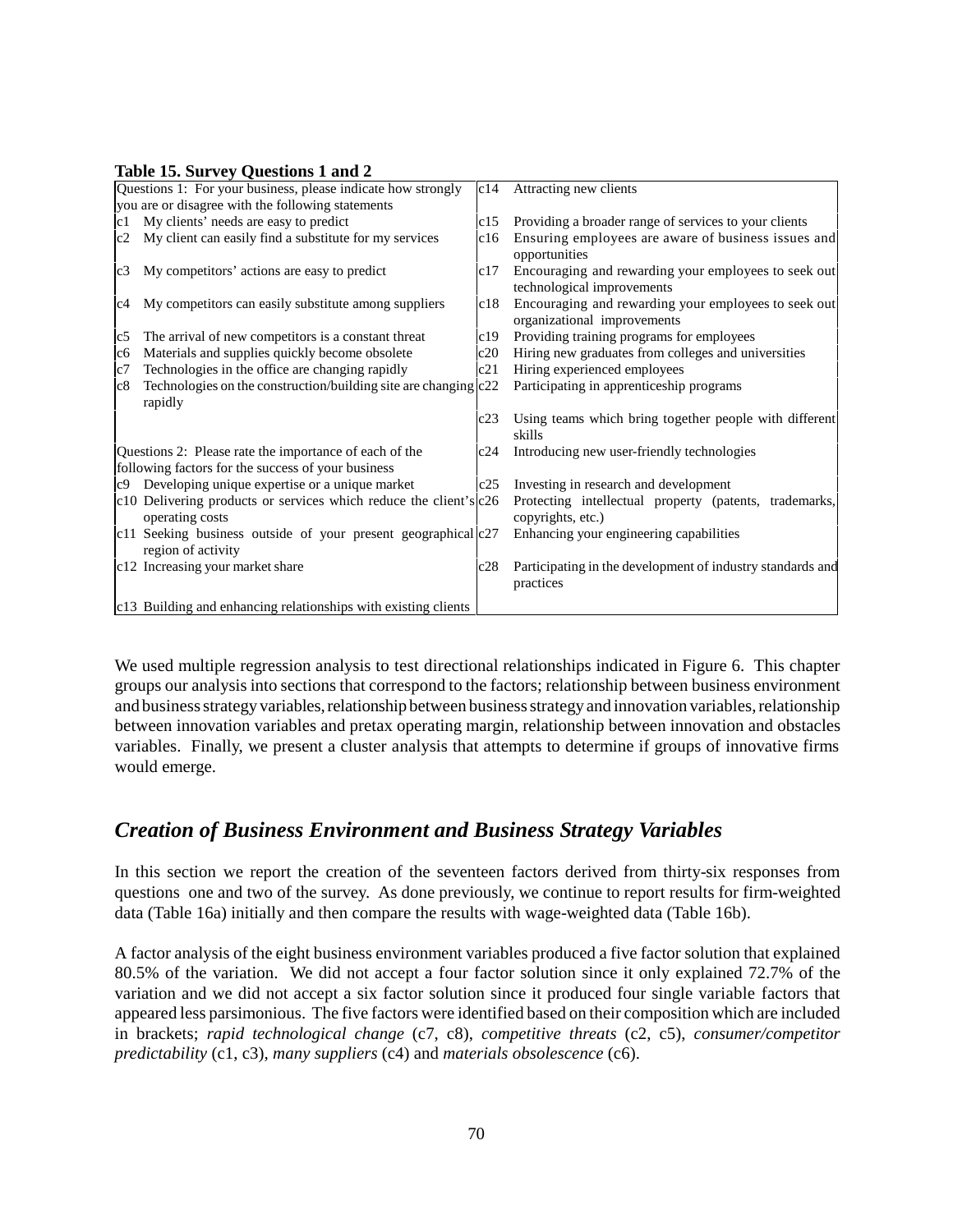A factor analysis of the seven business strategy variables produced a five factor solution that explained 88.9% of the variation. We chose to investigate an eighth business strategy variable as a human resource variable since it referred to employee knowledge. We considered a three factor solution that provided strong interpretation, however we eventually discounted it since it only explained 71.7 % of the variation. The five factors were identified as *market share expansion* (c9, c12), *client retention* (c13, c14), *expanded product range* (c15), *geographic expansion* (c11), and *awareness of clients operating costs* (c10).

Eight human resource variables produced a four factor solution that explained 82.6% of the variation. Similar to the above two factor analyses, a five factor solution was less interpretable and the three factor solution only explained 76.5% of the variation. Four variables (c16, c17, c18, c19) represented an *employees skills/ knowledge development* factor. The remaining factors represented *hiring experienced workers* (c21), *hiring well trained new graduates* (c22) and *multi-skilled teams* (c23). However, these latter factors are not completely "clean" since two variables from the first factor load with two other factors.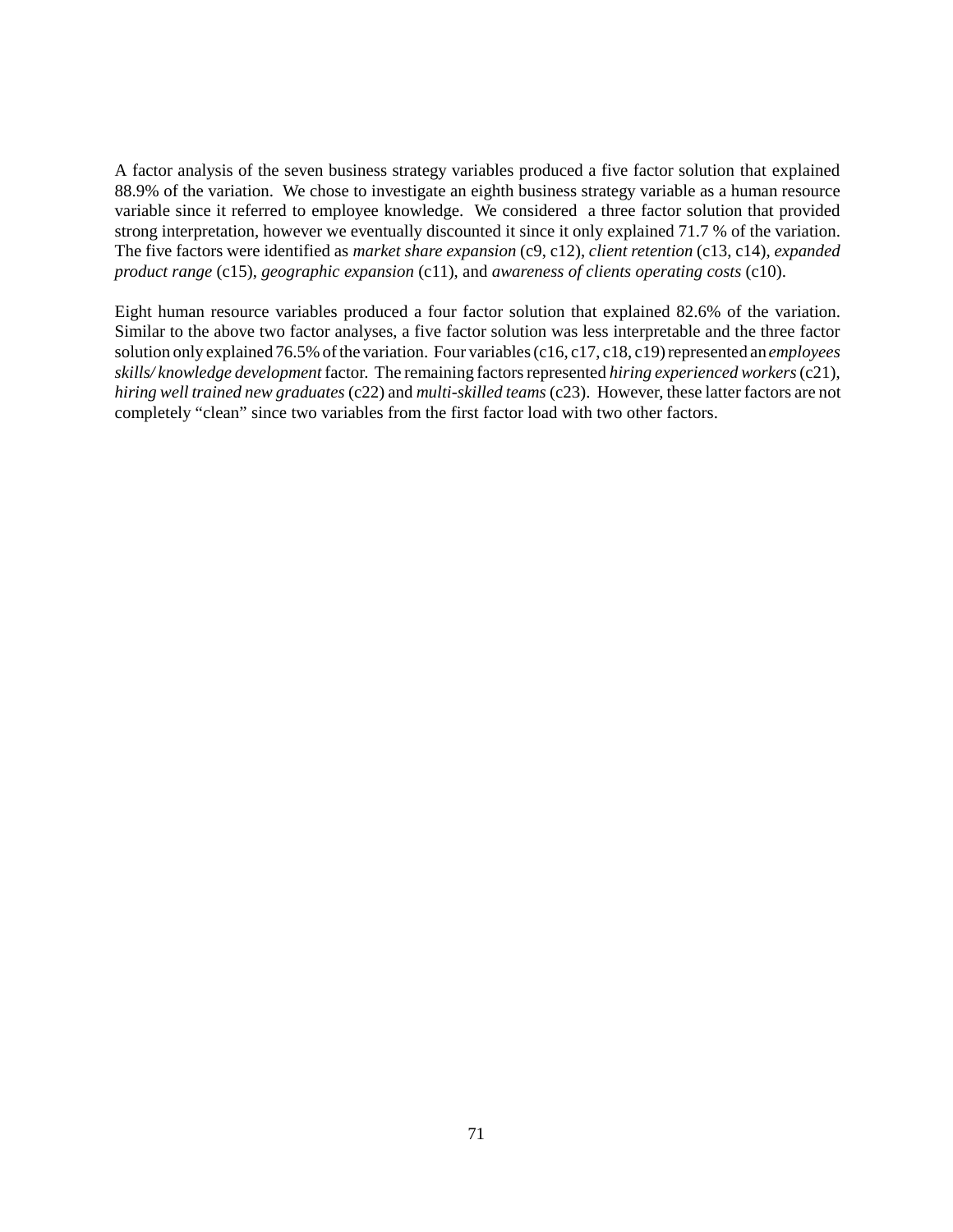**Table 16b. Factor definition (Wage weighted)** 

| <b>Variables</b> |                                                                   | <b>Correlations</b>       | <b>Variables</b> |                                          | <b>Correlation</b>       |
|------------------|-------------------------------------------------------------------|---------------------------|------------------|------------------------------------------|--------------------------|
|                  | <b>Questions 1: Business Environment</b>                          | (80.5% of the             |                  | <b>Questions 1: Business Environment</b> | (80.9% of the            |
|                  |                                                                   | variance)                 |                  |                                          | variance)                |
|                  | Rapid technological change                                        | c7, c8                    |                  | Rapid technological change               | c7, c8                   |
|                  | Competitive threats                                               | $c2$ , $c5$               |                  | Competitive threats                      | c2, c5                   |
|                  | Consumer/competitor predictability                                | $c1$ , $c3$               |                  | Consumer/competitor                      | c1, c3                   |
|                  |                                                                   |                           |                  | predictability                           |                          |
|                  | Many suppliers                                                    | c4                        |                  | Many suppliers                           | c4                       |
|                  | Materials obsolescence                                            | c6                        |                  | Materials obsolescence                   | cб                       |
|                  | <b>Questions 2: Business Strategy</b>                             |                           |                  | <b>Questions 2: Business Strategy</b>    |                          |
|                  | 2-1: Marketing strategy                                           | (88.9% of the             |                  | 3-1: Marketing strategy                  | (86.8% of the            |
|                  |                                                                   | variance)                 |                  |                                          | variance)                |
| 2.1.1            | Market share expansion                                            | $c9$ , $c12$              | 3.1.1            | Market share expansion                   | $c9$ , $c12$             |
| 2.1.2            | Client retention                                                  | $c13$ , $c14$             | 3.1.2            | Client retention                         | c13, c14                 |
| 2.1.3            | Expanded product range                                            | c15                       | 3.1.3            | Expanded product range                   | c15                      |
| 2.1.4            | Geographic expansion                                              | c11                       | 3.1.4            | Geographic expansion                     | c11                      |
| 2.1.5            | Awareness of clients operating                                    | c10                       | 3.1.5            | Awareness of clients                     | c9, c10                  |
|                  | costs                                                             |                           |                  | operating costs                          |                          |
|                  | 2-2: Human resources strategy                                     | $(82.6\% \text{ of the})$ |                  | 3-2: Human resources strategy            | $(80.4\% \text{ of the}$ |
|                  |                                                                   | variance)                 |                  |                                          | variance)                |
| 2.2.1            | Employees<br>skills/knowledge $c16$ , $c17$ , $c18$ , $c19$ 3.2.1 |                           |                  | Encouraging employees to                 | c17, c18, c19            |
|                  | development                                                       |                           |                  | seek technological or                    |                          |
|                  |                                                                   |                           |                  | organizational                           |                          |
|                  |                                                                   |                           |                  | improvements                             |                          |
| 2.2.2            | Hiring experienced employees                                      | $c16$ , $c21$             | 3.2.2            | Hiring Experienced                       | c21, c22                 |
|                  |                                                                   |                           |                  | Employees                                |                          |
| 2.2.3            | Hiring well trained new graduates                                 | c20, c22                  | 3.2.3            | Helping employees to be                  | c16                      |
|                  |                                                                   |                           |                  | aware of business issues                 |                          |
| 2.2.4            | Multi-skilled teams                                               | $c17$ , $c20$ , $c23$     | 3.2.4            | Hiring new employees or                  | $c20$ , $c22$ , $c23$    |
|                  |                                                                   |                           |                  | using multi-skilled teams                |                          |
|                  | 2-3: Technology strategy                                          | $(86.4\% \text{ of the})$ |                  | 3-3: Technology strategy                 | (84.9% of the            |
|                  |                                                                   | variance)                 |                  |                                          | variance)                |
| 2.3.1            | technology<br>Improving                                           | c24, c25, c27             | 3.3.1            | Improving technology                     | $c24$ , $c25$ , $c27$    |
|                  | practices/capabilities                                            |                           |                  | practices/capabilities                   |                          |
| 2.3.2            | Developing<br>proprietary                                         | $c25$ , $c26$             | 3.3.2            | Developing proprietary                   | c25, c26                 |
|                  | technologies                                                      |                           |                  | technologies                             |                          |
| 2.3.3            | Developing<br>industry                                            | c28                       | 3.3.3            | Developing<br>industry                   | c28, c27                 |
|                  | standards/practices                                               |                           |                  | standards/practices                      |                          |

**Note on correlations:**  $>0.85$  = **bold**; 0.85 to 0.70 = underlined; otherwise  $>=0.45$ 

The technology variables produced a three factor solution that explained 86.4% of the variation. We identified *improving technology practices/capabilities* (c24, c25, c27), *developing proprietary technologies* (c26) and *developing industry standards/practices* (c28).

The wage weighted data provided fairly similar factor structures. The exact same factors emerged for perceived business environment. A very minor difference occurred for the marketing strategy and technology strategy factors (one variable had an additional correlation with a different factor for each). We noted a substantial difference in the factor structure for the human resources strategy variables with slightly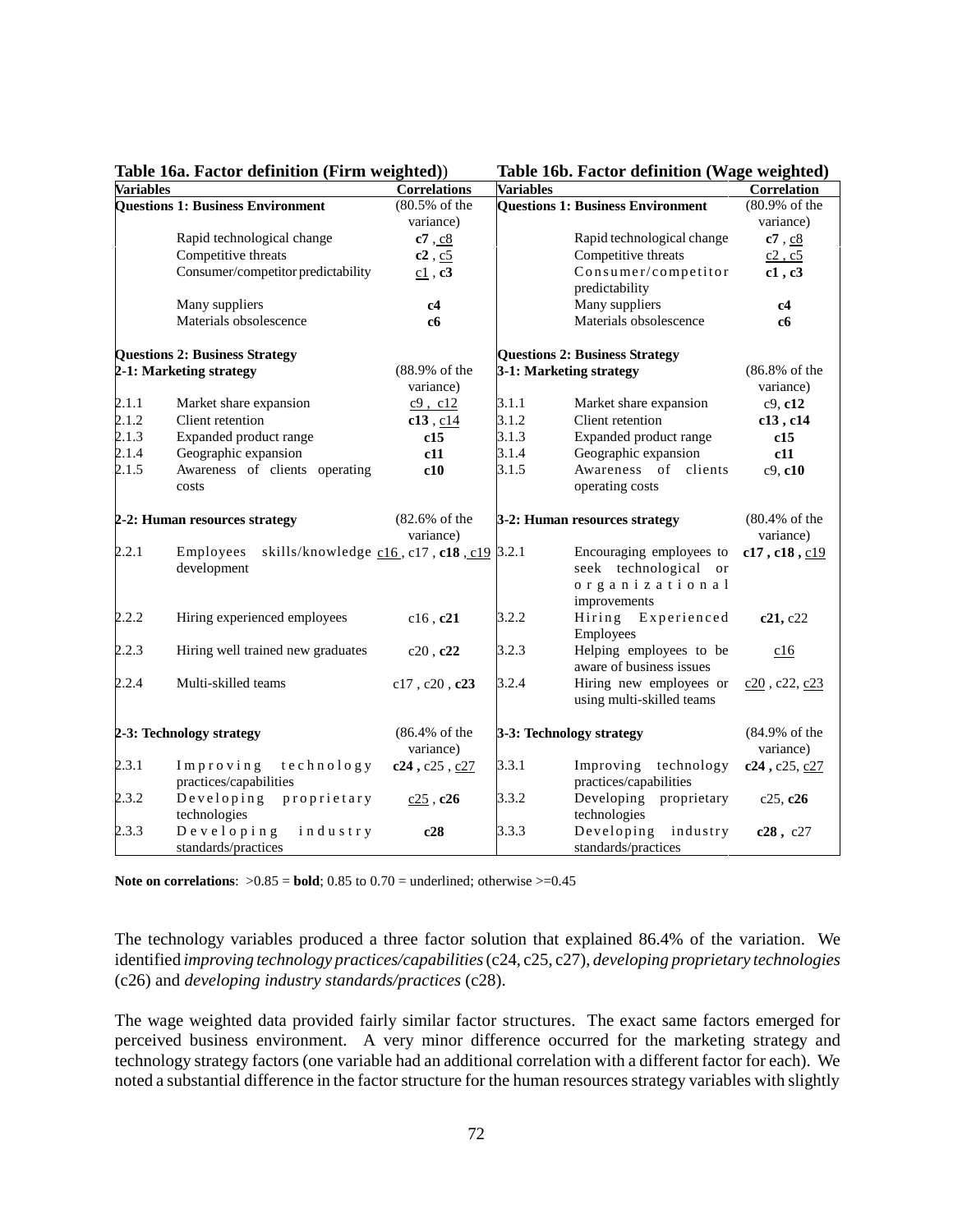less variance explained (i.e., 80.4% vs. 82.6%). As a result, we conceived different factor names.

Factor means by firm size are given in Table A5, Appendix A.

## *Relationship between Business Environment and Business Strategy Variables*

Our first set of regressions investigated the effects of five business environment factors on each of twelve business strategy factors for the firm weighted data (Table 17a). An important result is that all twelve regression equations are significant which indicates preliminary support for our conceptual model.

Despite this result, we note that the variance explained  $(R^2)$  is consistently below 10% for nine regressions which is somewhat below what one might expect for behavioural research. In contrast, among the three other regressions, the environment factors predict *extended product range, employees skills/knowledge development,* and *improving technology practices/capabilities* with 14%, 21% and 13% respectively. Thus, we find stronger support for these three business strategy factors versus the remaining nine.

Each regression has at least three significant environment factors with three regressions having all five environment factors as significant predictors. Surprisingly, *client retention* has a very low variance explained  $(R^2)$  however all five environment factors are significant.

|                                            | Table 17a. Relationship between business environment and business strategy (Firm weighted) |
|--------------------------------------------|--------------------------------------------------------------------------------------------|
| $N=1739$ . All regression p-values <0.0001 | Significance levels of coefficients: $.05$ *; $.01$ **; $.001$ ***                         |

| <b>Business Environment</b>   | 2.1.1    | 2.1.2   | 2.1.3    | 2.1.4     | 2.1.5    | 2.2.1    | 2.2.2     | 2.2.3    | 2.2.4    | 2.3.1             | 2.3.2    | 2.3.3     |
|-------------------------------|----------|---------|----------|-----------|----------|----------|-----------|----------|----------|-------------------|----------|-----------|
| technological .27***<br>Rapid |          | $.06**$ | $.13***$ | $.13***$  | $.23***$ | $.36***$ | $-.10***$ | $18***$  | $.22***$ | $.35***$          | $.24***$ | $.14***$  |
| change                        |          |         |          |           |          |          |           |          |          |                   |          |           |
| <b>Competitive threats</b>    | $-07**$  | $12***$ | $.28***$ | $.11***$  | $-.06*$  | $.19***$ | $.09***$  | $-16***$ | $-.06**$ | $-.06**$          | 0.01     | 0.04      |
| Consumer/competitor           | $-.02$   | $.06**$ | $.13***$ | .02       | .09***   | $.12***$ | $-0.0$    | $-.06*$  | $.13***$ | $-.01$            | $.10***$ | $.10***$  |
| predictability                |          |         |          |           |          |          |           |          |          |                   |          |           |
| <b>Many suppliers</b>         | $-.07**$ | $.07**$ | $.05*$   | $-.20***$ | .00      | $10***$  | $.20***$  | $-0.03$  |          | $-15***$ $-08***$ | $-.06**$ | $-.04*$   |
| <b>Materials obsolescence</b> | 0.02     | $-06**$ | $.14***$ | $.10***$  | .02      | $13***$  | $-.07**$  | .02      | .00.     | 0.02              | $.12***$ | $-.11***$ |
| $\mathbb{R}^2$                | 0.08     | 0.031   | 0.136    | 0.077     | .062     | 0.21     | 0.06      | 0.06     | 0.09     | 0.13              | 0.09     | 0.05      |

| Legend for column headings:                                                                                                                                                                                                                                                                                                                     |                                              |                                                        |
|-------------------------------------------------------------------------------------------------------------------------------------------------------------------------------------------------------------------------------------------------------------------------------------------------------------------------------------------------|----------------------------------------------|--------------------------------------------------------|
| 2-1: Marketing strategy                                                                                                                                                                                                                                                                                                                         | 2-2: Human resources strategy                | 2-3: Technology strategy                               |
| 2.1.1 Market share expansion                                                                                                                                                                                                                                                                                                                    | 2.2.1 Employees skills/knowledge development | 2.3.1 Improving technology                             |
| 2.1.2 Client retention                                                                                                                                                                                                                                                                                                                          | 2.2.2 Hiring experienced employees           | practices/capabilities<br>2.3.2 Developing proprietary |
|                                                                                                                                                                                                                                                                                                                                                 |                                              | technologies                                           |
| 2.1.3 Extended product range                                                                                                                                                                                                                                                                                                                    | 2.2.3 Hiring well trained new graduates      | 2.3.3 Developing industry                              |
|                                                                                                                                                                                                                                                                                                                                                 |                                              | standards and practices                                |
| 2.1.4 Geographic expansion<br>$\bigcap_{i=1}^n$ $\bigcap_{i=1}^n$ $\bigcap_{i=1}^n$ $\bigcap_{i=1}^n$ $\bigcap_{i=1}^n$ $\bigcap_{i=1}^n$ $\bigcap_{i=1}^n$ $\bigcap_{i=1}^n$ $\bigcap_{i=1}^n$ $\bigcap_{i=1}^n$ $\bigcap_{i=1}^n$ $\bigcap_{i=1}^n$ $\bigcap_{i=1}^n$ $\bigcap_{i=1}^n$ $\bigcap_{i=1}^n$ $\bigcap_{i=1}^n$ $\bigcap_{i=1}^n$ | 2.2.4 Multi-skilled teams                    |                                                        |

2.1.5 Awareness of clients operating costs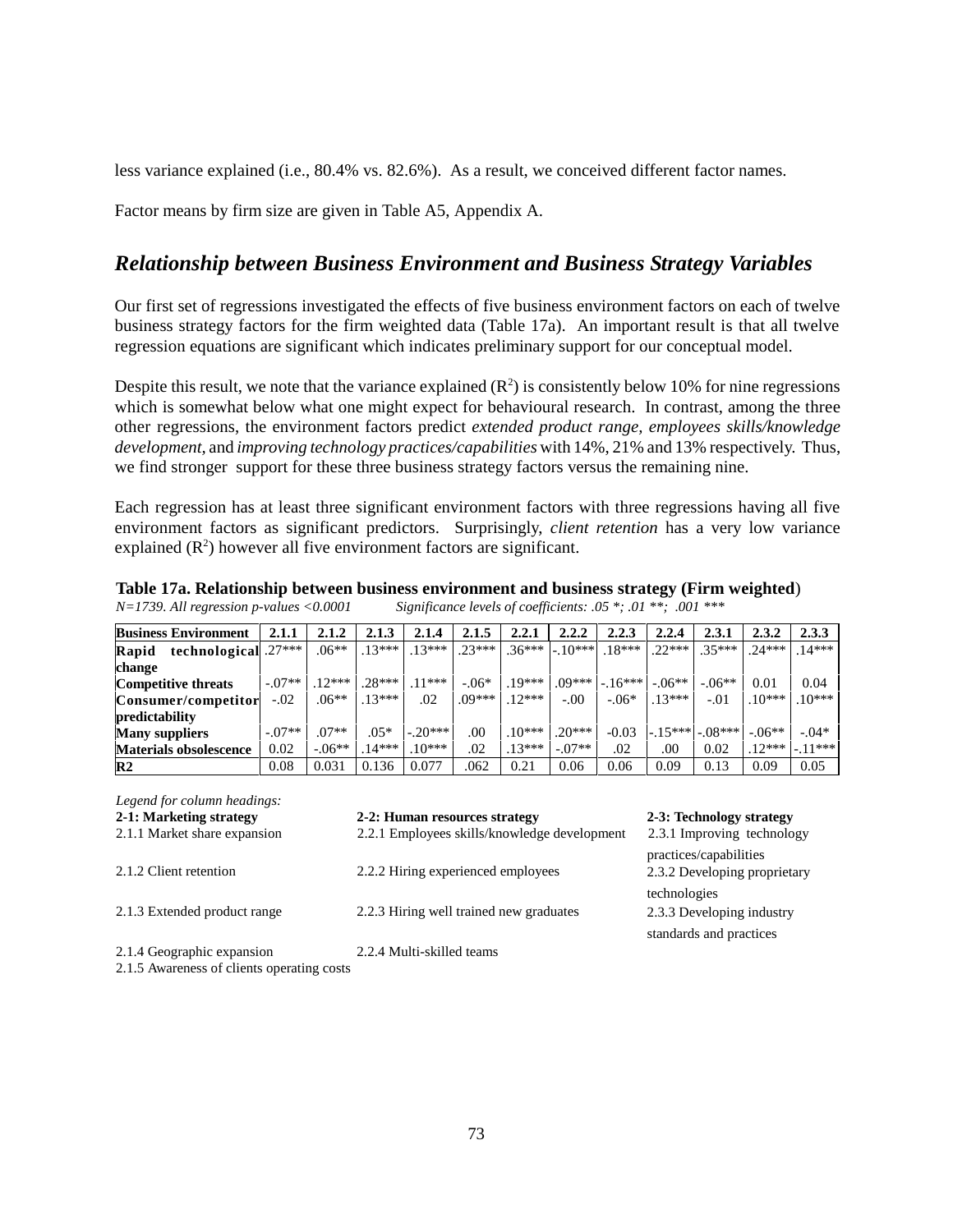|                                            | Table 17b. Relationship between business environment and business strategy (Wage weighted) |  |
|--------------------------------------------|--------------------------------------------------------------------------------------------|--|
| $N=1739$ . All regression p-values <0.0001 | Significance levels of coefficients: $.05$ *; $.01$ **; $.001$ ***                         |  |

| $N=1739$ . All regression p-values <0.0001 | Significance leve |
|--------------------------------------------|-------------------|
|                                            |                   |

| <b>Business Environment</b>   | 3.1.1    | 3.1.2     | 3.1.3    | 3.1.4    | 3.1.5         | 3.2.1    | 3.2.2    | 3.2.3    | 3.2.4    | 3.3.1                        | 3.3.2    | 3.3.3               |
|-------------------------------|----------|-----------|----------|----------|---------------|----------|----------|----------|----------|------------------------------|----------|---------------------|
| Rapid technological change    | 24***    | $11***$   | $16***$  | $12***$  | $.28***$      | $.41***$ | $-0.02$  | 0.03     | $.23***$ | $.44***$                     | $15***$  | $11***$             |
| <b>Competitive threats</b>    | $.07***$ |           | $.26***$ | $.10***$ | $\sim 1-07**$ | 0.04     | $-.07**$ | $.25***$ | $-0.04$  | 0.02                         | $.05**$  | $-0.02$             |
| Consumer/competitor           | $-0.01$  | $.05*$    | $.08***$ | 0.02     | $-0.02$       | $.10***$ | $-14***$ | $12***$  | $\Omega$ | $-0.02$                      | 0.03     | $.10***$            |
| predictability                |          |           |          |          |               |          |          |          |          |                              |          |                     |
| <b>Many suppliers</b>         | $-0.02$  |           | 0.03     | $-10***$ | $-0.03$       |          | $-0.02$  |          |          | $.09***$ $-.08***$ $-.08***$ | $-0.03$  | $\frac{1}{2}$ 11*** |
| <b>Materials obsolescence</b> | $.06*$   | $-.09***$ | $12***$  | $12***$  | 0.04          | $.18***$ | $-14***$ | $.06**$  | 0.04     | $.09***$                     | $.09***$ | $-.07**$            |
| R <sub>2</sub>                | 0.07     | 0.02      | 0.12     | 0.05     | 0.09          | 0.22     | 0.04     | 0.09     | 0.06     | 0.21                         | 0.04     | 0.04                |

*Legend for column headings:*

# **3-1: Marketing strategy 3-2: Human resources strategy 3-3: Technology strategy**

3.1.1 Market share expansion 3.2.1 Encouraging employees to seek tech. or organiz. improvements 3.1.2 Client retention 3.2.2 Hiring experienced employees 3.3.2 Developing proprietary 3.1.3 Expanded product range 3.2.3 Helping employees to be aware of business issues 3.1.4 Geographic expansion 3.2.4 Hiring new employees or using multi-skilled teams

3.3.1 Improving technology practices/capabilities technologies' 3.3.3 Developing industry standards and practices

3.1.5 Awareness of clients operating costs

*Rapid technological change* is consistently a significant and the strongest predictor for all twelve business strategies. It presents a positive relationship in eleven cases, so it appears to be a clear impetus for engaging in strategic business decisions; and, it has a negative impact upon *hiring experienced workers*, thus indicating that firms may delay hiring or substitute hiring with technological change. Similarly, *competitive threats* tend to lead to a reduction in five business strategies, most notably *hiring well trained new graduates*. Thus, firms appear not to invest in human resources when the environment presents conditions suggesting otherwise. Alternatively, the industry does not see educated employees as a competitive tool.

As suggested above, the remaining four environmental factors significantly predict eight to ten dependent factors, many with fairly substantial strength (i.e., coefficient greater than .10).

Our regressions for the wage weighted data support the firm weighted data as all twelve equations are significant (Table 17b). However, once again the variance explained  $(R^2)$  is weak in the similar nine regressions and strong in the same three regressions (i.e., product range, employee knowledge, technological skills).

*Rapid technological change* is still a strong predictor since it is significant in ten of twelve regressions. The effects of three of the remaining four environmental factors continue to show uniformity as they are significant in half of the regressions. Surprisingly, the final environmental factor, *materials obsolescence* is significant in ten regressions which is similar to *rapid technological change*. This combination of materials and technology is interesting since they appear to be more related to innovation than the other environmental factors that focus more on the behaviour of other stakeholders.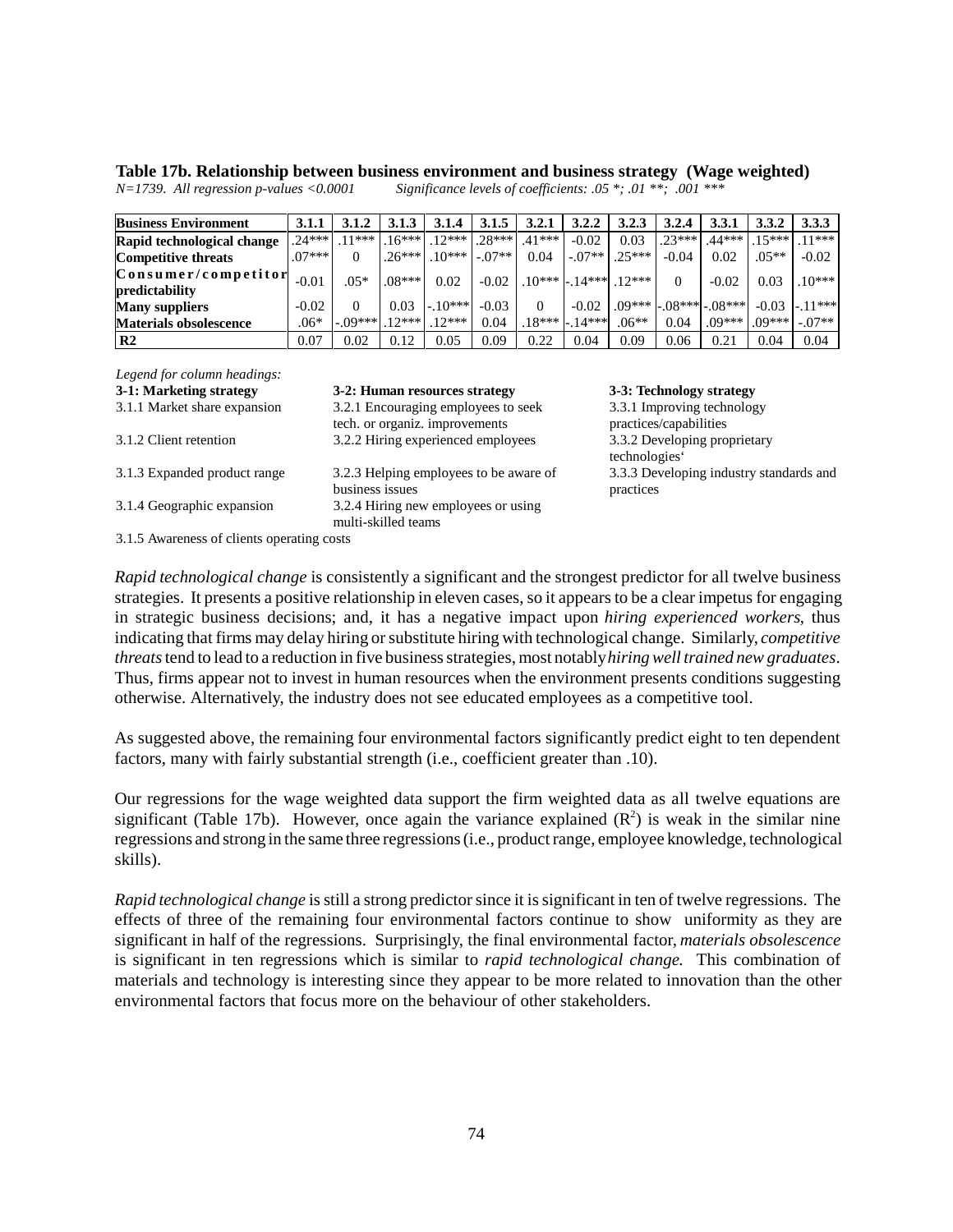In contrast to the firm weighted data, each regression has at least only two significant environment factors and no regression has all five environment factors as significant predictors. And, *client retention* continues to have a very low variance explained  $(R^2)$  but only has three significant environment factors. Furthermore, the number of negative relationships for *competitive threats* drops from five to two.

# *Relationship between Business Strategy and Innovation Variables*

These regressions investigated the effects of the twelve business strategies on the three innovation variables, i.e., overall, technological and business practices. The regressions were done within blocks; five marketing strategy factors on three innovation variables, four human resource factors on three innovation variables and three technology factors on three innovation variables. The regressions were also done for the total data set, for each of the three firm sizes and for the seven industry sectors.

We begin with overall innovation which contains both technology and business innovation (Table 18a). For the total data, eleven of twelve factors are significant predictors with the only exception being "expanded product range". The  $\mathbb{R}^2$  for each of the three regressions is substantial in the 26% to 31% range which is about the expected range for behavioural research.

Growth appears to be critical for innovation from a marketing standpoint since *market share expansion* and *geographic expansion* are strong predictors. An important human resource strategy is to foster multi-skilled teams since this factor is the strongest predictor of innovation. Finally, two of three technological strategies appear equally important for innovation.

Expanding the analysis to the three sizes we make two observations. First, we note that the variance explained  $(R^2)$  for the three regressions of the medium and large sized firms are consistently lower versus small sized firms. However, small and medium sized firms each have ten of twelve significant factors predicting innovation. Together, these points indicate that the conceptual model is supported fairly well for small and medium sized firms alike. Second, there is a substantial difference for large firms as only seven factors significantly predict innovation. Further, the nature of these factors are also important to note. *Expanded product range*, *employee skill/knowledge development*, *multi-skilled teams* are all substantially stronger predictors of innovation for large sized firms versus small and medium sized firms.

Regressions for each sector (Table 18b) produce interesting results.

- For non residential, human resource and technology factors strongly predict innovation for trades (vs. contractors), and marketing factors strongly predict innovation for the contractors (vs. trades)
- For residential, marketing and technology factors equally predict innovation for both contractors and trades, and human resource factors strongly predict innovation for trades (vs. contractors).
- For engineering, marketing factors strongly predict innovation for trades (vs. contractors), and human resource and technology factors equally predict innovation for both contractors and trades.

We interpret this as evidence that a unified "construction industry" may be an illusion and that recommending generic "best practices" for the industry is not advocated. This implies that within the conceptual model each sector is driven by different variables. Various combinations of the three sources of business strategy factors predict innovation when looking across six different industry players, suggesting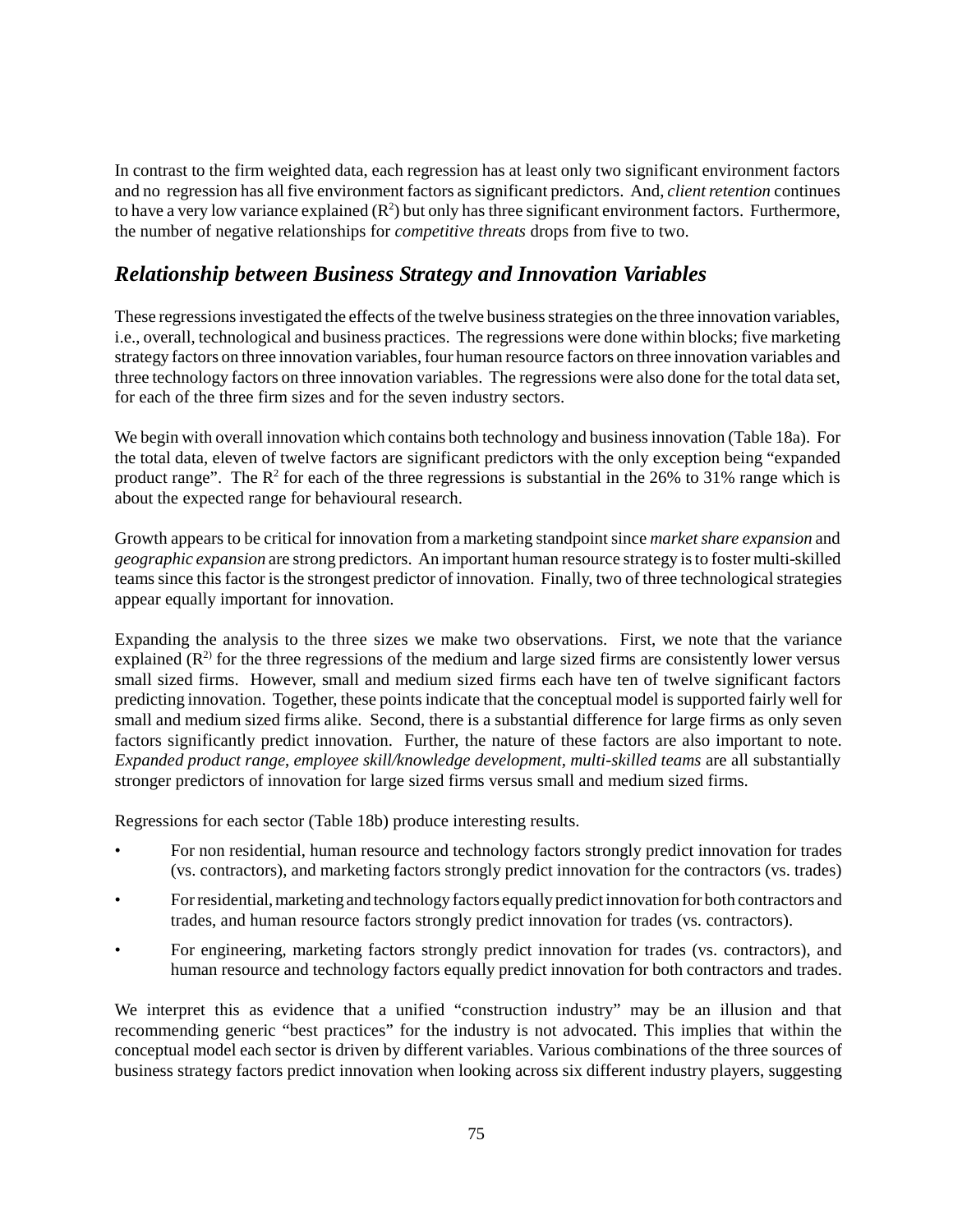that each sector may have its own business characteristics.

We continue with business practices innovation (Table 19a). For the total data, again eleven of twelve factors are significant predictors with the same exception. The  $\mathbb{R}^2$  for each of the three regressions is substantial in the 26% to 32% range.

Compared to the overall innovation results, we find similar results. Growth factors, *multi-skilled teams* and two of three technological strategies still appear to be a important reasons for business innovation.

| <b>Firm Size</b>                            | <b>Total</b> | Small     | <b>Medium</b> | Large     |
|---------------------------------------------|--------------|-----------|---------------|-----------|
| Sample size                                 | 1739         | 633       | 839           | 267       |
| <b>Population</b> (weights)                 | 90731        | 74846     | 15030         | 855       |
| 2-1: Marketing strategy                     |              |           |               |           |
| Market share expansion                      | $1.3***$     | $1.19***$ | $1.01***$     |           |
| Client retention                            | $0.49***$    | $0.44***$ | $0.45*$       |           |
| Expanded product range                      |              |           | $0.46**$      | $1.56***$ |
| Geographic expansion                        | $1.41***$    | $1.31***$ | $1.24***$     |           |
| Awareness of clients operating costs        | $1.08***$    | $1.14***$ | $0.86***$     | $0.81*$   |
| $\mathbf{R}2$                               | $0.26***$    | $0.29***$ | $0.11***$     | $0.09***$ |
| 2-2: Human resources strategy               |              |           |               |           |
| Employees skills/knowledge development      | $1.0***$     | $0.90***$ | $1.2***$      | $2.02***$ |
| Hiring experienced employees                | $-0.28**$    | $-0.35**$ |               |           |
| Hiring well trained new graduates           | $0.98***$    | $0.87***$ | $1.07***$     | $0.88*$   |
| Multi-skilled teams                         | $1.77***$    | $1.84***$ | $.94***$      | $2.26***$ |
| $\mathbf{R}2$                               | $0.27***$    | $.30***$  | $.11***$      | $0.14***$ |
| 2-3: Technology strategy                    |              |           |               |           |
| Improving technology practices/capabilities | $1.67***$    | $1.71***$ | $1.06***$     | $1.81***$ |
| Developing proprietary technologies         | $1.04***$    | $0.85***$ | $1.71***$     | $1.53***$ |
| Developing industry standards/practices     | 1.44 ***     | $1.34***$ | $1.45***$     |           |
| R <sub>2</sub>                              | $0.31***$    | $0.34***$ | $0.19***$     | $0.09***$ |

|  |  |  | Table 18a. Relationship between business strategy and INNOVCU (Firm weighted) |
|--|--|--|-------------------------------------------------------------------------------|
|--|--|--|-------------------------------------------------------------------------------|

*All regression p-values <0.001 Coefficient levels of significance: \*\*\* p<=0.001; \*\*p<=0.01; \* p<=.05*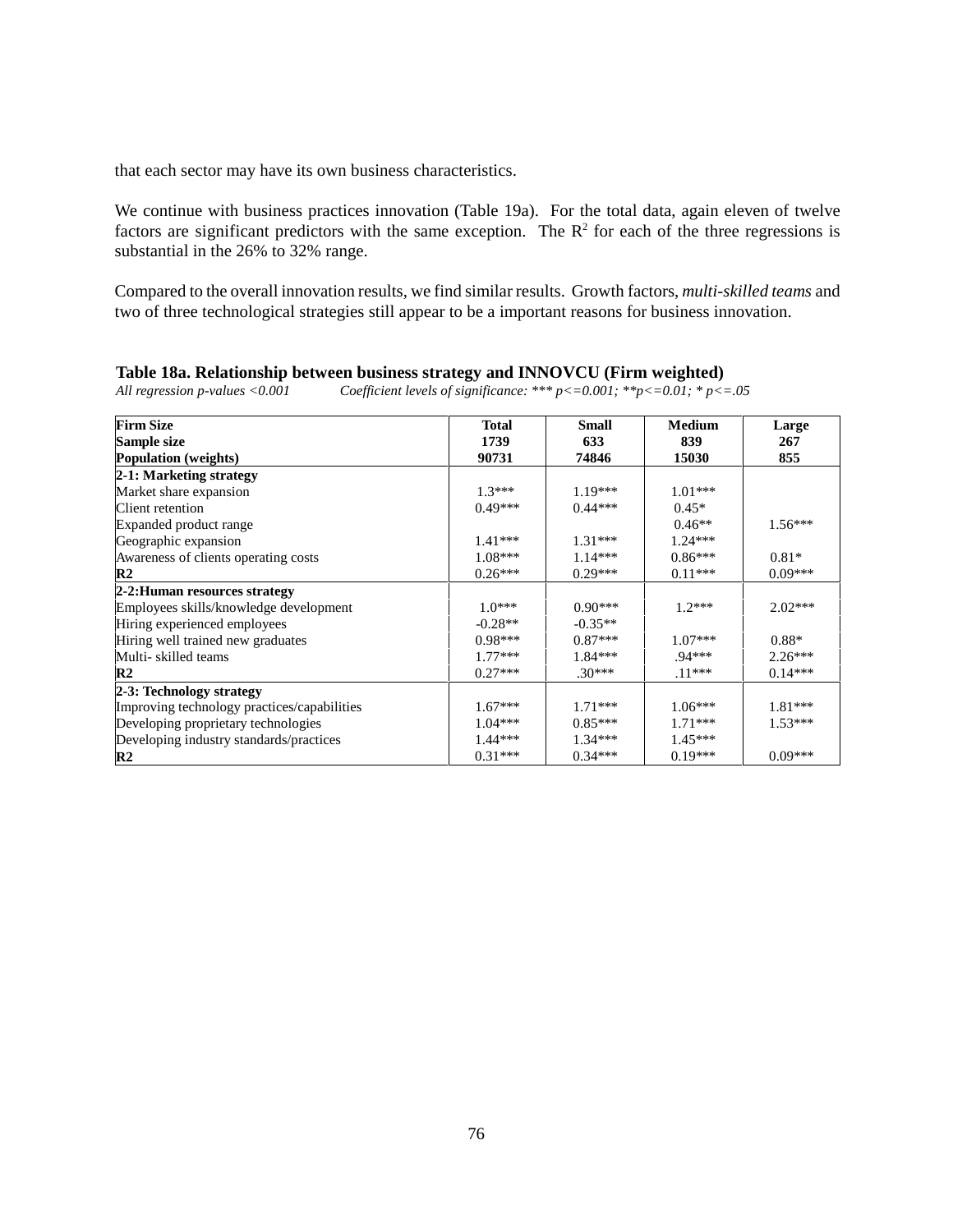### **Table 18b. Relationship between business strategy and INNOVCU (Firm weighted)**

**Sector** Trades **Residential Trades Non-residential Engineering Engineering Residential Non-residential Trades Contractor Contractor Contractor Sample size 356 704 113 227 108 153 Population (weights) 27006 27129 3576 3968 18286 3873 2-1: Marketing strategy** Market share expansion 1.16\*\*\* 1.23\*\*\* 1.23\*\*\* 1.61\*\*\* 0.98\*\*\* 1.2\*\* Client retention  $0.42^*$  0.81<sup>\*\*</sup> 0.81<sup>\*\*</sup> Expanded product range  $0.51^*$  .47<sup>\*\*</sup>  $0.92^{**}$  -0.92<sup>\*\*</sup> -0.80<sup>\*</sup> .680\* Geographic expansion  $2.16***$   $57***$   $1.25***$   $0.84*$   $1.59***$ Awareness of clients operating costs<br>R2 1.06\*\*\* 1.02\*\*\* 1.26\*\* 1.21\*\* 0.59\* 1.43\*\*\* **R2 b** 0.47\*\*\* **0.13\*\*\* 0.13\*\*\* 0.41\*\*\* 0.14\*\*\* 0.37\*\*\* 0.34\*\*\* 2-2:Human resources strategy** Employees skills/knowledge development 1.8\*\*\* 0.42\*\* 2.06\*\*\* 1.41\*\*\* 1.53\*\* Hiring experienced employees  $\begin{vmatrix} -0.59^{**} & -0.47^{***} \end{vmatrix}$  -0.47<sup>\*\*\*</sup> 1.27<sup>\*\*</sup> Hiring well trained new graduates  $\begin{array}{ccc} 0.47^* & 1.38^{***} & 1.02^* & 2.37^{***} \end{array}$ Multi-skilled teams  $1.91***$   $1.59***$   $1.94***$   $1.71***$   $1.49***$   $1.53**$ **R2** 0.39\*\*\* 0.28\*\*\* 0.25\*\*\* 0.41\*\*\* 0.19\*\*\* 0.14\*\*\* **2-3: Technology strategy** Improving technology practices/capabilities 1.38\*\*\* 1.83\*\*\* 1.16\*\* 3.65\*\*\* 1.42\*\*\* 1.09\* Developing proprietary technologies 1.03\*\*\* 1.13\*\*\* 1.70\*\*\* 1.40\*\*\* 1.44\*\* 1.65\*\*\* Developing industry standards/practices 1.90\*\*\* 1.38\*\*\* 0.85\* 1.76\*\*\* 1.57\*\*\* 1.34\*\* **R2** 0.40\*\*\* 0.29\*\*\* 0.26\*\*\* 0.34\*\*\* 0.33\*\*\* 0.14\*\*\*

*All regression p-values <0.001 Coefficient levels of significance: \*\*\* p<=0.001; \*\*p<=0.01; \* p<=.05*

For the three firm sizes, we find very similar results for small and medium firms as most business strategy factors predict business innovation. The  $\mathbb{R}^2$  for the three regressions for small sized firms is again consistently strong. For medium sized firms, the  $R^2$  for the technology strategy regression is stronger than the other two regressions. Again these facts offer support for the conceptual model for small and medium sized firms.

We observe a difference for large firms since only five factors significantly predict business innovation and the same three factors that predict overall innovation also standout for predicting business innovation.

The business innovation regressions for each sector yield similar results (Table 19b)

- For non-residential, human resource and technology factors strongly predict business innovation for trades (vs. contractors), and marketing factors strongly predict business innovation for contractors (vs. trades).
- For residential, marketing, human resource and technology factors strongly predict business innovation for trades (vs. contractors).
- For engineering, marketing factors strongly predict business innovation for trades (vs. contractors), and human resource and technology factors strongly predict business innovation for contractors (vs. trades).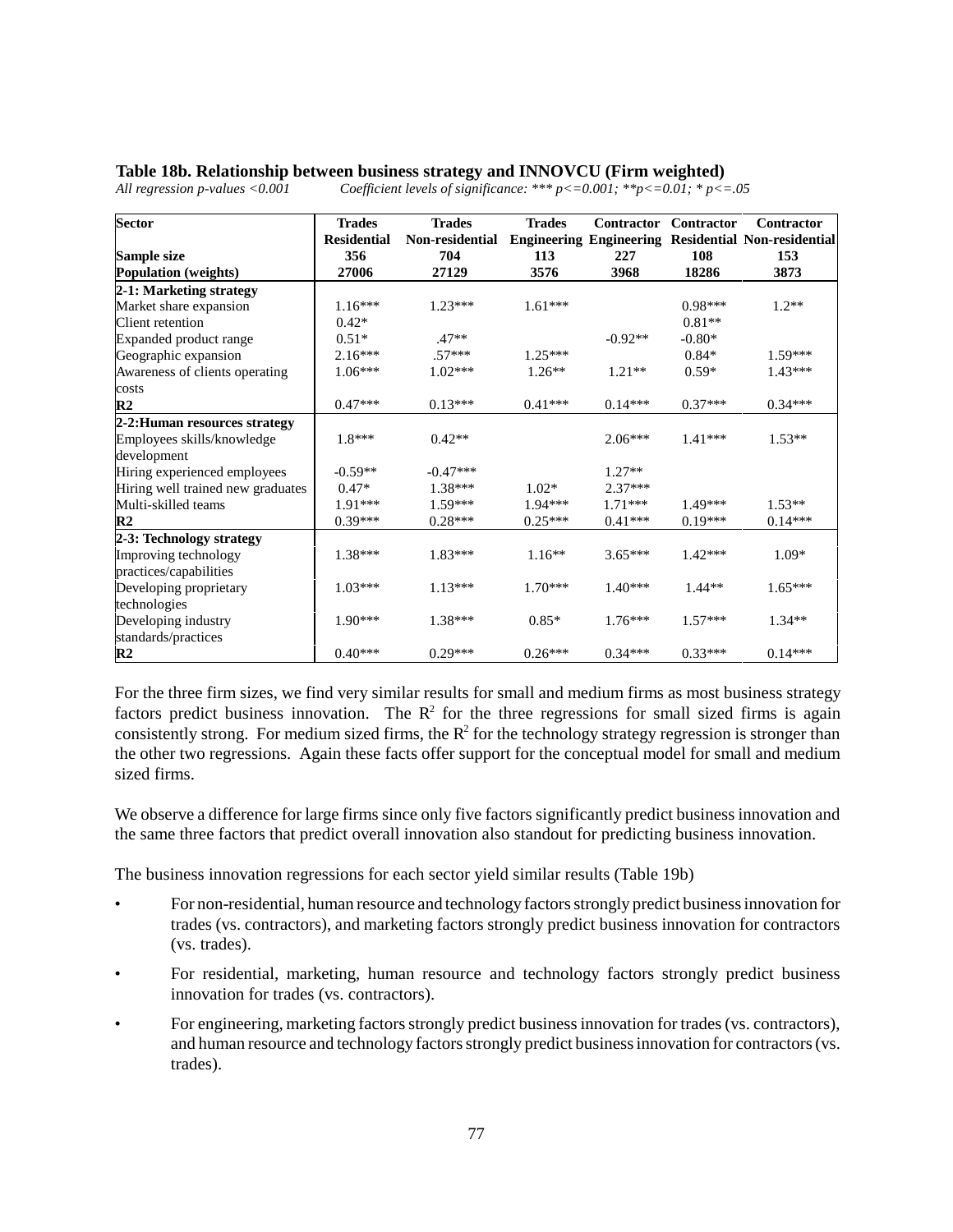### **Table 19a. Relationship between business strategy and INBUSCU (Firm weighted)**

| <b>Firm Size</b>                            | Total     | <b>Small</b> | <b>Medium</b> | Large     |
|---------------------------------------------|-----------|--------------|---------------|-----------|
| Sample size                                 | 1739      | 633          | 839           | 267       |
| <b>Population</b> (weights)                 | 90731     | 74846        | 15030         | 855       |
| 2-1: Marketing strategy                     |           |              |               |           |
| Market share expansion                      | $0.73***$ | $0.72***$    | $0.31**$      |           |
| Client retention                            | $0.31***$ | $0.28***$    | $0.34**$      |           |
| Expanded product range                      |           |              |               | $0.74***$ |
| Geographic expansion                        | $0.84***$ | $0.79***$    | $0.74***$     |           |
| Awareness of clients operating costs        | $0.61***$ | $0.64***$    | $0.45***$     |           |
| $\mathbf{R}2$                               | $0.27***$ | $0.31***$    | $0.10***$     | $0.08***$ |
| 2-2: Human resources strategy               |           |              |               |           |
| Employees skills/knowledge development      | $0.64***$ | $0.59***$    | $0.71***$     | $1.25***$ |
| Hiring experienced employees                | $-0.16**$ | $-0.20**$    |               |           |
| Hiring well trained new graduates           | $0.48***$ | $0.45***$    | $0.45***$     |           |
| Multi-skilled teams                         | $0.98***$ | $1.05***$    | $0.36***$     | $1.24***$ |
| $\mathbb{R}^2$                              | $0.26***$ | $0.31***$    | $0.07***$     | $0.19***$ |
| 2-3: Technology strategy                    |           |              |               |           |
| Improving technology practices/capabilities | $0.87***$ | $0.94***$    | $0.44***$     | $0.72**$  |
| Developing proprietary technologies         | $0.65***$ | $0.53***$    | $1.07***$     | $1.00***$ |
| Developing industry standards/practices     | $0.89***$ | $0.82***$    | $1.01***$     |           |
| $\mathbb{R}^2$                              | $0.32***$ | $0.35***$    | $0.24***$     | $0.12***$ |

*All regression p-values <0.0001 Levels of significance: \*\*\* p<=0.0001; \*\*p<=0.01; \* p<=.05*

The conceptual model holds to some degree for residential and non-residential for business innovation. In general it appears that all three business strategies are more important for trades versus contractors. Thus, recommending generic "best practices" may be suggested for business innovation, but the practices recommended will be different for the different sectors.

We finish with technology innovation (Table 20a). For the total data, eleven of twelve factors are significant predictors with the same exception. The  $\mathbb{R}^2$  for each of the three regressions is weaker in the 17% to 21% range. And we continue to observe the same five factors predicting both technological and business innovation.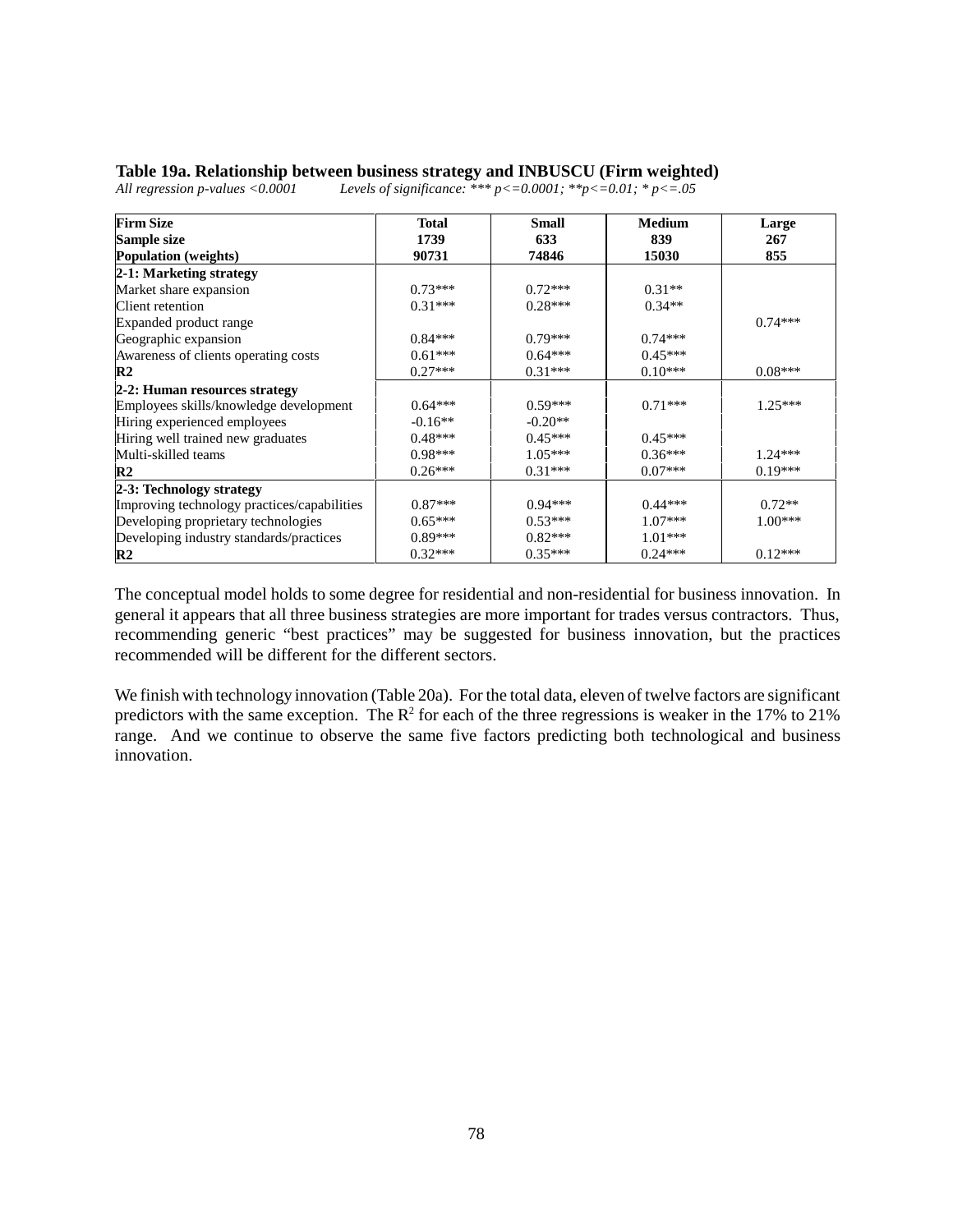## **Table 19b. Relationship between business strategy and INBUSCU (Firm weighted)**

| <b>Sector</b>                               | <b>Trades</b> | <b>Trades</b>                                                       | <b>Trades</b> | Contractor   Contractor   Contractor |           |             |
|---------------------------------------------|---------------|---------------------------------------------------------------------|---------------|--------------------------------------|-----------|-------------|
|                                             |               | Residential Non-residential Engineering   Engineering   Residential |               |                                      |           | Non-        |
|                                             |               |                                                                     |               |                                      |           | residential |
| Sample size                                 | 356           | 704                                                                 | 113           | 227                                  | 108       | 153         |
| <b>Population</b> (weights)                 | 27006         | 27129                                                               | 3576          | 3968                                 | 18286     | 3873        |
| 2-1: Marketing strategy                     |               |                                                                     |               |                                      |           |             |
| Market share expansion                      | $0.78***$     | $0.66***$                                                           | $0.70***$     |                                      |           | $0.61**$    |
| Client retention                            |               |                                                                     |               |                                      | $0.49**$  |             |
| Expanded product range                      |               | $0.22**$                                                            |               |                                      | $-0.59**$ |             |
| Geographic expansion                        | $1.46***$     | $0.17*$                                                             |               | $0.42*$                              | $0.55**$  | $0.77***$   |
| Awareness of clients operating costs        | $0.88***$     | $0.54***$                                                           |               | $0.62**$                             |           | $0.54**$    |
| $\mathbb{R}^2$                              | $0.51***$     | $0.13***$                                                           | $0.19***$     | $0.09***$                            | $0.32***$ | $0.30***$   |
| 2-2: Human resources strategy               |               |                                                                     |               |                                      |           |             |
| Employees skills /knowledge development     | $1.32***$     |                                                                     |               | $1.25***$                            | $0.82**$  | $0.81***$   |
| Hiring experienced employees                | $-0.42***$    |                                                                     |               |                                      |           |             |
| Hiring well trained new graduates           |               | $0.68***$                                                           | $0.84***$     | $0.98***$                            |           |             |
| Multi-skilled teams                         | $1.31***$     | $0.87***$                                                           | $0.94***$     | $0.82***$                            | $0.63**$  | $0.69**$    |
| $\mathbf{R}2$                               | $0.45***$     | $0.26***$                                                           | $0.20***$     | $0.30***$                            | $0.13**$  | $0.16***$   |
| 2-3: Technology strategy                    |               |                                                                     |               |                                      |           |             |
| Improving technology practices/capabilities | $0.98***$     | $0.85***$                                                           | $0.49*$       | $1.78***$                            | $0.65***$ |             |
| Developing proprietary technologies         | $0.73***$     | $0.47***$                                                           | $0.62***$     | $0.82***$                            | $0.89**$  | $0.69***$   |
| Developing industry standards/practices     | $1.24***$     | $0.70***$                                                           | $0.82***$     | $0.96***$                            | $0.98***$ | $0.59**$    |
| R2                                          | $0.44***$     | $0.23***$                                                           | $0.19***$     | $0.33***$                            | $0.32***$ | $0.11***$   |

*All regression p-values <0.0001 Levels of significance: \*\*\* p<=0.0001; \*\*p<=0.01; \* p<=.05*

For three sizes, we find very similar results as eleven and ten business strategy factors are significant for small and medium sized firms respectively. We still see less of a difference for large sized firms since eight business strategy factors significantly predict technology innovation. Overall, firms almost consistently use the same strategies regardless of size for technology innovation. However, the  $R^2$  for the regressions for the medium and large sized firms are consistently lower despite this similarity.

The technology regressions for each sector lead to similar results (Table 20b).

- For non-residential, human resource and technology factors strongly predict technology innovation for trades (vs. contractors), and marketing factors strongly predict technology innovation for contractors (vs. trades).
- For residential, marketing, human resource and technology factors strongly predict technology innovation for trades (vs. contractors).
- For engineering, marketing factors strongly predict technology innovation for trades (vs. contractors), human resource factors strongly predict technology innovation for contractors (vs. trades), and technology factors equally predict technology innovation for both contractors and trades.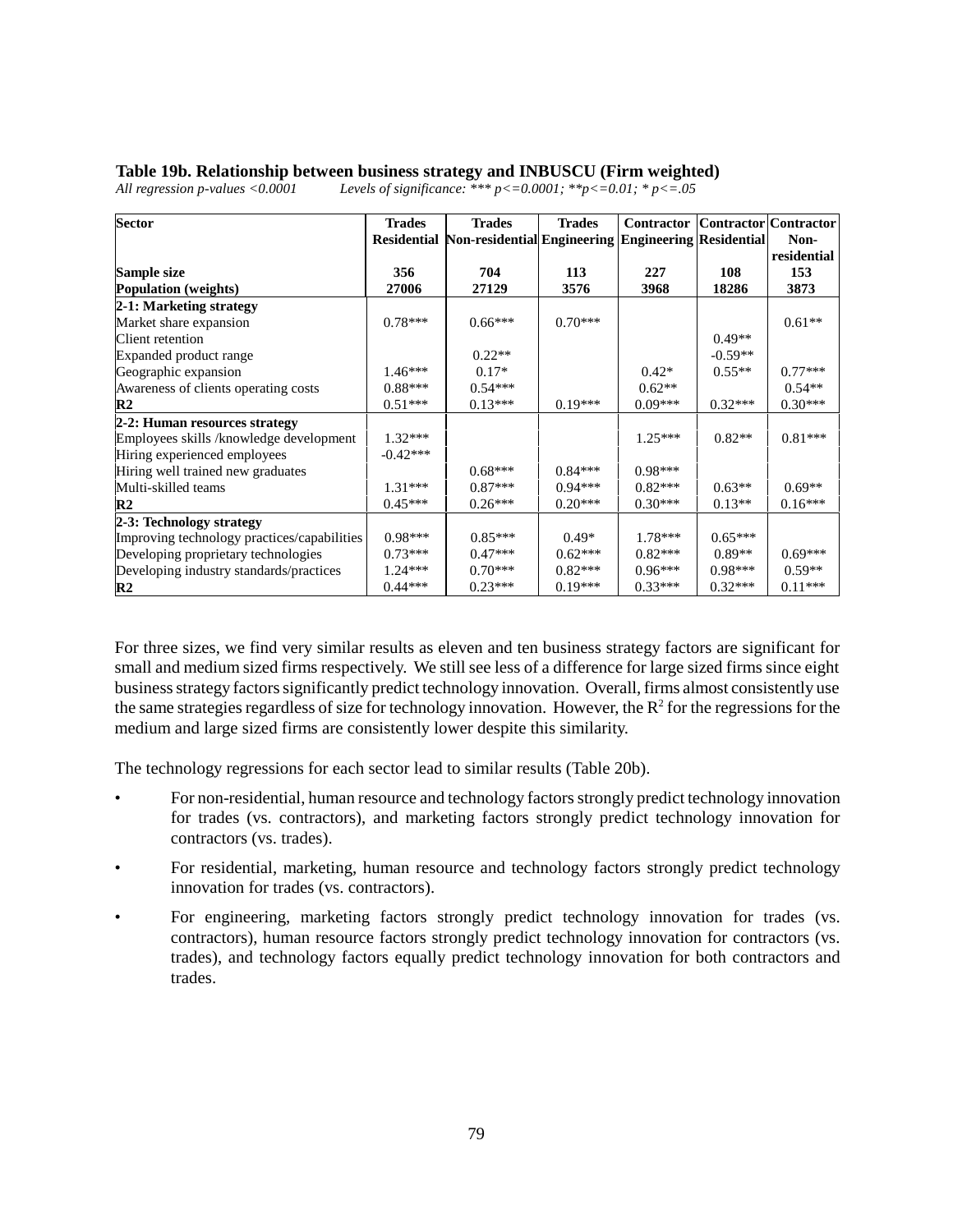# **Table 20a. Relationship between business strategy and INTECCU (Firm weighted)**<br>All regression p-values <0.001 Levels of significance: \*\*\* p<=0.001; \*\*p<=0.01; \* p<=.05

*All registers are values of significance: \*\*\* p <= 0.001; \*\*p <= 0.01; \* p <= .05* 

| <b>Firm Size</b>                             | <b>Total</b> | <b>Small</b> | <b>Medium</b> | Large     |
|----------------------------------------------|--------------|--------------|---------------|-----------|
| Sample size                                  | 1739         | 633          | 839           | 267       |
| <b>Population</b> (weights)                  | 90731        | 74846        | 15030         | 855       |
| 2-1: Marketing strategy                      |              |              |               |           |
| Market share expansion                       | $.57***$     | $.47***$     | $.71***$      |           |
| Client retention                             | $.18**$      | $.16*$       |               |           |
| Expanded product range                       |              |              | $.30***$      | $.83***$  |
| Geographic expansion                         | $.57***$     | $.52***$     | .49***        |           |
| Awareness of clients operating costs         | $.47***$     | $.50***$     | $.41***$      | $.49*$    |
| R <sub>2</sub>                               | $.17***$     | $.18***$     | $.09***$      | $.07**$   |
| 2-2: Human resources strategy                |              |              |               |           |
| Employees skills/knowledge development       | $.36***$     | $.31***$     | .49***        | $.77*$    |
| Hiring experienced employees                 | $-.12*$      | $.15*$       |               | $.58*$    |
| Hiring well trained new graduates            | $.50***$     | $.42***$     | $.62***$      | $.62*$    |
| Multi-skilled teams                          | $.80***$     | .79***       | $.58***$      | $1.02***$ |
| R <sub>2</sub>                               | $.20***$     | $.21***$     | $.11***$      | $.09***$  |
| 2-3: Technology strategy                     |              |              |               |           |
| Improving technology practices/ capabilities | $.80***$     | $.77***$     | $.61***$      | $1.09***$ |
| Developing proprietary technologies          | $.39***$     | $.32***$     | $.65***$      | $.54*$    |
| Developing industry standards/practices      | $.56***$     | $.52***$     | $.44***$      |           |
| R <sub>2</sub>                               | $.21***$     | $.24***$     | $.10***$      | $.05**$   |

#### **Table 20b. Relationship between business strategy and INTECCU (Firm weighted)**

*All regression p-values <0.001 Levels of significance: \*\*\* p<=0.001; \*\*p<=0.01; \* p<=.05*

| <b>Sector</b>                                | <b>Trades</b><br><b>Residential</b> | <b>Trades</b><br>Non- | <b>Trades</b><br><b>Engineering Engineering Residential</b> | Contractor | Contractor | <b>Contractor</b><br>Non- |
|----------------------------------------------|-------------------------------------|-----------------------|-------------------------------------------------------------|------------|------------|---------------------------|
|                                              |                                     | residential           |                                                             |            |            | residential               |
| Sample size                                  | 356                                 | 704                   | 113                                                         | 227        | 108        | 153                       |
| <b>Population</b> (weights)                  | 27006                               | 27129                 | 3576                                                        | 3968       | 18286      | 3873                      |
| 2-1: Marketing strategy                      |                                     |                       |                                                             |            |            |                           |
| Market share expansion                       | $.38***$                            | $.57***$              | $.91***$                                                    |            | $.69***$   | $.59*$                    |
| Client retention                             | $.21*$                              |                       |                                                             |            | $.32*$     |                           |
| Expanded product range                       | $.26*$                              | $.25**$               | $.34*$                                                      | $-.68***$  |            |                           |
| Geographic expansion                         | $.70***$                            | $.40***$              | $1.04***$                                                   |            |            | $.82***$                  |
| Awareness of clients operating costs         | $.18*$                              | $.48***$              | $.84***$                                                    | $.59**$    | $.36**$    | .89***                    |
| $\mathbf{R}2$                                | $.32***$                            | $.11***$              | .48***                                                      | $.16***$   | $.35***$   | $.30***$                  |
| 2-2: Human resources strategy                |                                     |                       |                                                             |            |            |                           |
| Employees skills/knowledge development       | .49***                              | $.30***$              |                                                             | $.81***$   | $.59**$    | $.72*$                    |
| Hiring experienced employees                 | $-16*$                              | $-.34***$             | $.82**$                                                     | $1.01***$  |            |                           |
| Hiring well trained new graduates            | $.30***$                            | $.70***$              |                                                             | $1.39***$  |            |                           |
| Multi- skilled Teams                         | $.60***$                            | $.72***$              | $1.00***$                                                   | .89***     | $.86***$   | $.84**$                   |
| $\mathbf{R}2$                                | $.23***$                            | $.23***$              | $.25***$                                                    | $.42***$   | $.21***$   | $.10**$                   |
| 2-3: Technology strategy                     |                                     |                       |                                                             |            |            |                           |
| Improving technology practices/ capabilities | $.40***$                            | .98***                | $.67**$                                                     | $1.87***$  | $.77***$   | $.73*$                    |
| Developing proprietary technologies          | $.30***$                            | $.66***$              | $1.08***$                                                   | $.58***$   |            | $.96***$                  |
| Developing industry standards/practices      | $.67***$                            | $.68***$              |                                                             | $.79**$    | $.60***$   | $.75**$                   |
| $\mathbb{R}^2$                               | $.26***$                            | $.27***$              | $.26***$                                                    | $.26***$   | $.25***$   | $.12***$                  |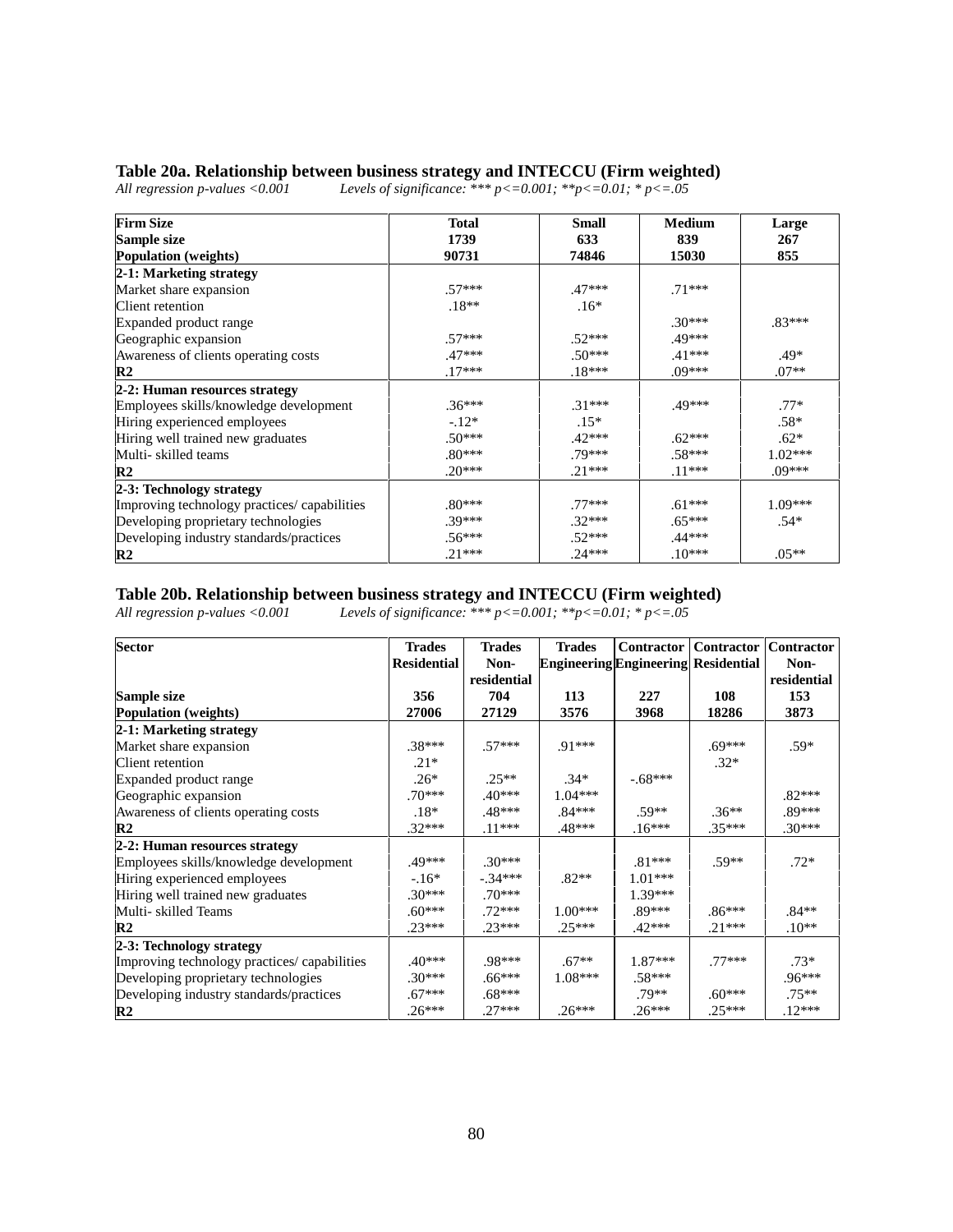# *Relationship between Business Environment and Innovative Behaviours*

Regression analysis was used to estimate the similarities between innovative behaviours (INNOVCU, INBUSCU and INTECCU) and the perceptions of the respondents on their business environment (five business environment factors).

The following similarities have been observed (Tables 21a and 21b):

- < Increasingly innovative behaviours as the respondent's perception of rapid technological change increases, except for Engineering Trades which shows the reverse relationship;
- **EXECUTE:** Decreasing innovative behaviours with the increase of perceived competitive threats, except for Residential Trades which seem to be more innovative with increasing perceived competitive threats;
- < Increasingly innovative behaviours for large firms with a larger number of suppliers; this applies also to Engineering Contractors (not surprising as those are generally large firms); decreasing innovative behaviours for small firms with a large number of suppliers; this applies also to Residential and Non-Residential Trades, which are often smaller firms.
- < limited similarities between innovative behaviours and consumer/competitor predictability, except for Residential Trades (more innovative in case of higher predictability) and Engineering Contractors (less innovative in case of higher predictability).
- < limited similarities between innovative behaviours and perceived material obsolescence, except for Residential Trades and Engineering Contractors ( more innovative in case of higher perceived material obsolescence) and for Residential Contractors (slightly less innovative in case of higher perceived material obsolescence).
- And very little difference was observed between technology innovative behaviours and business innovative behaviours as they related to the perceived business environment.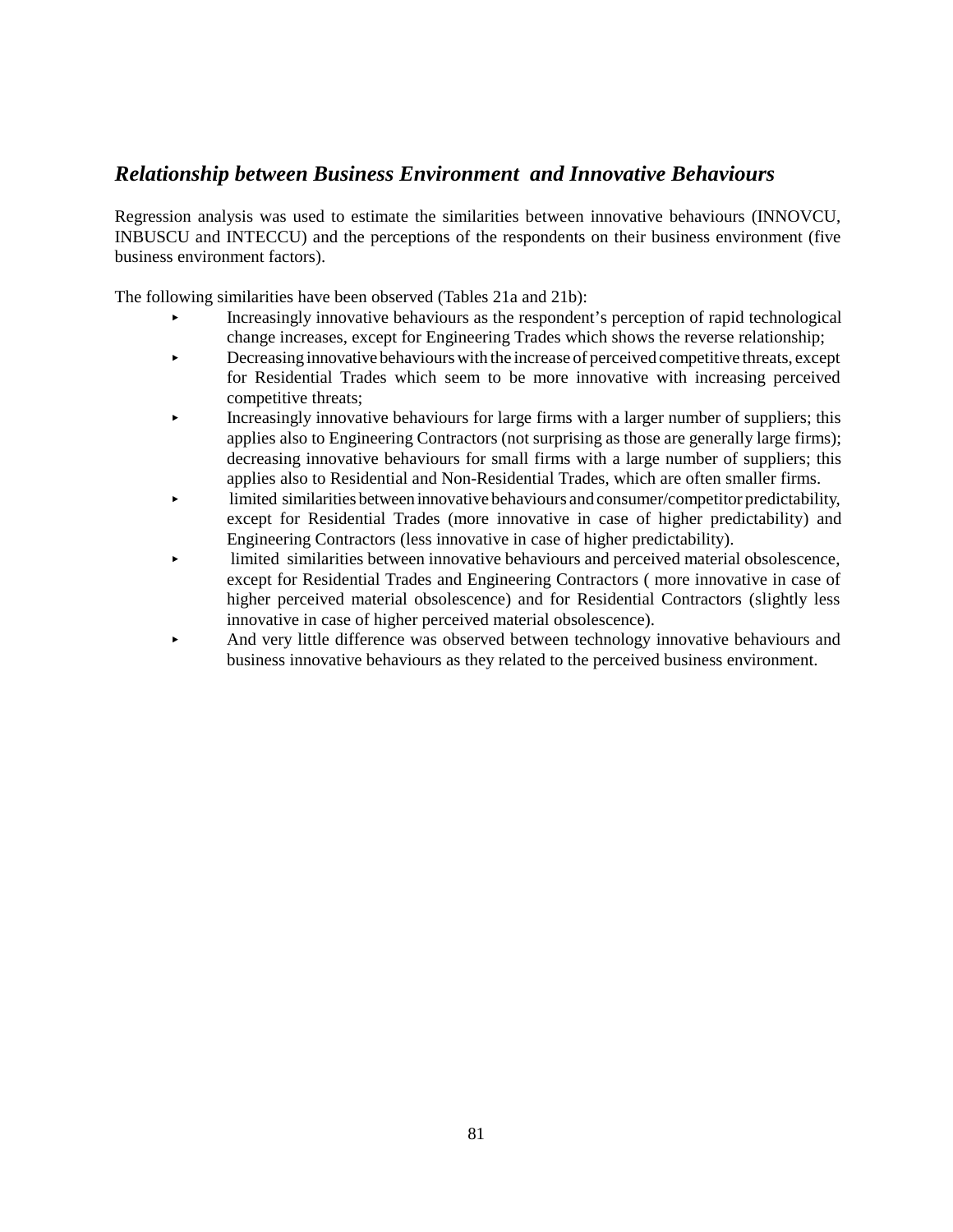| Levels of significance.                          | $\mu \sim v \cdot v \cdot u$<br>$\mu \sim 0.01$ | $\nu \sim v \cdot v \cdot v$ |               |           |
|--------------------------------------------------|-------------------------------------------------|------------------------------|---------------|-----------|
| Firm size                                        | <b>Total</b>                                    | <b>Small</b>                 | <b>Medium</b> | Large     |
| Sample Size                                      | 1739                                            | 633                          | 839           | 267       |
| <b>Overall Innovative behaviour (INNOVCU)</b>    |                                                 |                              |               |           |
| Rapid technological change                       | $1.52**$                                        | $1.50***$                    | $.58**$       | $1.13*$   |
| Competitive threats                              | $-0.49**$                                       | $-.34*$                      | $-.82***$     |           |
| Consumer/competitor predictability               |                                                 | $.28*$                       |               |           |
| Many suppliers                                   | $-.88**$                                        | $-1.07***$                   |               | $1.92***$ |
| Material obsolescence                            |                                                 |                              |               |           |
| R <sub>2</sub>                                   | $0.17***$                                       | $.23***$                     | $.04***$      | $.12***$  |
| <b>Innovative Busines behaviour (INBUSCU)</b>    |                                                 |                              |               |           |
| Rapid technological change                       | .91***                                          | .91***                       |               | $.76**$   |
| Competitive threats                              |                                                 |                              | $-.36***$     |           |
| Consumer/competitor predictability               | $.20***$                                        | $.26**$                      |               |           |
| Many suppliers                                   | $-0.59***$                                      | $-.71***$                    |               | $.87***$  |
| Material obsolescence                            |                                                 |                              |               |           |
| R <sub>2</sub>                                   | $.20***$                                        | $.28***$                     | $.03***$      | $.13***$  |
| <b>Innovative Technology behaviour (INTECCU)</b> |                                                 |                              |               |           |
| Rapid technological change                       | $.61***$                                        | $.59***$                     | $.37**$       |           |
| Competitive threats                              | $-.39***$                                       | $-.33***$                    | $-.46***$     |           |
| Consumer/competitor predictability               |                                                 |                              |               |           |
| Many suppliers                                   | $-.30***$                                       | $-.36***$                    |               | $1.05***$ |
| Material obsolescence                            |                                                 |                              |               |           |
| R <sub>2</sub>                                   | $.12***$                                        | $.15***$                     | $.04***$      | .09***    |

**Table 21a. Relationship between business environment and innovative behaviours (Firm weighted)**  *Levels of significance: \*\*\* p < 0.001; \*\* p < 0.01; \* p < 0.05*

Globally, those results are as expected: More innovative behaviours (higher rate of adoption of advanced technologies or "new"business practices) in environments perceived to be subject to rapid technological changes, and less innovative behaviours in environments with perceived competitive threats ( which may indicate that firms consider innovations as an added risk rather than a source of competitive advantage).

# *Relationship between Innovation Variables and Pretax Operating Margin*

Thus far the analysis has examined the environment factors that provide the impetus for key business strategies that foster innovation. The next step in the conceptual model is to investigate whether innovation is worthwhile financially. Are higher levels of innovation related to higher profits? We examined this question with two analyses. Tables 22a and 22b present correlations between the pretax operating margin variable and the three innovation variables and compare the average of each innovation variable above and below the median pretax operating margin.

In some instances, the tests on the correlations and the above/below median measures appear inconsistent, for example, for the "ALL FIRMS" segment of Table 22a.. We remind the reader that the tests are founded on distributional and other assumptions that may not be supportable. Moreover, we are looking at twodimensional relationships here, and the sector sub-samples may be quite different in their behaviour.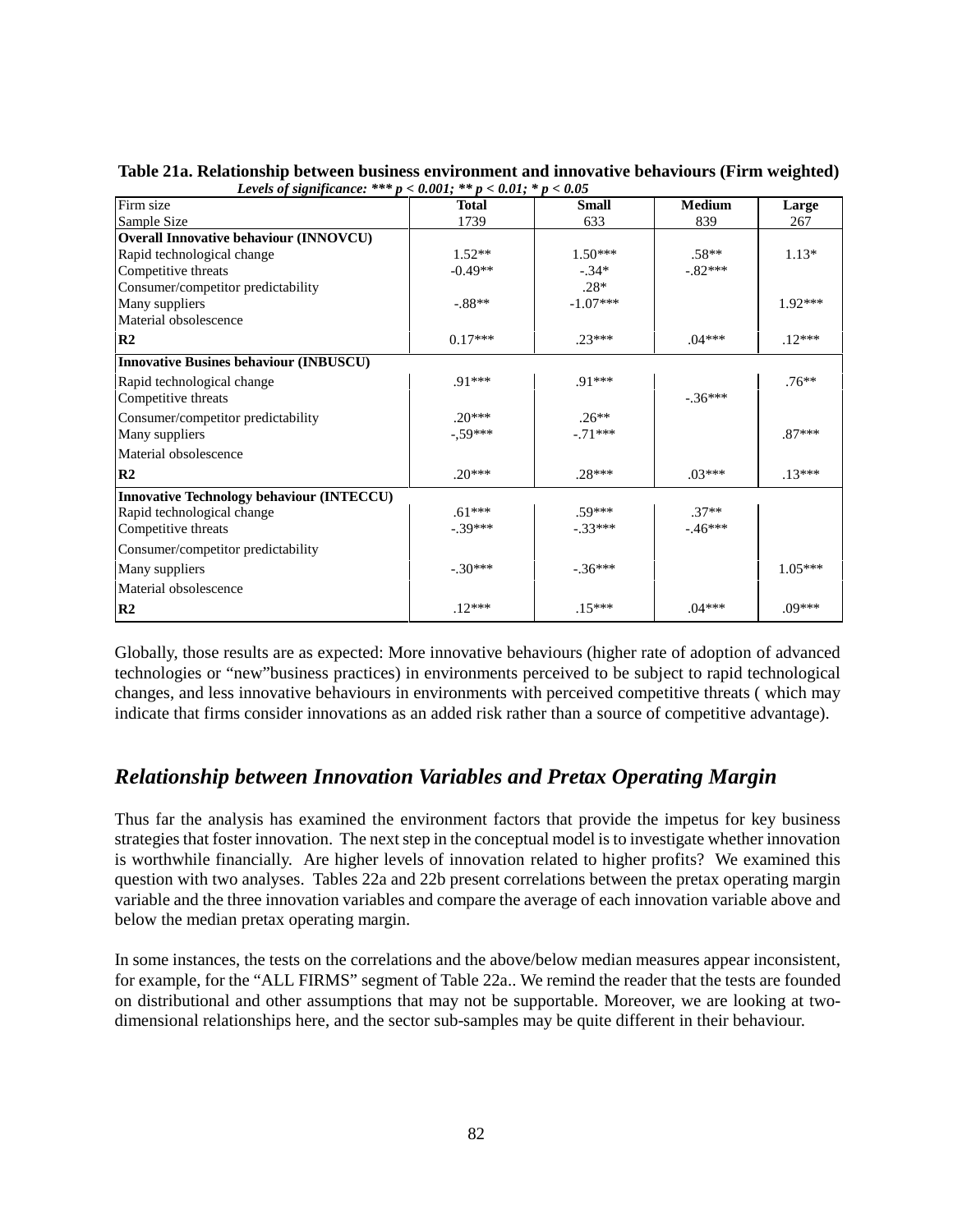| Levels of significance: *** $p < 0.001$ ; ** $p < 0.01$ ; * $p < 0.05$ |                    |                    |               |                    |                    |                    |
|------------------------------------------------------------------------|--------------------|--------------------|---------------|--------------------|--------------------|--------------------|
| Sector                                                                 | <b>Trades</b>      | <b>Trades</b>      | <b>Trades</b> | <b>Contractor</b>  | <b>Contractor</b>  | <b>Contractor</b>  |
|                                                                        | <b>Residential</b> | Non-               | Engineering   | <b>Engineering</b> | <b>Residential</b> | Non-               |
|                                                                        |                    | <b>Residential</b> |               |                    |                    | <b>Residential</b> |
| Sample Size                                                            | 356                | 74                 | 113           | 227                | 108                | 153                |
| <b>Overall Innovative behaviour (INNOVCU)</b>                          |                    |                    |               |                    |                    |                    |
| Rapid technological change                                             | $1.79***$          | $2.04***$          | $-1.48*$      | $1.44**$           |                    | $1.79**$           |
| Competitive threats                                                    | $.39*$             | $-.80***$          |               | $-2.19***$         | $-1.14**$          |                    |
| Consumer/competitor                                                    | $.72***$           |                    | $-1.07**$     |                    |                    |                    |
| predictability                                                         |                    |                    |               |                    |                    |                    |
| Many suppliers                                                         | $-1.19***$         | $-.51**$           |               | $.67*$             |                    |                    |
| Material obsolescence                                                  | $.71***$           |                    |               |                    |                    |                    |
| R <sub>2</sub>                                                         | $.43***$           | $.20***$           | $.17***$      | $.19***$           | $20***$            | $.08*$             |
| <b>Innovative Busines behaviour (INBUSCU)</b>                          |                    |                    |               |                    |                    |                    |
| Rapid technological change                                             | $1.09***$          | $1.05***$          |               | $.51*$             |                    |                    |
| Competitive threats                                                    | $.41***$           | $-.34***$          |               | $-76***$           | $-0.66**$          |                    |
| Consumer/competitor                                                    | $.60***$           |                    |               | $.41**$            |                    |                    |
| predictability                                                         |                    |                    |               |                    |                    |                    |
| Many suppliers                                                         | $-.84***$          | $-.37***$          |               | $.61***$           |                    |                    |
| Material obsolescence                                                  | $.40***$           |                    |               | $.52**$            | $-43*$             |                    |
| R <sub>2</sub>                                                         | .48***             | $.18***$           | 0.07          | $.16***$           | $.17***$           | $.08*$             |
| Innovative Technology behaviour (INTECCU)                              |                    |                    |               |                    |                    |                    |
| Rapid technological change                                             | $.70***$           | .99***             | $-1.12**$     | $.93**$            | $.43*$             | $1.25**$           |
| Competitive threats                                                    |                    | $-.46***$          |               | $-1.44***$         | $-.48**$           |                    |
| Consumer/competitor                                                    |                    |                    | $-93***$      |                    |                    |                    |
| predictability                                                         |                    |                    |               |                    |                    |                    |
| Many suppliers                                                         | $-.36***$          |                    |               |                    | $-49**$            |                    |
| Material obsolescence                                                  | $.31***$           |                    |               |                    |                    |                    |
| R <sub>2</sub>                                                         | $.28***$           | $.16***$           | $.26***$      | $.18***$           | $.20***$           | $.08*$             |

**Table 21b. Relationship between business environment and innovative behaviours (Firm weighted)**

The data for all firms indicates mixed results (Table 22a). The correlation for overall and business innovation is negative implying that innovation may actually produce a cost to firms in the form of lower profits. Although this relationship is low, its significance raises another question regarding whether future profits would be stronger. In contrast, higher levels of technology innovation appear for firms that have a pretax operating margin above the median. Combining results, we find that technology innovation and business innovation may have different effect on profits in the construction industry.

These results are mostly upheld for small sized firms which may be a function of the firm-weighted data since small sized firms are a large part of the data. In contrast, we observe no significant differences for large sized firms. However, we find the only significant correlation and mean difference for technology innovation for medium sized firms

The results across the different sectors (Table 22b) provide interesting results that again support the point of no single construction industry. In general, it appears that innovation is positively associated with profitability for the non-residential sector. For both trades and contractors, we observe a general trend towards higher levels of innovation with higher levels of pretax operating margin. For residential, in contrast, we observe a negative relationship for trades and no relationship for contractors.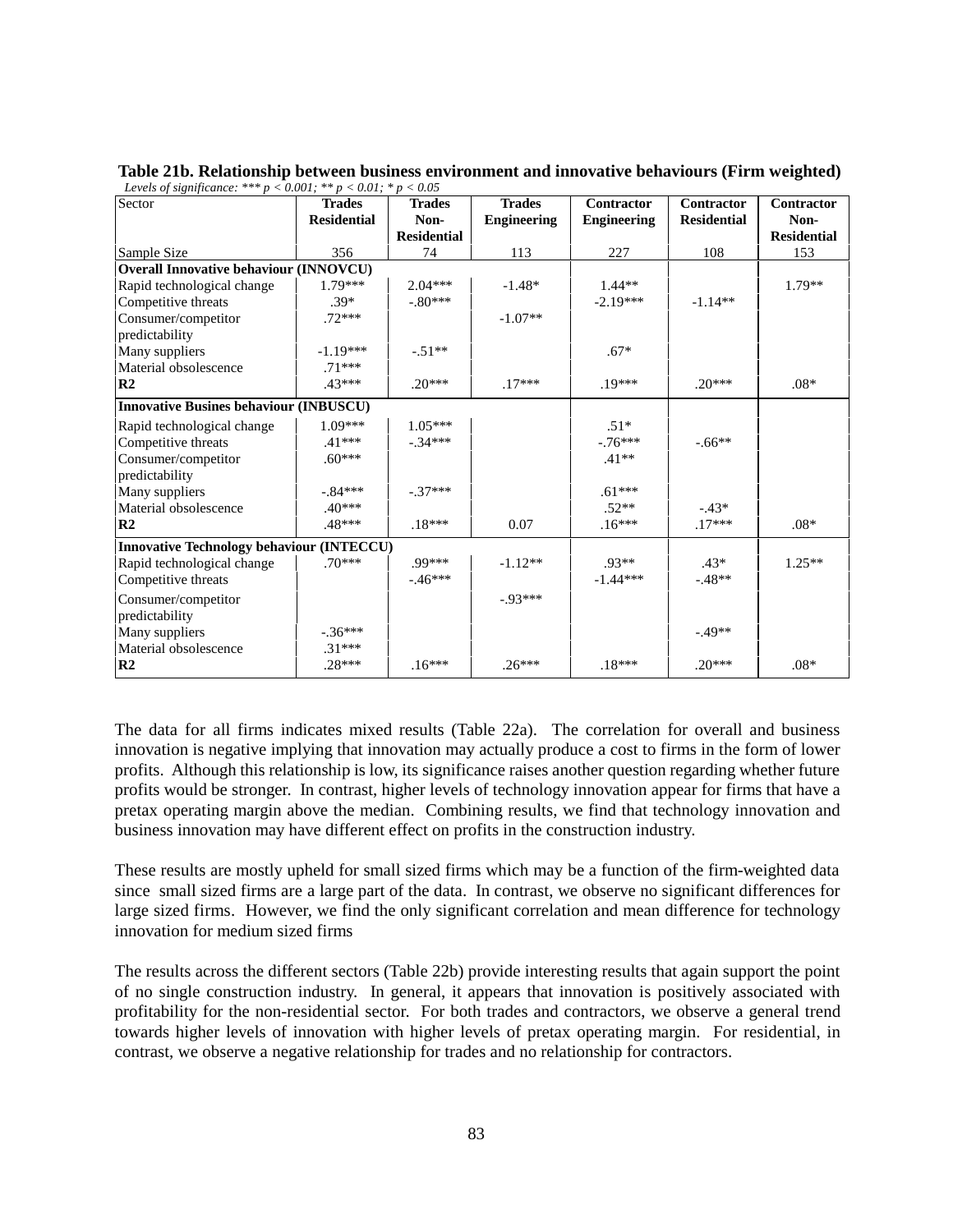Overall for contractors, innovation either has no or a positive effect on profitability. However, for trades innovation has a negative effect on profitability for two of three players (i.e., residential, engineering).

Wage-weighted data (Tables 23a and 23b) support the finding of a positive relationship for technology innovation and a negative relationship for business innovation with profitability for the total data set. As a result, overall innovation tends to have a neutral effect as the effects of two components appear to cancel one another.

Again small sized firms do not appear to achieve higher levels of profits with innovation while large sized firms do appear to succeed. In between, medium sized firms produce mixed results that mirror the total data.

Perhaps our most significant and divergent finding is the size of the positive and significant correlation for innovation and profit for non-residential contractors (Table 23b). In fact the amount of innovation is almost double when comparing firms above and below the profitability median. These result also hold for nonresidential trades but the strength and significance is less.

In general, we find a negative relationship for both trades and contractors in the residential sector. The results for engineering are less encouraging as we observe a negative and no relationship for trades and contractors respectively.

### **Table 22a. Relationship between innovation variables and pretax operating margin (POM) (Firm weighted)**, **total sample and by size.**

*Levels of significance: \*\*\* p<=0.001; \*\*p<=0.05; \* p<=.01*

Asterisks outside boxes are for the significance of the difference in mean value conditioned on median of POM. **POM: pretax operating margin**

**INTECCU: total number of advanced technologies currently used (maximum: 18)**

**INBUSCU: total number of business practices currently used ( maximum 12)**

**INNOVCU: total number of advanced technologies and business practices currently used (maximum: 30)**

| $N=1739$       | Correlation | mean value when POM |          |     | $N = 261$       | <b>Correlation</b> | mean value when POM |          |
|----------------|-------------|---------------------|----------|-----|-----------------|--------------------|---------------------|----------|
|                | with        | is below            | is above |     |                 | with               | is below            | is above |
| Variable       | <b>POM</b>  | median              | median   |     | <b>Variable</b> | <b>POM</b>         | median              | median   |
| <b>INTECCU</b> | 0.02        | 1.79                | 2.08     | *** | <b>INTECCU</b>  | $-.03$             | 5.34                | 5.47     |
| <b>INBUSCU</b> | $-09***$    | 2.07                | 1.86     |     | <b>INBUSCU</b>  | 0.08               | 4.56                | 5.15     |
| <b>INNOVCU</b> | $-.04*$     | 3.86                | 3.95     |     | <b>INNOVCU</b>  | 0.02               | 9.9                 | 10.6     |

| $N = 633$      | <b>Correlation</b> | mean value when POM |          |   | $N = 822$       | Correlation | mean value when POI |          |
|----------------|--------------------|---------------------|----------|---|-----------------|-------------|---------------------|----------|
|                | with               | is below            | is above |   |                 | with        | is below            | is above |
| Variable       | POM                | median              | median   |   | <b>Variable</b> | <b>POM</b>  | median              | median   |
| <b>INTECCU</b> |                    | 1.6                 | 1.72     |   | <b>INTECCU</b>  | $.08*$      | 2.83                | 3.36     |
| <b>INBUSCU</b> | $-12*$             | 1.9                 | 1.51     | * | <b>INBUSCU</b>  | $-.01$      | 2.98                | 3.13     |
| <b>INNOVCU</b> | $-.07*$            | 3.5                 | 3.24     |   | <b>INNOVCU</b>  | 0.04        | 5.81                | 6.5      |

#### **ALL FIRMS LARGE FIRMS (Total Revenue >= \$10 million)**

| relation | mean value when POM |          |     | $N = 261$       | Correlation   mean value when POM |          |          |
|----------|---------------------|----------|-----|-----------------|-----------------------------------|----------|----------|
| with     | is below            | is above |     |                 | with                              | is below | is above |
| POM      | median              | median   |     | <b>Variable</b> | <b>POM</b>                        | median   | median   |
| 0.02     | 1.79                | 2.08     | *** | <b>INTECCU</b>  | $-.03$                            | 5.34     | 5.47     |
| 09***    | 2.07                | 1.86     |     | <b>INBUSCU</b>  | 0.08                              | 4.56     | 5.15     |
| $-04*$   | 3.86                | 3.95     |     | <b>INNOVCU</b>  | 0.02                              | 9.9      | 10.6     |

### **SMALL FIRMS (Total Revenue < \$1 million) MEDIUM FIRMS (Total Revenue < \$10 million)**

| $N = 633$       | Correlation | mean value when POM |          |   | $N = 822$       | <b>Correlation</b> | mean value when POM |          |        |
|-----------------|-------------|---------------------|----------|---|-----------------|--------------------|---------------------|----------|--------|
|                 | with        | is below            | is above |   |                 | with               | is below            | is above |        |
| <b>Variable</b> | POM         | median              | median   |   | <b>Variable</b> | <b>POM</b>         | median              | median   |        |
| INTECCU         |             | 1.6                 | 1.72     |   | <b>INTECCU</b>  | $.08*$             | 2.83                | 3.36     | $**$   |
| INBUSCU         | $-12*$      | 1.9                 | 1.51     | ∗ | <b>INBUSCU</b>  | $-.01$             | 2.98                | 3.13     |        |
| INNOVCU         | $-.07*$     | 3.5                 | 3.24     |   | <b>INNOVCU</b>  | 0.04               | 5.81                | 6.5      | $\ast$ |

84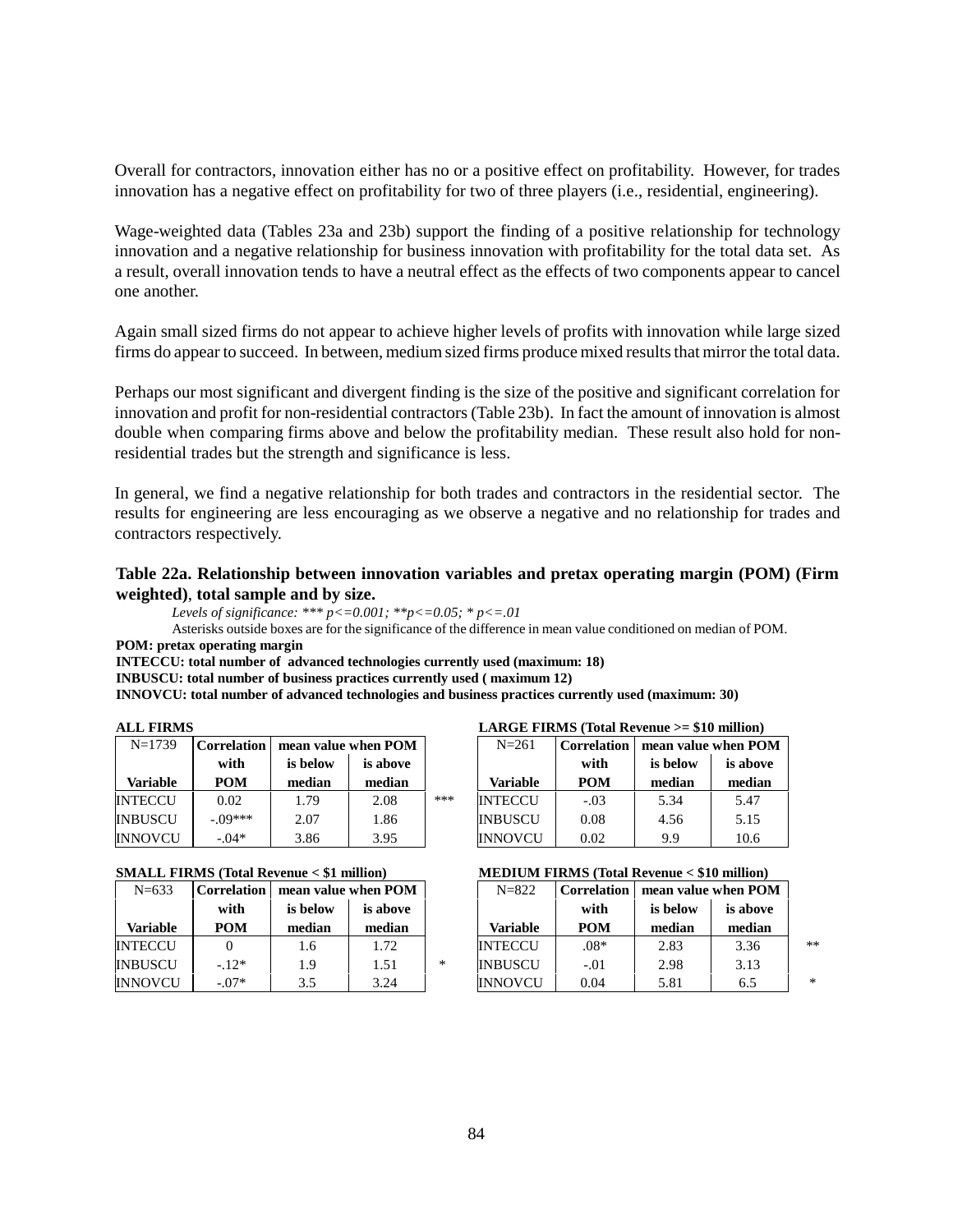**Table 22b. Relationship between innovation variables and pretax operating margin (Firm weighted)**, **by sector.**

| $N = 338$      | Correlation | mean value when POM |          |      | $N=99$         | Correlation | mean value when POI |          |
|----------------|-------------|---------------------|----------|------|----------------|-------------|---------------------|----------|
|                | with        | is below            | is above |      |                | with        | is below            | is above |
| Variable       | POM         | median              | median   |      | Variable       | <b>POM</b>  | median              | median   |
| <b>INTECCU</b> |             | 1.64                | 1.74     |      | <b>INTECCU</b> | 0.13        | 0.96                | 1.48     |
| <b>INBUSCU</b> | $-10***$    | 2.71                | 1.81     | $**$ | <b>INBUSCU</b> | $-0.01$     | 0.98                | 1.21     |
| <b>INNOVCU</b> | $-12**$     | 4.34                | 3.56     |      | <b>INNOVCU</b> | 0.06        | 1.94                | 2.69     |

| $N = 112$       | <b>Correlation</b> | mean value when POM |          |      | $N = 222$       | <b>Correlation</b> | mean value when POI |          |
|-----------------|--------------------|---------------------|----------|------|-----------------|--------------------|---------------------|----------|
|                 | with               | is below            | is above |      |                 | with               | is below            | is above |
| <b>Variable</b> | <b>POM</b>         | median              | median   |      | <b>Variable</b> | <b>POM</b>         | median              | median   |
| <b>INTECCU</b>  | $-24**$            | 3.03                | 1.69     | $**$ | <b>INTECCU</b>  | 0.03               | 4.29                | 4.04     |
| <b>INBUSCU</b>  | $-.05$             | 1.59                | 1.16     |      | <b>INBUSCU</b>  | 0.1                | 3.38                | 3.28     |
| INNOVCU         | $-0.18$            | 4.63                | 2.85     | $*$  | <b>INNOVCU</b>  | 0.07               | 7.67                | 7.32     |

| $N = 689$      | <b>Correlation</b> | mean value when POM |          |      | $N = 146$      | <b>Correlation</b> | mean value when POI |          |
|----------------|--------------------|---------------------|----------|------|----------------|--------------------|---------------------|----------|
|                | with               | is below            | is above |      |                | with               | is below            | is above |
| Variable       | <b>POM</b>         | median              | median   |      | Variable       | <b>POM</b>         | median              | median   |
| <b>INTECCU</b> | 0.08               | 1.93                | 2.54     | $**$ | <b>INTECCU</b> | $-.00$             | 2.43                | 3.82     |
| <b>INBUSCU</b> | 0.1                | 2.02                | 2.26     |      | <b>INBUSCU</b> | 0.09               | 1.92                | 3.33     |
| <b>INNOVCU</b> | 0.1                | 3.95                | 4.77     | ∗    | <b>INNOVCU</b> | 0.04               | 4.35                | 7.16     |

#### **Trades, Residential Contractors, Residential**

| N=338    | <b>Correlation</b> | mean value when POM |          |      | $N=99$          | <b>Correlation</b> |          | mean value when POM |
|----------|--------------------|---------------------|----------|------|-----------------|--------------------|----------|---------------------|
|          | with               | is below            | is above |      |                 | with               | is below | is above            |
| 'ariable | <b>POM</b>         | median              | median   |      | <b>Variable</b> | <b>POM</b>         | median   | median              |
| TECCU    |                    | 1.64                | 1.74     |      | <b>INTECCU</b>  | 0.13               | 0.96     | 1.48                |
| 3USCU    | $-10***$           | 2.71                | 1.81     | $**$ | <b>INBUSCU</b>  | $-0.01$            | 0.98     | 1.21                |
| NOVCU    | $-12**$            | 4.34                | 3.56     |      | <b>INNOVCU</b>  | 0.06               | 1.94     | 2.69                |

#### **Trades, Engineering Contractors, Engineering Contractors, Engineering**

| N=112    | <b>Correlation</b> | mean value when POM |          |    | $N = 222$       | Correlation |          | mean value when POM |  |
|----------|--------------------|---------------------|----------|----|-----------------|-------------|----------|---------------------|--|
|          | with               | is below            | is above |    |                 | with        | is below | is above            |  |
| 'ariable | <b>POM</b>         | median              | median   |    | <b>Variable</b> | <b>POM</b>  | median   | median              |  |
| TECCU    | $-24**$            | 3.03                | 1.69     | ** | <b>INTECCU</b>  | 0.03        | 4.29     | 4.04                |  |
| 3USCU    | $-.05$             | 1.59                | 1.16     |    | <b>INBUSCU</b>  | 0.1         | 3.38     | 3.28                |  |
| NOVCU    | $-0.18$            | 4.63                | 2.85     | *  | <b>INNOVCU</b>  | 0.07        | 7.67     | 7.32                |  |

### **Trades, Non-residential Contractors, Non-Residential**

| $N = 689$       | <b>Correlation</b> | mean value when POM  |        |       | $N = 146$       | Correlation |          | mean value when POM |      |
|-----------------|--------------------|----------------------|--------|-------|-----------------|-------------|----------|---------------------|------|
|                 | with               | is below<br>is above |        |       |                 | with        | is below | is above            |      |
| <b>Variable</b> | <b>POM</b>         | median               | median |       | <b>Variable</b> | <b>POM</b>  | median   | median              |      |
| INTECCU         | 0.08               | 1.93                 | 2.54   | $***$ | <b>INTECCU</b>  | $-.00$      | 2.43     | 3.82                | $**$ |
| INBUSCU         | 0.1                | 2.02                 | 2.26   |       | <b>INBUSCU</b>  | 0.09        | 1.92     | 3.33                | ***  |
| INNOVCU         | 0.1                | 3.95                 | 4.77   | *     | <b>INNOVCU</b>  | 0.04        | 4.35     | 7.16                | ***  |

85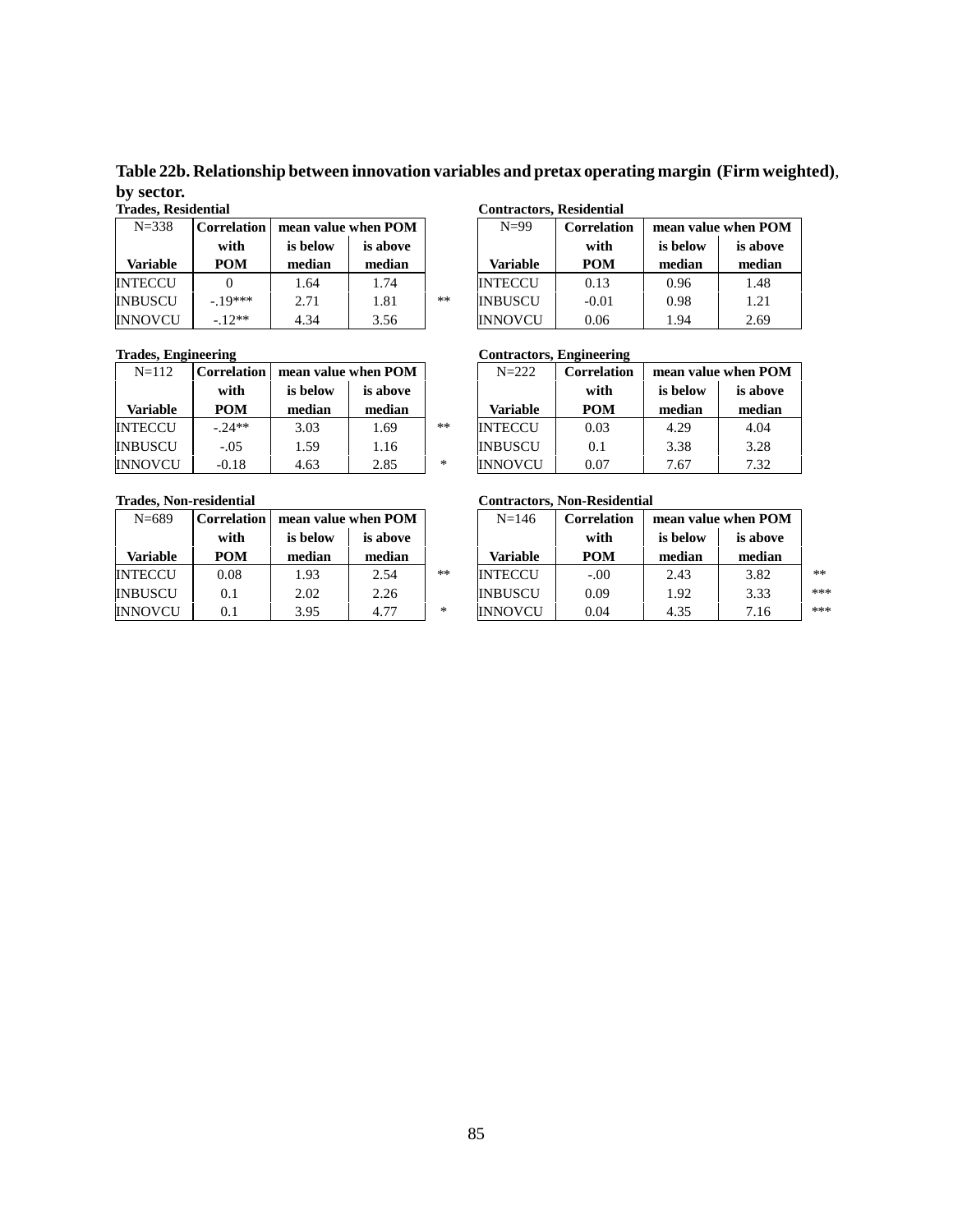## **Table 23a. Relationship between innovation variables and pretax operating margin (POM)(Wage weighted)**, **total sample and by size.**

*Levels of significance: \*\*\* p<=0.001; \*\*p<=0.05; \* p<=.01*

Asterisks outside boxes are for the significance of the difference in mean value conditioned on median of POM. **POM: pretax operating margin**

**INTECCU: total number of advanced technologies currently used (maximum: 18)**

**INBUSCU, total number of business practices currently used ( maximum 12)**

**INNOVCU: total number of advanced technologies and business practices currently used**

**(maximum: 30)**

| $N=1678$       | Correlation | mean value when POM |          |      | $N = 261$       | <b>Correlation</b> | mean value when POM |          |
|----------------|-------------|---------------------|----------|------|-----------------|--------------------|---------------------|----------|
|                | with        | is below            | is above |      |                 | with               | is below            | is above |
| Variable       | <b>POM</b>  | median              | median   |      | <b>Variable</b> | <b>POM</b>         | median              | median   |
| <b>INTECCU</b> | $.05*$      | 3.43                | 3.84     | $**$ | <b>INTECCU</b>  | .06                | 6.05                | 7.88     |
| <b>INBUSCU</b> | $-.07**$    | 3.43                | 3.28     |      | <b>INBUSCU</b>  | .07                | 5.58                |          |
| <b>INNOVCU</b> |             | 6.87                | 7.12     |      | <b>INNOVCU</b>  | .07                | 11.6                | 13.9     |

| $N = 587$      | <b>Correlation</b> |          | mean value when POM |       | $N = 822$       | Correlation | mean value when POM |          |
|----------------|--------------------|----------|---------------------|-------|-----------------|-------------|---------------------|----------|
|                | with               | is below | is above            |       |                 | with        | is below            | is above |
| Variable       | <b>POM</b>         | median   | median              |       | <b>Variable</b> | <b>POM</b>  | median              | median   |
| <b>INTECCU</b> | $-.08*$            | 1.96     | 1.73                |       | <b>INTECCU</b>  | $.07*$      | 3.29                | 3.92     |
| <b>INBUSCU</b> | $-22***$           | 2.41     | 1.59                | ***   | <b>INBUSCU</b>  | $-.07*$     | 3.38                | 3.36     |
| <b>INNOVCU</b> | $-17***$           | 4.38     | 3.32                | $***$ | <b>INNOVCU</b>  | $-.00$      | 6.68                | 7.29     |

#### **ALL FIRMS LARGE FIRMS (Total Revenue >= \$10 million)**

| $N = 1678$      | <b>Correlation</b> | mean value when POM |          |    | $N = 261$      | Correlation | mean value when POM |          |     |
|-----------------|--------------------|---------------------|----------|----|----------------|-------------|---------------------|----------|-----|
|                 | with               | is below            | is above |    |                | with        | is below            | is above |     |
| <b>Variable</b> | POM                | median              | median   |    | Variable       | <b>POM</b>  | median              | median   |     |
| INTECCU         | $.05*$             | 3.43                | 3.84     | ** | <b>INTECCU</b> | .06         | 6.05                | 7.88     | *** |
| INBUSCU         | $-.07**$           | 3.43                | 3.28     |    | <b>INBUSCU</b> | .07         | 5.58                |          |     |
| INNOVCU         |                    | 6.87                | 7.12     |    | <b>INNOVCU</b> | .07         | 11.6                | 13.9     | *** |

#### **SMALL FIRMS (Total Revenue < \$1 million) MEDIUM FIRMS (Total Revenue < \$10 million)**

| $N = 587$ | <b>Correlation</b> | mean value when POM |          |      | $N = 822$      | <b>Correlation</b> | mean value when POM |          |        |
|-----------|--------------------|---------------------|----------|------|----------------|--------------------|---------------------|----------|--------|
|           | with               | is below            | is above |      |                | with               | is below            | is above |        |
| Variable  | POM                | median              | median   |      | Variable       | <b>POM</b>         | median              | median   |        |
| INTECCU   | $-.08*$            | 1.96                | 1.73     |      | <b>INTECCU</b> | $.07*$             | 3.29                | 3.92     | ***    |
| INBUSCU   | $-22***$           | 2.41                | 1.59     | ***  | <b>INBUSCU</b> | $-.07*$            | 3.38                | 3.36     |        |
| INNOVCU   | $-17***$           | 4.38                | 3.32     | $**$ | <b>INNOVCU</b> | $-.00$             | 6.68                | 7.29     | $\ast$ |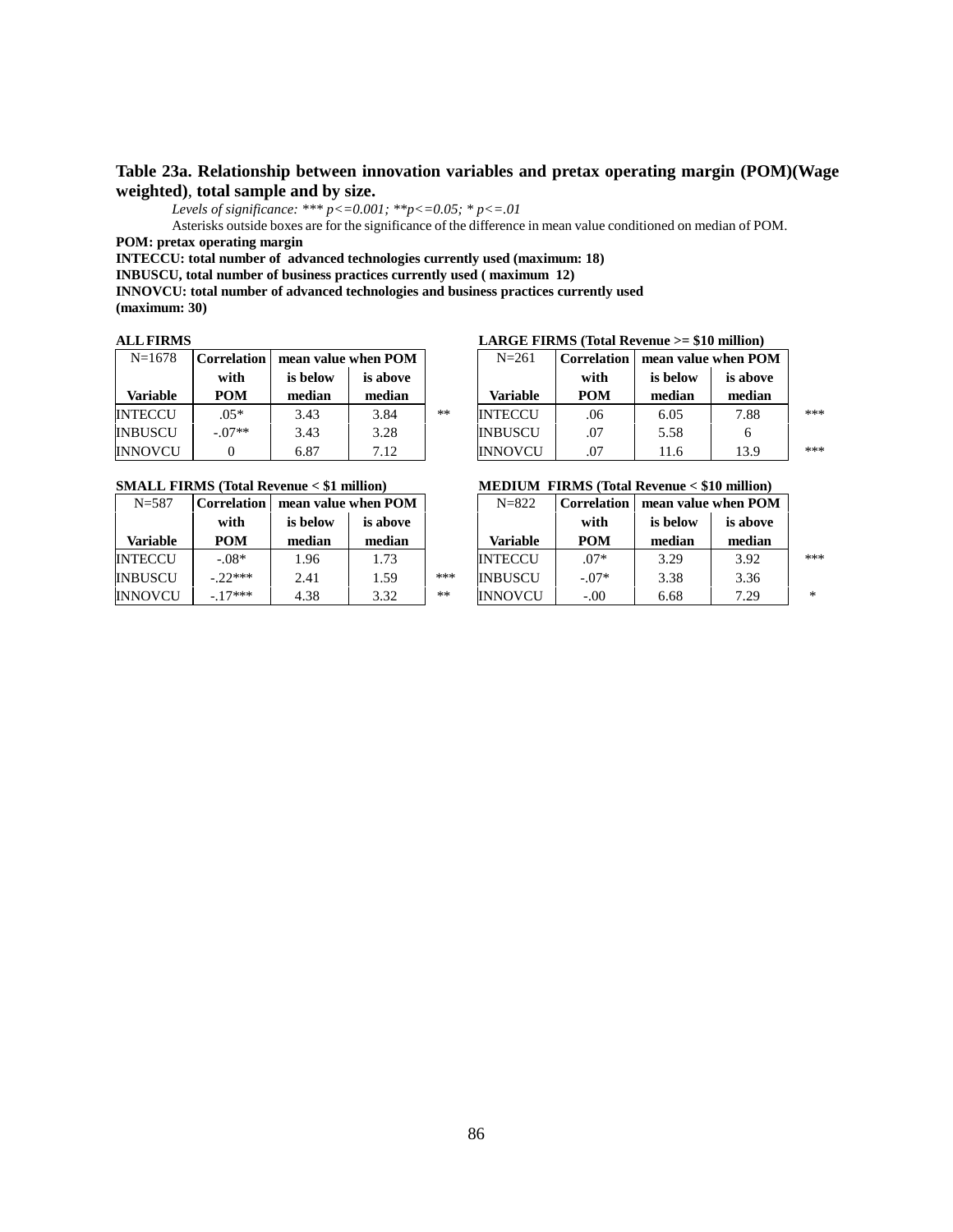**Table 23b. Relationship between innovation variables and pretax operating margin (POM) (Wage weighted)**, **by sector.**

| $N = 338$       | <b>Correlation</b> |          | mean value when POM |       | $N=99$          | <b>Correlation</b> | mean value when PON |          |  |
|-----------------|--------------------|----------|---------------------|-------|-----------------|--------------------|---------------------|----------|--|
|                 | with               | is below | is above            |       |                 | with               | is below            | is above |  |
| <b>Variable</b> | POM                | median   | median              |       | <b>Variable</b> | <b>POM</b>         | median              | median   |  |
| <b>INTECCU</b>  | 0.1                | 1.87     | 2.52                | $***$ | <b>INTECCU</b>  | $-.06$             | 1.96                | 1.78     |  |
| <b>INBUSCU</b>  | $-20**$            | 2.99     | 2.47                |       | <b>INBUSCU</b>  | $-09***$           | 1.57                | 1.57     |  |
| INNOVCU         | $-.09***$          | 4.87     | 5.00                |       | <b>INNOVCU</b>  | $-.08*$            | 3.52                | 3.35     |  |

| $N = 112$       | <b>Correlation</b> |          | mean value when POM |    | $N = 222$       | Correlation | mean value when POI |          |  |
|-----------------|--------------------|----------|---------------------|----|-----------------|-------------|---------------------|----------|--|
|                 | with               | is below | is above            |    |                 | with        | is below            | is above |  |
| <b>Variable</b> | <b>POM</b>         | median   | median              |    | <b>Variable</b> | <b>POM</b>  | median              | median   |  |
| <b>INTECCU</b>  | $-.08*$            | 4.87     | 4.04                |    | <b>INTECCU</b>  | $-.00$      | 5.16                | 5.27     |  |
| <b>INBUSCU</b>  | $-14$              | 4.76     | 3.04                | ** | <b>INBUSCU</b>  | .004        | 4.34                | 4.25     |  |
| INNOVCU         | $-12**$            | 9.64     | 7.07                | *  | <b>INNOVCU</b>  | .001        | 9.51                | 9.53     |  |

| $N = 689$      | Correlation |          | mean value when POM |        | $N = 146$       | <b>Correlation</b> | mean value when POI |          |  |
|----------------|-------------|----------|---------------------|--------|-----------------|--------------------|---------------------|----------|--|
|                | with        | is below | is above            |        |                 | with               | is below            | is above |  |
| Variable       | <b>POM</b>  | median   | median              |        | <b>Variable</b> | <b>POM</b>         | median              | median   |  |
| <b>INTECCU</b> | $.10**$     | 3.12     | 3.55                | $\ast$ | <b>INTECCU</b>  | $.24**$            | 4.16                | 7.13     |  |
| <b>INBUSCU</b> | .03         | 3.41     | 3.4                 |        | <b>INBUSCU</b>  | $.24**$            | 3.31                | 5.33     |  |
| <b>INNOVCU</b> | $.07*$      | 6.53     | 6.95                |        | <b>INNOVCU</b>  | $.25**$            | 7.47                | 12.46    |  |

| Trades, Residential |                    |                     |          |    | <b>Contractors, Residential</b> |                    |                     |          |
|---------------------|--------------------|---------------------|----------|----|---------------------------------|--------------------|---------------------|----------|
| $N = 338$           | <b>Correlation</b> | mean value when POM |          |    | $N=99$                          | <b>Correlation</b> | mean value when POM |          |
|                     | with               | is below            | is above |    |                                 | with               | is below            | is above |
| <b>Variable</b>     | <b>POM</b>         | median              | median   |    | <b>Variable</b>                 | <b>POM</b>         | median              | median   |
| INTECCU             | 0.1                | 1.87                | 2.52     | ** | <b>INTECCU</b>                  | $-.06$             | 1.96                | 1.78     |
| INBUSCU             | $-.20**$           | 2.99                | 2.47     |    | <b>INBUSCU</b>                  | $-09***$           | 1.57                | 1.57     |
| INNOVCU             | $-.09***$          | 4.87                | 5.00     |    | <b>INNOVCU</b>                  | $-.08*$            | 3.52                | 3.35     |

#### **Trades, Engineering Contractors, Engineering**

|           |             |          |                     |        | ---------------------------- |             |          |                     |  |
|-----------|-------------|----------|---------------------|--------|------------------------------|-------------|----------|---------------------|--|
| $N = 112$ | Correlation |          | mean value when POM |        | $N = 222$                    | Correlation |          | mean value when POM |  |
|           | with        | is below | is above            |        |                              | with        | is below | is above            |  |
| 'ariable  | <b>POM</b>  | median   | median              |        | <b>Variable</b>              | <b>POM</b>  | median   | median              |  |
| FECCU     | $-.08*$     | 4.87     | 4.04                |        | <b>INTECCU</b>               | $-.00$      | 5.16     | 5.27                |  |
| 3USCU     | $-.14$      | 4.76     | 3.04                | $**$   | <b>INBUSCU</b>               | .004        | 4.34     | 4.25                |  |
| NOVCU     | $-12**$     | 9.64     | 7.07                | $\ast$ | <b>INNOVCU</b>               | .001        | 9.51     | 9.53                |  |

#### **Trades, Non-residential Contractors, Non-Residential**

| $N = 689$       | <b>Correlation</b> | mean value when POM |          |   | $N = 146$      | Correlation | mean value when POM |          |     |
|-----------------|--------------------|---------------------|----------|---|----------------|-------------|---------------------|----------|-----|
|                 | with               | is below            | is above |   |                | with        | is below            | is above |     |
| <b>Variable</b> | POM                | median              | median   |   | Variable       | <b>POM</b>  | median              | median   |     |
| INTECCU         | $10**$             | 3.12                | 3.55     | * | <b>INTECCU</b> | $.24**$     | 4.16                | 7.13     | *** |
| INBUSCU         | .03                | 3.41                | 3.4      |   | <b>INBUSCU</b> | $.24**$     | 3.31                | 5.33     | *** |
| INNOVCU         | $.07*$             | 6.53                | 6.95     |   | <b>INNOVCU</b> | $.25**$     | 7.47                | 12.46    | *** |

# *Relationship of Innovation Variables and Innovation Obstacles*

As with the previous section, we investigate this relationship with the same two analyses; correlation and comparison of means above and below the median. Of importance here is whether we should expect a positive or negative relationship. We suggest a positive relationship is useful since it indicates that firms perceive obstacles yet continue to innovate despite them. A negative relationship is troublesome since it indicates that firms do not attempt to innovate when they perceive problems in the environment.

Three of four innovation obstacles are positively related to total innovation for the total sample data. Furthermore, there is a clear descending order from *restriction, human resource, external and market* (with the last having no observed effect). In Tables 24a and 24b, we label these obstacle variables OBS-RESTRIC, OBS-HR, OBS-EXT and OBS-MARKET respectively. They are regroupings of the responses to questions c87 to c98 (Table 11) as indicated in Table 24a. Across the three firm sizes we find systematic differences (Table 24a).

• Small sized firms do not perceive any *external advice* obstacles. Perhaps smaller firms do not rely on outside help to any degree while working on smaller projects. Therefore, they would not perceive any of these obstacles.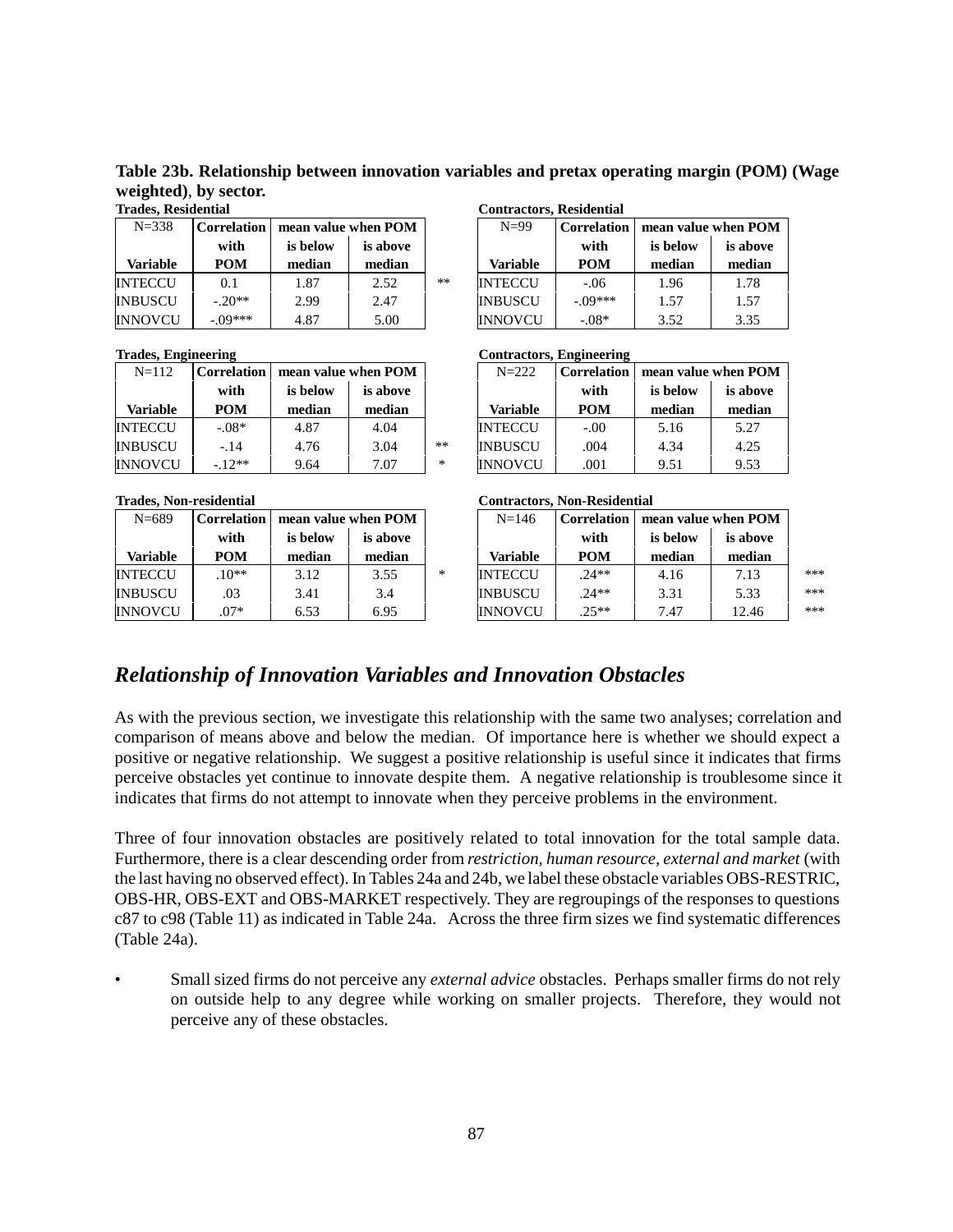- Medium sized firms do not perceive any *restriction* (i.e., legal/regulatory) obstacles. It is unclear why this is true for these firms only.
- Large sized firms do not perceive any *human resource* (i.e., labour skills or concernts) obstacles. Not surprisingly, large firms likely offer a better working environment on a number of dimensions. Thus, construction worker supply would be of little concern for these firms.

The relationships of Table 24b further confirm the contention that the construction industry is comprised of several sectors that offer differing support for the conceptual model. While the overall data does not support a relationship for innovation and *market* obstacles it is in fact fairly strong for all three trades (i.e., residential, non-residential, engineering).

Another interesting finding is a negative relationship for all four innovation obstacles with innovation for non-residential and engineering contractors. These are the only sectors where it appears that when the managers perceive obstacles they may be less innovative. In contrast, residential contractors innovate more when confronted with *restriction* and *external* obstacles. Thus, contractors react very differently when faced with obstacles depending upon the nature of their sector.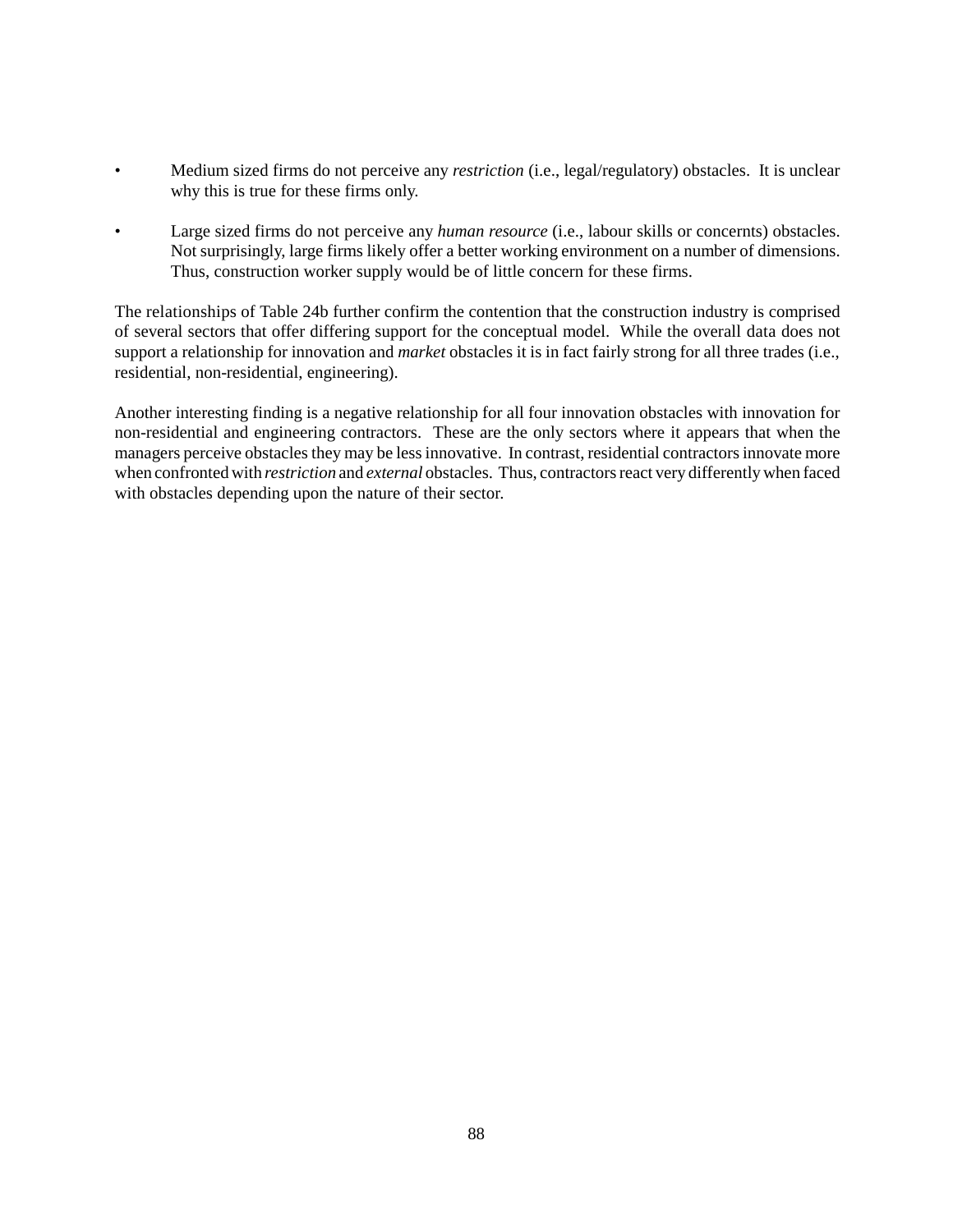## **Table 24a. Relationship of INNOVCU and innovation obstacles (Firm weighted), total sample and by size**.

*Levels of significance: \*\*\* p<=0.001; \*\*p<=0.05; \* p<=.01*

Asterisks outside boxes are for the significance of the difference in mean value conditioned on median of POM. **OBS-MARKET (c87-c89**) **OBS-HR (92-c95**)

**OBS-RESTRIC (c90-c91**) **OBS-EXT (c96-c98**)

| <b>ALL FIRMS</b> |  |
|------------------|--|
|                  |  |

| $N = 1678$             | <b>Correlation</b><br>with | mean value when<br><b>INNOVCU</b> |                    |     | $N = 261$              | <b>Correlation</b>     |                    | mean value when<br><b>INNOVCU</b> |  |
|------------------------|----------------------------|-----------------------------------|--------------------|-----|------------------------|------------------------|--------------------|-----------------------------------|--|
| <b>Variable</b>        | <b>INNOVCU</b>             | is below<br>median                | is above<br>median |     | <b>Variable</b>        | with<br><b>INNOVCU</b> | is below<br>median | is above<br>median                |  |
| OBS-<br><b>MARKET</b>  | 0.02                       | 1.08                              | 1.06               |     | OBS-<br><b>MARKET</b>  | 0.07                   | 1.11               | 1.23                              |  |
| OBS-<br><b>RESTRIC</b> | $21***$                    | 0.28                              | 0.45               | *** | OBS-<br><b>RESTRIC</b> | $18***$                | 0.59               | 0.62                              |  |
| <b>OBS-HR</b>          | $13***$                    |                                   | 1.24               | *** | <b>OBS-HR</b>          | $-0.03$                | 1.24               | 1.37                              |  |
| <b>OBS-EXT</b>         | $.07**$                    | 0.3                               | 0.3                |     | <b>OBS-EXT</b>         | $.16**$                | 0.41               | 0.7                               |  |

| <b>INNOVCU</b> |                 |             |                        |                |                 | <b>INNOVCU</b> |
|----------------|-----------------|-------------|------------------------|----------------|-----------------|----------------|
| is below       | is above        |             |                        | with           | is below        | is above       |
| median         | median          |             | <b>Variable</b>        | <b>INNOVCU</b> | median          | median         |
| 1.08           | 1.06            |             | OBS-<br><b>MARKET</b>  | 0.07           | 1.11            | 1.23           |
| 0.28           | 0.45            | ***         | OBS-<br><b>RESTRIC</b> | $.18***$       | 0.59            | 0.62           |
|                | $1 \bigwedge 1$ | میں میں میں | $0.50$ $\overline{10}$ | 0.02           | $1 \bigwedge 4$ | 1.27           |

**ALL FIRMS LARGE FIRMS (Total Revenue >= \$10 million)**  $N=261$  **Correlation** mean value when

**SMALL FIRMS (Total Revenue < \$1 million) MEDIUM FIRMS (Total Revenue < \$10 million)**

|                  |                                    | $MEDIUM$ $\Gamma$ $INMS$ (Total Revenue $\leq$ 510 minimum) |
|------------------|------------------------------------|-------------------------------------------------------------|
| $\mathbf{M}$ 000 | $\sim$ $\sim$ $\sim$ $\sim$ $\sim$ | the comment of the committee of the com-                    |

| $N = 587$       | <b>Correlation</b> | mean value when<br><b>INNOVCU</b> |          |     | $N = 822$       | <b>Correlation</b> | mean value when<br><b>INNOVCU</b> |          |     |
|-----------------|--------------------|-----------------------------------|----------|-----|-----------------|--------------------|-----------------------------------|----------|-----|
|                 | with               | is below                          | is above |     |                 | with               | is below                          | is above |     |
| <b>Variable</b> | <b>INNOVCU</b>     | median                            | median   |     | <b>Variable</b> | <b>INNOVCU</b>     | median                            | median   |     |
| OBS-            | 0.03               | 1.09                              | 1.07     |     | OBS-            | 0.01               | 1.03                              | 1.05     |     |
| MARKET          |                    |                                   |          |     | <b>MARKET</b>   |                    |                                   |          |     |
| OBS-            | $.24***$           | 0.22                              | 0.43     | *** | OBS-            | 0.02               | 0.42                              | 0.46     |     |
| RESTRIC         |                    |                                   |          |     | <b>RESTRIC</b>  |                    |                                   |          |     |
| OBS-HR          | $19***$            | 0.96                              | 1.23     | *** | <b>OBS-HR</b>   | $-.08*$            | 1.23                              | 0.96     | *** |
| OBS-EXT         | 0.04               | 0.23                              | 0.36     | **  | <b>OBS-EXT</b>  | $15***$            | 0.24                              | 0.43     | *** |

The total wage-weighted data results (Table 25a) are consistent with the firm-weighted data results except that all four innovation obstacles are positively and consistently related to innovation. Systematic differences by firm size continue (Table 25a).

- Small sized firms change from no perceived *external* obstacles to a negative relationship indicating that there is a possibility that less of a network hinders innovation for these firms.
- Medium sized firms continue to have mixed results with few perceived obstacles.
- Large firms appear consistent with the overall data while perceiving all innovation obstacles.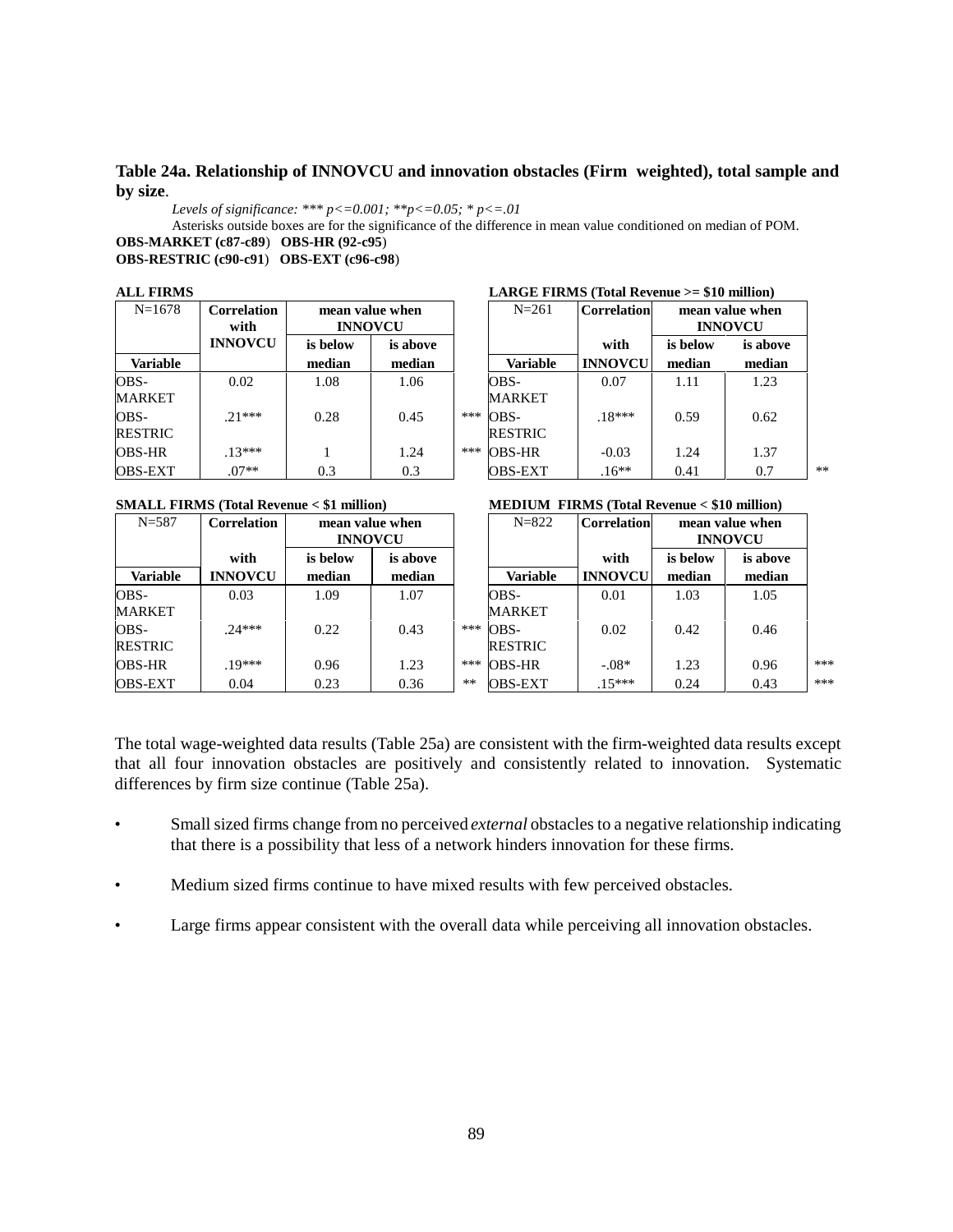**Table 24b. Relationship of INNOVCU and innovation obstacles (Firm weighted), by sector Trades, Residential Trades, Non-residential**

| $N = 356$       | Correlation    |          | mean value when<br><b>INNOVCU</b> |     | $N = 704$      | <b>Correlation</b> |          | mean value when<br><b>INNOVCU</b> |
|-----------------|----------------|----------|-----------------------------------|-----|----------------|--------------------|----------|-----------------------------------|
|                 | with           | is below | is above                          |     |                | with               | is below | is above                          |
| <b>Variable</b> | <b>INNOVCU</b> | median   | median                            |     | Variable       | <b>INNOVCU</b>     | median   | median                            |
| OBS-            | $.17**$        | 0.81     | 1.04                              | *** | OBS-           | $74***$            | 0.91     | 1.14                              |
| <b>MARKET</b>   |                |          |                                   |     | <b>MARKET</b>  |                    |          |                                   |
| OBS-            | $70***$        | 0.15     | 0.41                              |     | *** OBS-       | $14***$            | 0.38     | 0.39                              |
| <b>RESTRIC</b>  |                |          |                                   |     | <b>RESTRIC</b> |                    |          |                                   |
| <b>OBS-HR</b>   | $.26***$       | 0.83     | 1.44                              | *** | <b>OBS-HR</b>  | $33***$            | 0.83     | 1.1                               |
| <b>OBS-EXT</b>  | $-0.1$         | 0.32     | 0.34                              |     | <b>OBS-EXT</b> | $.19***$           | 0.27     | 0.36                              |

| пайсэ. кезисниаг |                |                                   |          | 11 aucs. Ton-Tesnichthal |                    |                                   |          |     |
|------------------|----------------|-----------------------------------|----------|--------------------------|--------------------|-----------------------------------|----------|-----|
| $N = 356$        | Correlation    | mean value when<br><b>INNOVCU</b> |          | $N = 704$                | <b>Correlation</b> | mean value when<br><b>INNOVCU</b> |          |     |
|                  | with           | is below                          | is above |                          | with               | is below                          | is above |     |
| <b>Variable</b>  | <b>INNOVCU</b> | median                            | median   | Variable                 | <b>INNOVCU</b>     | median                            | median   |     |
| OBS-             | $.17**$        | 0.81                              | 1.04     | $***$ OBS-               | $.24***$           | 0.91                              | 1.14     | *** |
| MARKET           |                |                                   |          | <b>MARKET</b>            |                    |                                   |          |     |
| OBS-             | $29***$        | 0.15                              | 0.41     | *** OBS-                 | $14***$            | 0.38                              | 0.39     |     |
| RESTRIC          |                |                                   |          | <b>RESTRIC</b>           |                    |                                   |          |     |
| OBS-HR           | $.26***$       | 0.83                              | 1.44     | $***$ OBS-HR             | $33***$            | 0.83                              | 1.1      | *** |
| OBS-EXT          | $-0.1$         | 0.32                              | 0.34     | <b>OBS-EXT</b>           | $.19***$           | 0.27                              | 0.36     |     |

| $N = 113$       | <b>Correlation</b> |          | mean value when<br><b>INNOVCU</b> |   | $N = 227$      | <b>Correlation</b> |          | mean value when<br><b>INNOVCU</b> |  |
|-----------------|--------------------|----------|-----------------------------------|---|----------------|--------------------|----------|-----------------------------------|--|
|                 | with               | is below | is above                          |   |                | with               | is below | is above                          |  |
| <b>Variable</b> | <b>INNOVCU</b>     | median   | median                            |   | Variable       | <b>INNOVCU</b>     | median   | median                            |  |
| OBS-            | $27**$             | 0.89     | 1.17                              | * | OBS-           | $-.06$             | 0.86     | 0.58                              |  |
| <b>MARKET</b>   |                    |          |                                   |   | <b>MARKET</b>  |                    |          |                                   |  |
| OBS-            | $.17**$            | 0.37     | 0.7                               | * | OBS-           | .04                | 0.51     | 0.22                              |  |
| <b>RESTRIC</b>  |                    |          |                                   |   | <b>RESTRIC</b> |                    |          |                                   |  |
| <b>OBS-HR</b>   | $-.16$             | 0.67     | 0.63                              |   | <b>OBS-HR</b>  | $-22***$           | 1.08     | 0.5                               |  |
| <b>OBS-EXT</b>  | .08                | 0.22     | 0.26                              |   | <b>OBS-EXT</b> | $-.08$             | 0.39     | 0.15                              |  |

# **Trades, Engineering Contractors, Engineering Contractors, Engineering**

| $N = 113$       | Correlation    |          | mean value when<br><b>INNOVCU</b> |        | $N = 227$      | <b>Correlation</b> | mean value when<br><b>INNOVCU</b> |          |       |
|-----------------|----------------|----------|-----------------------------------|--------|----------------|--------------------|-----------------------------------|----------|-------|
|                 | with           | is below | is above                          |        |                | with               | is below                          | is above |       |
| <b>Variable</b> | <b>INNOVCU</b> | median   | median                            |        | Variable       | <b>INNOVCU</b>     | median                            | median   |       |
| OBS-            | $.27**$        | 0.89     | 1.17                              | $\ast$ | OBS-           | $-.06$             | 0.86                              | 0.58     | $**$  |
| MARKET          |                |          |                                   |        | <b>MARKET</b>  |                    |                                   |          |       |
| OBS-            | $.17**$        | 0.37     | 0.7                               | $*$    | OBS-           | .04                | 0.51                              | 0.22     | $***$ |
| RESTRIC         |                |          |                                   |        | <b>RESTRIC</b> |                    |                                   |          |       |
| OBS-HR          | $-.16$         | 0.67     | 0.63                              |        | <b>OBS-HR</b>  | $-22***$           | 1.08                              | 0.5      | ***   |
| <b>OBS-EXT</b>  | .08            | 0.22     | 0.26                              |        | <b>OBS-EXT</b> | $-.08$             | 0.39                              | 0.15     | $***$ |
|                 |                |          |                                   |        |                |                    |                                   |          |       |

| $N = 108$       | <b>Correlation</b> |          | mean value when<br><b>INNOVCU</b> |      | $N = 153$            | <b>Correlation</b> |          | mean value when<br><b>INNOVCU</b> |
|-----------------|--------------------|----------|-----------------------------------|------|----------------------|--------------------|----------|-----------------------------------|
|                 | with               | is below | is above                          |      |                      | with               | is below | is above                          |
| <b>Variable</b> | <b>INNOVCU</b>     | median   | median                            |      | <b>Variable</b>      | <b>INNOVCU</b>     | median   | median                            |
| OBS-            | $-.07$             | 1.47     | 1.26                              |      | OBS-                 | $-35***$           | 1.43     | 1.15                              |
| <b>MARKET</b>   |                    |          |                                   |      | <b>MARKET</b>        |                    |          |                                   |
| OBS-            | .49***             | 0.17     | 0.71                              |      | *** $\overline{OBS}$ | $-38***$           | 0.86     | 0.3                               |
| <b>RESTRIC</b>  |                    |          |                                   |      | <b>RESTRIC</b>       |                    |          |                                   |
| <b>OBS-HR</b>   | 0.09               | 1.48     | 1.16                              |      | <b>OBS-HR</b>        | $-35***$           | 1.22     | 0.95                              |
| <b>OBS-EXT</b>  | $35***$            | 0.11     | 0.47                              | $**$ | <b>OBS-EXT</b>       | $-34***$           | 0.63     | 0.42                              |

## **Contractors, Residential Contractors, Non-Residential**

| relation             | mean value when<br><b>INNOVCU</b> |                    | $N = 153$ |                            | Correlation            | mean value when<br><b>INNOVCU</b> |                    |     |
|----------------------|-----------------------------------|--------------------|-----------|----------------------------|------------------------|-----------------------------------|--------------------|-----|
| with<br><b>NOVCU</b> | is below<br>median                | is above<br>median |           | <b>Variable</b>            | with<br><b>INNOVCU</b> | is below<br>median                | is above<br>median |     |
| $-.07$               | 1.47                              | 1.26               |           | OBS-                       | $-35***$               | 1.43                              | 1.15               |     |
|                      |                                   |                    |           | <b>MARKET</b>              |                        |                                   |                    |     |
| 49***                | 0.17                              | 0.71               |           | *** OBS-<br><b>RESTRIC</b> | $-.38***$              | 0.86                              | 0.3                | *** |
| 0.09                 | 1.48                              | 1.16               |           | <b>OBS-HR</b>              | $-35***$               | 1.22                              | 0.95               |     |
| 35***                | 0.11                              | 0.47               | $***$     | <b>OBS-EXT</b>             | $-34***$               | 0.63                              | 0.42               |     |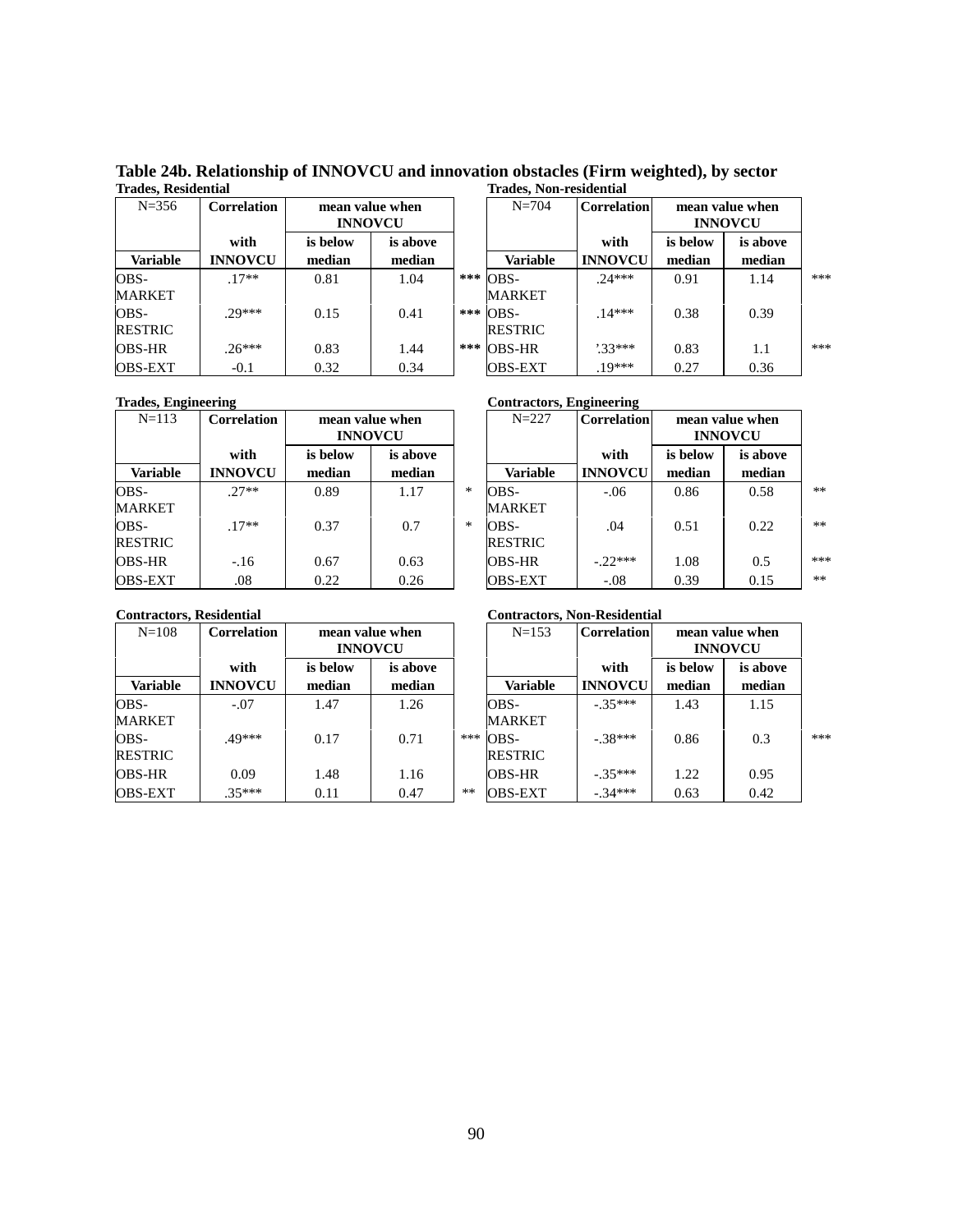#### **Table 25a. Relationship of INNOVCU and innovation obstacles (Wage weighted), by firm size**

*Levels of significance: \*\*\* p<=0.001; \*\*p<=0.05; \* p<=.01*

Asterisks outside boxes are for the significance of the difference in mean value conditioned on median of POM. **OBS-MARKET (c87-c89**) **OBS-HR (c92-c95)**

#### **OBS-RESTRIC (c90-c91) OBS-EXT (c96-c98**)

| <b>ALL FIRMS</b> |
|------------------|
|                  |

| $N = 1678$      | <b>Correlation</b> |          | mean value when<br><b>INNOVCU</b> |      | $N = 261$       | <b>Correlation</b> | mean value when<br><b>INNOVCU</b> |          |
|-----------------|--------------------|----------|-----------------------------------|------|-----------------|--------------------|-----------------------------------|----------|
|                 | with               | is below | is above                          |      |                 | with               | is below                          | is above |
| <b>Variable</b> | <b>INNOVCU</b>     | median   | median                            |      | <b>Variable</b> | <b>INNOVCU</b>     | median                            | median   |
| OBS-            | $11***$            | 1.03     | 1.14                              | **   | OBS-            | $.18***$           | 0.97                              | 1.46     |
| <b>MARKET</b>   |                    |          |                                   |      | <b>MARKET</b>   |                    |                                   |          |
| OBS-            | $12***$            | 0.36     | 0.53                              | ***  | OBS-            | $.13*$             | 0.44                              | 0.44     |
| <b>RESTRIC</b>  |                    |          |                                   |      | <b>RESTRIC</b>  |                    |                                   |          |
| <b>OBS-HR</b>   | $.08**$            |          | 1.08                              |      | <b>OBS-HR</b>   | 0.06               | 1.16                              | 1.43     |
| <b>OBS-EXT</b>  | $12***$            | 0.33     | 0.41                              | $**$ | <b>OBS-EXT</b>  | $.16**$            | 0.43                              | 0.78     |

| $N = 587$       | <b>Correlation</b> | mean value when<br><b>INNOVCU</b> |          | $N = 822$       | <b>Correlation</b> |          | mean value when<br><b>INNOVCU</b> |
|-----------------|--------------------|-----------------------------------|----------|-----------------|--------------------|----------|-----------------------------------|
|                 | with               | is below                          | is above |                 | with               | is below | is above                          |
| <b>Variable</b> | <b>INNOVCU</b>     | median                            | median   | <b>Variable</b> | <b>INNOVCU</b>     | median   | median                            |
| OBS-            | 0.01               | 1.06                              | 1.05     | OBS-            | 0.04               | 1.01     | 1.1                               |
| <b>MARKET</b>   |                    |                                   |          | <b>MARKET</b>   |                    |          |                                   |
| OBS-            | $13***$            | 0.33                              | 0.39     | OBS-            | $.10**$            | 0.39     | 0.68                              |
| <b>RESTRIC</b>  |                    |                                   |          | <b>RESTRIC</b>  |                    |          |                                   |
| <b>OBS-HR</b>   | $.08**$            | 1.07                              | 1.01     | <b>OBS-HR</b>   | $-.02$             | 1.04     | 0.9                               |
| <b>OBS-EXT</b>  | $-.08**$           | 0.32                              | 0.33     | <b>OBS-EXT</b>  | 0.03               | 0.31     | 0.32                              |

| ALL PINDIS      |                    |                 |          |     | $LATOLE$ F INNES (TOtal Revenue $2-$ \$10 million) |                    |                 |                |     |
|-----------------|--------------------|-----------------|----------|-----|----------------------------------------------------|--------------------|-----------------|----------------|-----|
| $N = 1678$      | <b>Correlation</b> | mean value when |          |     | $N = 261$                                          | <b>Correlation</b> | mean value when |                |     |
|                 |                    | <b>INNOVCU</b>  |          |     |                                                    |                    |                 | <b>INNOVCU</b> |     |
|                 | with               | is below        | is above |     |                                                    | with               | is below        | is above       |     |
| <b>Variable</b> | <b>INNOVCU</b>     | median          | median   |     | <b>Variable</b>                                    | <b>INNOVCU</b>     | median          | median         |     |
| OBS-            | $11***$            | 1.03            | 1.14     | **  | OBS-                                               | $.18***$           | 0.97            | 1.46           | *** |
| MARKET          |                    |                 |          |     | <b>MARKET</b>                                      |                    |                 |                |     |
| OBS-            | $12***$            | 0.36            | 0.53     | *** | OBS-                                               | $.13*$             | 0.44            | 0.44           |     |
| RESTRIC         |                    |                 |          |     | <b>RESTRIC</b>                                     |                    |                 |                |     |
| OBS-HR          | $.08**$            |                 | 1.08     |     | <b>OBS-HR</b>                                      | 0.06               | 1.16            | 1.43           | $*$ |
| OBS-EXT         | $12***$            | 0.33            | 0.41     | **  | <b>OBS-EXT</b>                                     | $.16**$            | 0.43            | 0.78           | *** |

 $I$  ADCE FIDMS (Total Devenue  $\epsilon = 10$  million)

#### **SMALL FIRMS (Total Revenue < \$1 million) MEDIUM FIRMS (Total Revenue < \$10 million)**

|                      |                                   |                    | $\ldots$               |                        |                    |                                   |     |  |  |
|----------------------|-----------------------------------|--------------------|------------------------|------------------------|--------------------|-----------------------------------|-----|--|--|
| relation             | mean value when<br><b>INNOVCU</b> |                    | $N = 822$              | <b>Correlation</b>     |                    | mean value when<br><b>INNOVCU</b> |     |  |  |
| with<br><b>NOVCU</b> | is below<br>median                | is above<br>median | <b>Variable</b>        | with<br><b>INNOVCU</b> | is below<br>median | is above<br>median                |     |  |  |
| 0.01                 | 1.06                              | 1.05               | OBS-<br><b>MARKET</b>  | 0.04                   | 1.01               | 1.1                               | $*$ |  |  |
| 13***                | 0.33                              | 0.39               | OBS-<br><b>RESTRIC</b> | $.10**$                | 0.39               | 0.68                              | *** |  |  |
| $08**$               | 1.07                              | 1.01               | <b>OBS-HR</b>          | $-.02$                 | 1.04               | 0.9                               |     |  |  |
| $.08**$              | 0.32                              | 0.33               | <b>OBS-EXT</b>         | 0.03                   | 0.31               | 0.32                              |     |  |  |

The results for wage-weighted data by sector are fairly consistent with firm-weighted data (Table 25b). Nonresidential contractors still appear less innovative in the face of all four obstacles although this is less so for engineering contractors. In fact, this relationship is mostly in the expected positive direction as was and still is the case for residential contractors. In general, trades also continue to innovate despite perceiving obstacles.

## *Cluster Analysis*

Cluster analysis is a family of statistical techniques that attempt to group observations in a data set together by a variety of measures of similarity or, conversely, to separate them based on measures of difference. The RFP for the analysis of the Innovation in Construction Survey required that a cluster analysis be performed "on all variables". In consultation with the Project Officer, we have not performed such a clustering, as there are many variables that have limited rates of response, thereby rendering the clustering applicable only to the subset of respondents. We have, however, carried out several attempts at clustering based on different criteria available in the SAS software system, and in particular using the FASTCLUS procedure.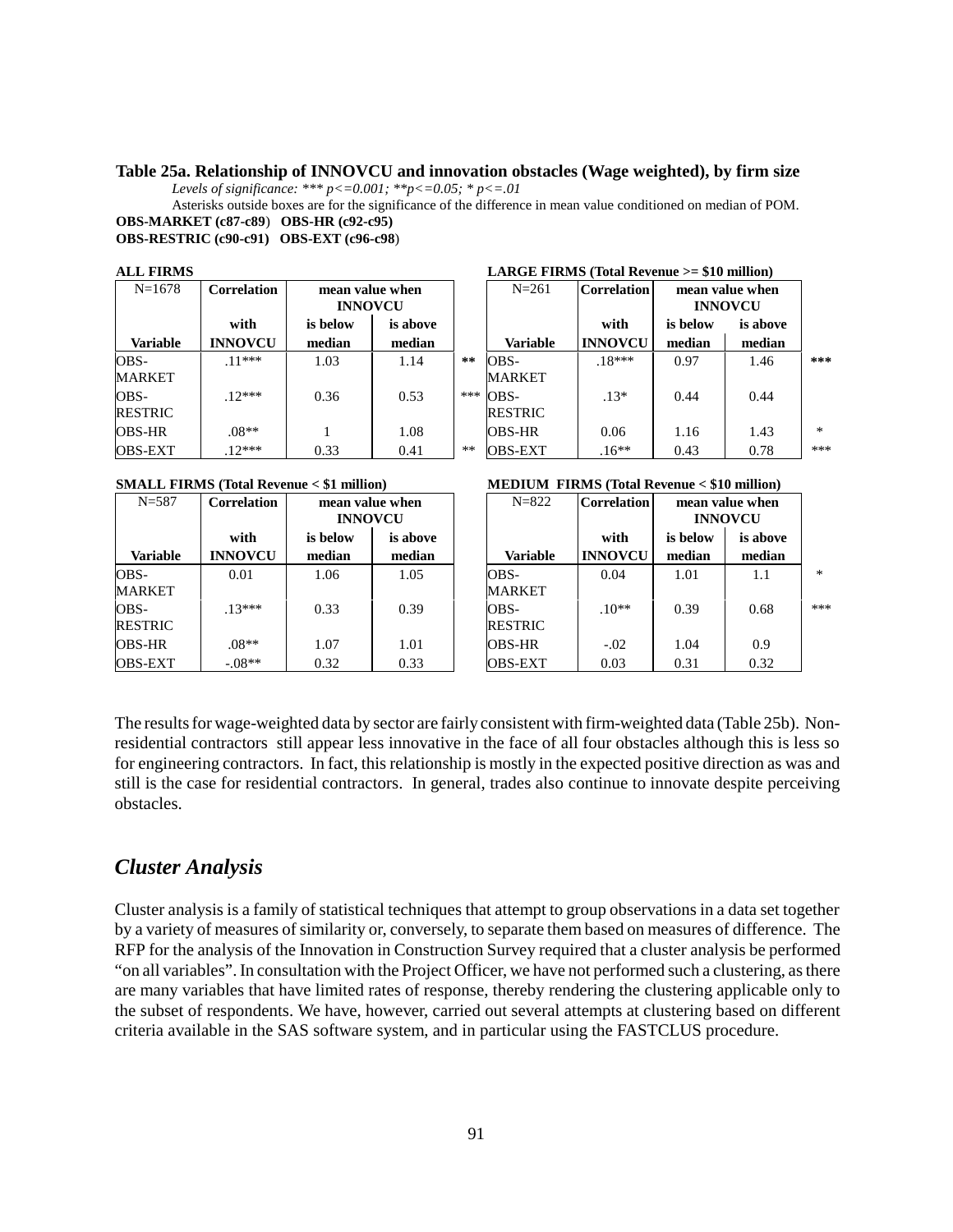**Table 25b. Relationship of INNOVCU and innovation obstacles (Wage weighted), by sector Trades, Residential Trades, Non-residential**

| $N = 356$              | <b>Correlation</b>     | mean value when<br><b>INNOVCU</b> |                    |      | $N = 704$              | <b>Correlation</b>     |                    | mean value when<br><b>INNOVCU</b> |
|------------------------|------------------------|-----------------------------------|--------------------|------|------------------------|------------------------|--------------------|-----------------------------------|
| <b>Variable</b>        | with<br><b>INNOVCU</b> | is below<br>median                | is above<br>median |      | <b>Variable</b>        | with<br><b>INNOVCU</b> | is below<br>median | is above<br>median                |
| OBS-<br><b>MARKET</b>  | $.15**$                | 0.87                              | 1.12               | ***  | OBS-<br><b>MARKET</b>  | 0.06                   | 0.97               | 1.06                              |
| OBS-<br><b>RESTRIC</b> | $.17**$                | 0.19                              | 0.36               | $**$ | OBS-<br><b>RESTRIC</b> | $13***$                | 0.41               | 0.69                              |
| <b>OBS-HR</b>          | $23***$                | 0.9                               | 1.29               | ***  | <b>OBS-HR</b>          | $.13***$               | 0.91               | 0.86                              |
| <b>OBS-EXT</b>         | $-.09$                 | 0.32                              | 0.35               |      | <b>OBS-EXT</b>         | $.12**$                | 0.32               | 0.35                              |

| relation             | mean value when<br><b>INNOVCU</b> |                    |      | $N = 704$              | <b>Correlation</b>     | mean value when<br><b>INNOVCU</b> |                    |     |
|----------------------|-----------------------------------|--------------------|------|------------------------|------------------------|-----------------------------------|--------------------|-----|
| with<br><b>NOVCU</b> | is below<br>median                | is above<br>median |      | <b>Variable</b>        | with<br><b>INNOVCU</b> | is below<br>median                | is above<br>median |     |
| $15**$               | 0.87                              | 1.12               | ***  | OBS-<br>MARKET         | 0.06                   | 0.97                              | 1.06               |     |
| $17**$               | 0.19                              | 0.36               | $**$ | OBS-<br><b>RESTRIC</b> | $13***$                | 0.41                              | 0.69               | *** |
| 23***                | 0.9                               | 1.29               | ***  | OBS-HR                 | $13***$                | 0.91                              | 0.86               |     |
| $-.09$               | 0.32                              | 0.35               |      | <b>OBS-EXT</b>         | $.12**$                | 0.32                              | 0.35               |     |

**Trades, Engineering Contractors, Engineering**

| $\frac{1}{2}$   |                    |                                   |          |       | $\frac{1}{2}$  |                |                                   |          |        |
|-----------------|--------------------|-----------------------------------|----------|-------|----------------|----------------|-----------------------------------|----------|--------|
| $N = 112$       | <b>Correlation</b> | mean value when<br><b>INNOVCU</b> |          |       | $N = 227$      | Correlation    | mean value when<br><b>INNOVCU</b> |          |        |
|                 | with               | is below                          | is above |       |                | with           | is below                          | is above |        |
| <b>Variable</b> | <b>INNOVCU</b>     | median                            | median   |       | Variable       | <b>INNOVCU</b> | median                            | median   |        |
| OBS-            | $.43***$           | 0.92                              | 1.53     | ***   | OBS-           | $19***$        | 1.06                              | 1.17     |        |
| <b>MARKET</b>   |                    |                                   |          |       | <b>MARKET</b>  |                |                                   |          |        |
| OBS-            | $-.08**$           | 0.39                              | 0.45     |       | OBS-           | $25***$        | 0.33                              | 0.6      | **     |
| <b>RESTRIC</b>  |                    |                                   |          |       | <b>RESTRIC</b> |                |                                   |          |        |
| <b>OBS-HR</b>   | 39***              | 0.74                              | 1.13     |       | <b>OBS-HR</b>  | $-.04$         | 1.41                              | 1.12     | $\ast$ |
| <b>OBS-EXT</b>  | $.52***$           | 0.27                              | 0.09     | $***$ | <b>OBS-EXT</b> | .06            | 0.46                              | 0.38     |        |

#### **Contractors, Residential Contractors, Non-Residential**

| $N = 108$       | <b>Correlation</b> | mean value when<br><b>INNOVCU</b> |          |     | $N = 153$       | <b>Correlation</b> | mean value when<br><b>INNOVCU</b> |          |      |
|-----------------|--------------------|-----------------------------------|----------|-----|-----------------|--------------------|-----------------------------------|----------|------|
|                 | with               | is below                          | is above |     |                 | with               | is below                          | is above |      |
| <b>Variable</b> | <b>INNOVCU</b>     | median                            | median   |     | <b>Variable</b> | <b>INNOVCU</b>     | median                            | median   |      |
| OBS-            | 0.1                | 1.26                              | 1.18     |     | OBS-            | $-.23**$           | 1.28                              | 1.1      |      |
| <b>MARKET</b>   |                    |                                   |          |     | <b>MARKET</b>   |                    |                                   |          |      |
| OBS-            | $.38***$           | 0.15                              | 0.79     | *** | OBS-            | $-33***$           | 0.69                              | 0.33     | $**$ |
| <b>RESTRIC</b>  |                    |                                   |          |     | <b>RESTRIC</b>  |                    |                                   |          |      |
| <b>OBS-HR</b>   | .02                | 1.49                              | 1.33     |     | <b>OBS-HR</b>   | $-.17*$            | 1.1                               | 1.02     |      |
| <b>OBS-EXT</b>  | 49***              | 0.08                              | 0.56     | *** | <b>OBS-EXT</b>  | $-22***$           | 0.51                              | 0.47     |      |

In doing this, we chose to use the "impute" option so we would not lose too many observations to missing values. Clearly, this is a danger. To get a reasonable coverage of the variables, we included the responses c1 to c28 (which describe the opinions of the respondents on the environment for the construction sector and business and technology strategies), the financial variables ratio1 to ratio9, and the "advanced technologies and business practices variables, which are transformed versions of the responses c29 to c57. (Because the responses to these variables were coded in such a way that the numerical value is not related to the degree of innovation, we did not want to use the raw data.)

By specifying a maximum number of clusters ranging from 3 up, we were able to see how many clusters were needed to "explain" the variation in the data by looking at the reported R\_squared statistic for the set of clusters. We have not verified that this value, output by SAS, has the conventional meaning, but the results appear to be consistent with a definition that the statistic is defined as: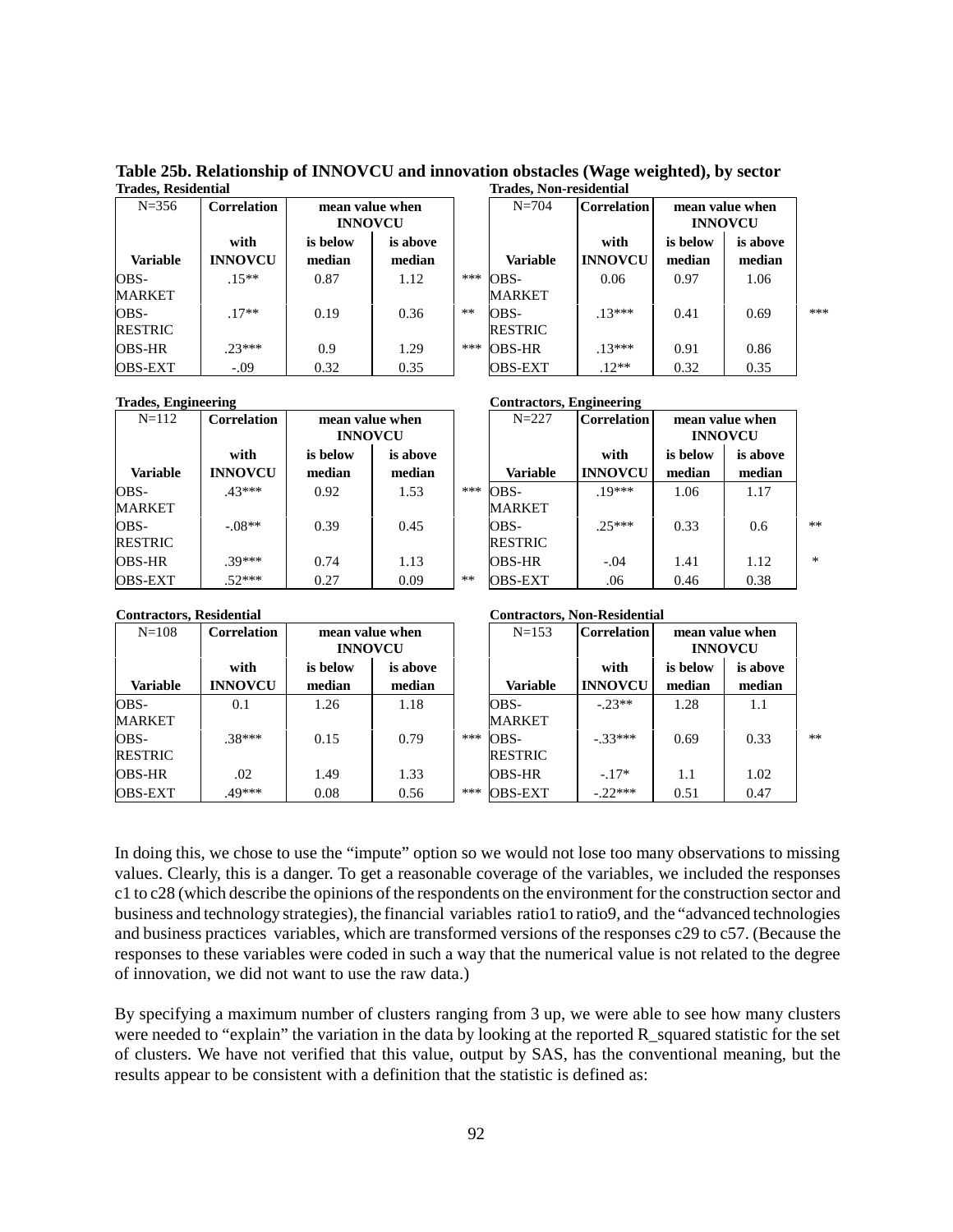1 - (sum of squared deviations from the model) / (sum of squared deviations from the mean)

Furthermore, we assume that the "mean" in this case is the centroid of the data under a scaling that is applied in FASTCLUS. We used the variable final\_wg as a weighting variable in all calculations.

Our clusterings showed a fairly rapid increase in R\_squared until we had 6 clusters, then levelled off with about 95% of the variation explained. Saving the cluster variable, we then put the data into Stata and found that there were not clean explanations of the clusters that were obvious. Worse, one cluster takes in the vast majority of the observations. Summarizing the variable INNOVCU, which accumulates all current "innovative" activities, for the clusters computed, we find only one small cluster obviously different from the rest.

**Table 26. Illustration of explanatory power of clusters developed using firm-weights calculations for variable** *INNOVCU*

|                |           | Summary of INNOVCU |           |      |
|----------------|-----------|--------------------|-----------|------|
| cluster        | Mean      | Std. Dev.          | Freq.     | Obs. |
|                | 4.9927122 | 3.4028112          | 2451.874  | 65   |
| $\mathfrak{D}$ | 4.0042456 | 4.4634462          | 80709.82  | 1601 |
| 3              | 4.0367703 | 6.1777111          | 204.0476  | 11   |
| 4              | 3.2240692 | 2.9720027          | 917.69141 | 13   |
| 5              | 1.4137315 | 2.4988723          | 4676.4894 | 29   |
| 6              | 4.7836398 | 4.8271454          | 1792.9236 | 20   |
| Total          | 3.9050438 | 4.3948507          | 90752.846 | 1739 |

Unfortunately, without weighting, our summary looks very different. There is one small group that now stands out, though the standard deviation of the innovation variable shows us that the "innovativeness" of these very few companies is by no means uniform.

| Table 27. Illustration of explanatory power of clusters developed using unweighted calculations for |  |  |
|-----------------------------------------------------------------------------------------------------|--|--|
| variable INNOVCU                                                                                    |  |  |

|         |            | Summary of INNOVCU |       |
|---------|------------|--------------------|-------|
| cluster | Mean       | Std. Dev.          | Freq. |
|         | 7.6153846  | 5.8967478          | 65    |
| 2       | 5.6477202  | 5.1129318          | 1601  |
| 3       | 12.9090910 | 8.9045443          | 11    |
| 4       | 4.6153846  | 3.9694345          | 13    |
| 5       | 2          | 3.305839           | 29    |
| 6       | 8.35       | 6.2431015          | 20    |
| Total   | 5.7297297  | 5.2249167          | 1739  |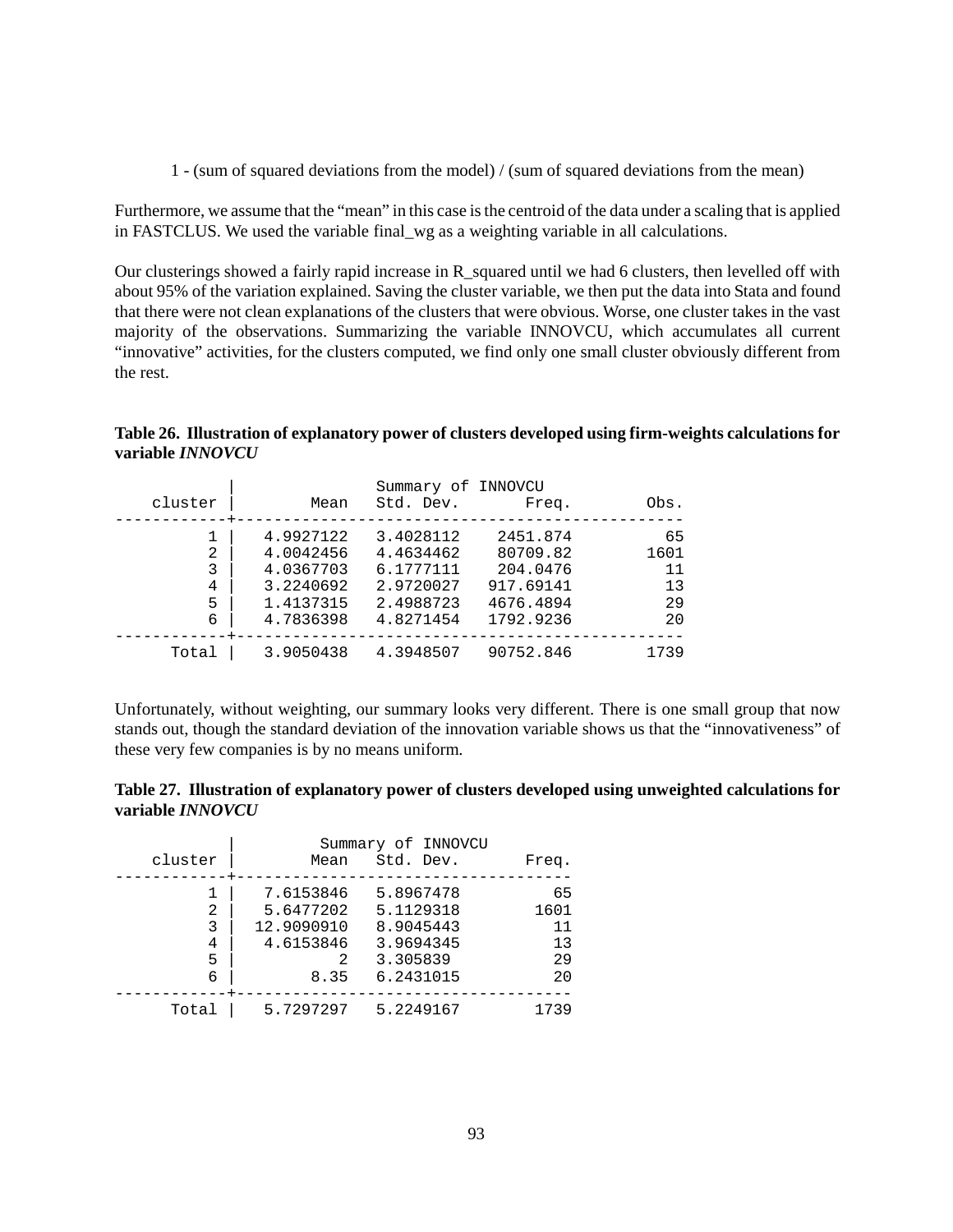Our results do not mean that a sensible clustering is not possible. However, we have tried a variety of sets of variables, including our principal component factors, and appear to get similar results. Thus we are confident that any "good" clustering will be based on relationships that are less obvious than those detectable with the obvious algorithms.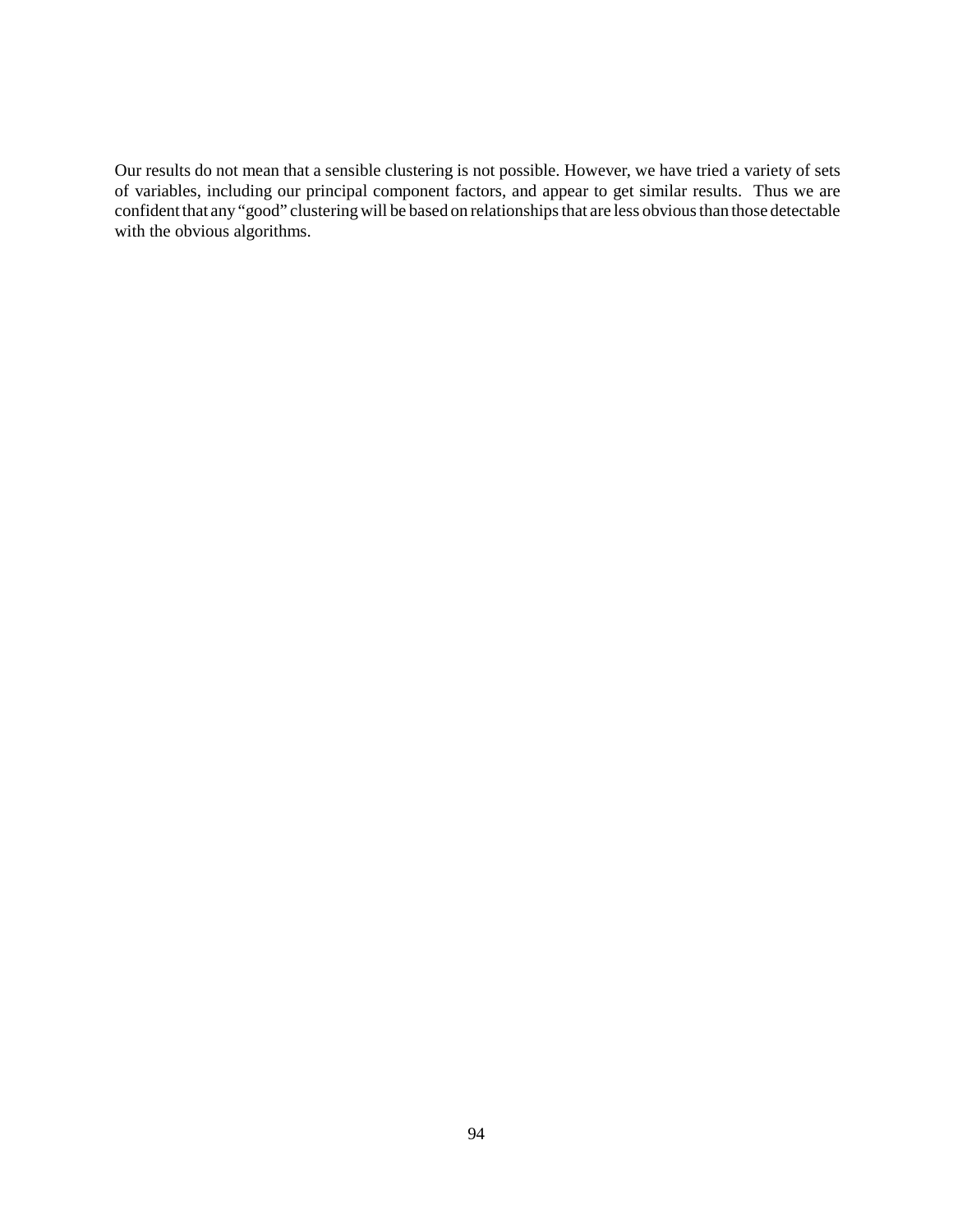# **Appendix A -- Selected Tables**

# **Descriptive statistics on Survey Questionss 1 and 2**

Definition of the variables:

|  | Table A-1. Questions 1 and 2 in the Survey. |  |  |  |
|--|---------------------------------------------|--|--|--|
|  |                                             |  |  |  |

|                | Questions I: For your business, please indicate how strongly                     |           | c14 Attracting new clients                                                          |  |  |  |  |  |
|----------------|----------------------------------------------------------------------------------|-----------|-------------------------------------------------------------------------------------|--|--|--|--|--|
|                | you are or disagree with the following statements                                |           |                                                                                     |  |  |  |  |  |
| c1             | My clients' needs are easy to predict                                            | c15       | Providing a broader range of services to your clients                               |  |  |  |  |  |
| c2             | My client can easily find a substitute for my services                           | c16       | Ensuring employees are aware of business issues and<br>opportunities                |  |  |  |  |  |
| c3             | My competitors' actions are easy to predict                                      | c17       | Encouraging and rewarding your employees to seek out<br>technological improvements  |  |  |  |  |  |
| c4             | My competitors can easily substitute among suppliers                             | c18       | Encouraging and rewarding your employees to seek out<br>organizational improvements |  |  |  |  |  |
| c5             | The arrival of new competitors is a constant threat                              | c19       | Providing training programs for employees                                           |  |  |  |  |  |
| c6             | Materials and supplies quickly become obsolete                                   | c20       | Hiring new graduates from colleges and universities                                 |  |  |  |  |  |
| c7             | Technologies in the office are changing rapidly                                  | c21       | Hiring experienced employees                                                        |  |  |  |  |  |
| c8             | Technologies on the construction/building site                                   | are $c22$ | Participating in apprenticeship programs                                            |  |  |  |  |  |
|                | changing rapidly                                                                 |           |                                                                                     |  |  |  |  |  |
|                | Questions II Please rate the importance of each of the                           | c23       | Using teams which bring together people with different                              |  |  |  |  |  |
|                | following factors for the success of your business                               |           | skills                                                                              |  |  |  |  |  |
| c <sub>9</sub> | Developing unique expertise or a unique market                                   | c24       | Introducing new user-friendly technologies                                          |  |  |  |  |  |
| c10            | Delivering products or services which reduce the client's c25<br>operating costs |           | Investing in research and development                                               |  |  |  |  |  |
| c11            | Seeking business outside of your present geographical c26<br>region of activity  |           | Protecting intellectual property (patents, trademarks,<br>copyrights, etc.)         |  |  |  |  |  |
| c12            | Increasing your market share                                                     | c27       | Enhancing your engineering capabilities                                             |  |  |  |  |  |
| c13            | Building and enhancing relationships with existing clients c28                   |           | Participating in the development of industry standards and<br>practices             |  |  |  |  |  |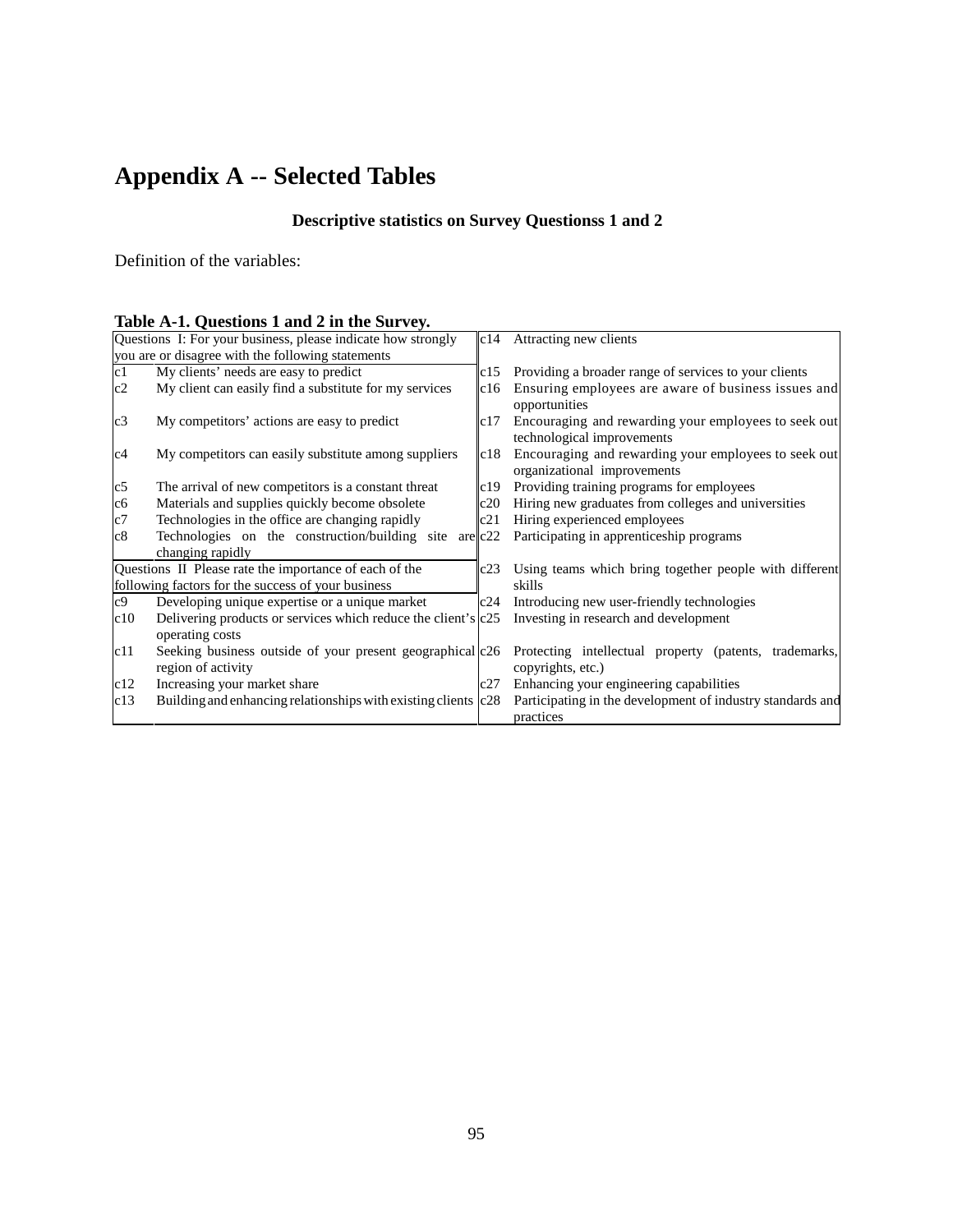| Variable       | $\cdot$<br>Mean | $[95\% \text{ C.I.}]$ |              | Variable  | Mean | [95% | C.I.         | Variable | Mean | [95% C.I.] |      |
|----------------|-----------------|-----------------------|--------------|-----------|------|------|--------------|----------|------|------------|------|
| c1             | 3.45            | 3.40                  |              | $3.5$ c11 | 1.95 | 1.87 | $2.02$ c21   |          | 3.79 | 3.72       | 3.86 |
| c2             | 3.82            | 3.76                  | 3.87 c12     |           | 3.15 | 3.07 | $3.24$ $c22$ |          | 2.64 | 2.56       | 2.73 |
| c3             | 3.08            | 3.04                  | $3.13$ c13   |           | 4.34 | 4.28 | $4.39$ $c23$ |          | 2.27 | 2.18       | 2.36 |
| c4             | 3.32            | 3.26                  | $3.39$ $c14$ |           | 4.22 | 4.16 | $4.27$ $c24$ |          | 2.60 | 2.51       | 2.69 |
| c <sub>5</sub> | 3.73            | 3.67                  | $3.79$ c15   |           | 3.32 | 3.24 | $3.39$ $c25$ |          | 1.58 | 1.50       | 1.66 |
| c6             | 2.54            | 2.49                  | $2.59$ c16   |           | 3.54 | 3.46 | $3.62$ c26   |          | 1.32 | 1.24       | 1.39 |
| c7             | 3.59            | 3.53                  | $3.65$ c17   |           | 2.60 | 2.51 | $2.69$ $c27$ |          | 3.00 | 2.91       | 3.09 |
| c8             | 3.31            | 3.25                  | 3.37 c18     |           | 3.03 | 2.95 | $3.12$ $c28$ |          | 2.76 | 2.67       | 2.84 |
| c <sub>9</sub> | 2.91            | 2.82                  | $3.00$ c19   |           | 3.03 | 2.94 | 3.11         |          |      |            |      |
| c10            | 3.15            | 3.06                  | $3.24$ $c20$ |           | 1.69 | 1.62 | 1.76         |          |      |            |      |

**Table A-2. Descriptive statistics and 95% confidence intervals., Firm-weighted**. **Full sample (N=1735)**

**Table A-3. Descriptive statistics and 95% confidence intervals., Firm-weighted**. **By firm size.** 

|                 |      | Small firms       |      | Medium firms      |                   |            | Large firms |            |                   |
|-----------------|------|-------------------|------|-------------------|-------------------|------------|-------------|------------|-------------------|
| Variable        | Mean | [95% C.I.]        |      | Mean              |                   | [95% C.I.] |             | [95% C.I.] |                   |
| '# observ.      | 633  |                   |      | 839               |                   |            | 263         |            |                   |
| c1              | 3.48 | 3.40              | 3.57 | 3.26              | 3.20              | 3.33       | 3.36        | 3.22       | 3.49              |
| c2              | 3.87 | 3.78              | 3.97 | 3.55              | 3.47              | 3.64       | 3.69        | 3.56       | 3.82              |
| $\overline{c3}$ | 3.10 | 3.03              | 3.18 | 2.99              | 2.91              | 3.06       | 2.89        | 2.77       | 3.00              |
| c4              | 3.32 | 3.21              | 3.43 | 3.36              | 3.27              | 3.44       | 3.40        | 3.26       | 3.54              |
| c5              | 3.75 | 3.65              | 3.85 | 3.63              | 3.55              | 3.71       | 3.71        | 3.57       | 3.84              |
| c6              | 2.55 | 2.47              | 2.63 | 2.50              | 2.42              | 2.57       | 2.32        | 2.20       | 2.44              |
| c7              | 3.53 | 3.43              | 3.63 | 3.87              | 3.80              | 3.94       | 3.82        | 3.68       | 3.95              |
| c8              | 3.32 | $\overline{3.22}$ | 3.42 | 3.27              | $\overline{3.20}$ | 3.35       | 3.30        | 3.19       | $\overline{3.41}$ |
| c <sub>9</sub>  | 2.80 | 2.64              | 2.96 | 3.39              | 3.28              | 3.51       | 3.72        | 3.56       | 3.88              |
| c10             | 3.13 | 2.98              | 3.27 | 3.25              | 3.12              | 3.38       | 3.48        | 3.27       | 3.68              |
| c11             | 1.82 | 1.69              | 1.95 | 2.52              | 2.41              | 2.63       | 2.72        | 2.54       | 2.90              |
| c12             | 3.02 | 2.88              | 3.16 | 3.78              | 3.67              | 3.88       | 3.92        | 3.78       | 4.06              |
| c13             | 4.31 | 4.21              | 4.40 | 4.48              | 4.42              | 4.55       | 4.57        | 4.47       | 4.67              |
| c14             | 4.16 | 4.06              | 4.25 | 4.51              | 4.45              | 4.57       | 4.37        | 4.26       | 4.48              |
| c15             | 3.34 | 3.21              | 3.46 | 3.22              | 3.12              | 3.33       | 3.27        | 3.10       | 3.44              |
| c16             | 3.53 | 3.40              | 3.66 | 3.56              | 3.47              | 3.65       | 3.71        | 3.56       | 3.85              |
| c17             | 2.48 | 2.32              | 2.64 | 3.13              | 3.02              | 3.23       | 3.48        | 3.34       | 3.62              |
| c18             | 2.94 | 2.80              | 3.09 | 3.43              | 3.34              | 3.52       | 3.62        | 3.47       | 3.76              |
| c19             | 2.89 | 2.75              | 3.04 | 3.66              | 3.57              | 3.75       | 3.76        | 3.64       | 3.89              |
| c20             | 1.60 | 1.48              | 1.71 | 2.07              | 1.97              | 2.18       | 2.62        | 2.44       | 2.80              |
| c21             | 3.72 | 3.60              | 3.84 | 4.14              | 4.07              | 4.21       | 3.95        | 3.80       | 4.10              |
| c22             | 2.54 | 2.40              | 2.68 | 3.11              | 3.00              | 3.22       | 3.48        | 3.32       | 3.64              |
| c23             | 2.16 | $\overline{2.00}$ | 2.31 | 2.77              | 2.65              | 2.90       | 3.15        | 2.96       | 3.34              |
| c24             | 2.48 | 2.33              | 2.63 | 3.19              | 3.08              | 3.30       | 3.51        | 3.35       | 3.67              |
| c25             | 1.53 | 1.39              | 1.66 | 1.83              | 1.72              | 1.94       | 1.96        | 1.79       | 2.13              |
| c26             | 1.30 | 1.17              | 1.43 | 1.38              | 1.26              | 1.49       | 1.56        | 1.36       | 1.76              |
| c27             | 2.94 | 2.79              | 3.09 | 3.24              | 3.13              | 3.35       | 3.71        | 3.57       | 3.84              |
| c28             | 2.65 | 2.50              | 2.80 | $\overline{3.22}$ | 3.11              | 3.33       | 3.61        | 3.46       | 3.76              |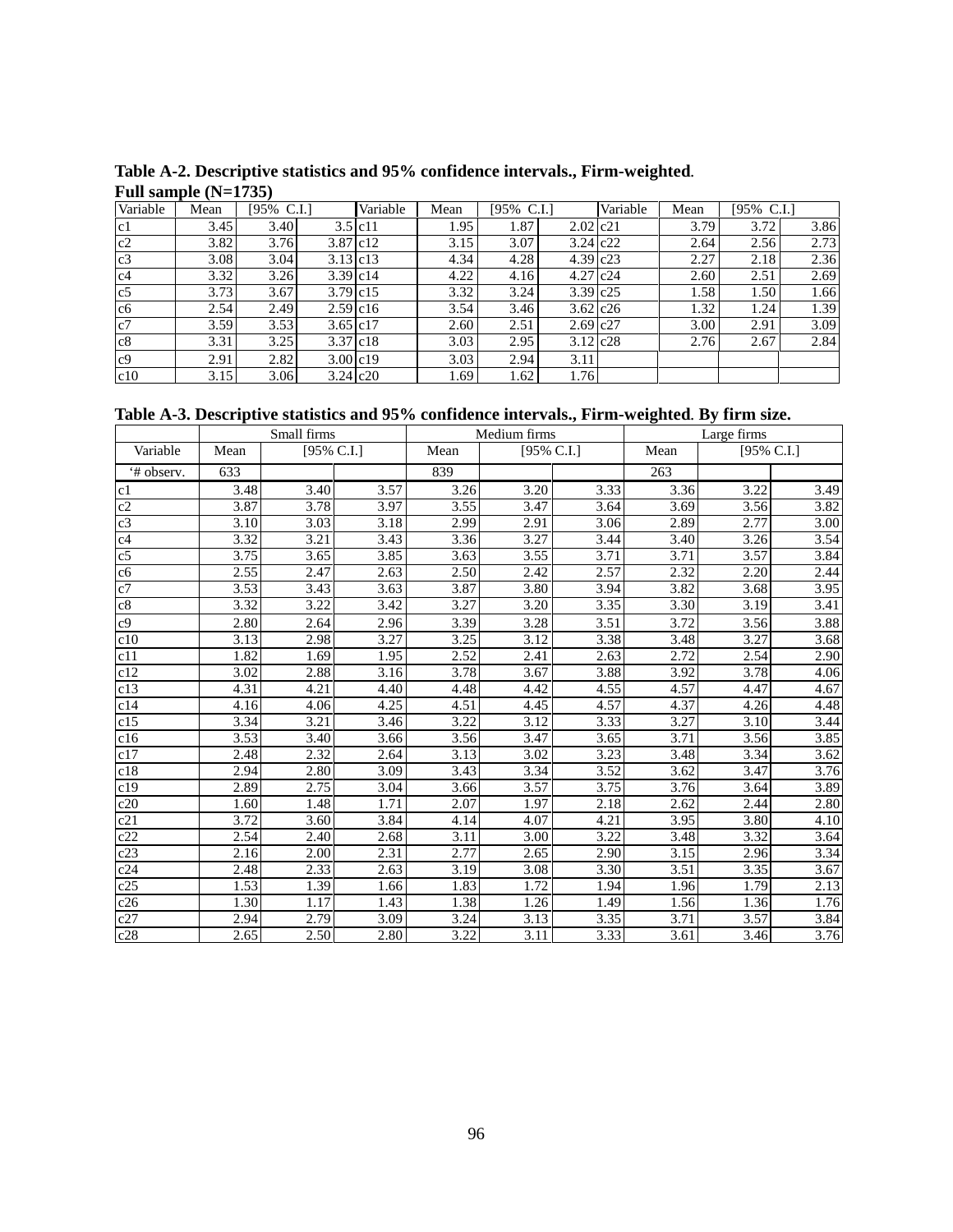|                |      | Specialty trades, residential |      |                   | Specialty trades, |            | Specialty trades, engineering |            |      |
|----------------|------|-------------------------------|------|-------------------|-------------------|------------|-------------------------------|------------|------|
|                |      |                               |      |                   | non-residential   |            |                               |            |      |
| Variable       | Mean | [95%                          | C.I. | Mean              |                   | [95% C.I.] | Mean                          | [95% C.I.] |      |
| Observ         | 356  |                               |      | 704               |                   |            | 113                           |            |      |
| c1             | 3.71 | 3.58                          | 3.83 | 3.24              | 3.16              | 3.32       | 3.17                          | 2.95       | 3.39 |
| c2             | 3.94 | 3.81                          | 4.07 | 3.58              | 3.48              | 3.67       | $\overline{3.28}$             | 3.05       | 3.51 |
| c3             | 3.02 | 2.92                          | 3.13 | 3.04              | 2.97              | 3.11       | 2.87                          | 2.71       | 3.03 |
| c4             | 3.06 | 2.91                          | 3.22 | 3.23              | 3.13              | 3.33       | 3.50                          | 3.29       | 3.71 |
| c5             | 3.85 | 3.72                          | 3.99 | 3.49              | 3.39              | 3.58       | 3.99                          | 3.84       | 4.15 |
| c6             | 2.69 | 2.59                          | 2.79 | 2.48              | 2.40              | 2.56       | 2.65                          | 2.47       | 2.83 |
| c7             | 3.90 | 3.77                          | 4.02 | $\overline{3.73}$ | 3.65              | 3.82       | 3.78                          | 3.62       | 3.95 |
| c8             | 3.54 | 3.41                          | 3.67 | 3.30              | 3.23              | 3.38       | 3.71                          | 3.53       | 3.89 |
| c <sub>9</sub> | 3.57 | 3.38                          | 3.76 | 2.83              | 2.68              | 2.97       | 2.32                          | 1.93       | 2.72 |
| c10            | 3.51 | 3.33                          | 3.70 | 3.37              | 3.24              | 3.50       | 3.12                          | 2.79       | 3.45 |
| c11            | 2.34 | 2.14                          | 2.53 | 1.95              | 1.83              | 2.07       | 2.30                          | 2.02       | 2.57 |
| c12            | 3.67 | 3.49                          | 3.85 | 3.41              | 3.30              | 3.52       | 2.84                          | 2.54       | 3.13 |
| c13            | 4.36 | 4.24                          | 4.48 | 4.55              | 4.47              | 4.62       | 4.41                          | 4.24       | 4.57 |
| c14            | 4.37 | 4.25                          | 4.49 | 4.21              | 4.13              | 4.29       | 3.77                          | 3.53       | 4.02 |
| c15            | 3.64 | 3.47                          | 3.80 | 3.14              | 3.02              | 3.27       | 2.95                          | 2.63       | 3.27 |
| c16            | 3.70 | 3.53                          | 3.86 | 3.27              | 3.15              | 3.39       | 3.34                          | 3.08       | 3.61 |
| c17            | 2.92 | 2.70                          | 3.13 | 2.55              | 2.40              | 2.69       | 2.97                          | 2.68       | 3.26 |
| c18            | 3.32 | 3.13                          | 3.51 | 2.81              | 2.66              | 2.95       | 3.19                          | 2.94       | 3.45 |
| c19            | 3.26 | 3.07                          | 3.44 | 2.83              | 2.70              | 2.97       | 3.43                          | 3.19       | 3.68 |
| c20            | 1.88 | 1.72                          | 2.03 | 1.46              | 1.34              | 1.58       | 1.91                          | 1.66       | 2.15 |
| c21            | 3.44 | 3.28                          | 3.59 | 3.90              | 3.78              | 4.02       | 3.82                          | 3.61       | 4.03 |
| c22            | 2.68 | 2.50                          | 2.87 | 2.95              | 2.81              | 3.09       | 2.30                          | 2.02       | 2.59 |
| c23            | 2.79 | 2.59                          | 3.00 | 2.21              | 2.06              | 2.36       | 2.52                          | 2.23       | 2.82 |
| c24            | 3.15 | 2.96                          | 3.35 | 2.56              | 2.41              | 2.71       | 2.67                          | 2.36       | 2.98 |
| c25            | 2.30 | 2.09                          | 2.50 | 1.38              | 1.26              | 1.50       | 1.97                          | 1.69       | 2.25 |
| c26            | 1.91 | 1.72                          | 2.09 | 1.23              | 1.11              | 1.35       | 1.51                          | 1.21       | 1.81 |
| c27            | 3.43 | 3.24                          | 3.63 | 3.03              | 2.88              | 3.17       | 2.95                          | 2.69       | 3.22 |
| c28            | 3.17 | 2.97                          | 3.37 | 2.89              | 2.76              | 3.03       | 2.75                          | 2.48       | 3.02 |

## **Table A-4a. Descriptive statistics and 95% confidence intervals., Firm-weighted By industry sector - trades.**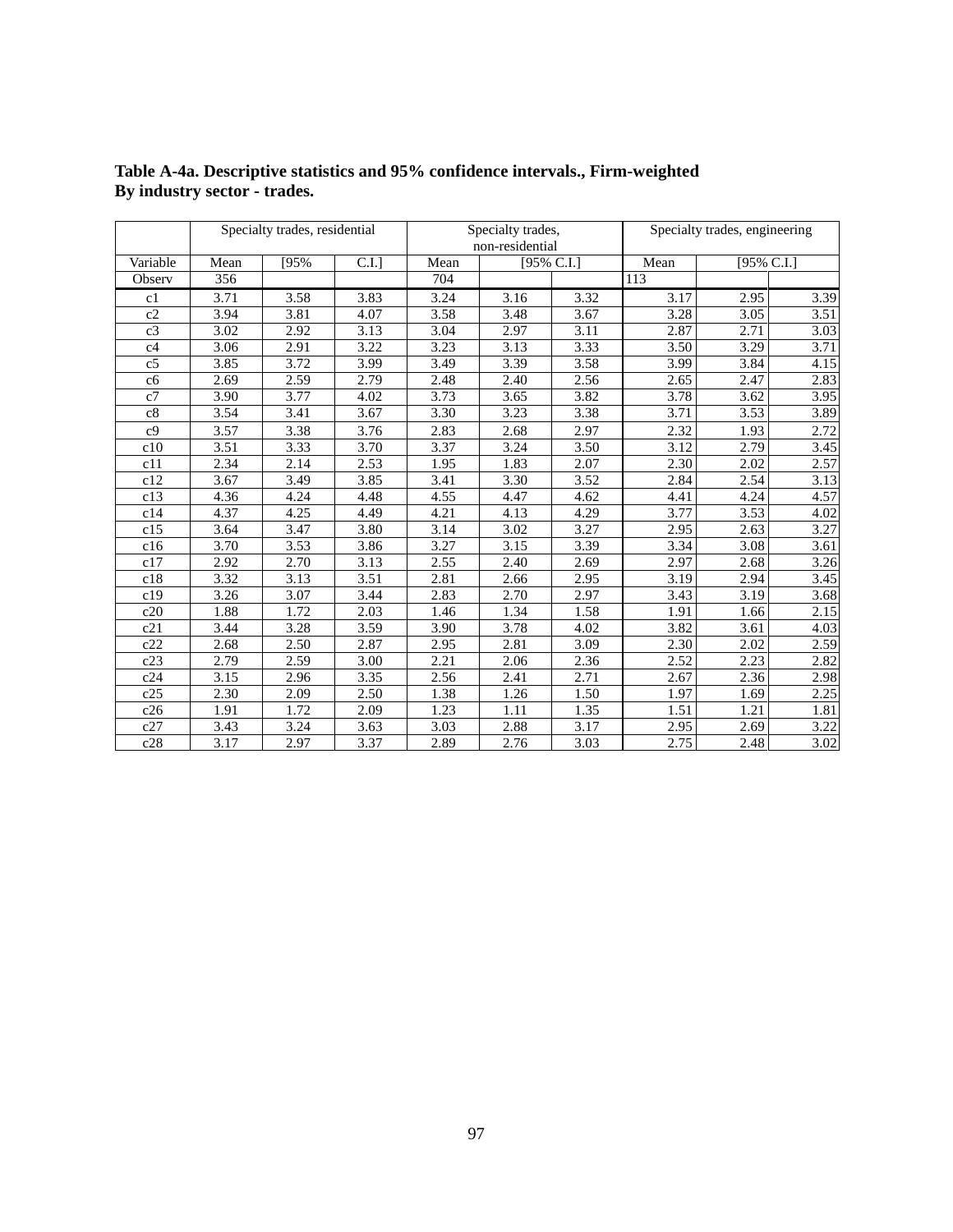|                |      | Contractors, engineering |      |      | Contractors, residential |            |      | Contractors, non-residential |      |  |
|----------------|------|--------------------------|------|------|--------------------------|------------|------|------------------------------|------|--|
| Var.           | Mean | [95% C.I.]               |      | Mean |                          | [95% C.I.] | Mean | [95% C.I.]                   |      |  |
| '# observ      | 227  |                          |      | 108  |                          |            | 153  |                              |      |  |
| c1             | 3.16 | 3.04                     | 3.28 | 3.47 | 3.34                     | 3.61       | 3.26 | 3.1                          | 3.43 |  |
| c2             | 3.72 | 3.58                     | 3.85 | 4.32 | 4.13                     | 4.50       | 3.40 | 3.24                         | 3.57 |  |
| c3             | 3.01 | 2.86                     | 3.15 | 3.19 | 3.03                     | 3.34       | 2.87 | 2.72                         | 3.02 |  |
| c4             | 3.43 | 3.26                     | 3.60 | 3.75 | 3.49                     | 4.00       | 3.50 | 3.33                         | 3.68 |  |
| c <sub>5</sub> | 3.28 | 3.14                     | 3.42 | 3.95 | 3.70                     | 4.20       | 3.21 | 3.01                         | 3.41 |  |
| c6             | 2.19 | 2.06                     | 2.31 | 2.48 | 2.27                     | 2.69       | 2.81 | 2.67                         | 2.96 |  |
| c7             | 3.62 | 3.50                     | 3.74 | 2.77 | 2.51                     | 3.03       | 3.76 | 3.60                         | 3.92 |  |
| $\rm c8$       | 3.15 | 3.06                     | 3.24 | 2.94 | 2.63                     | 3.26       | 3.18 | 3.00                         | 3.37 |  |
| c9             | 2.82 | 2.56                     | 3.08 | 2.28 | 1.91                     | 2.66       | 2.54 | 2.21                         | 2.87 |  |
| c10            | 3.71 | 3.52                     | 3.90 | 2.15 | 1.80                     | 2.49       | 2.52 | 2.20                         | 2.85 |  |
| c11            | 2.10 | 1.91                     | 2.29 | 1.27 | 1.01                     | 1.53       | 2.16 | 1.89                         | 2.42 |  |
| c12            | 3.49 | 3.33                     | 3.66 | 2.06 | 1.72                     | 2.39       | 2.97 | 2.68                         | 3.26 |  |
| c13            | 4.46 | 4.35                     | 4.57 | 4.01 | 3.79                     | 4.24       | 4.58 | 4.46                         | 4.69 |  |
| c14            | 3.90 | 3.74                     | 4.06 | 4.08 | 3.85                     | 4.30       | 4.44 | 4.30                         | 4.59 |  |
| c15            | 2.96 | 2.73                     | 3.19 | 3.21 | 2.93                     | 3.50       | 3.59 | 3.44                         | 3.75 |  |
| c16            | 3.80 | 3.64                     | 3.97 | 3.69 | 3.39                     | 4.00       | 3.55 | 3.38                         | 3.73 |  |
| c17            | 3.44 | 3.24                     | 3.64 | 1.79 | 1.47                     | 2.12       | 3.11 | 2.89                         | 3.34 |  |
| c18            | 3.69 | 3.51                     | 3.86 | 2.79 | 2.46                     | 3.13       | 2.95 | 2.70                         | 3.20 |  |
| c19            | 3.81 | 3.66                     | 3.95 | 2.81 | 2.47                     | 3.16       | 2.98 | 2.74                         | 3.21 |  |
| c20            | 2.52 | 2.32                     | 2.72 | 1.48 | 1.27                     | 1.70       | 2.54 | 2.30                         | 2.78 |  |
| c21            | 4.08 | 3.96                     | 4.19 | 4.03 | $\overline{3.78}$        | 4.29       | 4.10 | 3.91                         | 4.28 |  |
| c22            | 3.17 | 2.94                     | 3.40 | 2.20 | 1.91                     | 2.48       | 3.34 | 3.08                         | 3.61 |  |
| c23            | 2.82 | 2.60                     | 3.03 | 1.49 | 1.20                     | 1.79       | 2.27 | 1.96                         | 2.58 |  |
| c24            | 2.83 | 2.64                     | 3.03 | 1.76 | 1.45                     | 2.08       | 3.05 | 2.86                         | 3.24 |  |
| c25            | 2.00 | 1.83                     | 2.18 | 0.80 | 0.60                     |            | 1.56 | 1.35                         | 1.77 |  |
| c26            | 1.28 | 1.06                     | 1.50 | 0.49 | 0.33                     | 0.66       | 0.96 | 0.72                         | 1.20 |  |
| c27            | 3.75 | 3.58                     | 3.92 | 1.95 | 1.60                     | 2.30       | 3.10 | 2.88                         | 3.31 |  |
| c28            | 2.75 | 2.58                     | 2.93 | 2.02 | 1.67                     | 2.36       | 2.56 | 2.30                         | 2.83 |  |

**Table A-4b. Descriptive statistics and 95% confidence intervals., Firm-weighted By industry sector - contractors.**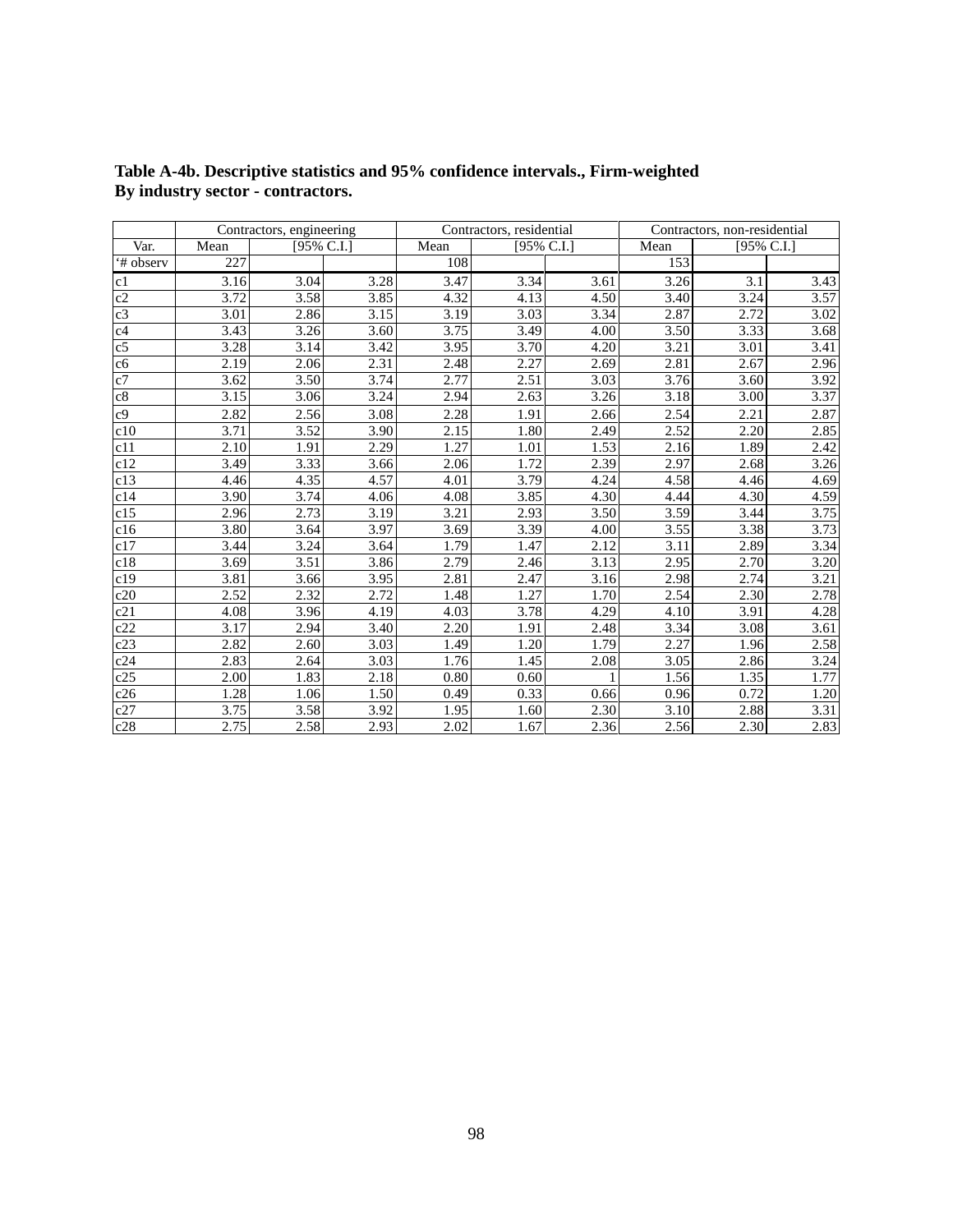| Table A5. Factor means by firm size, all sectors combined,  |              |                |                |             |               |
|-------------------------------------------------------------|--------------|----------------|----------------|-------------|---------------|
| firm-weighted                                               |              |                |                |             |               |
| This table is provided without commentary for information.  | <b>Total</b> | <b>SIZE 1:</b> | <b>SIZE 2:</b> | <b>SIZE</b> |               |
|                                                             |              | <b>Small</b>   |                |             | <b>Sheffe</b> |
|                                                             |              |                | <b>Mediu</b>   | 3:Large     |               |
| Sample size                                                 | 1739         | 633            | m<br>839       | 267         | tests         |
| <b>Population (weights)</b>                                 | 90731        | 74846          | 15030          | 855         | $*$ =p<0.05   |
| <b>Section</b><br>1:<br><b>Perceived</b><br>characteristics | of the       |                |                |             |               |
| Environment                                                 |              |                |                |             |               |
| Rapid technological change                                  | 0.00         | $-0.03$        | 0.12           | 0.17        | $M=L$         |
| Competitive threats                                         | 0.00         | 0.05           | $-0.22$        | $-0.08$     | $S \ll M$     |
| Consumer/competitor predictability                          | 0.00         | 0.04           | $-0.16$        | $-0.20$     | $M=L$         |
| Many suppliers                                              | 0.00         | $-0.02$        | 0.08           | 0.07        | $S = M = L$   |
| Materials obsolescence                                      | 0.00         | 0.01           | $-0.03$        | $-0.26$     | $S=M$         |
|                                                             |              |                |                |             |               |
| Section 2: Perception of the importance of the following on |              |                |                |             |               |
| firm success:                                               |              |                |                |             |               |
| 2-1: marketing strategy                                     |              |                |                |             |               |
| Market share expansion                                      | 0.00         | $-0.07$        | 0.31           | 0.41        | $M=L$         |
| <b>Client retention</b>                                     | 0.00         | $-0.04$        | 0.18           | 0.12        | $S \ll M$     |
| Expanded product range                                      | 0.00         | 0.04           | $-0.17$        | $-0.19$     | $M=L$         |
| Geographic expansion                                        | 0.00         | $-0.07$        | 0.32           | 0.42        | $M=L$         |
| Awareness of clients operating costs                        | 0.00         | 0.01           | $-0.08$        | 0.08        | $S = M = L$   |
|                                                             |              |                |                |             |               |
| 2-2: human resources strategy                               |              |                |                |             |               |
| Employees skills and knowledge development 0.00             |              | $-0.03$        | 0.12           | 0.20        | $M=L$         |
| Hiring experienced employees                                | 0.00         | $-0.02$        | 0.10           | $-0.07$     | $S = M = L$   |
| Hiring well trained new graduates                           | 0.00         | $-0.05$        | 0.24           | 0.45        | all different |
| Multi-advanced skilled teamsTeams                           | 0.00         | $-0.05$        | 0.20           | 0.40        | all different |
|                                                             |              |                |                |             |               |
| 2-3: technology strategy                                    |              |                |                |             |               |
| Improving your technology<br>practices                      | and $0.00$   | $-0.05$        | 0.22           | 0.41        | all different |
| capabilities                                                |              |                |                |             |               |
| <b>NOT</b> developing proprietary technologies              | 0.00         | 0.00           | 0.01           | $-0.01$     | $S=M=L$       |
| Developing industry standards and practices                 | 0.00         | $-0.04$        | 0.18           | 0.36        | all different |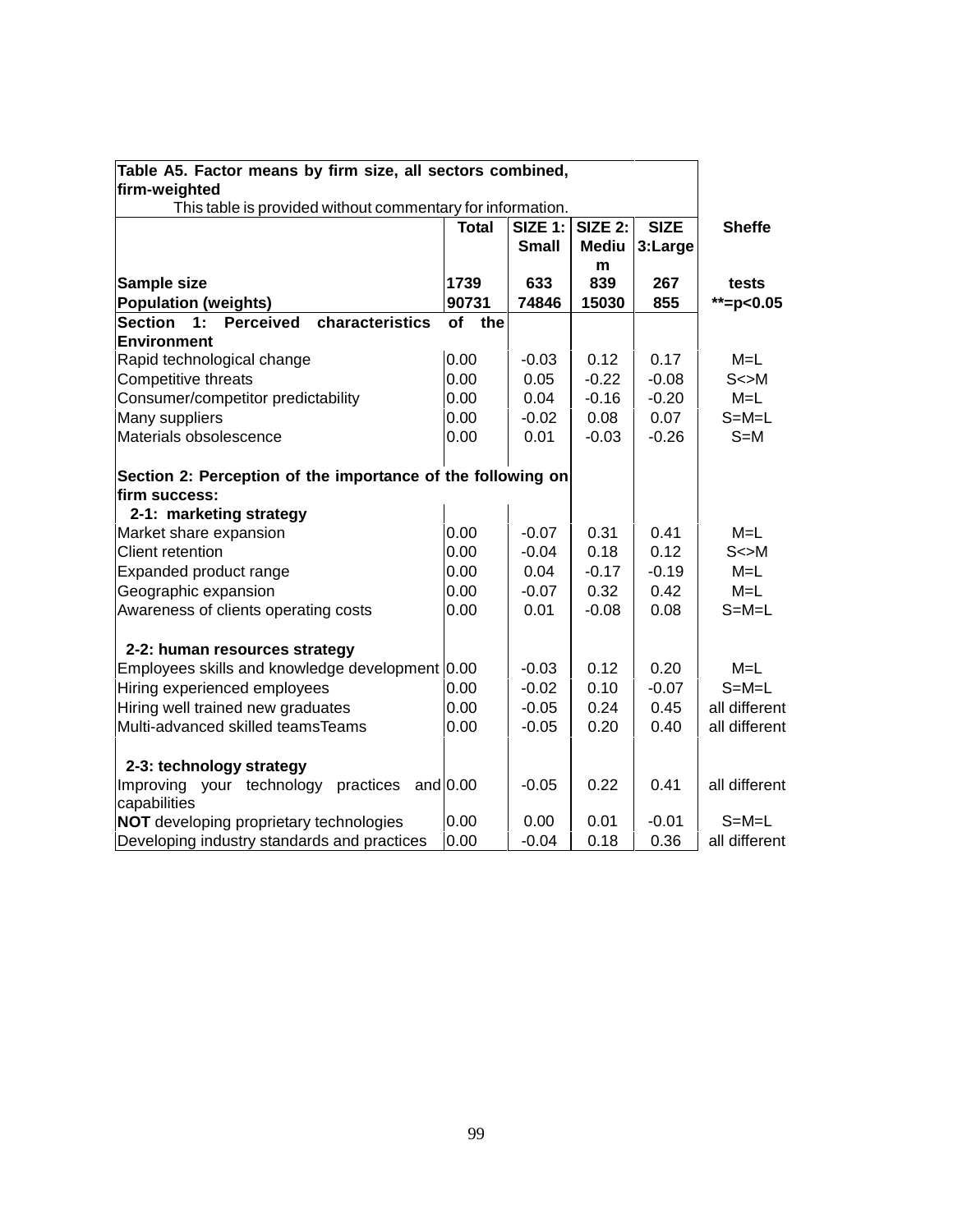

# ELECTRONIC PUBLICATIONS AVAILABLE AT www.statcan.ca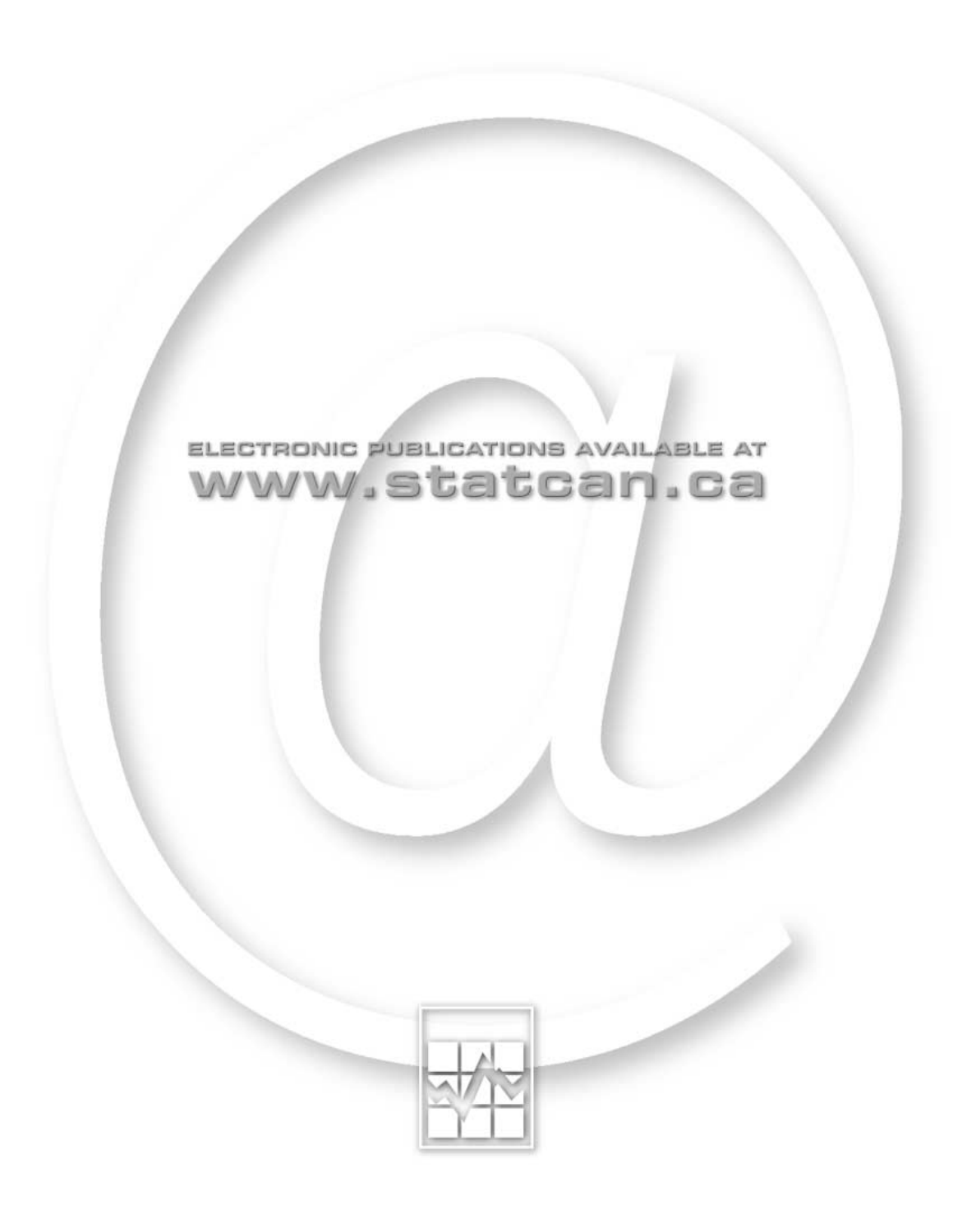# **Appendix B -- Copy of the Innovation Survey Instrument**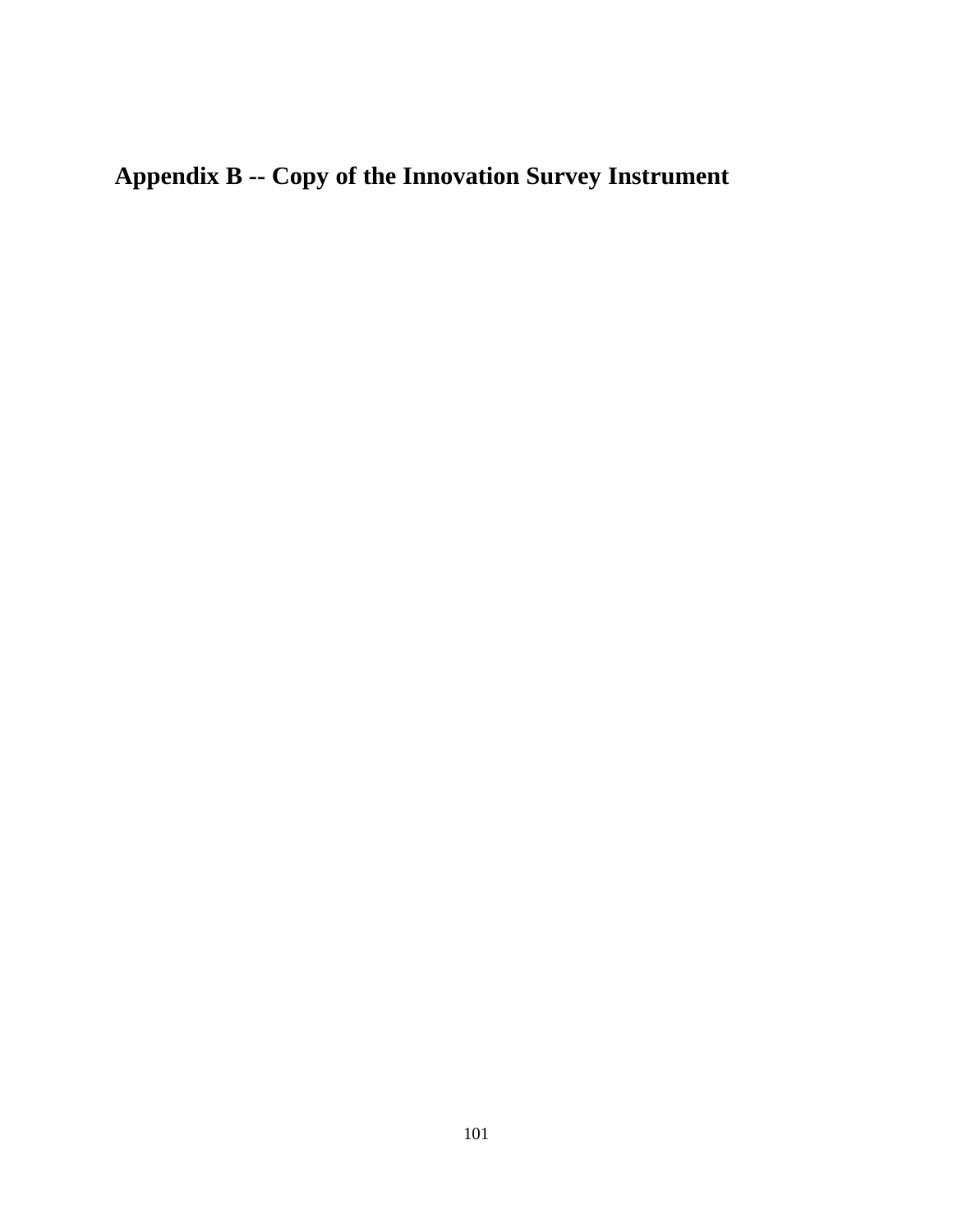

Science and Technology Redesign Project Confidential when completed Confidential when completed

# **Innovation, Advanced Technologies and Practices in the Construction and Related Industries**

Si vous préférez ce questionnaire en français, veuillez cocher  $\Box$ 

❸

#### **Please correct name and address if necessary**

## **Information for Respondents**

#### **Survey Purpose**

The objective of this survey is to provide information on innovation, advanced technology and advanced practices being used in the construction and related industries. The information in the survey can be used by businesses for market analysis, by trade associations to study performance and other characteristics of their industries, and by government to develop national and regional economic policies.

#### **Authority**

This survey is conducted under the authority of the Statistics Act, Revised Statutes of Canada, Chapter S19. Completion of this questionnaire is a legal requirement under the Statistics Act.

#### **Confidentiality**

Statistics Canada is prohibited by law from publishing any statistics which would divulge information obtained from this survey that relates to any identifiable business without the previous consent of that business. The data reported in this questionnaire will be treated in strict confidence, used for statistical purposes and published in aggregate form only. Statistics Canada will create a data base combining individual survey responses with existing Statistics Canada data records. The confidentiality provisions of the Statistics Act are not affected by either the Access to Information Act or any other legislation.

## **Assistance**

If you require assistance in the completion of this form or have any questions regarding this survey, please contact:

Heather Prieur Phone: (613) 951-7683 Fax: (613) 951-9920 E-Mail: prieur@statcan.ca

## **Certification**

Please indicate the name of the person completing this form so we know who to contact should we have questions about this report.

| Name (please print) | Official position: |         |  |  |  |  |  |
|---------------------|--------------------|---------|--|--|--|--|--|
| Internet address:   | Telephone No.      | Fax No. |  |  |  |  |  |

|  | 5-4900-486.1: 1999-02-23 STC/SAT-465-75152 |
|--|--------------------------------------------|
|  |                                            |



# Canadä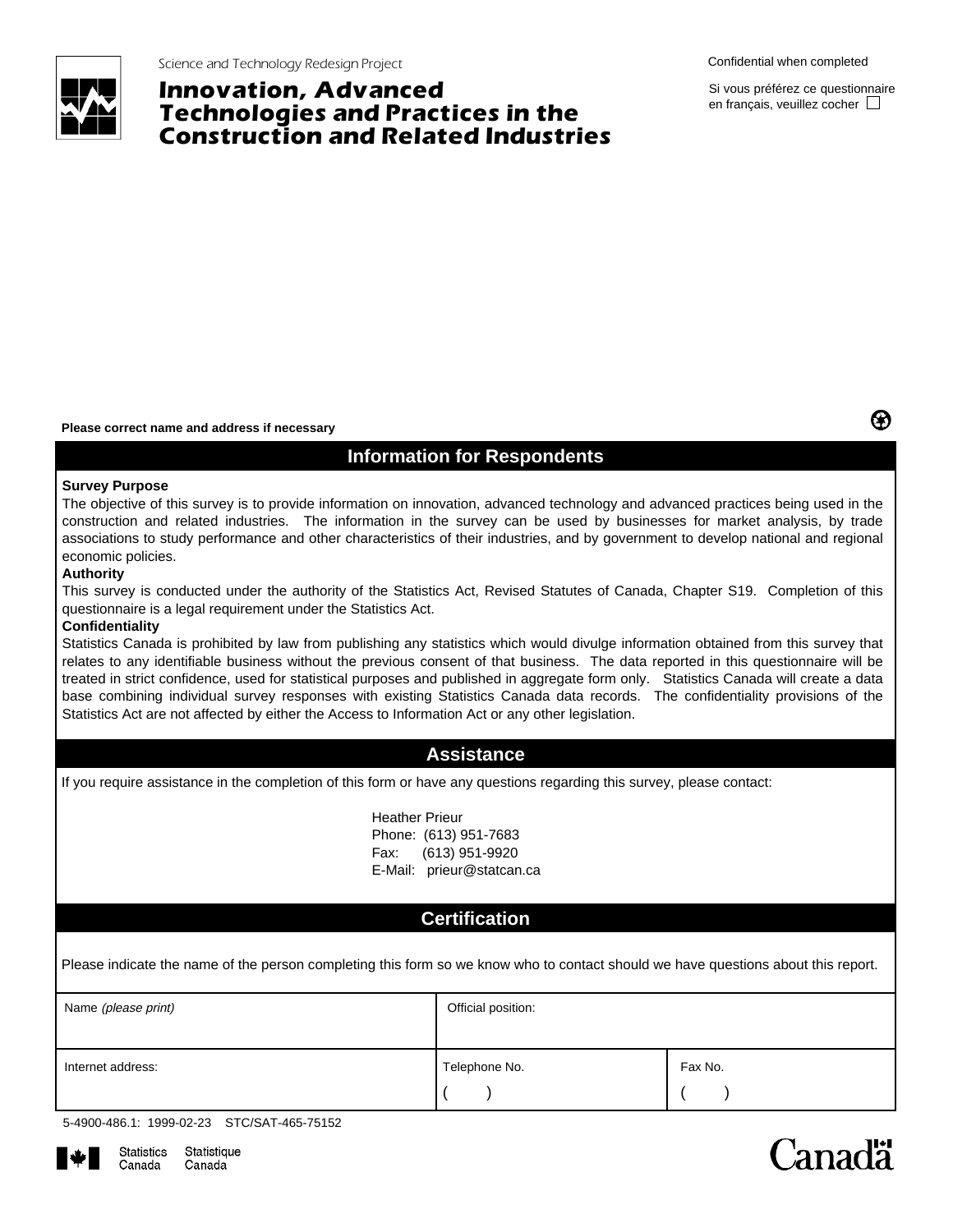# **1. For your business, please indicate how strongly you agree or disagree with the following statements.**

**Please indicate your opinion by using the following scale where 1 is strongly disagree and 5 is strongly agree.**

|                                                                        | <b>Strongly</b><br><b>Disagree</b> |                     | <b>Neutral</b> |    | <b>Strongly</b><br>Agree |
|------------------------------------------------------------------------|------------------------------------|---------------------|----------------|----|--------------------------|
|                                                                        | 1                                  | $\mathbf{2}$        | 3              | 4  | 5                        |
| My clients' needs are easy to predict                                  | 1.                                 | 2(                  | 3(             |    | 5(                       |
| My clients can easily find a substitute for my services                | 1                                  | 2 <sub>0</sub>      | 3 <sub>1</sub> | 4  | 5(                       |
| My competitors' actions are easy to predict                            |                                    | 2(                  | 3 <sub>1</sub> | 4  | 5(                       |
| My business can easily substitute among suppliers                      | 1                                  | 2(                  | 3 <sub>1</sub> | 4  | 5 <sub>0</sub>           |
| The arrival of new competitors is a constant threat                    | 1.                                 | $2\subset$          | 3 <sub>1</sub> | 4. | 5(                       |
| Materials and supplies quickly become obsolete                         |                                    | $2\curvearrowright$ | 3(             | 4  | 5(                       |
| Technologies in the office are changing rapidly                        |                                    | $\overline{2}$      | 3 <sub>1</sub> | 4  | 5 <sub>1</sub>           |
| Technologies on the construction/building site<br>are changing rapidly |                                    | $\overline{2}$      | 3              |    | 5                        |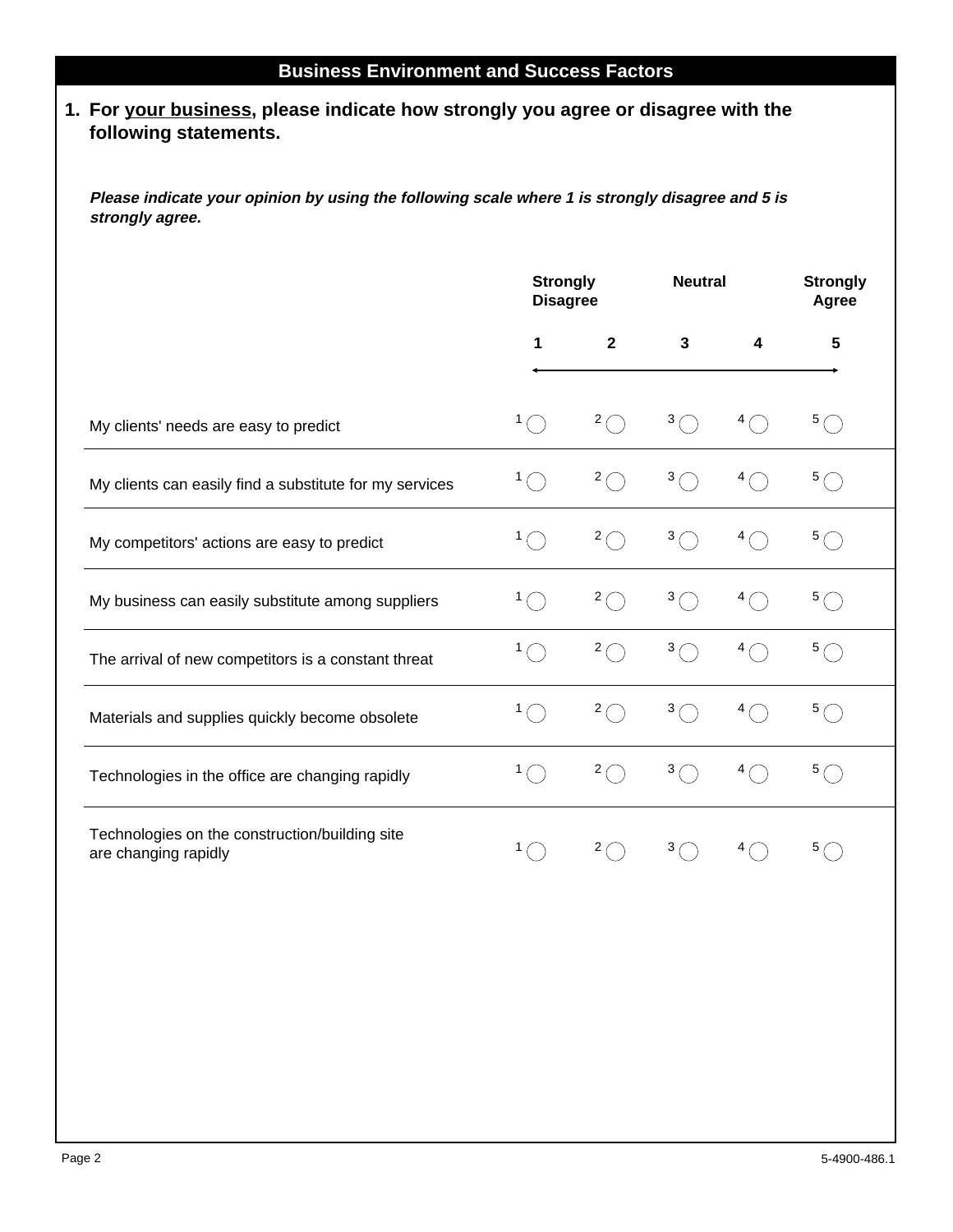# **2. Please rate the importance of each of the following factors for the success of your business.**

**Please indicate your opinion by using the following scale where 1 is low importance and 5 is high importance. Indicate 0 if not relevant to your business.**

|                                                                                        | Low |            | Importance |   | High           | <b>Not</b><br><b>Relevant</b> |
|----------------------------------------------------------------------------------------|-----|------------|------------|---|----------------|-------------------------------|
|                                                                                        | 1   | 2          | 3          | 4 | 5              | 0                             |
| <b>Strategy within your business</b><br>Developing unique expertise or a unique market |     | 2          | 3          |   | 5              | 0(                            |
| Delivering products or services which reduce the client's<br>operating costs           |     | 2          | 3          |   | 5              | 0                             |
| Seeking business outside of your present geographical<br>region of activity            |     | 2          | 3          | 4 | 5              | 0                             |
| Increasing your market share                                                           | 1   | 2          | 3          | 4 | 5              | 0 <sub>1</sub>                |
| Building and enhancing relationships with existing clients                             |     | 2          | 3          | 4 | 5/             | 0                             |
| Attracting new clients                                                                 |     | 2          | 3          | 4 | 5              | 0                             |
| Providing a broader range of services to your clients                                  | 1   | 2          | 3          | 4 | 5(             | 0 <sub>1</sub>                |
| Ensuring employees are aware of business issues                                        |     | 2          | 3          |   | 5 <sub>1</sub> | 0 <sub>l</sub>                |
| Human Resources within your business                                                   |     |            |            |   |                |                               |
| Encouraging and rewarding your employees to seek out<br>technological improvements     |     | 2          | 3          |   | 5              | 0                             |
| Encouraging and rewarding your employees to seek out<br>organizational improvements    |     | 2          | 3          | 4 | 5              | 0                             |
| Providing or supporting training programs for employees                                | 1   | 2          | 3          | 4 | 5              | 0                             |
| Hiring new graduates from colleges and universities                                    | 1.  | 2          | 3          | 4 | 5              | 0 <sub>1</sub>                |
| Hiring experienced employees                                                           | 1   | 2          | 3          | 4 | 5              | 0                             |
| Participating in apprenticeship programs                                               | 1   | 2          | 3          |   | 5              | 0                             |
| Using teams which bring together people with different<br>skills                       |     | $2\subset$ | 3(         |   | 5(             | 0 <sub>0</sub>                |
| <b>Technology within your business</b>                                                 |     | 2          | 3          |   | 5(             | 0(                            |
| Introducing new user-friendly technologies                                             |     |            |            |   |                |                               |
| Investing in research and development                                                  | 1.  | 2          | 3          |   | 5(             | 0(                            |
| Protecting intellectual property<br>(patents, trademarks, copyrights, etc.)            |     | 2          | 3          | 4 | 5(             | 0(                            |
| Enhancing your technical capabilities                                                  | 1   | 2          | 3          |   | 5(             | 0(                            |
| Participating in the development of industry<br>standards and practices                |     | 2          | 3          |   | 5              | 0 <sub>0</sub>                |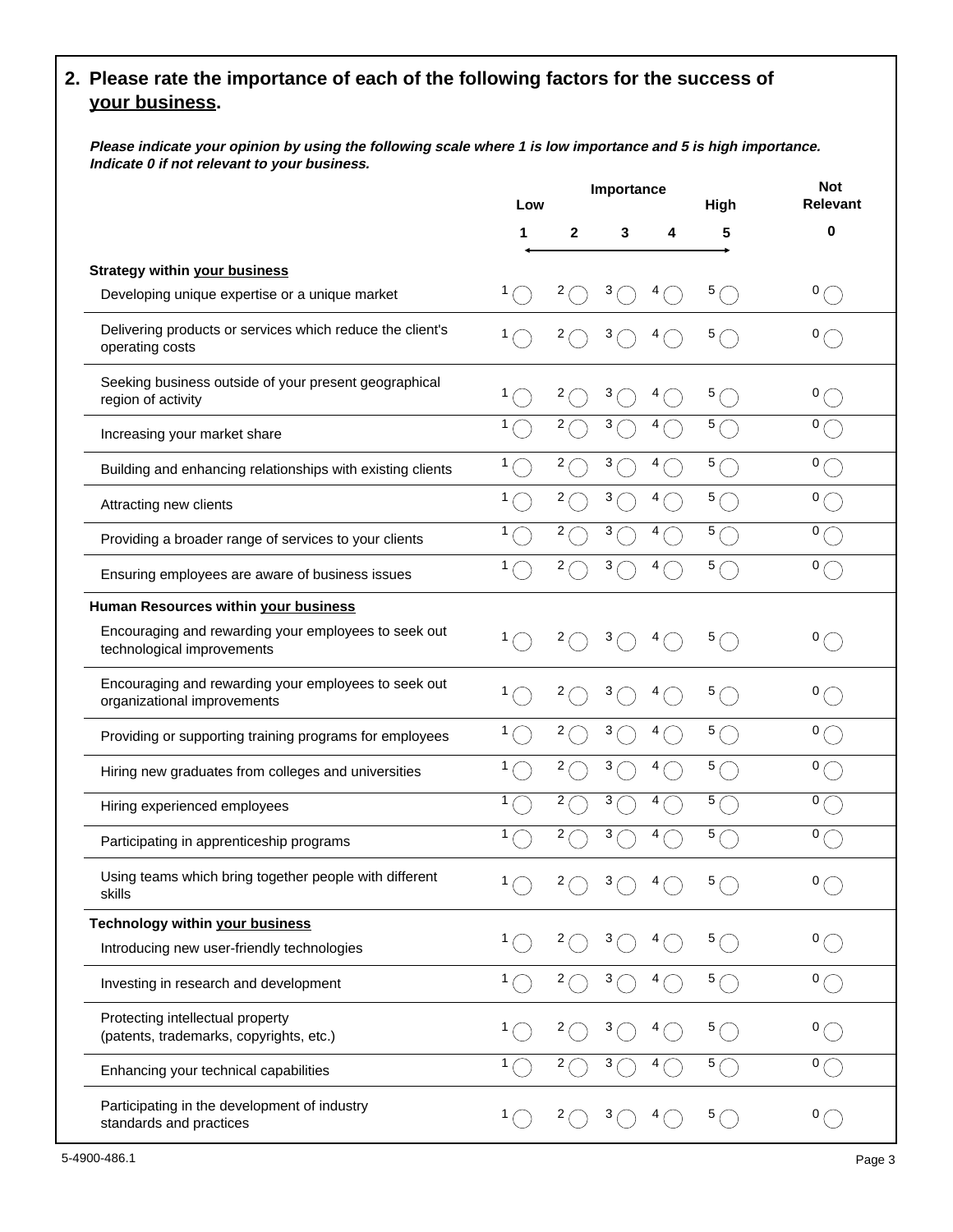### **Advanced Technologies**

#### **Communications**

**E-mail**: Refers to electronic mail.

**Digital photography for progress reporting**: The use of digital photography to record progress on a work-site so it can be transmitted by electronic means.

**Office-to-site video links or video conferencing**: The use of video cameras to communicate between the site and other locations. Can be used to solve problems on the site without bringing people to the site.

**Company computer network**: LAN (local area network) for communications within a building or WAN (wide area network) for communications within a business extending beyond a single building or site.

#### **On-site plant and equipment**

**Laser-guided equipment**: Equipment which incorporates a laser. An example is a bulldozer or a grader with on-board computerized grade information and a laser sensor which assists the operator in excavating/grading to a precise level.

**Automated systems and/or programmable machines**: Automated systems and programmable machines incorporate computer technologies to carry out specific tasks. Examples include bar code readers and automated welding machines.

**GPS (Global Positioning Systems)**: Surveying equipment that determines the exact position with the aid of satellites. Other applications include the use of GPS to determine the location of delivery trucks or other vehicles.

#### **Materials and systems**

**High performance concrete**: Concrete that has been modified to achieve superior performance in terms of strength or other desired characteristics.

**Composite materials (e.g. fiber reinforced plastics)** : A synthetic material reinforced with other materials to achieve superior performance characteristics.

**Recycled plastics components**: Products that incorporate plastics that have already been used and are used to make another product.

#### **Systems**

**Remote sensing and monitoring systems (e.g. "smart" detection systems)**: Systems incorporating sensors for monitoring.

**Bio-remediation clean-up**: Bio-remediation involves the use of microorganisms to clean up contaminated soil.

**Preassembled air, water, power distribution systems (e.g. "drop-in" systems)**: Systems that are produced off-site and transported to the construction site where they are easily installed.

**"Clean room" technology**: Technology that assures that rooms are super-clean (hospital operating rooms, computer chip fabrication, etc.). Clean rooms require special sub-systems and special materials.

**Deconstruction and reuse systems**: Taking a building or structure apart in such a manner that materials used can be reused and recycled.

#### **Design**

**Computer Aided Design (CAD)**: Use of computer-based software to carry out design. CAD allows engineers, architects, or designers to produce complete designs on the computer screen and to visualize the implications of design changes on other aspects of the design.

**Modeling or simulating technologies**: Used to provide a computer-based visualization of the performance of a computer aided design. Modeling involves the approximation, representation or idealization of selected aspects of the structure, behavior, operation and characteristics of a real-world process, concept or system. Simulation is a model that behaves or operates like a given system when provided with a set of controlled input.

**Electronic exchange of CAD files:** Refers to the transfer of computer aided design files. If the exchange is outside of a company, then conversion or translation of the software files may be required because of incompatible software.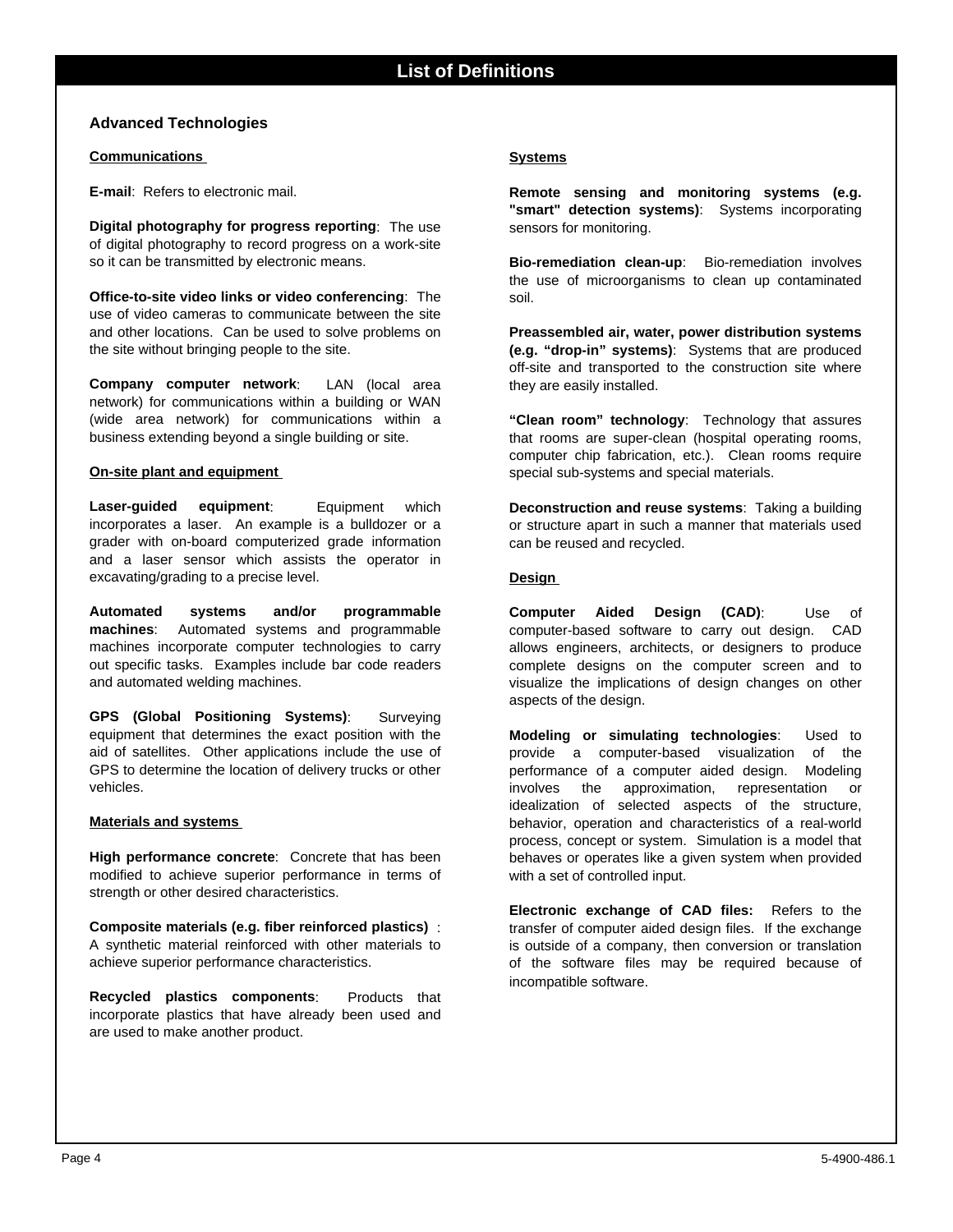| • currently uses                                                                         |                   |                                   |                            |
|------------------------------------------------------------------------------------------|-------------------|-----------------------------------|----------------------------|
| • plans to use within two years; or                                                      |                   |                                   |                            |
| $\bullet$ has no plans to use within two years or is not applicable to your business     |                   |                                   |                            |
|                                                                                          | Currently<br>uses | Plans to<br>use within<br>2 years | No plans/Not<br>applicable |
| <b>Communications</b><br>E-mail                                                          |                   |                                   |                            |
| Digital photography for progress reporting                                               |                   |                                   |                            |
| Office-to-site video links or video conferencing                                         |                   |                                   |                            |
| Company computer networks (LAN or WAN)                                                   |                   |                                   |                            |
| On-site plant and equipment<br>Laser-guided equipment                                    |                   |                                   |                            |
| Automated systems and programmable machines                                              |                   |                                   |                            |
| GPS (Global Positioning System)                                                          |                   |                                   |                            |
| <b>Materials</b><br>High performance concrete                                            |                   |                                   |                            |
| Composite materials (e.g. fiber reinforced plastics)                                     |                   |                                   |                            |
| Recycled plastic components                                                              |                   |                                   |                            |
| <b>Systems</b><br>Remote sensing and monitoring systems (e.g. "smart" detection systems) |                   |                                   |                            |
| Bio-remediation clean-up                                                                 |                   |                                   |                            |
| Preassembled air, water, power distribution systems (e.g. "drop-in" systems)             |                   |                                   |                            |
| "Clean room" technology                                                                  |                   |                                   |                            |
| Deconstruction and reuse systems                                                         |                   |                                   |                            |
| <b>Design</b><br>Computer aided design                                                   |                   |                                   |                            |
| Modeling or simulation technologies                                                      |                   |                                   |                            |
| Electronic exchange of CAD files                                                         |                   |                                   |                            |
| Other advanced technologies (please specify)                                             |                   |                                   |                            |

# **Advanced Technologies**

**3. Please check which of the following advanced technologies your business either:**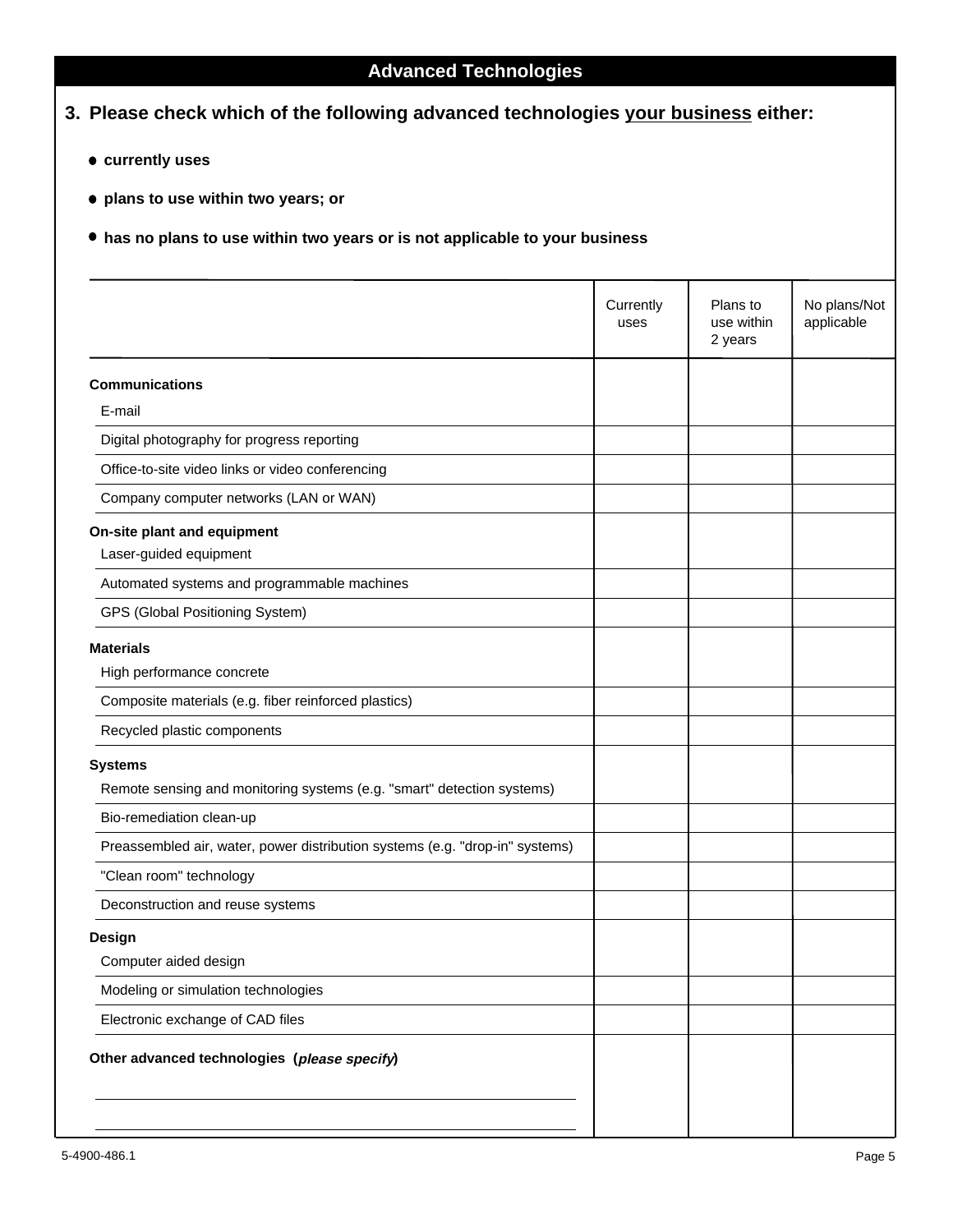### **Business Practices**

#### **Computerization**

**Computerized inventory control**: Use of computers to manage a company's inventory.

**Computerized estimating software**: The use of computer software programs to estimate costs.

**Computerized project management and/or scheduling software**: The use of computer software to manage and/or schedule projects.

#### **Quality**

**Quality certification ( e.g. ISO 9000, R2000, etc.)** : Quality systems that are introduced by a firm and which receive third-party validation. ISO 9000 for example is an internationally recognized series of quality system standards and guidelines used to certify the consistency of the way a business produces and delivers its products and services.

#### **Organization**

**Written market analysis report to evaluate needs and opportunities of your business**: A formal and structured analysis of the market carried out by the business or by a consultant hired by the business. A market analysis would lead to a market plan for the business.

**Written documentation of technological improvements developed by your business**: A formal and structured process to record and document all technological improvements that are developed by the business.

**Written evaluation of new ideas in order to develop options for your business**: Formal studies and reports prepared by the business or by consultants hired by a business to assess new ideas that are of interest to the business.

**Written strategic plan**: A formal and structured process carried out by the business or by a consultant hired by the business which leads to a strategic plan.

#### **Business**

**Design-build contracts**: With design-build contracts, owners specify the time lines and performance criteria sought for a project. In response, design-build teams comprising architects, engineers, contractors and in many cases building materials suppliers submit project proposals that indicate the project's design, cost and completion date. The owner then evaluates the submissions and selects the winning proposals. Significant savings often result from this approach.

**Build-operate-transfer (BOT) contracts**: An arrangement where the builders of a structure or building operate it for a specified length of time and at the end of the time transfer the building to the original financers.

**Post-commissioning inspection and maintenance contracts**: Builders obtain an on-going contract to inspect and maintain the structure or building they built.

**Long-term working arrangements with other businesses to work together on joint projects** : Agreements between different businesses to work together jointly on projects. These working arrangements can be based on a formal contract or on an informal agreement.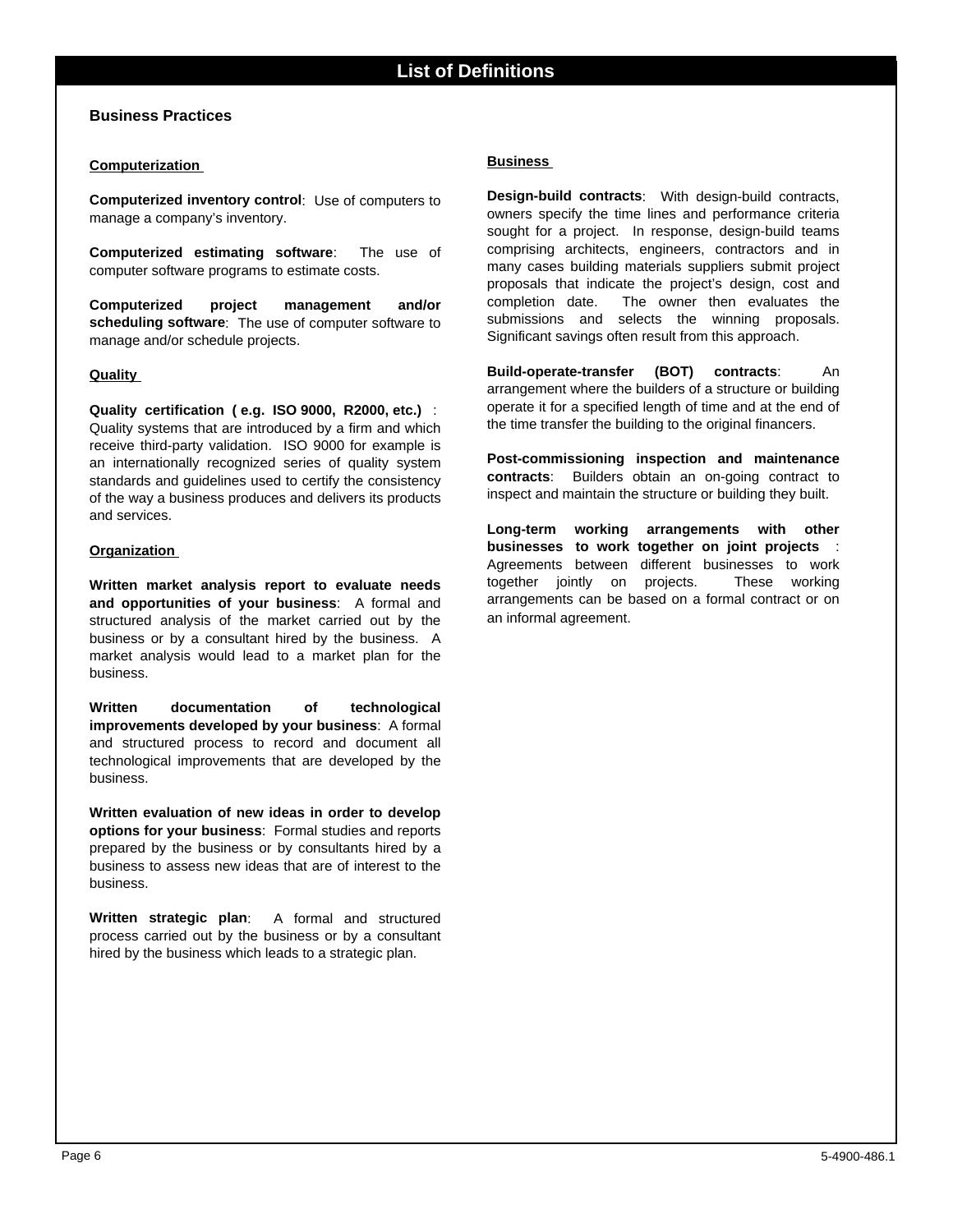# **Advanced Practices**

## **4. Please check which of the following business practices your business either:**

- **currently uses**
- **plans to use within two years; or**
- **has no plans to use within two years or is not applicable to your business**

|                                                                                            | Currently<br>uses | Plans to<br>use within<br>2 years | No plans/Not<br>applicable |
|--------------------------------------------------------------------------------------------|-------------------|-----------------------------------|----------------------------|
| Computerization                                                                            |                   |                                   |                            |
| Computerized inventory control                                                             |                   |                                   |                            |
| Computerized estimating software                                                           |                   |                                   |                            |
| Computerized project management and/or scheduling systems                                  |                   |                                   |                            |
| Quality                                                                                    |                   |                                   |                            |
| Quality certification (e.g. ISO 9000, R2000, etc.)                                         |                   |                                   |                            |
| Organization                                                                               |                   |                                   |                            |
| Written market analysis report to evaluate needs and opportunities of<br>your business     |                   |                                   |                            |
| Written documentation of technological improvements developed by<br>your business          |                   |                                   |                            |
| Written evaluation of new ideas in order to develop options for your<br>business           |                   |                                   |                            |
| Written strategic plan                                                                     |                   |                                   |                            |
| <b>Business</b>                                                                            |                   |                                   |                            |
| Design-build contracts                                                                     |                   |                                   |                            |
| Build-operate-transfer (BOT) contracts                                                     |                   |                                   |                            |
| Post-commissioning inspection or maintenance contracts                                     |                   |                                   |                            |
| Long-term working arrangements with other businesses to work<br>together on joint projects |                   |                                   |                            |
| Other advanced practices (please specify)                                                  |                   |                                   |                            |
|                                                                                            |                   |                                   |                            |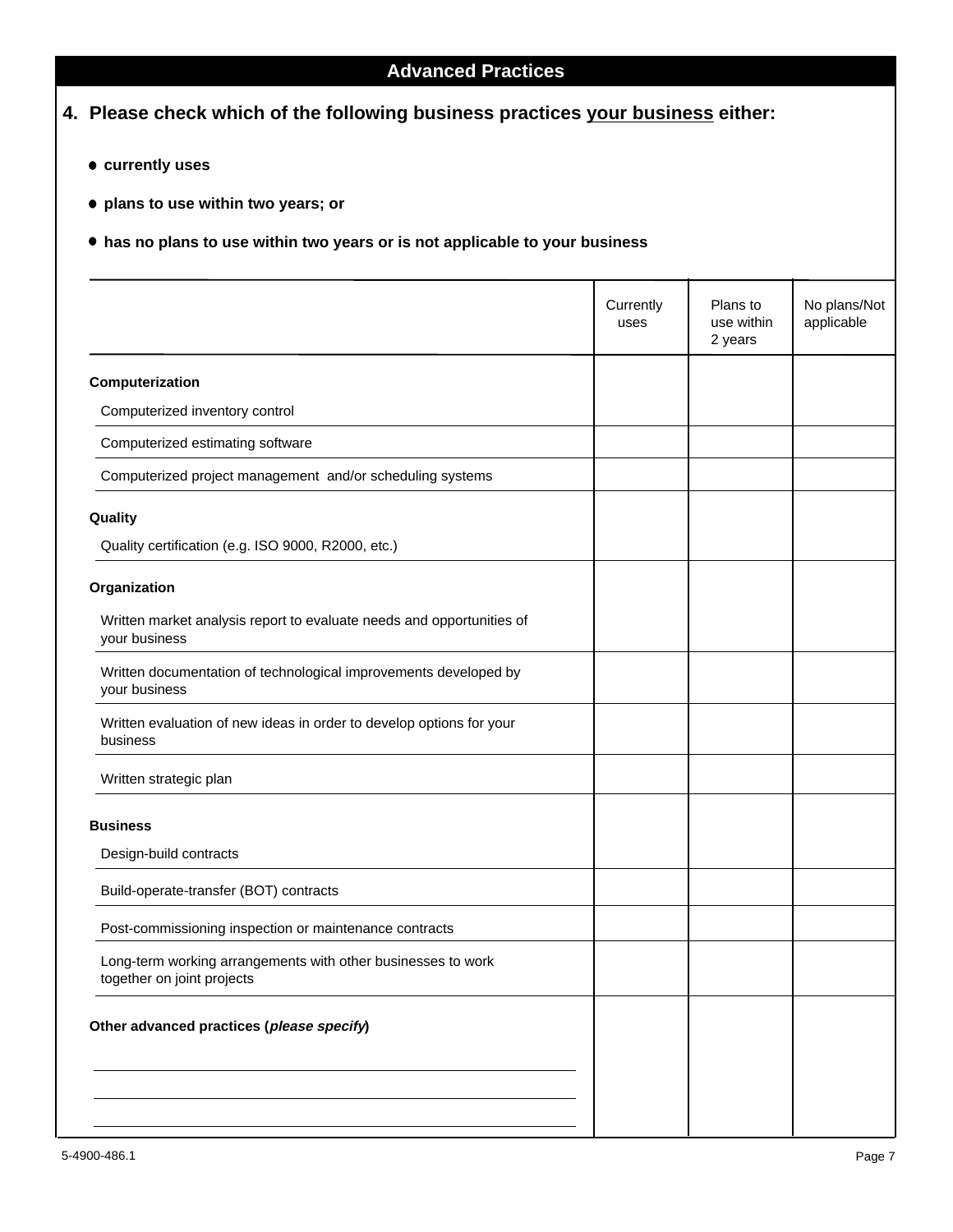| 5. In the past three years has your business:               |                                                                                                                       |  |
|-------------------------------------------------------------|-----------------------------------------------------------------------------------------------------------------------|--|
| Please check all that apply.                                |                                                                                                                       |  |
| Been involved in a merger                                   |                                                                                                                       |  |
| Acquired another business                                   |                                                                                                                       |  |
| Set up a new line of business or a new division             |                                                                                                                       |  |
|                                                             |                                                                                                                       |  |
| practices, such as those listed in Questions 3 and 4.       | <b>Sources of information</b><br>6. Please indicate your sources of information on advanced technologies and advanced |  |
| Please check all that apply.                                |                                                                                                                       |  |
| Trade shows and conferences                                 | Government facility owners or managers                                                                                |  |
| Trade journals and newsletters                              | Non-government facility owners or managers                                                                            |  |
| Trade associations                                          | Federal information programs                                                                                          |  |
| Computer based information networks<br>(including internet) | Federal research organizations                                                                                        |  |
| Suppliers of materials, supplies, machinery                 | Provincial research organizations                                                                                     |  |
| and equipment                                               | Universities and colleges                                                                                             |  |
| Clients                                                     | Regulatory and standards organizations                                                                                |  |
| General contractors                                         | Testing and evaluation service firms                                                                                  |  |
| Specialty trades                                            | <b>Business consultants</b>                                                                                           |  |
| Consulting engineers                                        |                                                                                                                       |  |
| Architects                                                  |                                                                                                                       |  |
| Other sources of information (please specify)               |                                                                                                                       |  |
|                                                             |                                                                                                                       |  |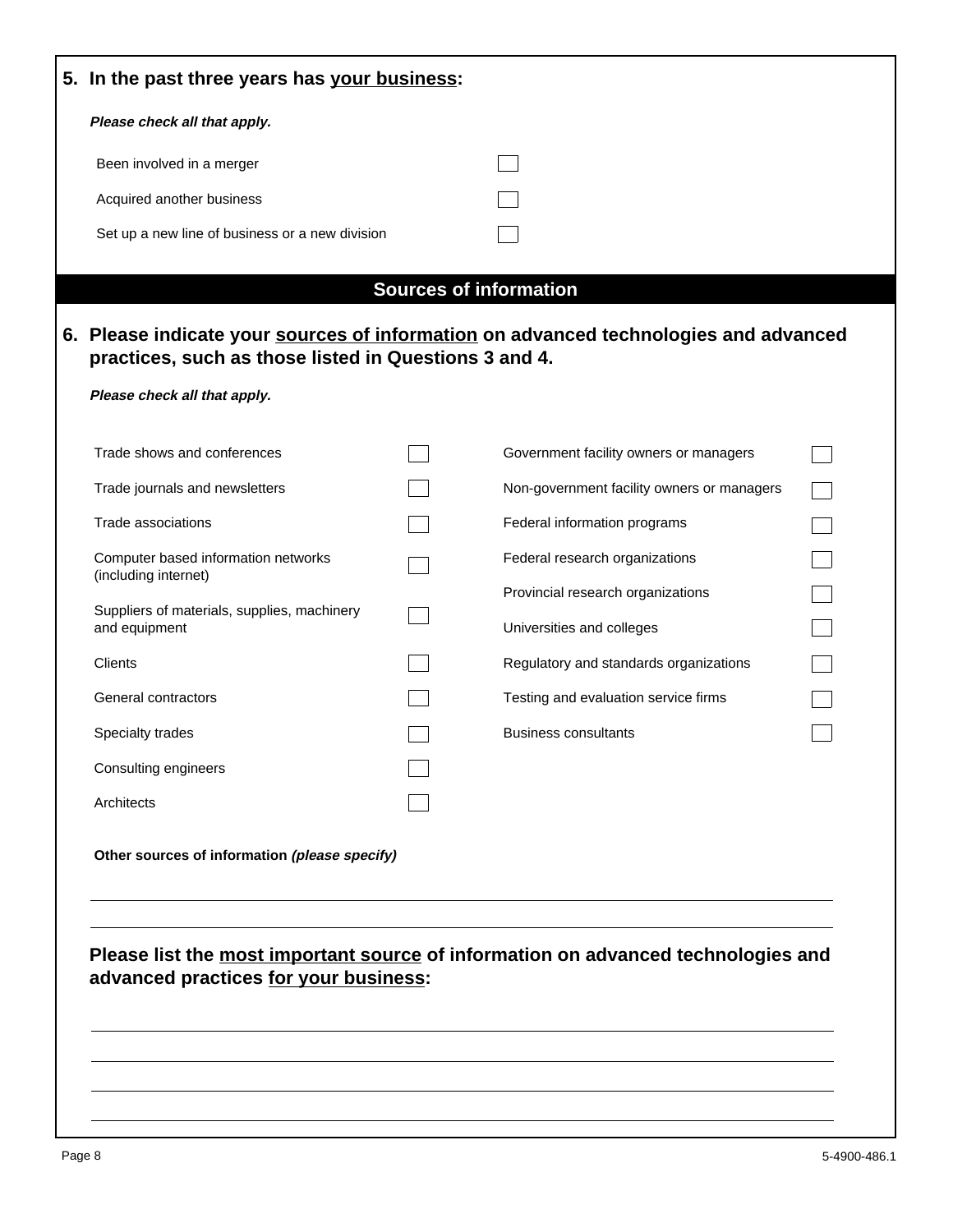|  | ∼ | <b>SIMPLE</b> | ., | . . |
|--|---|---------------|----|-----|
|  |   |               |    |     |

# **7. Please check the major obstacles for your business to using new and improved building products, building systems and construction equipment.**

### **Please check all that apply**

| Market:                                                                           |  |
|-----------------------------------------------------------------------------------|--|
| High cost of products, systems and equipment                                      |  |
| Lack of interest by clients                                                       |  |
| Resistance to change by businesses with which your business<br>has joint projects |  |
| Risk of legal liability                                                           |  |
| Restrictive codes and standards                                                   |  |
| Human resources:                                                                  |  |
| Shortage of skilled workers                                                       |  |
| Lack of in-house expertise                                                        |  |
| Inability to train workers within the required time                               |  |
| Worker resistance to change                                                       |  |
| <b>External support services:</b>                                                 |  |
| Lack of technical support from vendors                                            |  |
| Lack of technical support from consultants                                        |  |
| Inability to evaluate new products and equipment                                  |  |
| Other obstacles (please specify)                                                  |  |
|                                                                                   |  |
|                                                                                   |  |
|                                                                                   |  |
|                                                                                   |  |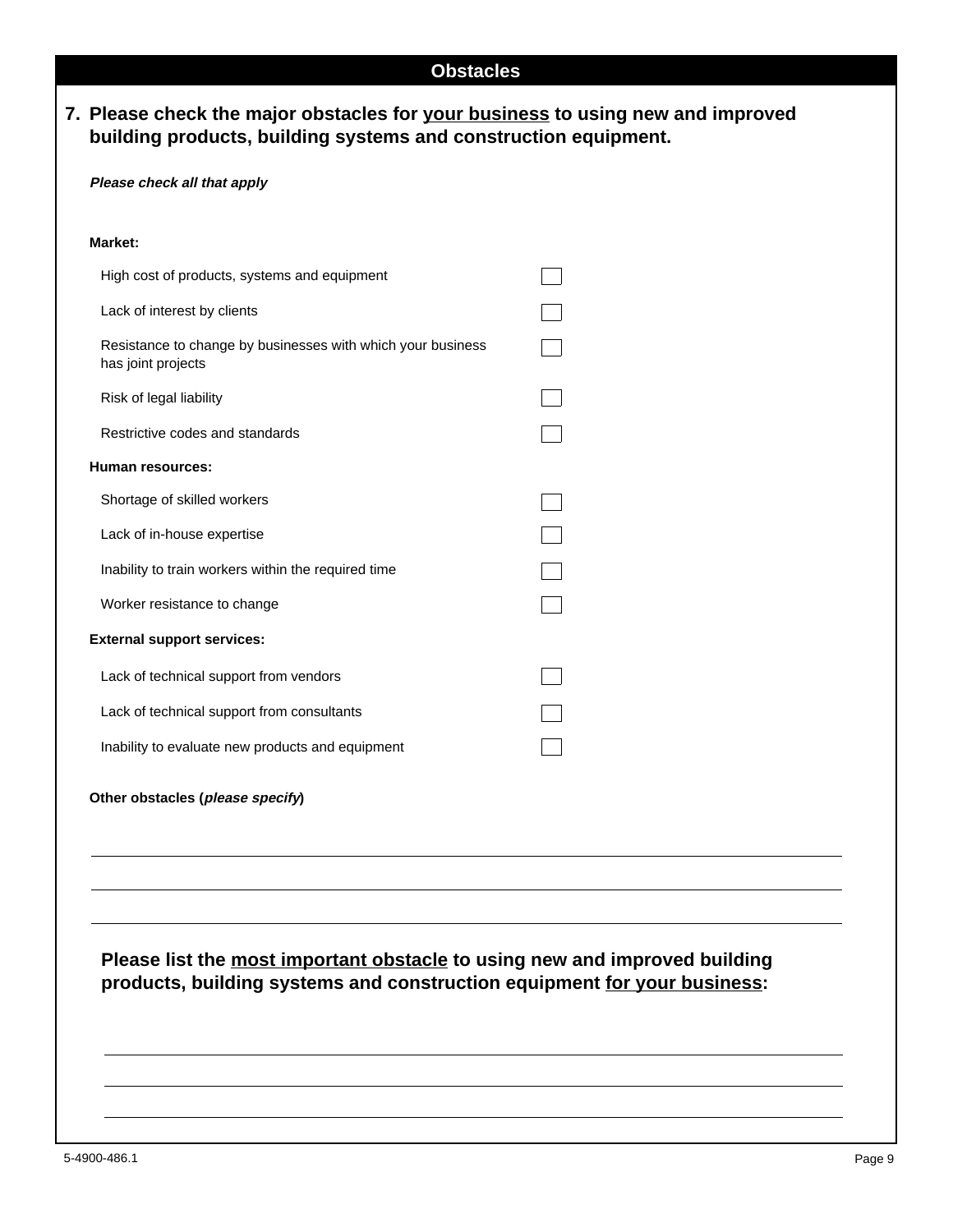# **Impact**

| Did this technological or business practice change or improvement provide your |            |                 |  |  |
|--------------------------------------------------------------------------------|------------|-----------------|--|--|
| business with a significant advantage over your competitors?                   |            |                 |  |  |
|                                                                                |            |                 |  |  |
|                                                                                |            |                 |  |  |
|                                                                                |            |                 |  |  |
|                                                                                | <b>Yes</b> | <b>No</b>       |  |  |
|                                                                                |            |                 |  |  |
|                                                                                |            |                 |  |  |
|                                                                                |            | <b>Comments</b> |  |  |
|                                                                                |            |                 |  |  |
|                                                                                |            |                 |  |  |
|                                                                                |            |                 |  |  |
|                                                                                |            |                 |  |  |
|                                                                                |            |                 |  |  |
|                                                                                |            |                 |  |  |
|                                                                                |            |                 |  |  |
|                                                                                |            |                 |  |  |
|                                                                                |            |                 |  |  |
|                                                                                |            |                 |  |  |
|                                                                                |            |                 |  |  |
|                                                                                |            |                 |  |  |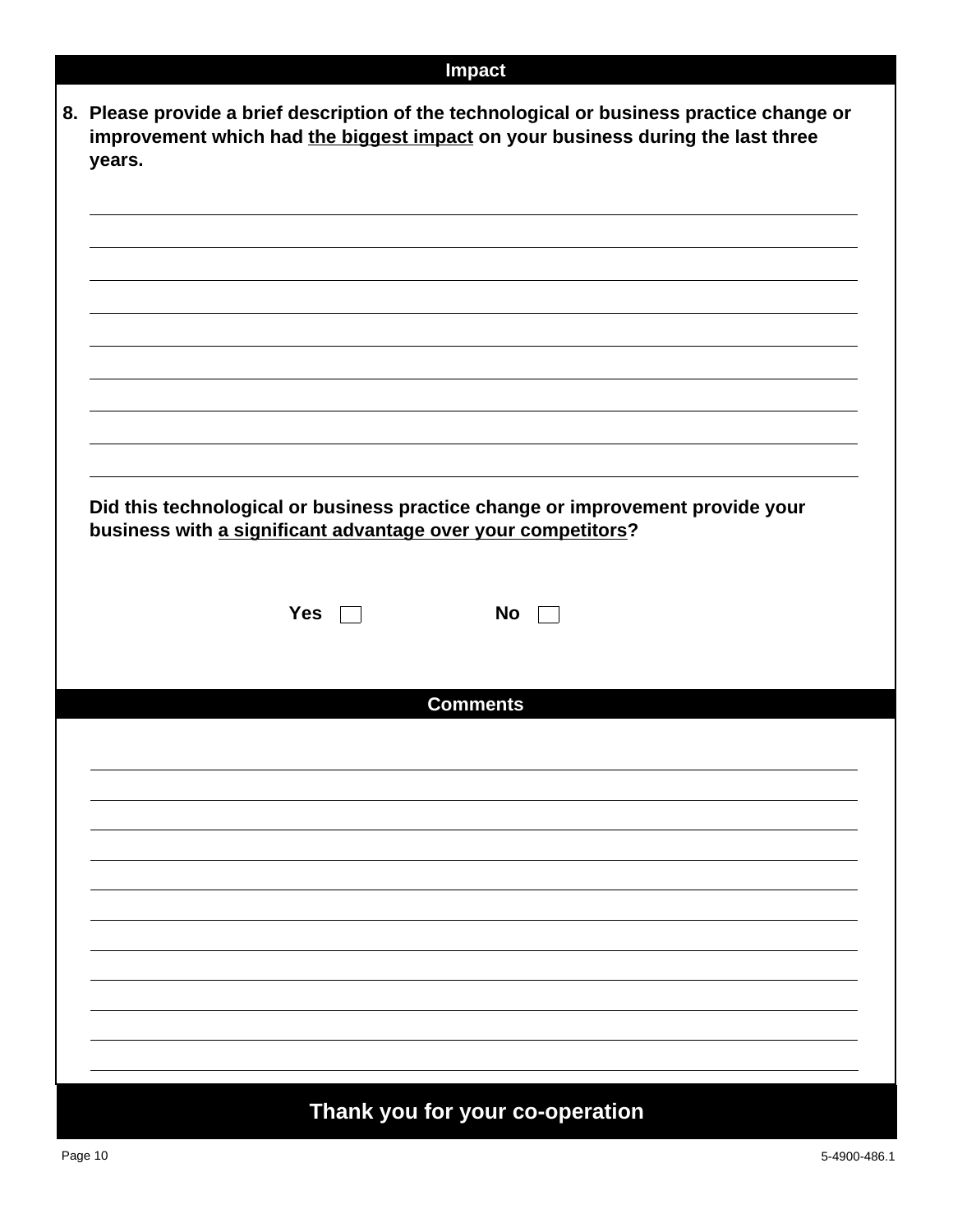### **How to Order Catalogued Publications**

These and other Statistics Canada publications may be purchased from local authorized agents and other community bookstores, through the local Statistics Canada offices, or by mail order to:

Statistics Canada Dissemination Division Circulation Management 120 Parkdale Avenue Ottawa, Ontario K1A 0T6

Telephone: 1(613)951-7277 National toll free order line: 1-800-700-1033 Fax number: 1-(613)951-1584 or 1-800-889-9734 Toronto Credit Card only (416)973-8018 Internet: order@statcan.ca

#### **CATALOGUED PUBLICATIONS**

#### **Statistical Publication**

| 88-202-XPB | Industrial Research and Development, 1999 Intentions (with 1998 preliminary |
|------------|-----------------------------------------------------------------------------|
|            | estimates and 1997 actual expenditures)                                     |

- 88-204-XIB Federal Scientific Activities, 1999-2000<sup>e</sup> (annual)
- 88-001-XIB Science Statistics (monthly)

#### Volume 23

- No. 1 The Provincial Research Organizations, 1997
- No. 2 Scientific and Technological (S&T) Activities of Provincial Governments, 1990-91 to 1998-99<sup>e</sup>
- No. 3 Industrial Research and Development, 1994 to 1998
- No. 4 Estimates of Gross Expenditures on Research and Development in the Health Field in Canada, 1970 to 1998<sup>e</sup>
- No. 5 Federal Government Expenditures on Scientific Activities, 1999-2000<sup>e</sup>
- No. 6 Total Spending on Research and Development in Canada, 1988 to 1999<sup>e</sup>, and Provinces, 1988 to 1997
- No. 7 Estimation of Research and Development Expenditures in the Higher Education Sector, 1997-1998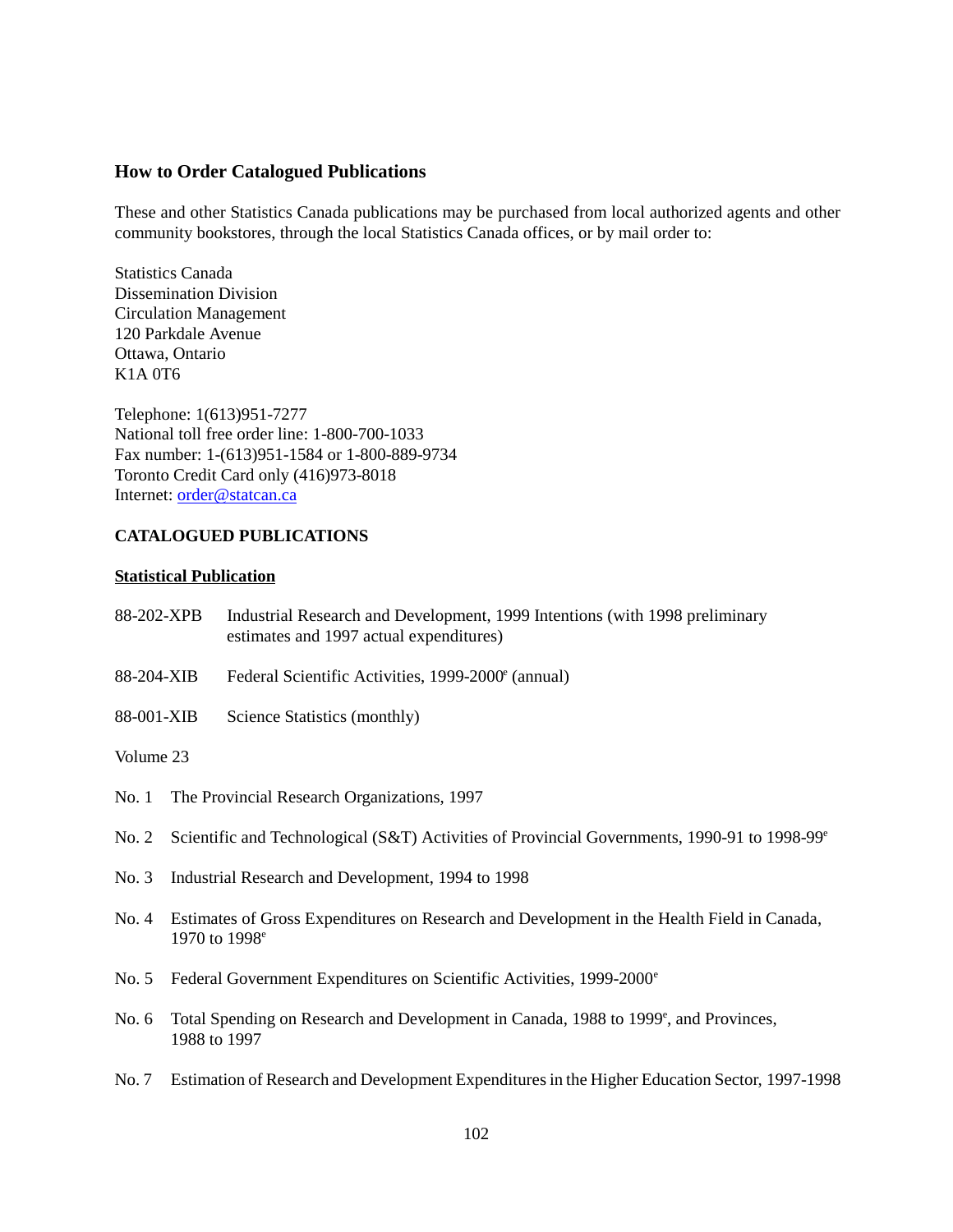- No. 8 Research and Development (R&D) Expenditures of Private Non-Profit (PNP) Organizations, 1998
- No. 9 Industrial Research and Development, 1995 to 1999
- No. 10 Distribution of Federal Expenditures on Science and Technology, by Province and Territories, 1997-98

Volume 24

- No. 1 Federal Government Personnel Engaged in Scientific and Technological (S&T) Activities, 1990-1991 to 1999-2000e
- No. 2 Biotechnology Research and Development (R&D) in Canadian Industry, 1997
- No. 3 Industrial Research and Development, 1996 to 2000
- No. 4 The Provincial Research Organizations, 1998
- No. 5 Federal Government Expenditures on Scientific Activities,  $2000-2001^{\circ}$
- No. 6 Total Spending on Research and Development in Canada, 1989 to 2000°, and Provinces, 1989 to 1998
- No. 7 Estimation of Research and Development Expenditures in the Higher Education Sector, 1998-99
- No. 8 Research and Development (R&D) Expenditures of Private Non-Profit (PNP) Organizations, 1999

### **WORKING PAPERS - 1998**

These working papers are available from the Science and Innovation Surveys Section of Statistics Canada, please contact:

Science and Innovation Surveys Section Science, Innovation and Electronic Information Division Statistics Canada Ottawa, Ontario K1A 0T6 Internet: http://www.statcan.ca/english/research/scilist.htm Tel: (613) 951-6309

| ST-98-01 | A Compendium of Science and Technology Statistics, February 1998     |
|----------|----------------------------------------------------------------------|
| ST-98-02 | Exports and Related Employment in Canadian Industries, February 1998 |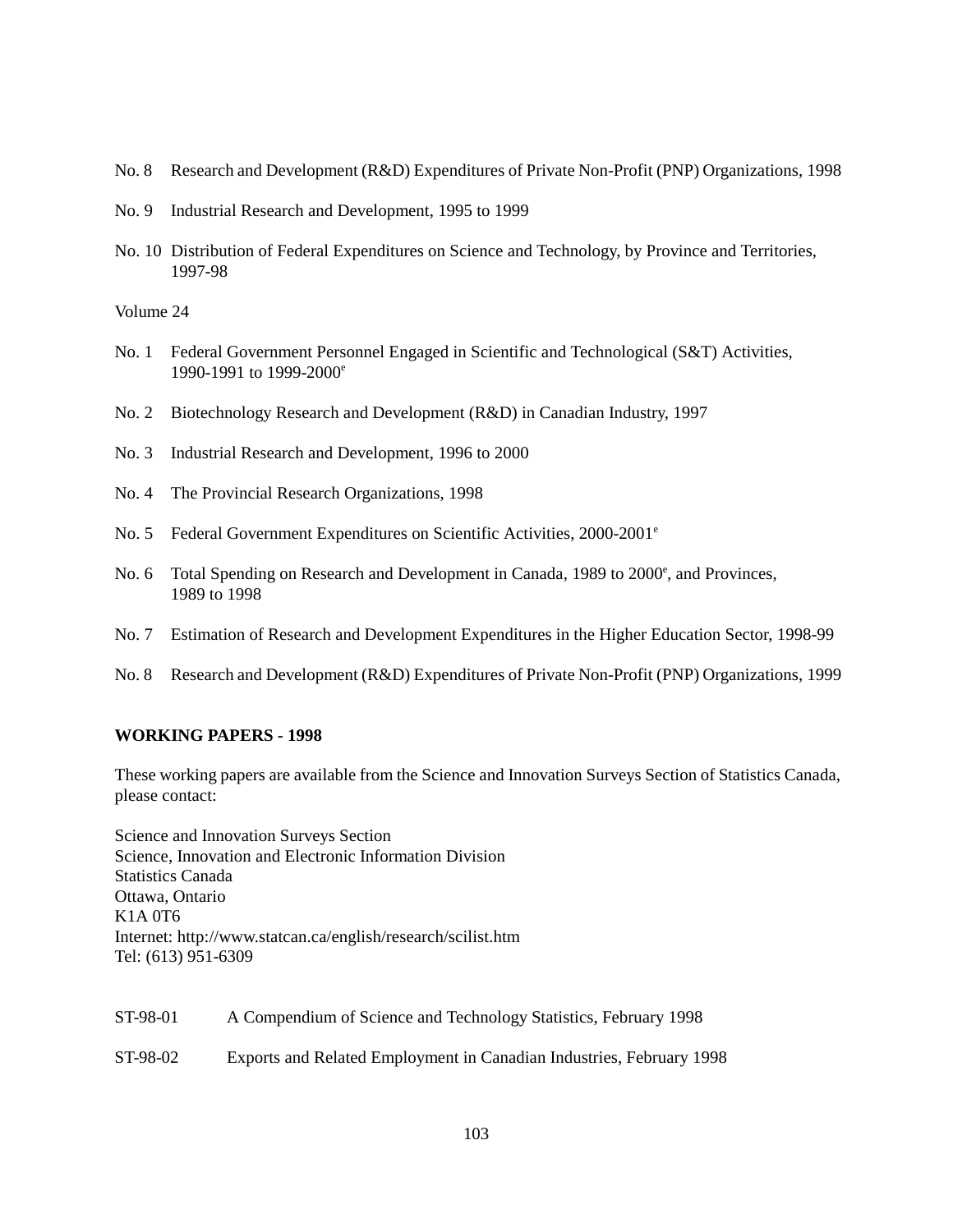| ST-98-03 | Job Creation, Job Destruction and Job Reallocation in the Canadian Economy,<br>February 1998                                                          |
|----------|-------------------------------------------------------------------------------------------------------------------------------------------------------|
| ST-98-04 | A Dynamic Analysis of the Flows of Canadian Science and Technology Graduates into<br>the Labour Market, February 1998                                 |
| ST-98-05 | Biotechnology Use by Canadian Industry – 1996, March 1998                                                                                             |
| ST-98-06 | An Overview of Statistical Indicators of Regional Innovation in Canada:<br>A Provincial Comparison, March 1998                                        |
| ST-98-07 | Federal Government Payments to Industry 1992-93, 1994-95 and 1995-96, September 1998                                                                  |
| ST-98-08 | Bibliometric Analysis of Scientific and Technological Research: A User's Guide to<br>the Methodology, September 1998                                  |
| ST-98-09 | Federal Government Expenditures and Personnel on Activities in the Natural and<br>Social Sciences, 1989-90 to 1998-99 <sup>e</sup> , September 1998   |
| ST-98-10 | Knowledge Flows in Canada as Measured by Bibliometrics, October 1998                                                                                  |
| ST-98-11 | Estimates of Canadian Research and Development Expenditures (GERD), Canada,<br>1987 to 1998 <sup>e</sup> , and by Province 1987 to 1996, October 1998 |
| ST-98-12 | Estimation of Research and Development Expenditures in the Higher Education Sector,<br>1996-97, November 1998                                         |

## **WORKING PAPERS - 1999**

| ST-99-01 | Survey of Intellectual Property Commercialization in the Higher Education Sector, 1998,<br>February 1999                            |
|----------|-------------------------------------------------------------------------------------------------------------------------------------|
| ST-99-02 | Provincial Distribution of Federal Expenditures and Personnel on Science and<br>Technology, 1988-89 to 1996-97, June 1999           |
| ST-99-03 | An Analysis of Science and Technology Workers: Deployment in the Canadian<br>Economy, June 1999                                     |
| ST-99-04 | Estimates of Gross Expenditures on Research and Development in the Health Field in<br>Canada, 1970 to 1998 <sup>e</sup> , July 1999 |
| ST-99-05 | Technology Adoption in Canadian Manufacturing, 1998, August 1999                                                                    |
| ST-99-06 | A Reality Check to Defining E-Commerce, 1999, August 1999                                                                           |
| ST-99-07 | Scientific and Technological Activities of Provincial Governments, 1990-1991 to 1998-                                               |
|          |                                                                                                                                     |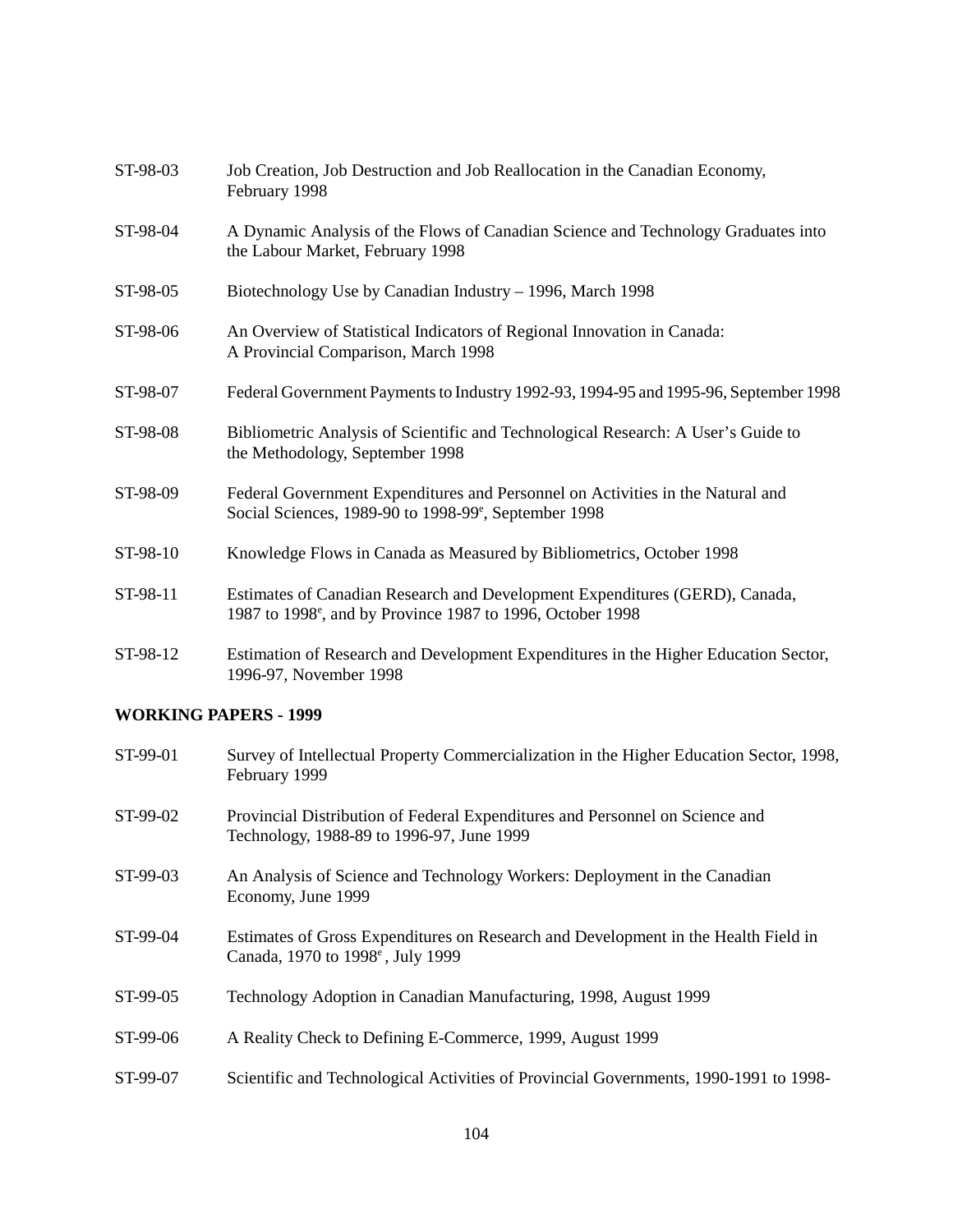|          | 1999 <sup>e</sup> , August 1999                                                                                                                         |
|----------|---------------------------------------------------------------------------------------------------------------------------------------------------------|
| ST-99-08 | Estimates of Canadian Research and Development Expenditures (GERD), Canada,<br>1988 to 1999 <sup>e</sup> , and by Province, 1988 to 1997, November 1999 |
| ST-99-09 | Estimation of Research and Development Expenditures in the Higher Education Sector,<br>1997-98                                                          |
| ST-99-10 | Measuring the Attractiveness of R&D Tax Incentives: Canada and Major Industrial<br>Countries, December 1999                                             |

#### **WORKING PAPERS - 2000**

- ST-00-01 Survey of Intellectual Property Commercialization in the Higher Education Sector, 1999, April 2000
- ST-00-02 Federal Government Expenditures and Personnel in the Natural and Social Sciences, 1990-91 to 1999-2000e
- ST-00-03 A Framework for Enhanced Estimations of Higher Education and Health R&D Expenditures, by Mireille Brochu, July 2000
- ST-00-04 Information and Communications Technologies and Electronic Commerce in Canadian Industry, November 2000

#### **RESEARCH PAPERS – 1996-2000**

- No. 1 The State of Science and Technology Indicators in the OECD Countries, by Benoit Godin, August 1996
- No. 2 Knowledge as a Capacity for Action, by Nico Stehr, June 1996
- No. 3 Linking Outcomes for Workers to Changes in Workplace Practices: An Experimental Canadian Workplace and Employee Survey, by Garnett Picot and Ted Wannell, June 1996
- No. 4 Are the Costs and Benefits of Health Research Measurable?, by M.B. Wilk, February 1997
- No. 5 Technology and Economic Growth: A Survey, by Petr Hanel and Jorge Niosi, April 1998
- No. 6 Diffusion of Biotechnologies in Canada, by Anthony Arundel, February 1999
- No. 7 Barriers to Innovation in Services Industries in Canada, by Pierre Mohnen and Julio Rosa, November 1999
- No. 8 Explaining Rapid Growth in Canadian Biotechnology Firms, by Jorge Niosi, February 2000